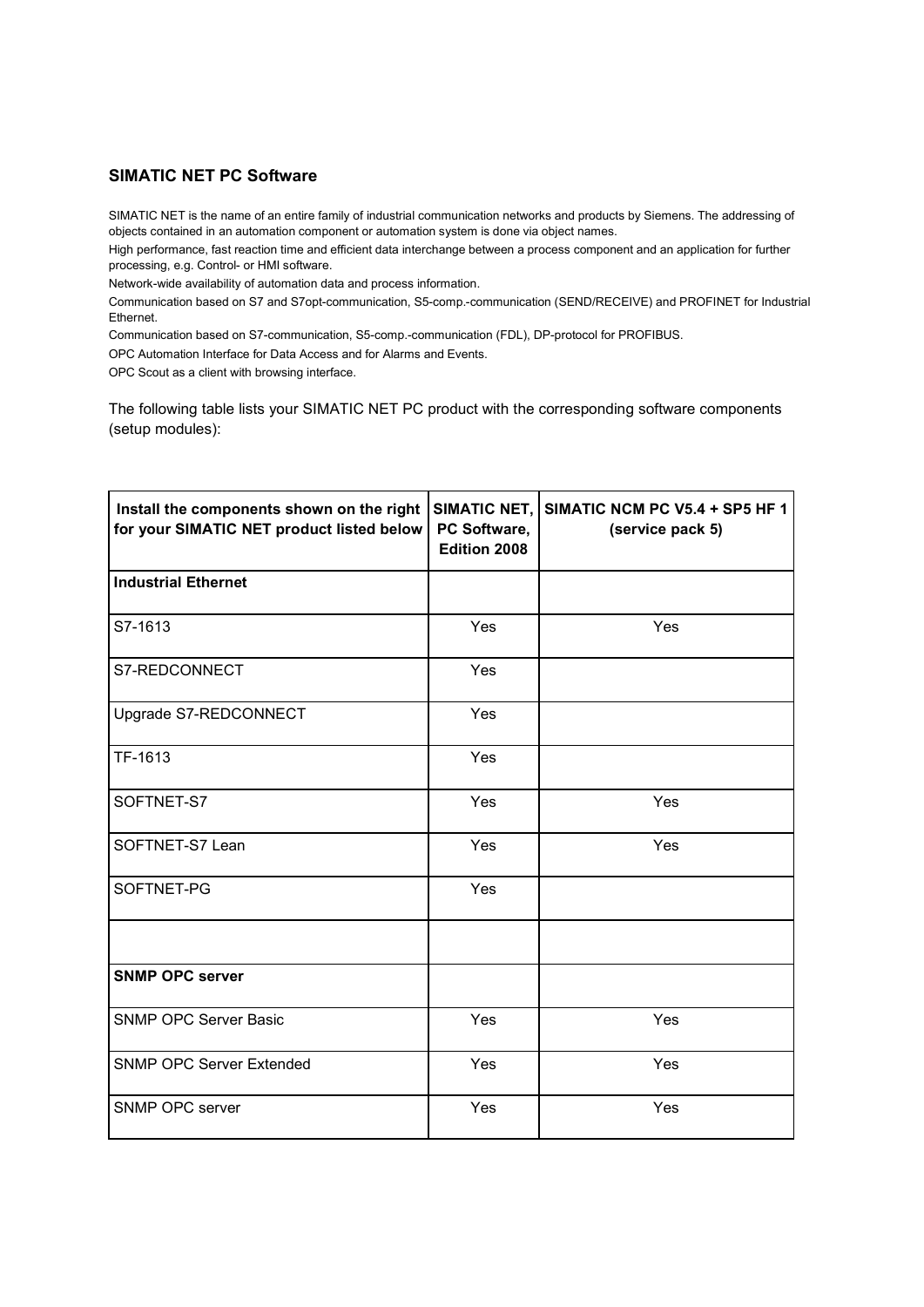| <b>PROFINET</b>                         |     |     |
|-----------------------------------------|-----|-----|
| PN OPC server                           | Yes | Yes |
| SOFTNET PN IO                           | Yes | Yes |
|                                         |     |     |
| <b>PROFIBUS</b>                         |     |     |
| S7-5613                                 | Yes | Yes |
| DP-5613                                 | Yes | Yes |
| FMS-5613                                | Yes | Yes |
| SOFTNET-S7                              | Yes | Yes |
| SOFTNET-DP                              | Yes | Yes |
| SOFTNET DP slave                        | Yes | Yes |
| CP 5613 (DP Base Programming Interface) | Yes | Yes |

C79000-S8976-C016-13-1, © Siemens AG 2002 to 2009

This file contains important information on the products of the "SIMATIC NET, PC Software, Edition 2008 + SP2" CD.

The version of the "SIMATIC NET, PC Software, Edition 2008 + SP2" CD is V7.1.2.

The "SIMATIC NET, PC Software, Edition 2008 + SP2" CD supersedes the "SIMATIC NET, PC Software Edition 2007", "SIMATIC NET, PC Software, Edition 2008" CD and the "SIMATIC NET, PC Software, Edition 2008 + SP1" CD.

It also supports the CP 1612 A2 and CP 5623 or CP 5624 and CP 5711.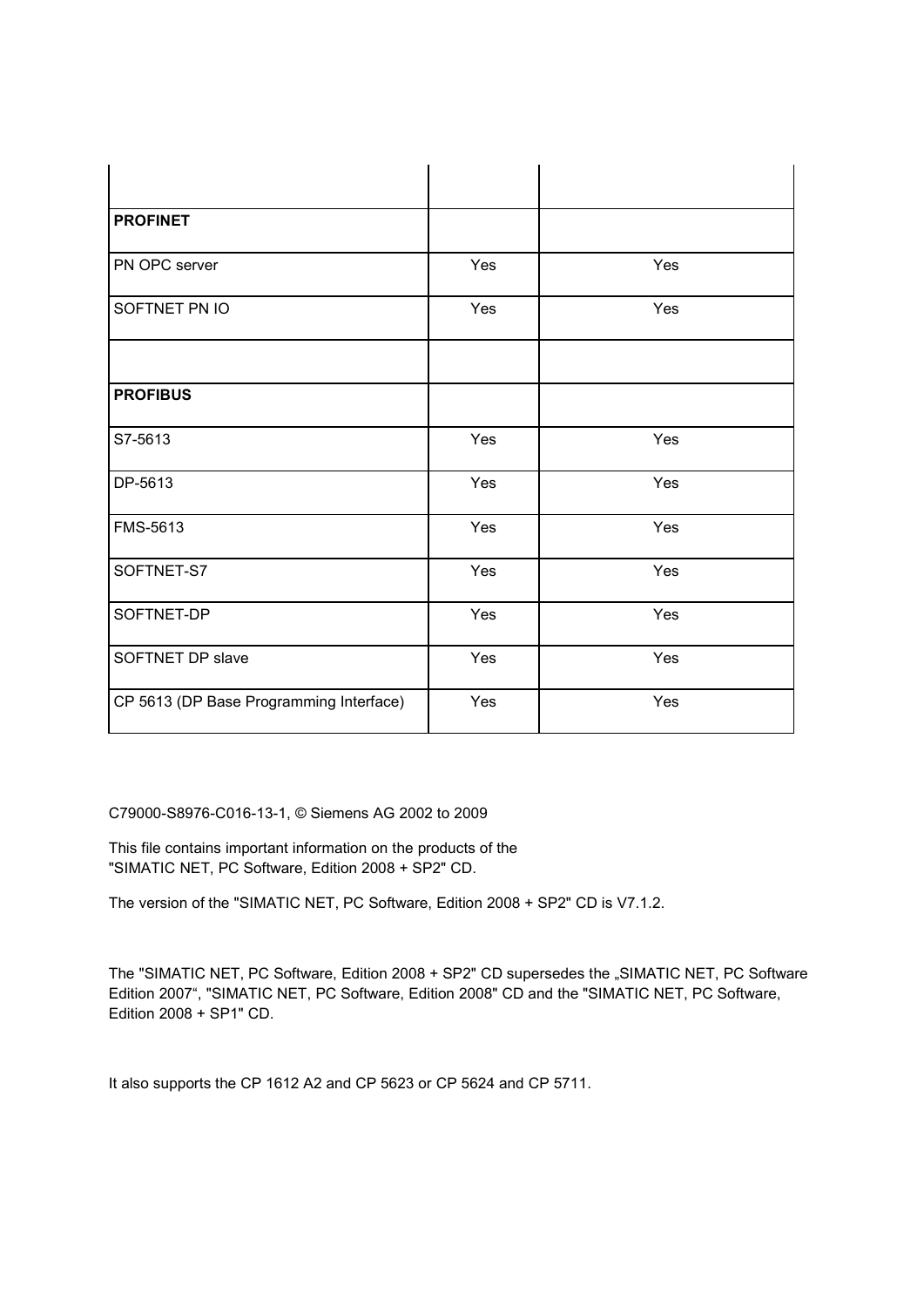The following sections deal with the SIMATIC NET PC products (Sections 1 to 24), and these are followed by general topics.

Please read the section relevant to your product carefully. If there are other sections that are important for a product, this will be pointed out in the product sections themselves.

The SIMATIC NET products are available on different data media:

- On the CD "SIMATIC NET, PC Software".
- Service packs and hotfixes are available as downloads from the Internet. Here, the software is divided into 2 packages:
	- SIMATIC NET PC Software 2008
	- NCM PC, Version 5.4 SP4

Link for German: http://support.automation.siemens.com/WW/view/de/12660737

Link for English: http://support.automation.siemens.com/WW/view/en/12660737

Please note that you can only install SIMATIC NET PC Software obtained from the Internet if a product from the "SIMATIC NET, PC Software, Edition 2007" CD has already been installed.

All authorizations (licenses) that you have for previous products (Edition 2007 or older) must be replaced. To do this, use our upgrade products with upgrade license keys.

You will find the electronic version of the Installation Instructions and other SIMATIC NET documents on the accompanying CD "SIMATIC NET, Manual Collection".

You will also find SIMATIC NET documents on the Internet:

http://supportauthoring.automation.siemens.com/ -> section **Self-help**, enter the **product name**; Reaction: In the search area **Manuals/BA** you will see a list of documents.

# **Contents**

**1. Communications processor CP 5613, CP 5613 FO, CP 5614, CP 5614 FO, CP 5613 A2, CP 5614 A2, CP 5603, CP 5623, CP 5624**

**2. DP-5613**

**3. S7-5613**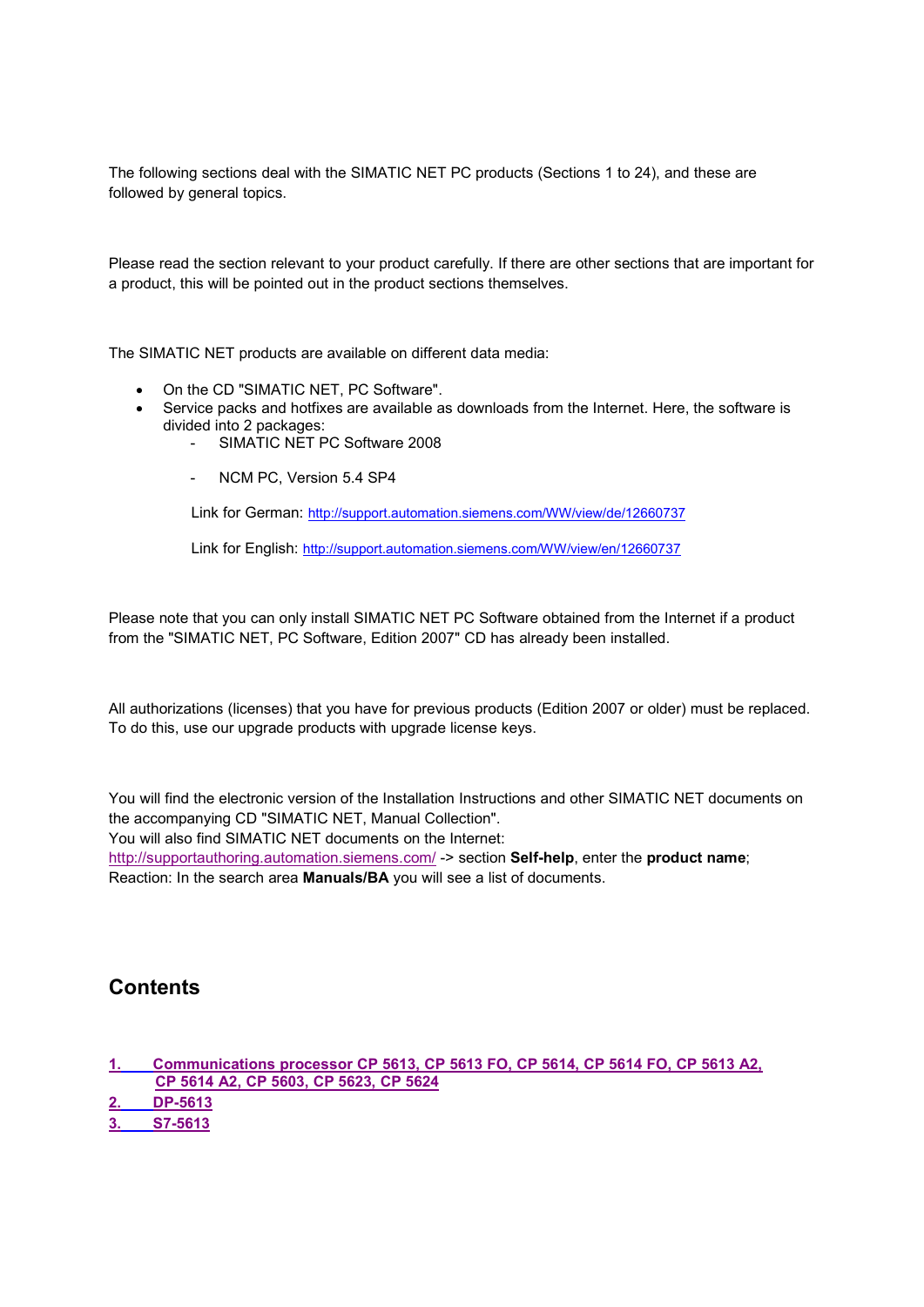- **4. FMS-5613**
- **5. The CP 5511 communications processor**
- **6. The CP 5512 communications processor**
- **7. CP 5611 communications processor/CP 5611 A2/CP 5621**
- **8. The CP 5711 communications processor**
- **9. SOFTNET-S7 (for PROFIBUS)**
- **10. SOFTNET-DP (for PROFIBUS)**
- **11. SOFTNET DP slave (for PROFIBUS)**
- **12. CP 1613, CP 1613 A2 communications processor**
- **13. CP 1623 communications processor**
- **14. S7-1613**
- **15. TF-1613**
- **16. S7-REDCONNECT and S7-REDCONNECT upgrade**
- **17. The CP 1612 and CP 1612 A2 communications processor**
- **18. SOFTNET PN IO**
- **19. SOFTNET-S7 for Industrial Ethernet**
- **20. SOFTNET-S7 Lean for Industrial Ethernet**
- **21. SOFTNET-PG for Industrial Ethernet**
- **22. PN OPC server**
- **23. SNMP OPC server**
- **24. DX OPC server**
- **25. General requirements, notes, and restrictions**
- **26. Information, restrictions and notes relating to OPC**
- **27. Notes on license keys**
- **28. Requirements and restrictions relating to hardware in general**
- **29. Compatibility**
- **30. Notes on C programming interfaces**
- **31. Notes on project engineering, configuration and NCM**
- **32. Development environments and compilers supported**
- **33. Routing**
- **34. Operating systems 32 bit**

# **1. Communications processor CP 5613, CP 5613 FO, CP 5614, CP 5614 FO, CP 5613 A2, CP 5614 A2, CP 5603, CP 5623, CP 5624**

Please make sure that you read the following sections in this document:

Section 25, **"General requirements, notes, and restrictions"**

- Section 26, **"Information, restrictions and notes relating to OPC"**
- Section 27, **"Notes on license keys"**
- Section 28, **"Requirements and restrictions relating to hardware in general"**
- Section 30, **"Notes on C programming interfaces"**
- Section 31, **"Notes on project engineering, configuration and NCM"**
- Section 34, **"Operating systems 32 bit"**

You only need to read the other sections if they relate directly to your product.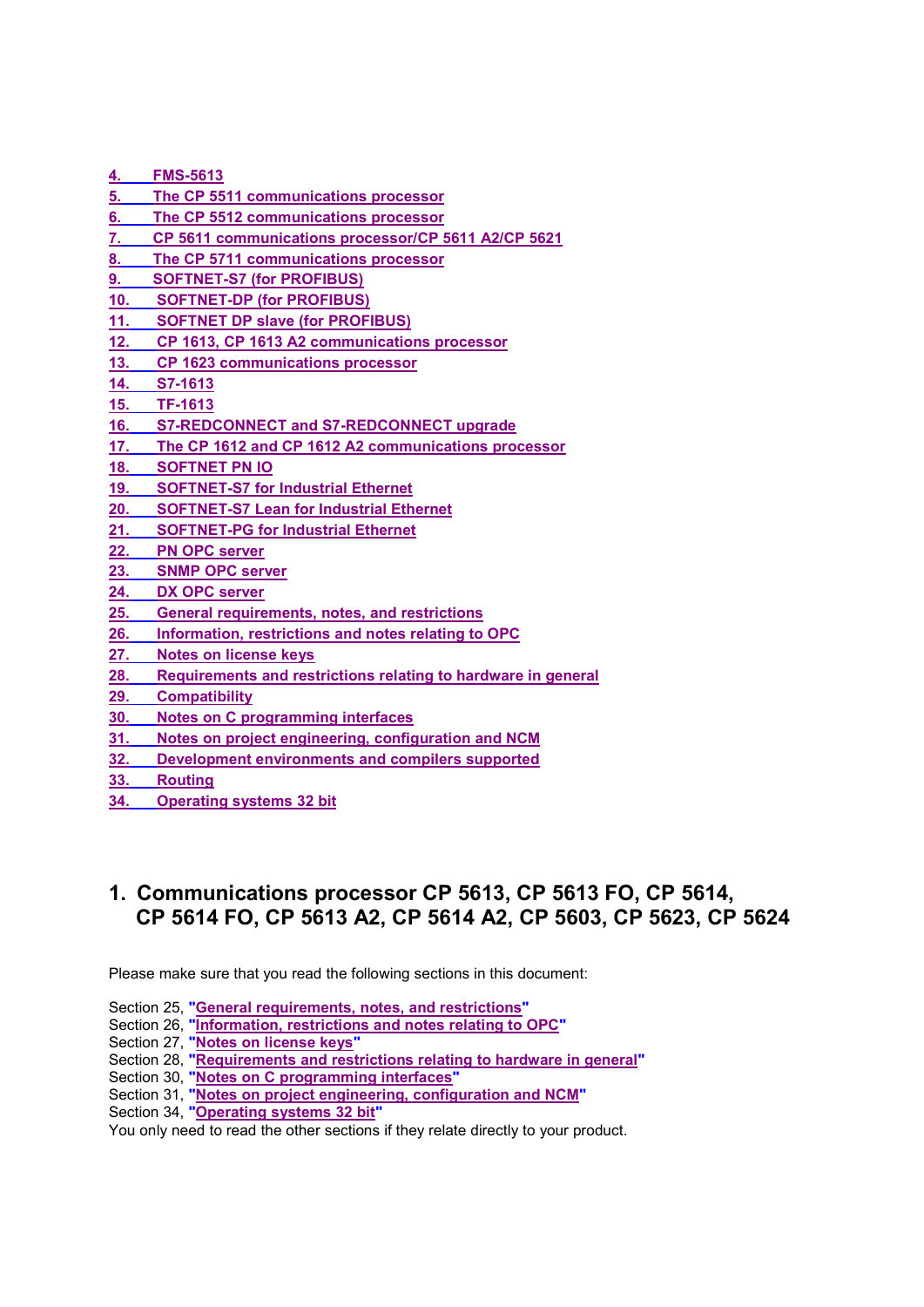Where the CP 5613 is referred to below, this relates to the communications processors CP 5613, CP 5613 FO, CP 5603, CP 5623, CP 5614, CP 5614 FO, CP 5613 A2, CP 5614 A2, CP 5624 unless specific types are named explicitly.

Where the CP 5614 is referred to below, this relates to the communications processor types CP 5614, CP 5614 FO, CP 5614 A2, CP 5624; unless specific types are named explicitly.

# **1.1 Version history**

| <b>Version</b> | <b>Changes/additionally supported functions</b>                                       |
|----------------|---------------------------------------------------------------------------------------|
| V7.1.2         | New communications processors CP 5623 and CP 5624                                     |
|                | The CP 5603, CP 5613 A2 and CP 5613 can be operated as DP slaves<br>(DP-V0 and DP-V1) |
| V7.1           | Windows Server 2008 32 Bit is supported.                                              |
|                | Quad-core processors are supported.                                                   |
| V7.0           | Windows Vista 32-bit is supported.                                                    |
| V6.4           | Dual-core processors are supported.                                                   |
|                | Windows Server 2003 R2 is supported.                                                  |

# **1.2 GSD file handling for the slave submodule CP 5614/CP 5613 A2/CP 5623 and CP 5603**

For information on using the device master file (GSD), refer to the FAQ under entry ID 21687843 on the pages of SIEMENS Customer Support http://support.automation.siemens.com/WW/view/de/21687843.

# **1.3 Restrictions**

#### **Restriction for constant bus cycle time for CP 5623 and CP 5624**

The DP\_cycle\_time function is not supported by the SIMATIC NET CD Edition 2008.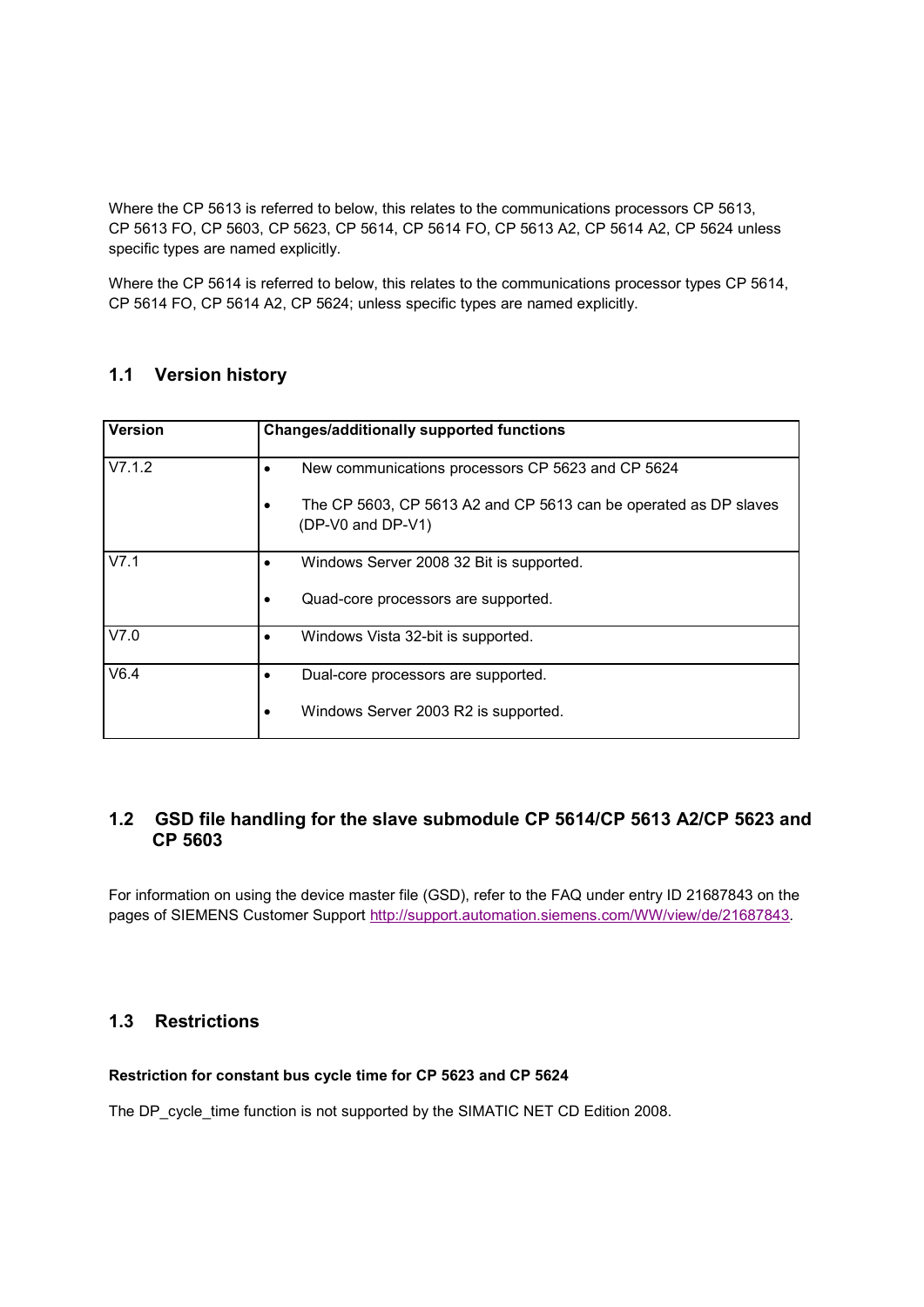#### **Interface parameter setting "Auto"**

Operation of the CP 5613 with the "Auto" interface parameter setting has not been released.

### **Installation of the SIMATIC NET CD**

If the computer name (My Computer ->System Properties ->Computer Name) contains special characters such as ä, ü, ß or similar, it is not possible to install the SIMATIC NET CD.

### **Do not uninstall/deactivate the CP**

Configured CPs must not be uninstalled/deactivated.

If you use the WinAC software product, the CPs must never be deactivated.

#### **Hot plugging**

The communications processors CP 5613 and CP 5614 are not released for hot plugging.

#### **Do not modify user-specific parameter assignment data in the GSD file**

User-specific parameter assignment data in the GSD file should not be modified when operating along with to FDL.

### **Rack PC 840 V2 with CP 5613 A2/CP 5614 A2 with product versions 1 and 2**

The communications processors CP 5613 A2/CP 5614 A2 with product versions 1 and 2 may be operated in the rack PC 840 V2 only in the PCI slots 5, 6 and 8. This restriction no longer applies as of product version 3.

#### **Expanded addressing with DPC2**

Subnet addressing is not supported in DPC2.

#### **Receiving bus parameters**

Receiving bus parameters is supported only by the "Set PG/PC Interface" program.

## **Hyperthreading**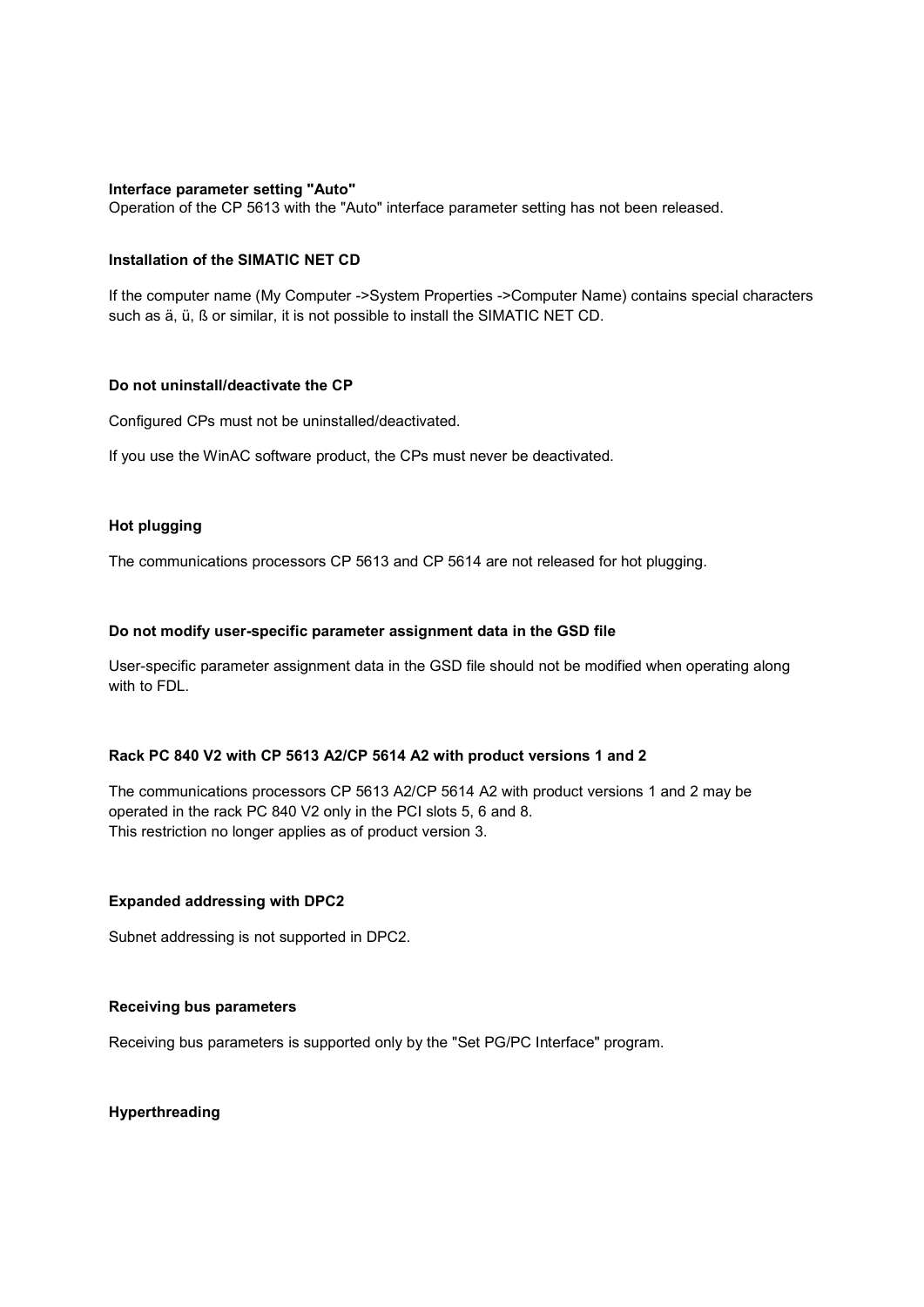Operation with hyperthreading activated is released only for the CP 5603, CP 5613 A2, CP 5614 A2, CP 5623 and CP 5624.

To work with the other CP 5613/CP 5614 module types, turn hyperthreading off in the BIOS.

# **1.4 Notes on project engineering and configuration**

### **Configuring the CP 5614/CP 5614 FO/CP 5614 A2/CP 5624 as a slave**

The CP 5614/CP 5614 FO/CP 5614 A2/CP 5624 are configured as slaves using GSD files. If necessary, you can orient yourself on two sample files for the CP 5614/CP 5614 FO/CP 5614 A2/CP 5624, that are copied to "<Installation folder>\SIMATIC.NET\DP\DEMO\_GSD" when you install software. You can import these files in SIMATIC STEP 7/NCM PC and change their configuration accordingly. If you require the Ident number of the slave, you can take this from the relevant GSD file. Refer to Section 1.2 for related information.

### **Configuration limits and performance data of the modules**

You will find the configuration limits and performance data of the modules on the Siemens Web pages as FAQs under entry ID 15227599.

Link German: http://support.automation.siemens.com/WW/view/de/15227599

Link English: http://support.automation.siemens.com/WW/view/en/15227599

#### **Bus parameters**

When using PG operation, please note that if the bus parameters are incorrectly set, you must reset and restart with the "Set PG/PC Interface" program or Configuration Console after correcting the bus parameters.

# **1.5 Notes on the "Programming Interface DP-Base for CP 5613/CP 5614" manual**

#### **Access point for the Transfer sample program for CP 5614**

The Transfer sample program for the CP 5614 always uses access point "CP\_L2\_1:"

#### **Use of cycle start and cycle end interrupts in the constant bus cycle time mode**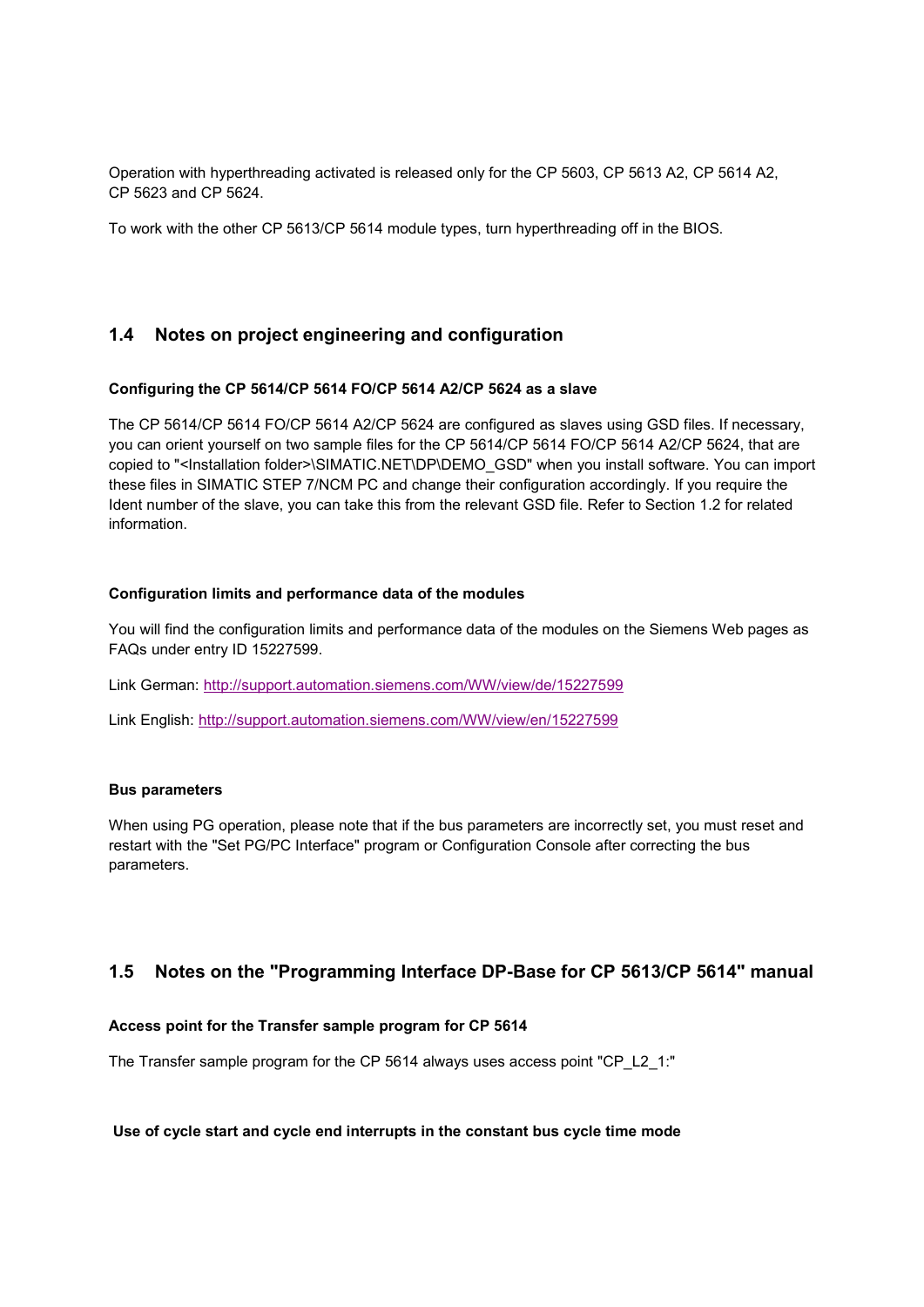The DP user program can synchronize itself with the constant bus cycle time using Windows semaphores. These signal the cycle start and cycle end (see manual "Programming Interface DP Base for CP 5613/CP 5614").

Due to the high time requirements, the DP user program should not use both but only one of the two possible Windows semaphores for synchronization.

If the cycle start interrupt is used with the CP 5623/24 to synchronize the user program and bus cycle, delay the cycle start interrupt using the DP\_delay\_irq function until the cyclic part of the constant bus cycle time is completed before accessing the dual-port RAM.

If the DP\_delay\_irq function is not available, use the cycle end interrupt instead for synchronization.

# **2. DP-5613**

Please make sure that you read the following sections in this document:

- Section 25, **"General requirements, notes, and restrictions"**
- Section 26, **"Information, restrictions and notes relating to OPC"**
- Section 27, **"Notes on license keys"**
- Section 28, **"Requirements and restrictions relating to hardware in general"**
- Section 30, **"Notes on C programming interfaces"**
- Section 31, **"Notes on project engineering, configuration and NCM"**
- Section 34, **"Operating systems 32 bit"**

You only need to read the other sections if they relate directly to your product.

Where the CP 5613 is referred to below, this relates to the communications processors CP 5603, CP 5613, CP 5613 A2, CP 5613 FO, CP 5623, CP 5614, CP 5614 FO, CP 5614 A2, CP 5624; unless specific types are named explicitly.

| <b>Version</b> | <b>Changes/additionally supported functions</b>   |
|----------------|---------------------------------------------------|
| V7.1.2         | New communications processors CP 5623 and CP 5624 |
| V7.1           | Windows Server 2008 32 Bit is supported.          |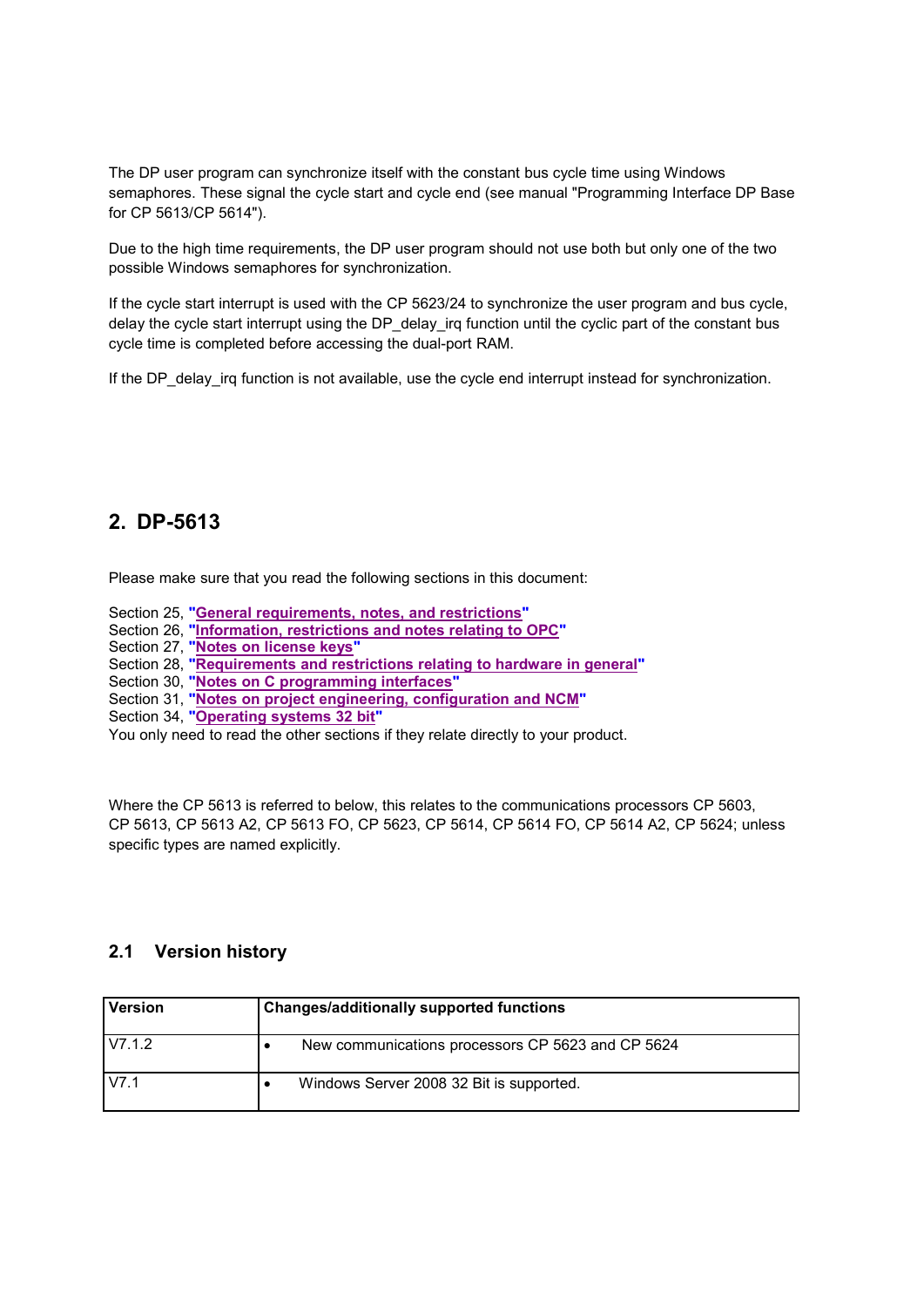|      | $\bullet$ | Quad-core processors are supported.                                   |
|------|-----------|-----------------------------------------------------------------------|
|      | ٠         | The CP 5603 is supported (detected by the software as a "CP 5613 A2") |
| V7.0 |           | Windows Vista 32-bit is supported.                                    |
|      | $\bullet$ | Windows 2000 Professional and Server are no longer supported.         |
|      |           | OPC Data Access 3.00 (only the Custom interface is supported).        |
| V6.4 |           | Dual-core processors are supported.                                   |
|      | $\bullet$ | Windows Server 2003 R2 is supported.                                  |

# **2.2 Restrictions**

### **Communication partners**

The DP master of the CP 5613 can be operated with certified DP slaves. With non-certified partners such as S7 slaves, the full range of functions is not guaranteed in all cases.

The DP slave of the CP 5614 can be operated with certified DP master stations.

## **The "DP\_get\_pointer( )" function call returns timeout during simultaneous operation with the DP OPC server**

The DP OPC server uses the powerful DP Base interface for communication. It can therefore not be used at the same time by a C user program. One effect of the double usage is that the "DP\_get\_pointer( )" function call returns a timeout when used simultaneously with the DP OPC server.

## **DPC2 transport calls are not supported**

DPC2 transport calls are not supported by the CP 5613.

## **Further restrictions**

For information on the following topics, refer to Section 1.3, "Restrictions":

- Interface parameter setting "Auto"
- Installation of the SIMATIC NET CD
- Hot plugging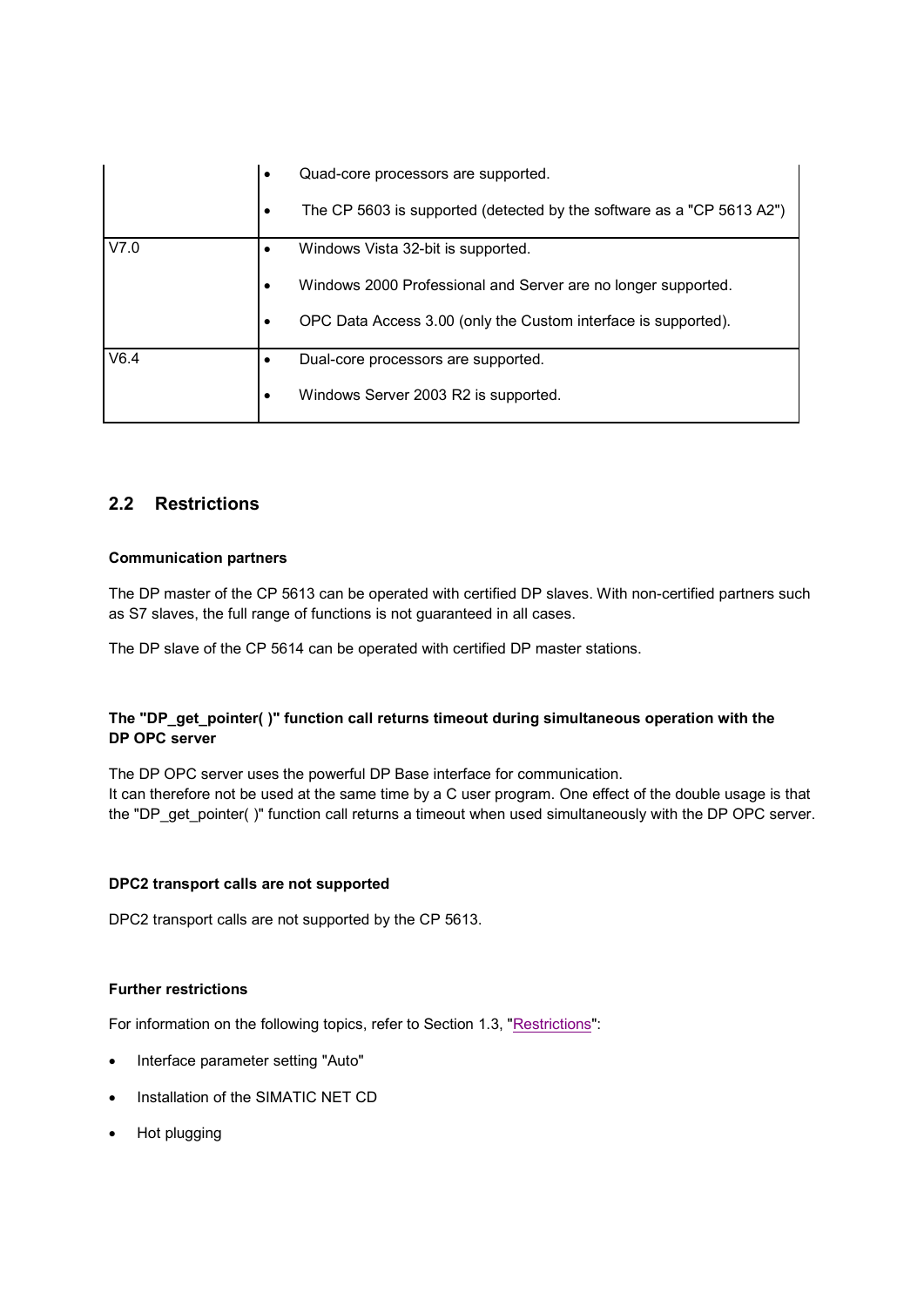- Rack-PC 840 V2 with CP 5613 A2/CP 5614 A2
- Receiving bus parameters
- Hyperthreading

# **2.3 Notes on project engineering and configuration**

### **Further information**

For more detailed information, refer to Section 1.4, "Notes on project engineering and configuration":

# **3. S7-5613**

Please make sure that you read the following sections in this document:

- Section 25, **"General requirements, notes, and restrictions"**
- Section 26, **"Information, restrictions and notes relating to OPC"**
- Section 27, **"Notes on license keys"**
- Section 28, **"Requirements and restrictions relating to hardware in general"**
- Section 30, **"Notes on C programming interfaces"**
- Section 31, **"Notes on project engineering, configuration and NCM"**
- Section 34, **"Operating systems 32 bit"**

You only need to read the other sections if they relate directly to your product.

Where the CP 5613 is referred to below, this relates to the communications processors CP 5613, CP 5613 FO, CP 5614, CP 5614 FO, CP 5613 A2, CP 5614 A2 unless specific types are named explicitly.

| <b>Version</b> | <b>Changes/additionally supported functions</b>                                   |
|----------------|-----------------------------------------------------------------------------------|
| V7.1.2         | New communications processors CP 5623 and CP 5624                                 |
| V7.1.0.1       | The S7 OPC symbols of the type ATI are also released for continuous<br>operation. |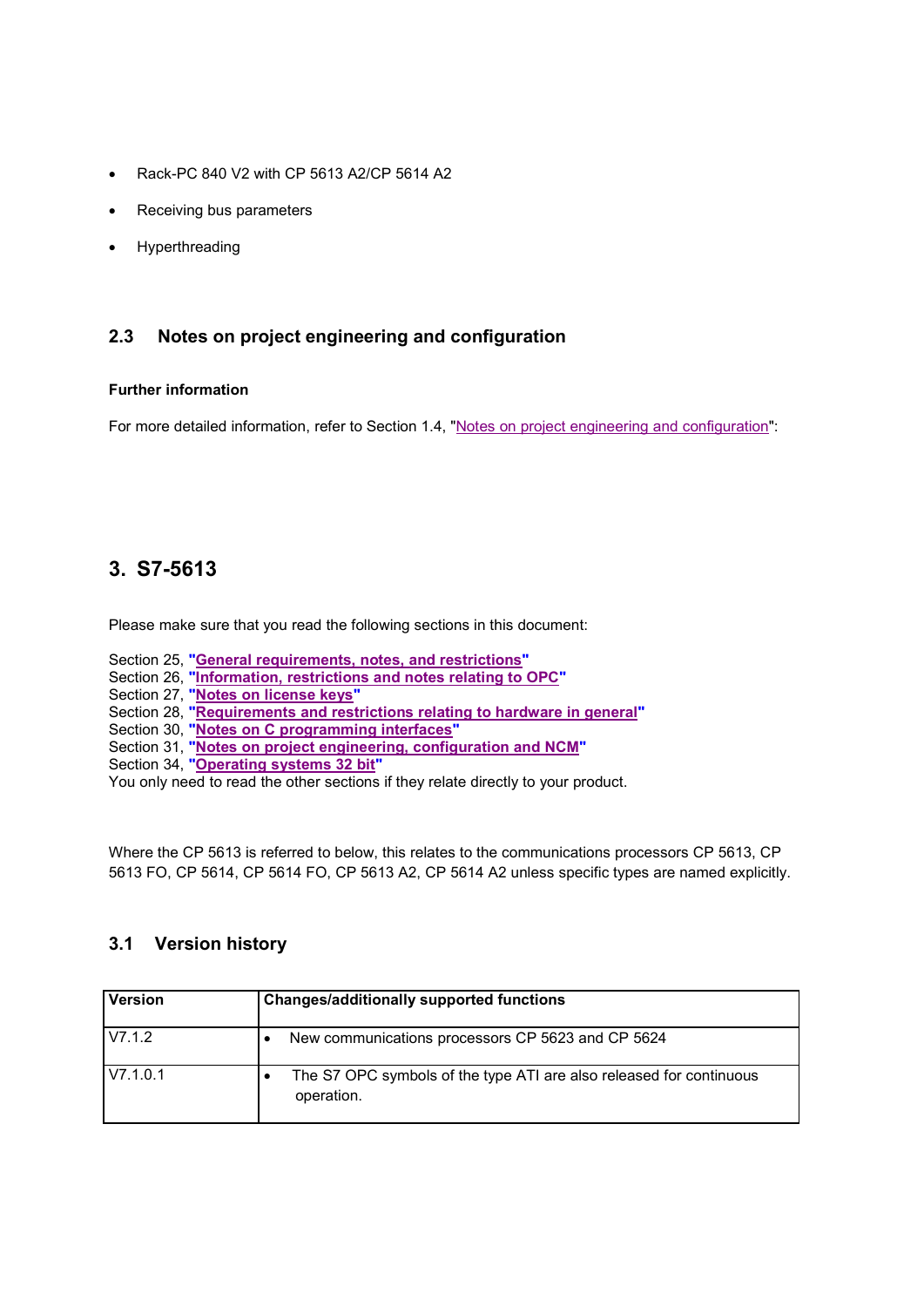| V7.1 | Windows Server 2008 32 Bit is supported.<br>٠                       |
|------|---------------------------------------------------------------------|
|      | Quad-core processors are supported.                                 |
|      |                                                                     |
| V7.0 | Windows Vista 32-bit is supported.                                  |
|      | Windows 2000 Professional and Server are no longer supported.       |
|      | OPC Data Access 3.00 (only the Custom interface is supported).<br>٠ |
| V6.4 | Dual-core processors are supported.                                 |
|      | Windows Server 2003 R2 is supported.                                |

# **3.2 Restrictions**

## **S7 programming interface: return values of the "s7\_receive" function**

When evaluating the return values of the "s7 receive" function, if unexpected values occur, the "s7\_discard\_msg" function must be called in the default branch of the corresponding switch instruction.

## **Further information**

For information on the following topics, refer to Section 1.3, "Restrictions":

- Interface parameter setting "Auto"
- Installation of the SIMATIC NET CD
- Hot plugging
- Receiving bus parameters
- Hyperthreading

# **3.3 Notes on project engineering and configuration**

**Configuration limits and performance data of the modules**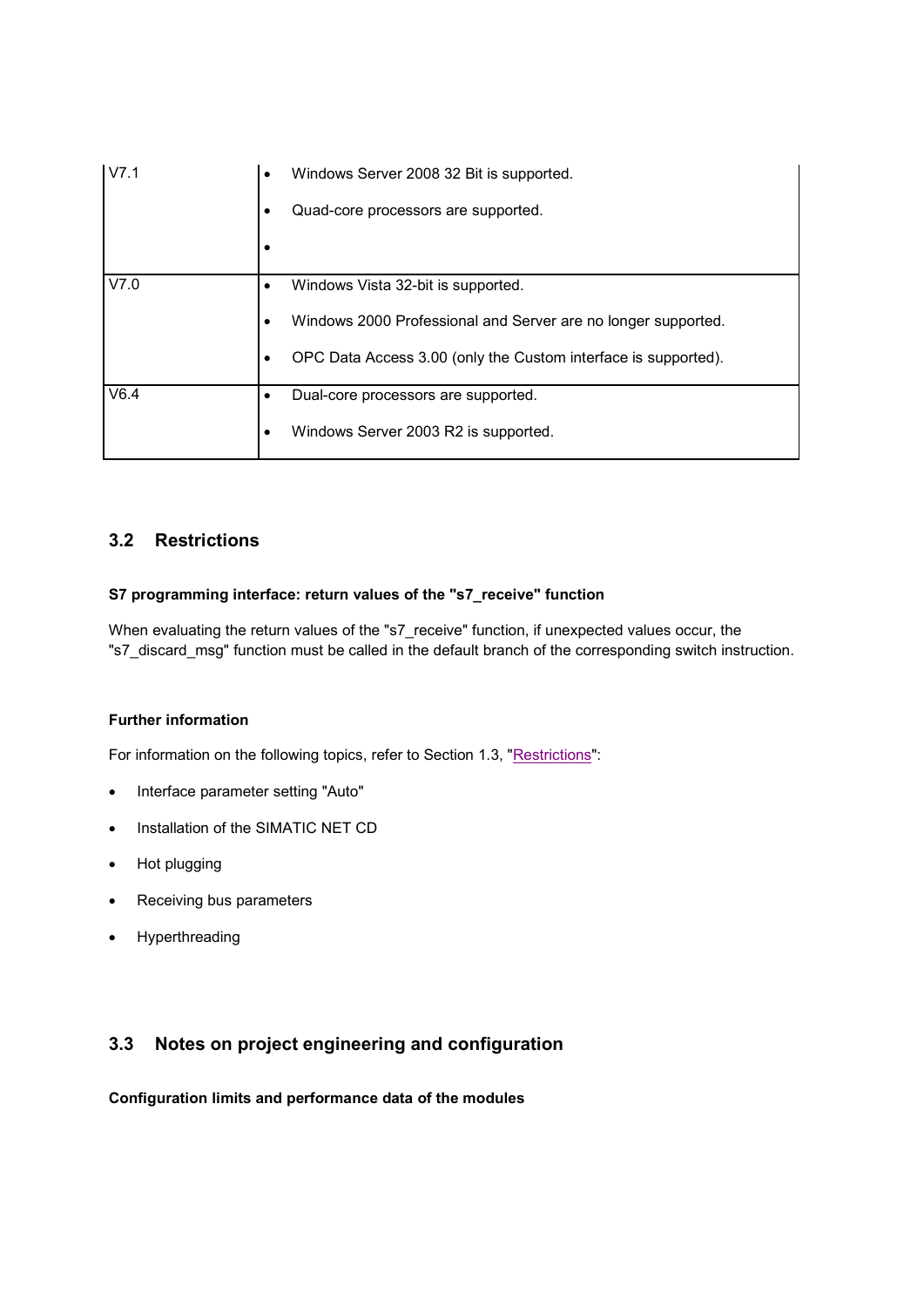You will find the configuration limits and performance data of the modules on the Siemens Web pages as FAQs under entry ID 15227599.

- Link German: http://support.automation.siemens.com/WW/view/de/15227599
- Link English: http://support.automation.siemens.com/WW/view/en/15227599

### **CP 5613 as MPI interface**

If you use a CP 5613 as MPI interface, make sure that the PROFIBUS profile is enabled automatically if no further access point is mapped on the MPI profile. This occurs, for example, when S7ONLINE was the only access point for the CP 5613, is mapped from "CP5613\_5614(MPI)" to "PC internal (local)" and you want to continue using the CP 5613 as MPI interface.

### **Further information**

For more detailed information, refer to Section 1.4, "Notes on project engineering and configuration":

# **4. FMS-5613**

Please make sure that you read the following sections in this document:

- Section 25, **"General requirements, notes, and restrictions"**
- Section 26, **"Information, restrictions and notes relating to OPC"**
- Section 27, **"Notes on license keys"**
- Section 28, **"Requirements and restrictions relating to hardware in general"**
- Section 30, **"Notes on C programming interfaces"**
- Section 31, **"Notes on project engineering, configuration and NCM"**
- Section 34, **"Operating systems 32 bit"**

You only need to read the other sections if they relate directly to your product.

Where the CP 5613 is referred to below, this relates to the communications processors CP 5603, CP 5613, CP 5613 FO,CP 5623, CP 5614, CP 5614 FO, CP 5613 A2, CP 5614 A2, CP 5624; unless specific types are named explicitly.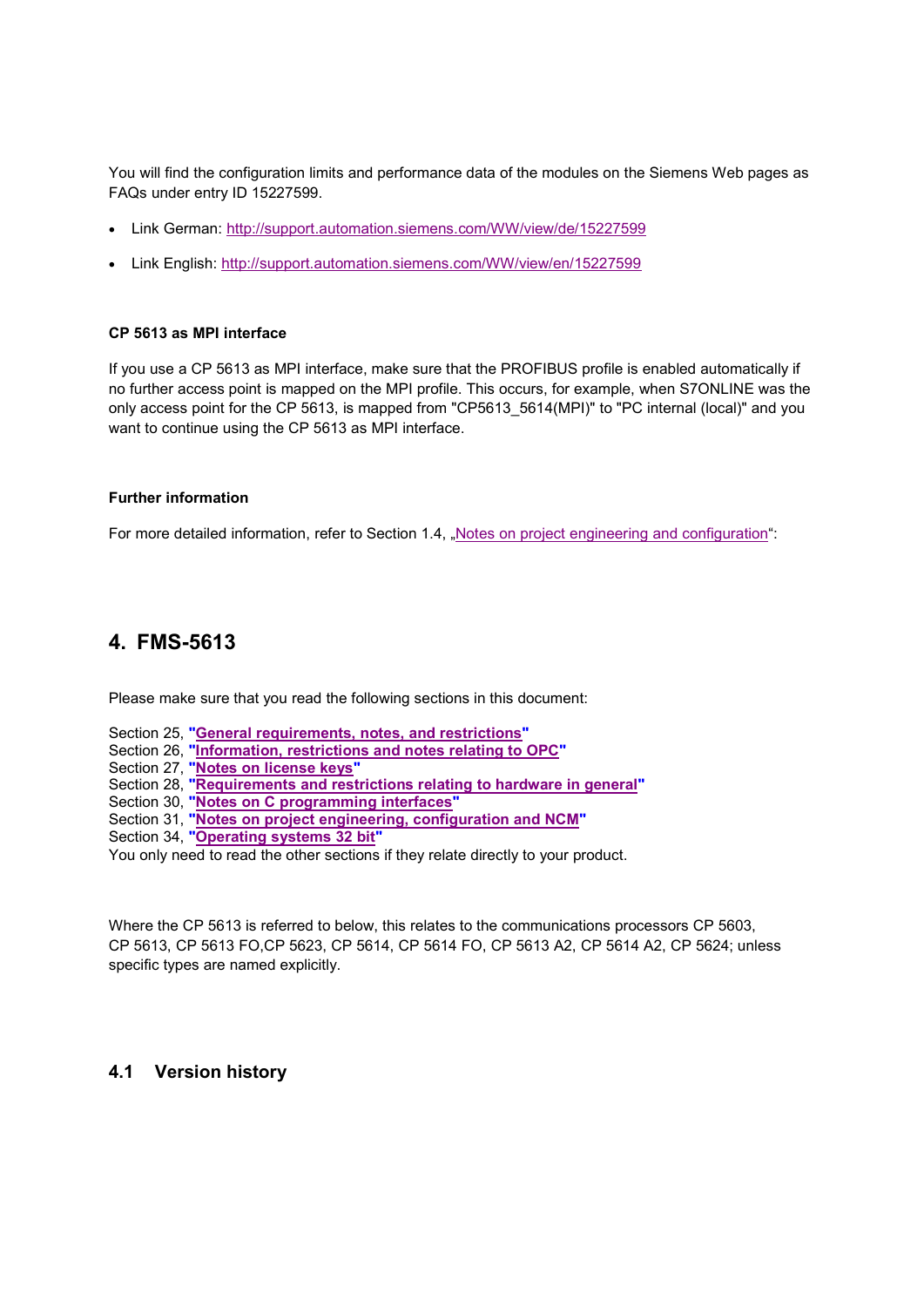| <b>Version</b> | <b>Changes/additionally supported functions</b>                            |
|----------------|----------------------------------------------------------------------------|
| V7.1.2         | New communications processors CP 5623 and CP 5624<br>٠                     |
| V7.1           | Windows Server 2008 32 Bit is supported.                                   |
|                | Quad-core processors are supported.                                        |
|                | The CP 5603 is supported (detected by the software as a "CP 5613 A2")<br>٠ |
| V7.0           | Windows Vista 32-bit is supported.                                         |
|                | Windows 2000 Professional and Server are no longer supported.              |
|                | OPC Data Access 3.00 (only the Custom interface is supported).             |
| V6.4           | Dual-core processors are supported.                                        |
|                | Windows Server 2003 R2 is supported.                                       |

# **4.2 Restrictions**

## **Always access protection for FMS variables**

When a connection is established, both FMS partners send information indicating whether or not access protection for their variables is supported. The PC end always indicates "no access protection supported" even if access protection was configured. Illegal read or write access is, however, rejected by the PC end.

#### **Hardware requirements**

Remember that when you configure FMS communication, you may possibly demand more performance from your PC than it is capable of. In this case, use a more powerful PC or reduce the demands placed on it by the configuration.

## **Further information**

For information on the following topics, refer to Section 1.3 "Restrictions":

- Interface parameter setting "Auto"
- Installation of the SIMATIC NET CD
- Hot plugging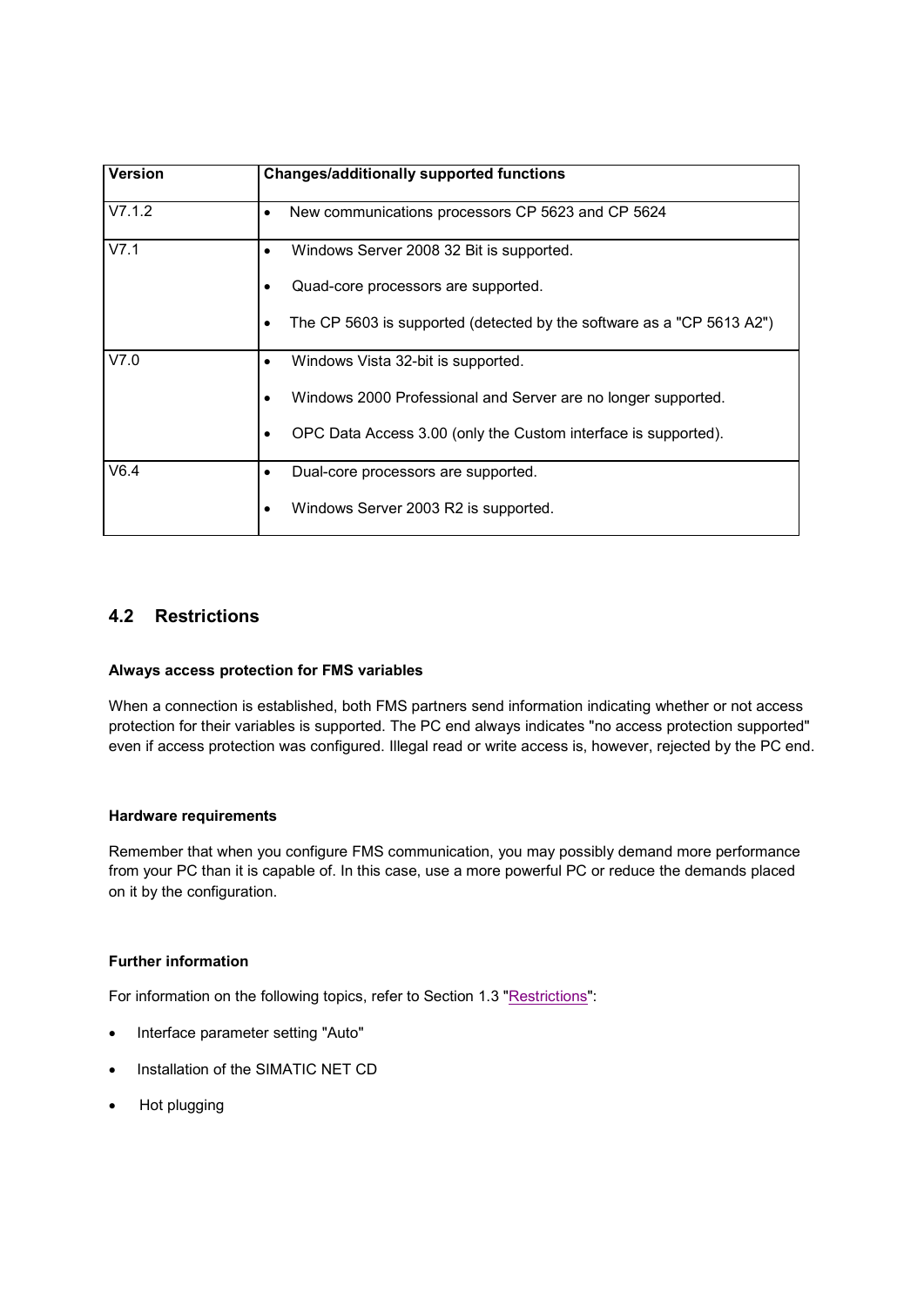Receiving bus parameters

# **4.3 Notes on project engineering and configuration**

### **CP 5613 as MPI interface**

If a CP 5613 is used as an MPI interface, remember that the PROFIBUS profile is activated automatically if no further access point is mapped to the MPI profile (keep this in mind when S7ONLINE is mapped to PC internal (local)).

#### **Further information**

For more detailed information, refer to Section 1.4, "Notes on project engineering and configuration":

### **Hyperthreading**

For more information on the topic of hyperthreading, refer to Section 1.3, "Restrictions".

# **5. The CP 5511 communications processor**

Please read the Installation Instructions supplied in paper form with the CP 5511.

Please make sure that you read the following sections in this document:

Please make sure that you read the following sections in this document:

- Section 25, **"General requirements, notes, and restrictions"**
- Section 26, **"Information, restrictions and notes relating to OPC"**
- Section 27, **"Notes on license keys"**
- Section 28, **"Requirements and restrictions relating to hardware in general"**
- Section 30, **"Notes on C programming interfaces"**
- Section 31, **"Notes on project engineering, configuration and NCM"**
- Section 34, **"Operating systems 32 bit"**

You only need to read the other sections if they relate directly to your product.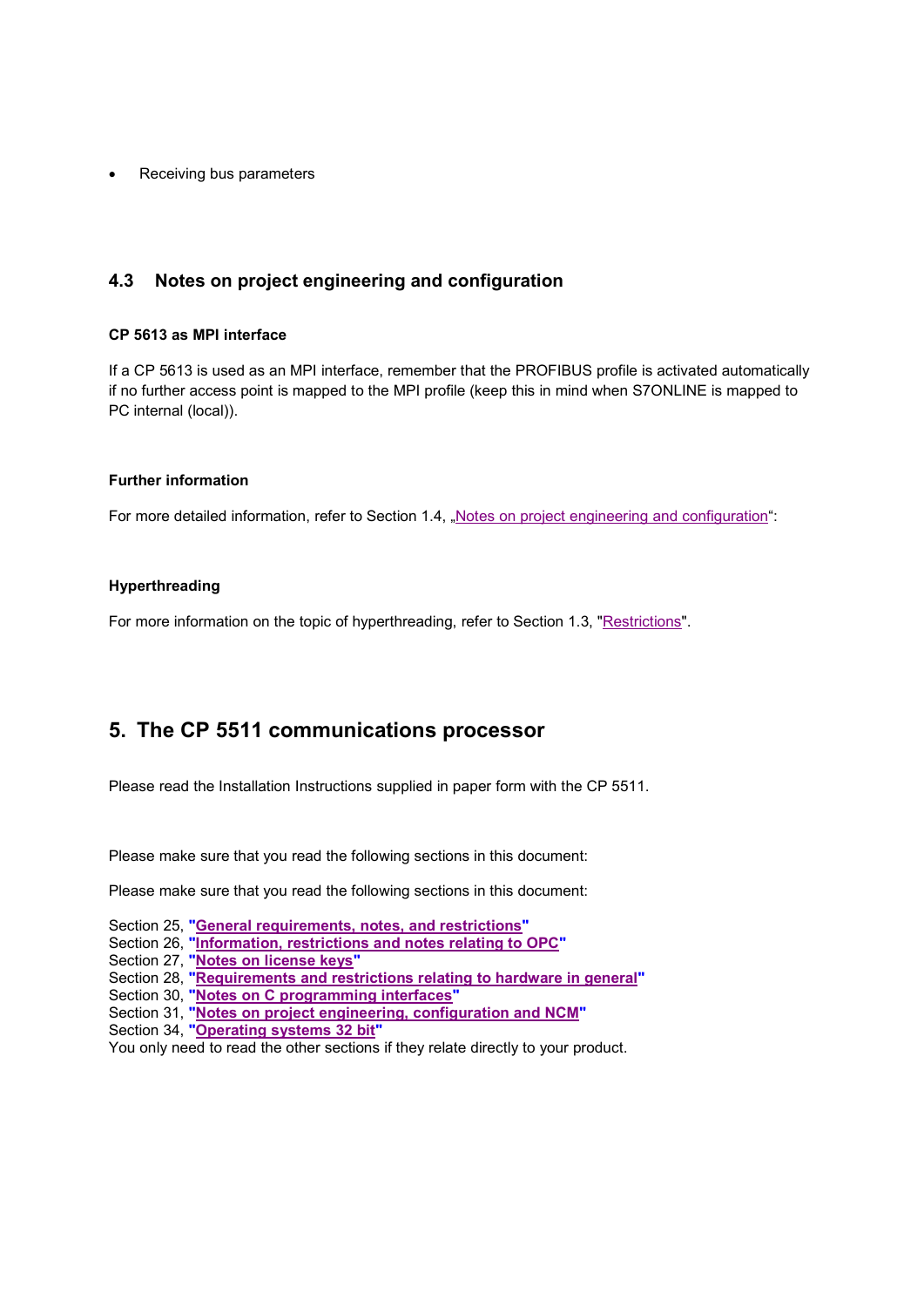# **5.1 Restrictions**

### **CP 5511**

Operation of the CP 5511 is released only for Windows XP.

### **No multiprocessor system**

The CP 5511 is not approved for operation in a PC with several processors or multicore-CPUs. This also applies to operation in a PC with activated hyperthreading (BIOS).

## **Restriction with notebooks**

The CP 5511 has not been released for the Compaq Armada 110 notebook.

### **Restriction with SIMATIC Power PG**

The CP 5511 can only be plugged into the front slot of the SIMATIC Power PG (the slot next to the screen).

#### **Expanded addressing with DPC2**

Subnet addressing is not supported in DPC2.

# **5.2 Notes on commissioning**

#### **Removing a CP 5511 from the PC**

Before you can remove a CP 5511 from the PC, the following steps must be taken:

- 1. Delete the CP 5511 in the Station configuration Editor. This changes the CP to PG operation.
- 2. Double-click on the "Remove or eject hardware" icon in the taskbar and deactivate the CP 5511.

# **5.3 Notes on project engineering and configuration**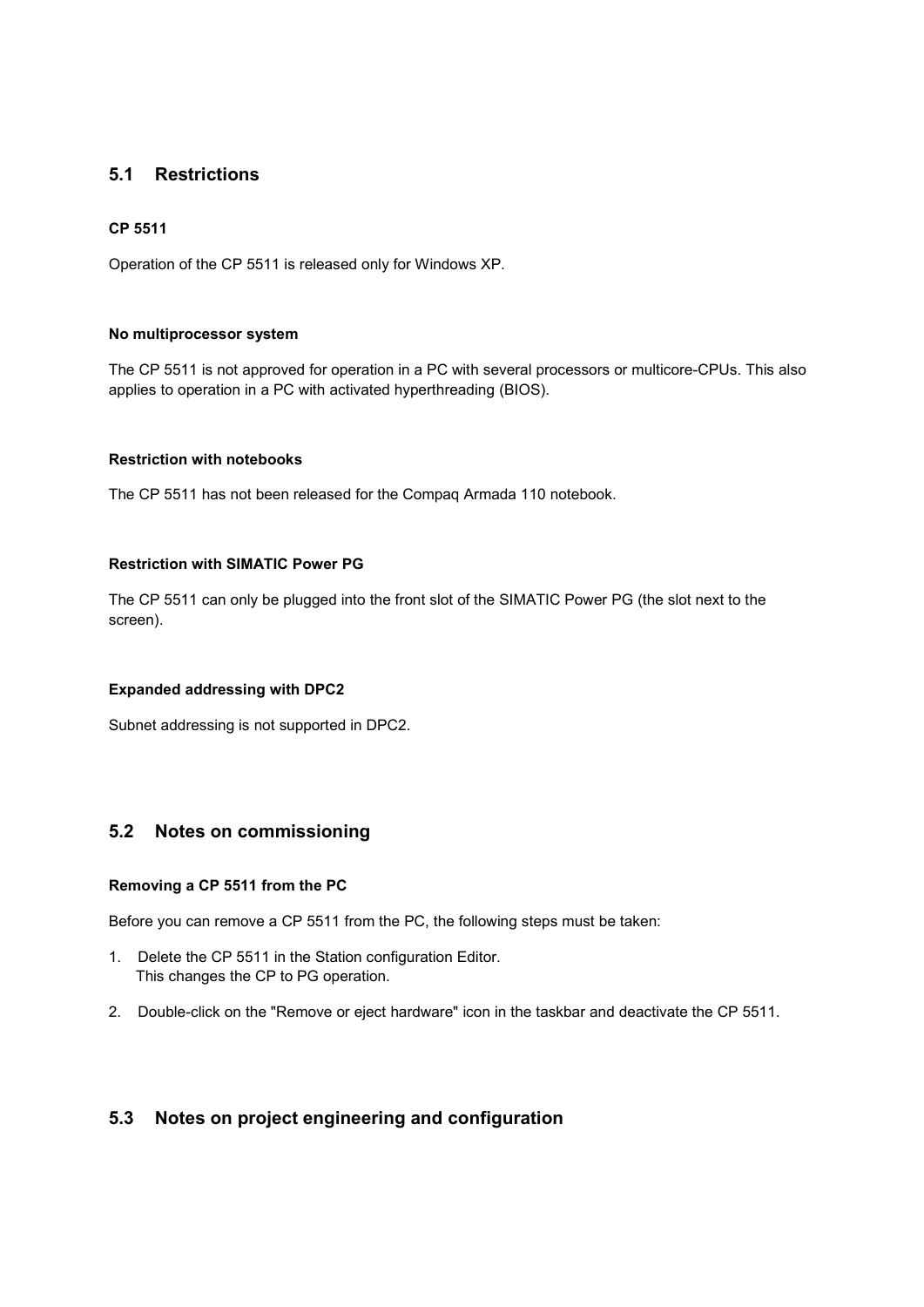#### **Operation in the PG 740 PIII**

When operating the CP 5511 in the PG 740 PIII, set the BIOS option CARDBUS/PCMCIA-Slot to "enable" prior to installation.

# **6. The CP 5512 communications processor**

Please read the Installation Instructions/product information supplied in paper form with the CP 5512.

Please make sure that you read the following sections in this document:

Please make sure that you read the following sections in this document:

- Section 25, **"General requirements, notes, and restrictions"**
- Section 26, **"Information, restrictions and notes relating to OPC"**
- Section 27, **"Notes on license keys"**
- Section 28, **"Requirements and restrictions relating to hardware in general"**
- Section 30, **"Notes on C programming interfaces"**

Section 31, **"Notes on project engineering, configuration and NCM"**

Section 34, **"Operating systems 32 bit"**

You only need to read the other sections if they relate directly to your product.

# **6.1 Restrictions**

#### **Expanded addressing with DPC2**

Subnet addressing is not supported in DPC2.

# **7. CP 5611 communications processor/CP 5611 A2/CP 5621**

Please read the Installation Instructions supplied in paper form with the CP 5611.

Please make sure that you read the following sections in this document: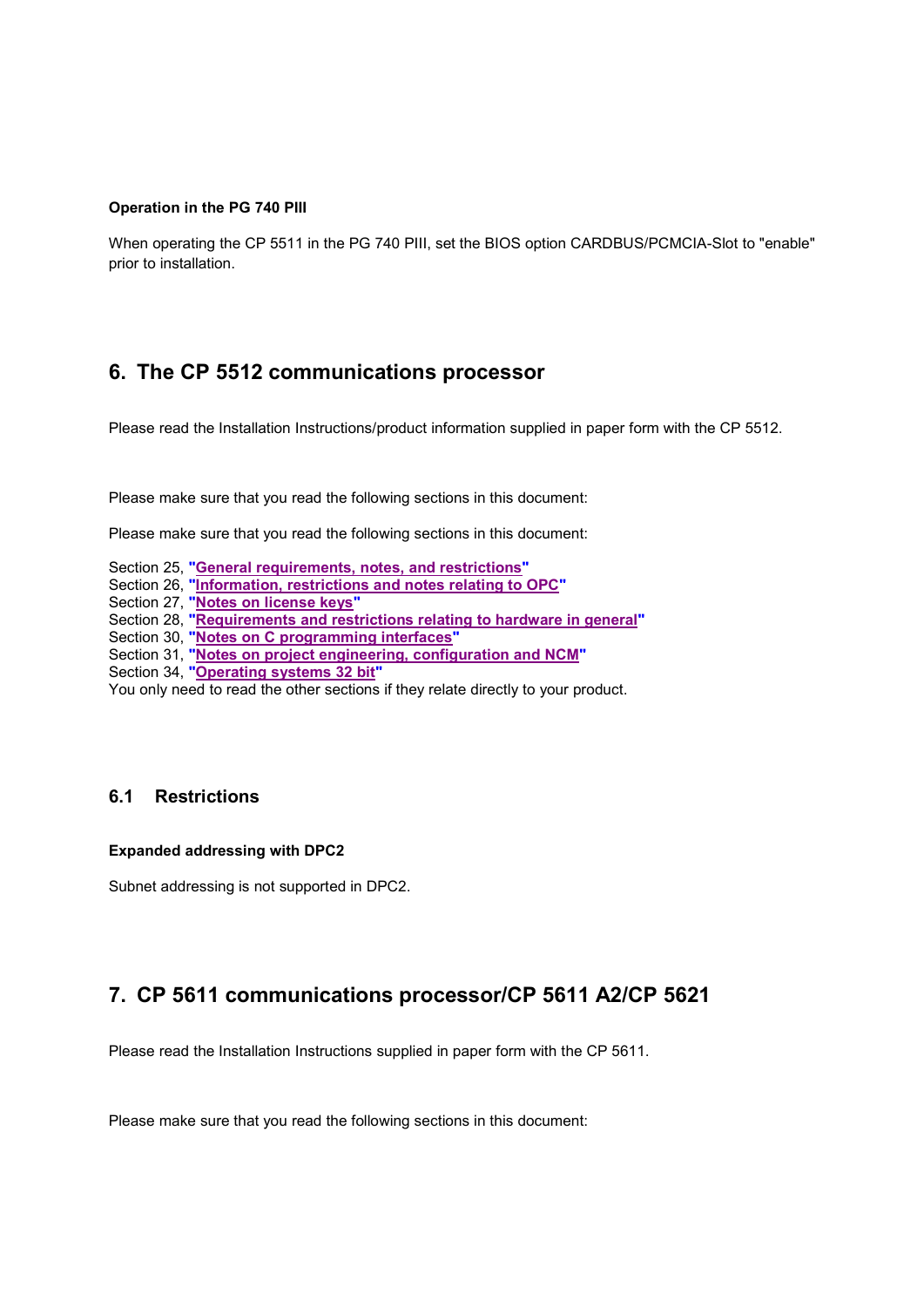Section 25, **"General requirements, notes, and restrictions"**

- Section 26, **"Information, restrictions and notes relating to OPC"**
- Section 27, **"Notes on license keys"**

Section 28, **"Requirements and restrictions relating to hardware in general"**

- Section 30, **"Notes on C programming interfaces"**
- Section 31, **"Notes on project engineering, configuration and NCM"**
- Section 34, **"Operating systems 32 bit"**

You only need to read the other sections if they relate directly to your product.

# **7.1 Restrictions**

## **Restrictions for PCs**

If a SIMATIC Box PC 620 Compact Celeron 300 MHz is operated with two CP 5614 modules, problems arise when using a CP 5611 at a data transmission rate of 12 Mbps. You should avoid using a CP 5611 with two CP 5614 modules in the SIMATIC Box PC 620.

### **Expanded addressing with DPC2**

Subnet addressing is not supported in DPC2.

# **7.2 Notes on project engineering and configuration**

## **Properties page in the Station configuration Editor**

In the properties page of the Station configuration Editor, only fixed PROFIBUS bus profiles can be created for node initialization.

User-specific bus parameters for large network spans and networks such as redundant OLM rings can be specified with the "STEP 7/NCM PC" software tool.

#### **The CP 5611 is no longer detected**

If a CP 5611 communications processor is no longer detected by the SIMATIC environment after inserting it in a different PCI slot, all the CPs of the type CP 5611 will have to be uninstalled in the "Device Manager" under SIMATIC NET.

Afterwards start the "Find New Hardware" in the Device Manager and follow the instructions of the operating system.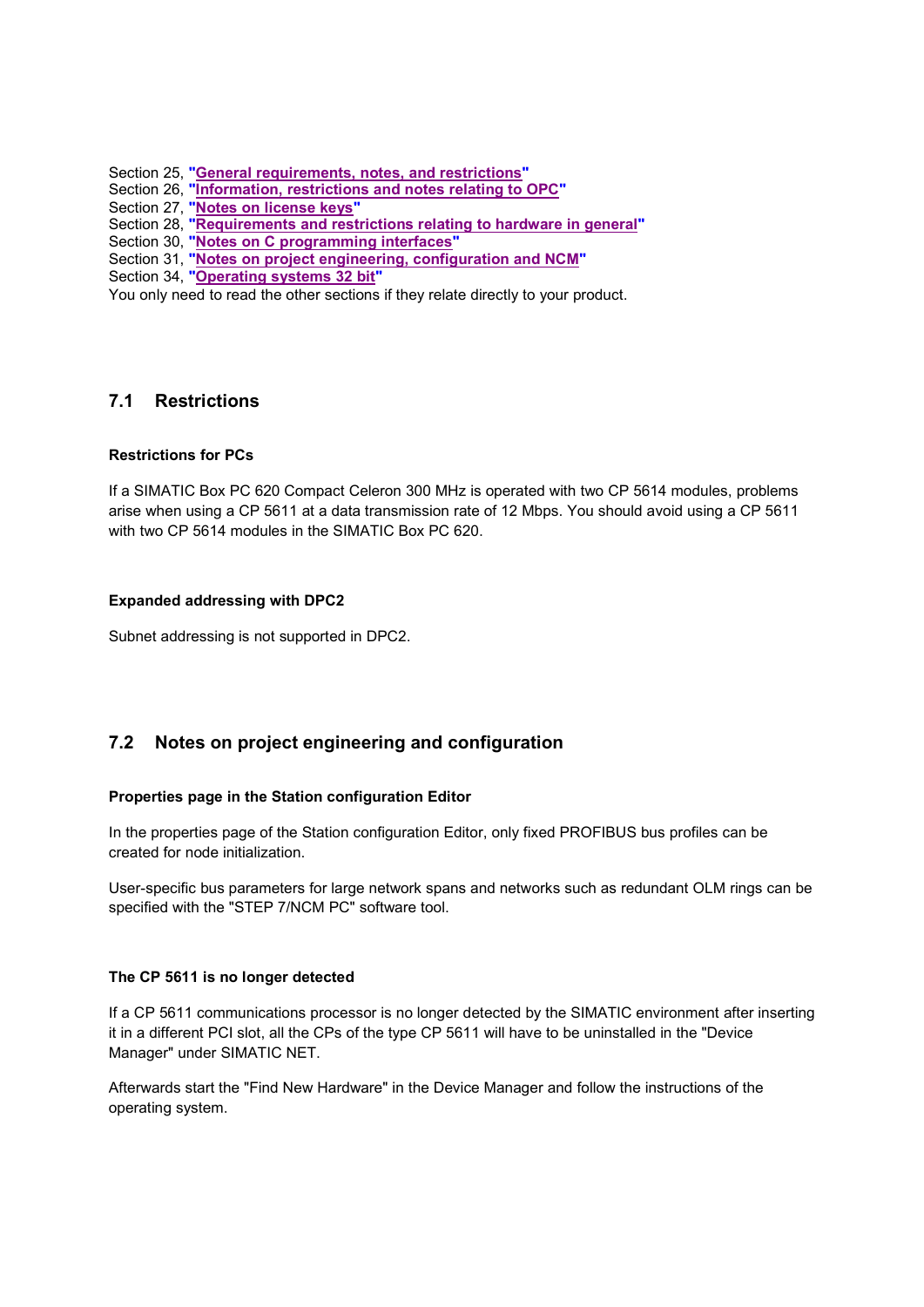# **8. The CP 5711 communications processor**

Please read the Installation Instructions/product information supplied in paper form with the CP 5711.

Please make sure that you read the following sections in this document:

Section 25, **"General requirements, notes, and restrictions"**

Section 26, **"Information, restrictions and notes relating to OPC"**

Section 27, **"Notes on license keys"**

Section 28, **"Requirements and restrictions relating to hardware in general"**

Section 30, **"Notes on C programming interfaces"**

Section 31, **"Notes on project engineering, configuration and NCM"**

Section 34, **"Operating systems 32 bit"**

You only need to read the other sections if they relate directly to your product.

# **8.1 Restrictions**

#### **Configuration Console -> Modules -> CP 5711 -> Bus Statistics**

This page may only be called after starting an application otherwise it is sometimes not possible to start the application. In addition to this, the page has not been released for diagnostic purposes because the values may be incorrect in some situations.

### **Number of supported CP 5711 modules:**

Currently one CP 5711 is supported

#### **Expanded addressing with DPC2**

Subnet addressing is not supported in DPC2.

#### **Properties page in the Station configuration Editor**

In the properties page of the Station configuration Editor, only fixed PROFIBUS bus profiles can be created for node initialization.

User-specific bus parameters for large network spans and networks such as redundant OLM rings can be specified with the " STEP 7/NCM PC " tool.

#### **Restrictions configuring S7 connections**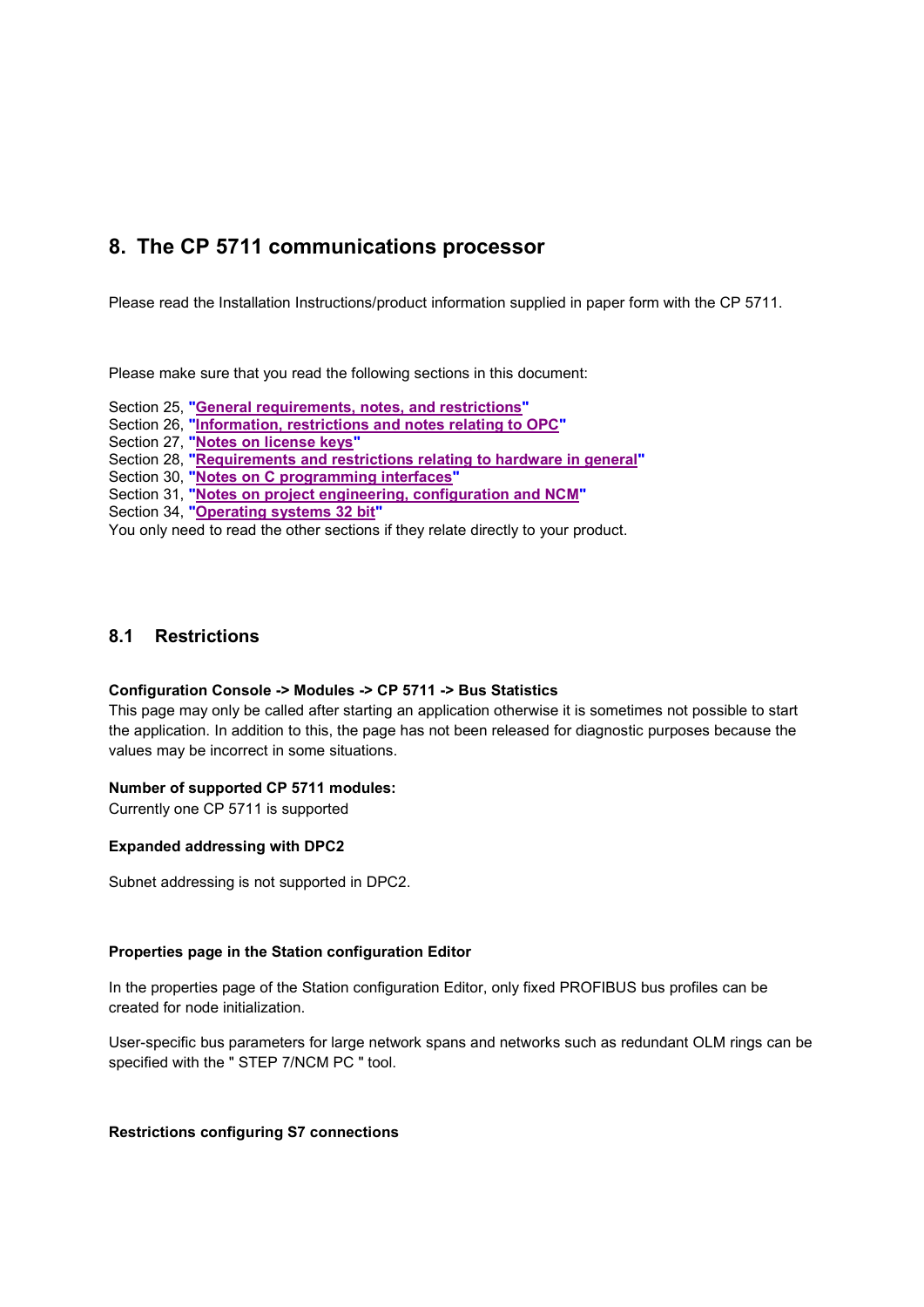All communications modules of a PC must always be connected to a network in the STEP 7 project, otherwise even the S7 connections of a connected communications module do not work.

### **S7 programming interface: return values of the "s7\_receive" function**

When evaluating the return values of the "s7\_receive" function, if unexpected values occur, the "s7\_discard\_msg" function must be called in the default branch of the corresponding switch instruction.

# **9. SOFTNET-S7 (for PROFIBUS)**

Please make sure that you read the following sections in this document:

- Section 25, **"General requirements, notes, and restrictions"**
- Section 26, **"Information, restrictions and notes relating to OPC"**
- Section 27, **"Notes on license keys"**
- Section 28, **"Requirements and restrictions relating to hardware in general"**
- Section 30, **"Notes on C programming interfaces"**
- Section 31, **"Notes on project engineering, configuration and NCM"**
- Section 34, **"Operating systems 32 bit"**

You only need to read the other sections if they relate directly to your product.

| Version  | <b>Changes/additionally supported functions</b>                                                                                                                       |
|----------|-----------------------------------------------------------------------------------------------------------------------------------------------------------------------|
| V7.1.0.1 | The S7 OPC symbols of the type ATI are also released for continuous<br>operation.                                                                                     |
| V7.1     | Windows Server 2008 32 Bit is supported.<br>Quad-core processors are supported.                                                                                       |
| V7.0     | Windows Vista 32-bit is supported.<br>Windows 2000 Professional and Server are no longer supported.<br>OPC Data Access 3.00 (only the Custom interface is supported). |
| V6.4     | Dual-core processors are supported.<br>٠                                                                                                                              |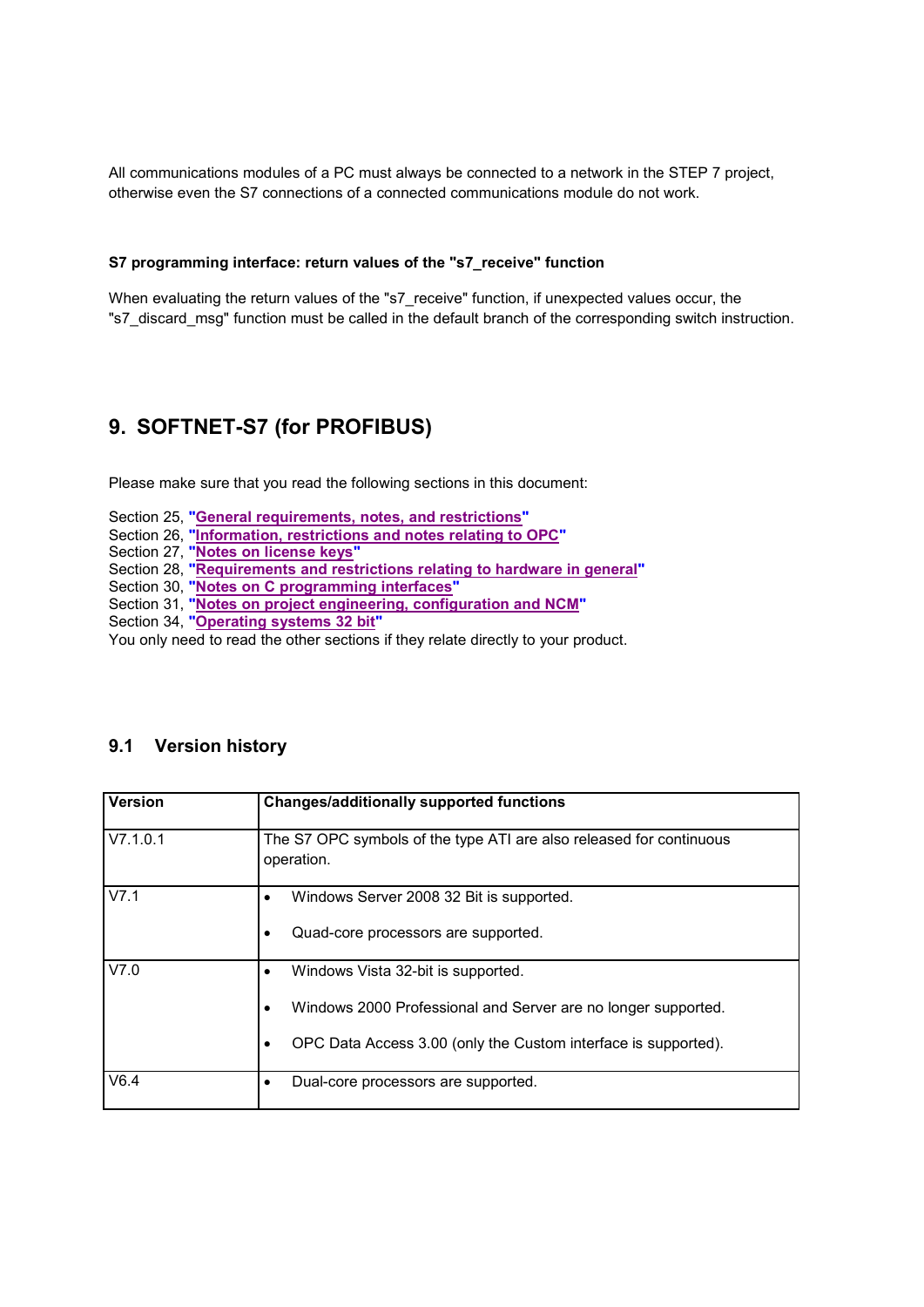# **9.2 Restrictions**

#### **No parallel operation**

Operating several SOFTNET CPs in one computer is not supported unless the second CP is used solely for configuration purposes with STEP 7.

The parallel operation of several protocols via SOFTNET CPs is not supported.

#### **Properties page in the Station configuration Editor**

In the properties page of the Station configuration Editor, only fixed PROFIBUS bus profiles can be created for node initialization.

User-specific bus parameters for large network spans and networks such as redundant OLM rings can be specified with the " STEP 7/NCM PC " tool.

### **Versions**

If you use the CP 5511 or CP 5611, this CP must have at least hardware version 4.

### **CP 5411**

The CP 5411 is no longer supported by the SIMATIC NET software.

#### **CP 5511**

The CP 5511 is supported by the SIMATIC NET software only under Windows XP.

### **Restrictions configuring S7 connections**

All communications modules of a PC must always be connected to a network in the STEP 7 project, otherwise even the S7 connections of a connected communications module do not work.

### **S7 programming interface: return values of the "s7\_receive" function**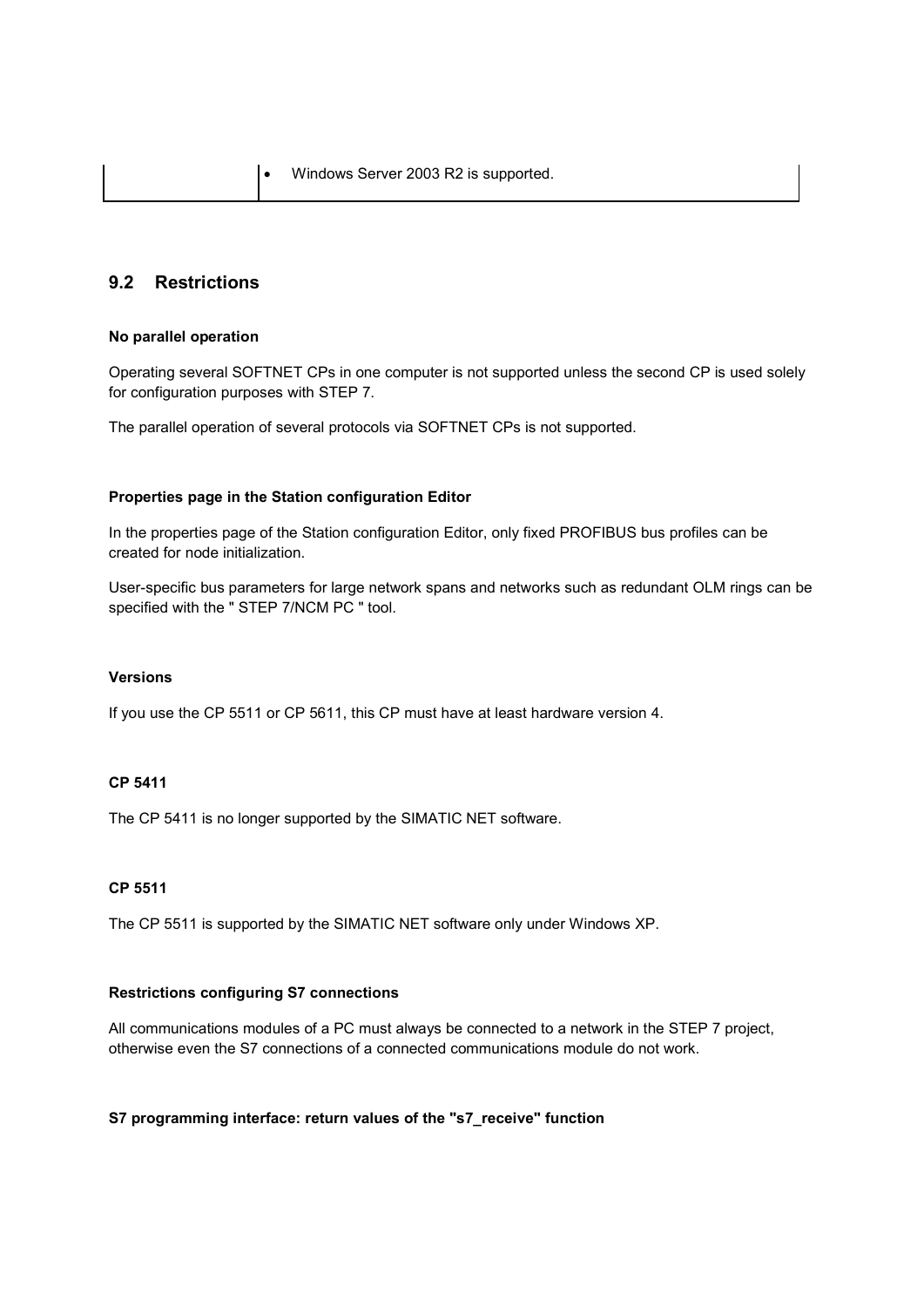When evaluating the return values of the "s7\_receive" function, if unexpected values occur, the "s7\_discard\_msg" function must be called in the default branch of the corresponding switch instruction.

# **9.3 Notes on project engineering and configuration**

### **Module cannot be started in the Station Configuration Editor**

If there is a disruption on PROFIBUS (for example a bus short-circuit or duplicate node address), it is not possible to start the SOFTNET PROFIBUS module. In this case, eliminate the disruption before you try to start the module again.

### **Configuration limits and performance data of the modules**

You will find the configuration limits and performance data of the modules on the Siemens Web pages as FAQs under entry ID 15227599.

- Link German: http://support.automation.siemens.com/WW/view/de/15227599
- Link English: http://support.automation.siemens.com/WW/view/en/15227599

### **Message "CP 5611 is no longer detected"**

For information on the problem "CP 5611 is no longer detected", refer to Section 7.2, "Notes on project engineering and configuration".

# **10. SOFTNET-DP (for PROFIBUS)**

Please make sure that you read the following sections in this document:

- Section 25, **"General requirements, notes, and restrictions"**
- Section 26, **"Information, restrictions and notes relating to OPC"**
- Section 27, **"Notes on license keys"**
- Section 28, **"Requirements and restrictions relating to hardware in general"**
- Section 30, **"Notes on C programming interfaces"**
- Section 31, **"Notes on project engineering, configuration and NCM"**
- Section 34, **"Operating systems 32 bit"**
- You only need to read the other sections if they relate directly to your product.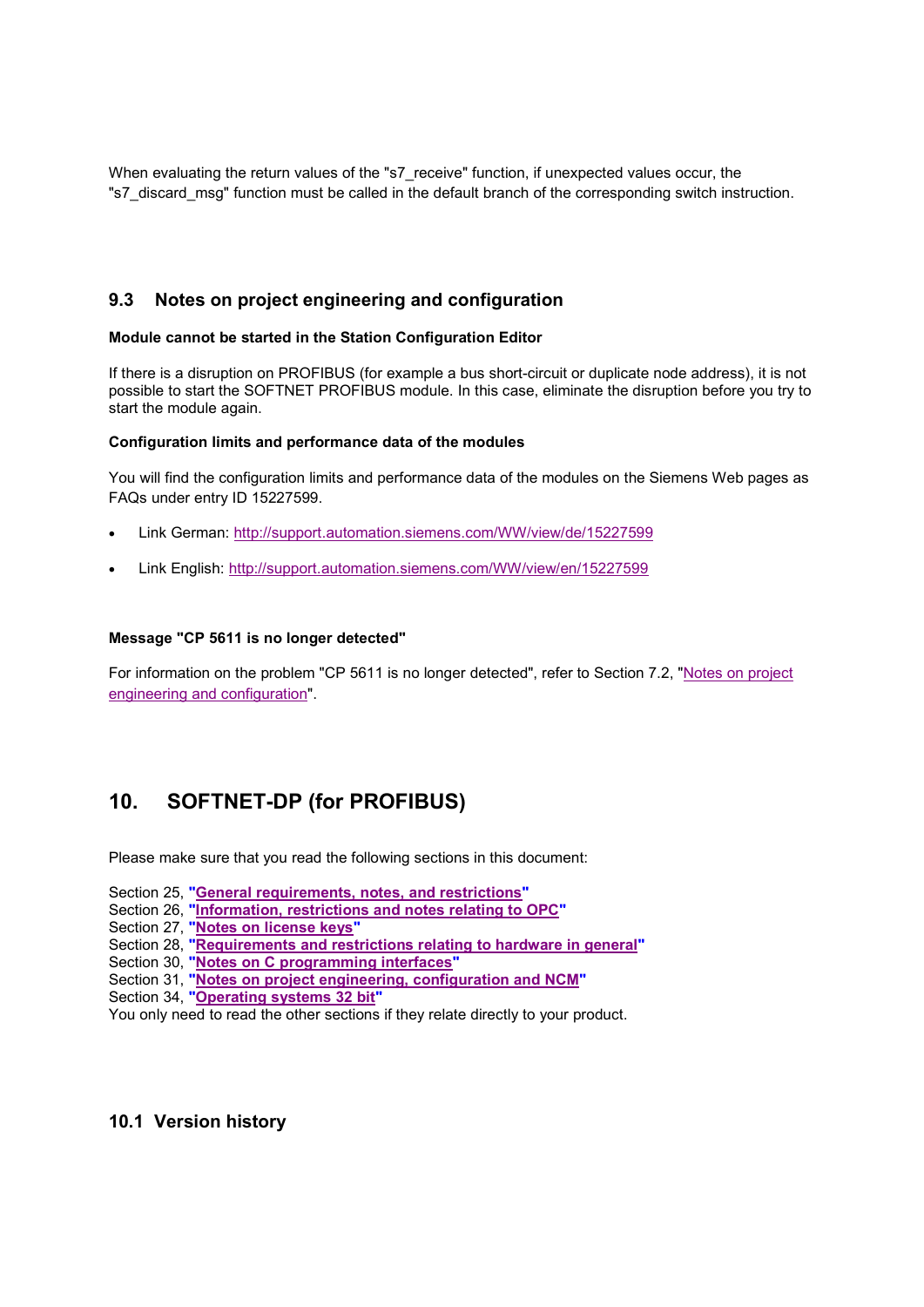| Version | <b>Changes/additionally supported functions</b>                             |
|---------|-----------------------------------------------------------------------------|
| V7.1    | Windows Server 2008 32 Bit is supported.                                    |
|         | Quad-core processors are supported.<br>٠                                    |
| V7.0    | Windows Vista 32-bit is supported.<br>$\bullet$                             |
|         | Windows 2000 Professional and Server are no longer supported.<br>$\bullet$  |
|         | OPC Data Access 3.00 (only the Custom interface is supported).<br>$\bullet$ |
| V6.4    | Dual-core processors are supported.<br>٠                                    |
|         | Windows Server 2003 R2 is supported.<br>$\bullet$                           |

# **10.2 Restrictions**

### **No parallel operation**

Operating several SOFTNET CPs in one computer is not supported unless the second CP is used solely for configuration purposes with STEP 7.

The parallel operation of several protocols via SOFTNET CPs is not supported.

## **Versions**

If you use the CP 5511 or CP 5611, this CP must have at least hardware version 4.

# **CP 5411**

The CP 5411 is no longer supported by the SIMATIC NET software.

### **CP 5511**

The CP 5511 is supported by the SIMATIC NET software only under Windows XP.

## **DPC2 transport call is not supported**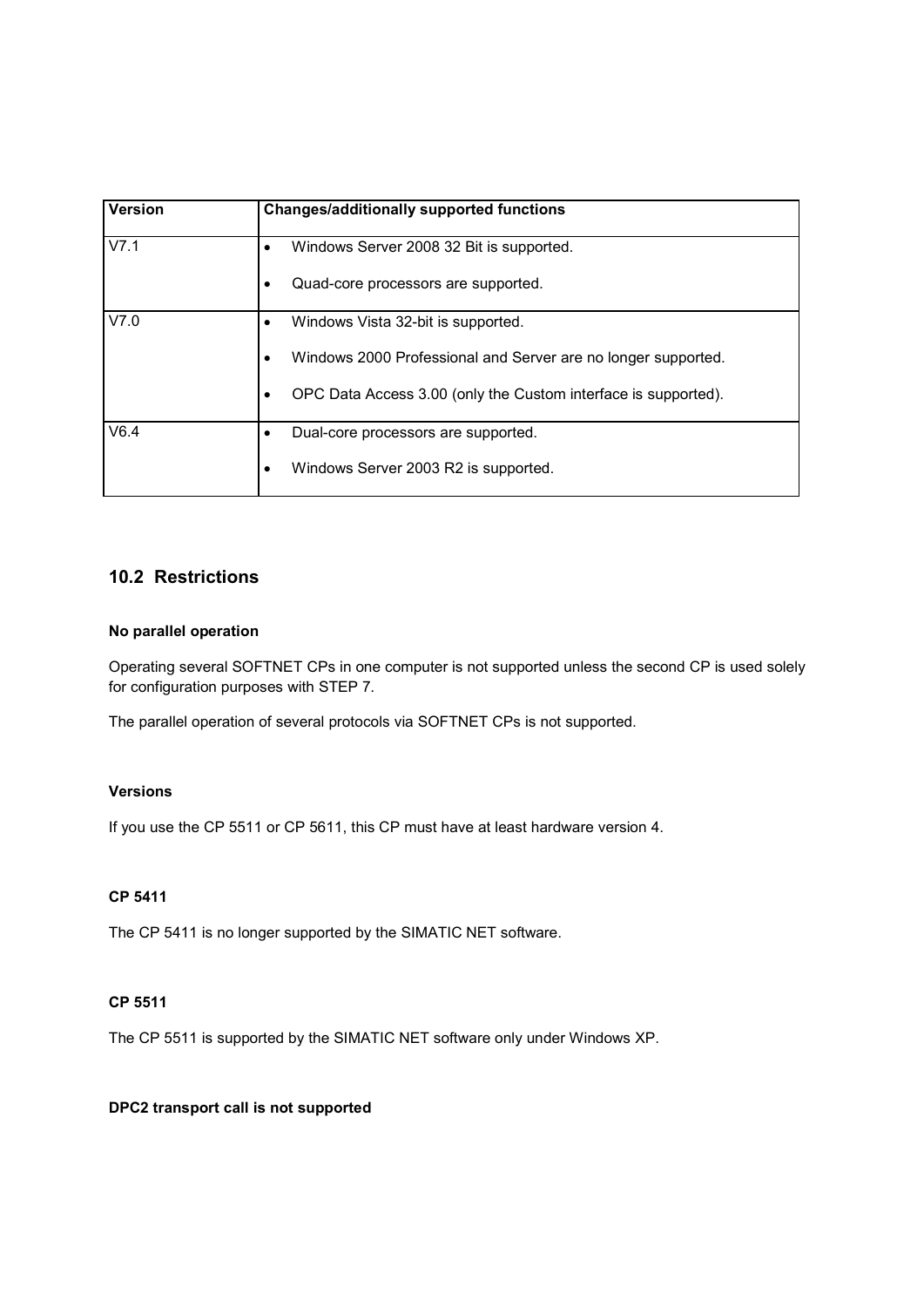DPC2 transport calls are not supported.

# **10.3 Notes on project engineering and configuration**

### **Module cannot be started in the Station Configuration Editor**

If there is a disruption on PROFIBUS (for example a bus short-circuit or duplicate node address), it is not possible to start the SOFTNET PROFIBUS module. In this case, eliminate the disruption before you try to start the module again.

### **Properties page in the Station configuration Editor**

In the properties page of the Station configuration Editor, only fixed PROFIBUS bus profiles can be created for node initialization.

User-specific bus parameters for large network spans and networks such as redundant OLM rings can be specified with the " STEP 7/NCM PC " tool.

#### **Message "CP 5611 is no longer detected"**

For information on the problem "CP 5611 is no longer detected", refer to Section 7.2, "Notes on project engineering and configuration".

# **11. SOFTNET DP slave (for PROFIBUS)**

Please make sure that you read the following sections in this document:

- Section 25, **"General requirements, notes, and restrictions"**
- Section 26, **"Information, restrictions and notes relating to OPC"**
- Section 27, **"Notes on license keys"**
- Section 28, **"Requirements and restrictions relating to hardware in general"**
- Section 30, **"Notes on C programming interfaces"**
- Section 31, **"Notes on project engineering, configuration and NCM"**
- Section 34, **"Operating systems 32 bit"**
- You only need to read the other sections if they relate directly to your product.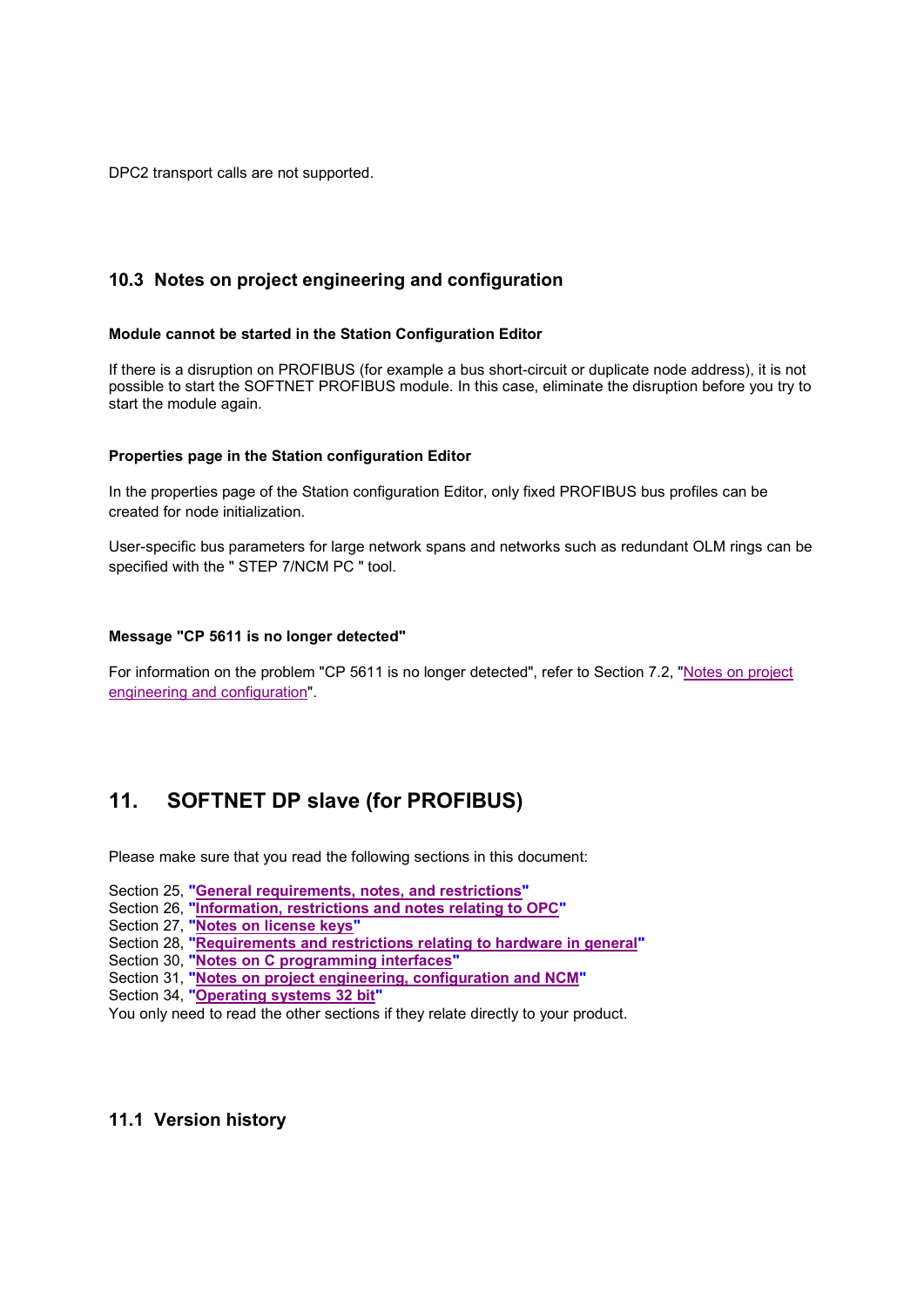| Version | <b>Changes/additionally supported functions</b>                             |
|---------|-----------------------------------------------------------------------------|
| V7.1    | Windows Server 2008 32 Bit is supported.                                    |
|         | Quad-core processors are supported.<br>$\bullet$                            |
| V7.0    | Windows Vista 32-bit is supported.<br>$\bullet$                             |
|         | Windows 2000 Professional and Server are no longer supported.<br>٠          |
|         | OPC Data Access 3.00 (only the Custom interface is supported).<br>$\bullet$ |
| V6.4    | Dual-core processors are supported.                                         |
|         | Windows Server 2003 R2 is supported.<br>٠                                   |

# **11.2 Restrictions**

### **No parallel operation**

Operating several SOFTNET CPs in one computer is not supported unless the second CP is used solely for configuration purposes with STEP 7.

The parallel operation of several protocols via SOFTNET CPs is not supported.

## **Versions**

If you use the CP 5511 or CP 5611 as the DP slave, this CP must have at least hardware version 4.

# **CP 5411**

The CP 5411 is no longer supported by the SIMATIC NET software.

### **CP 5511**

The CP 5511 is supported by the SIMATIC NET software only under Windows XP.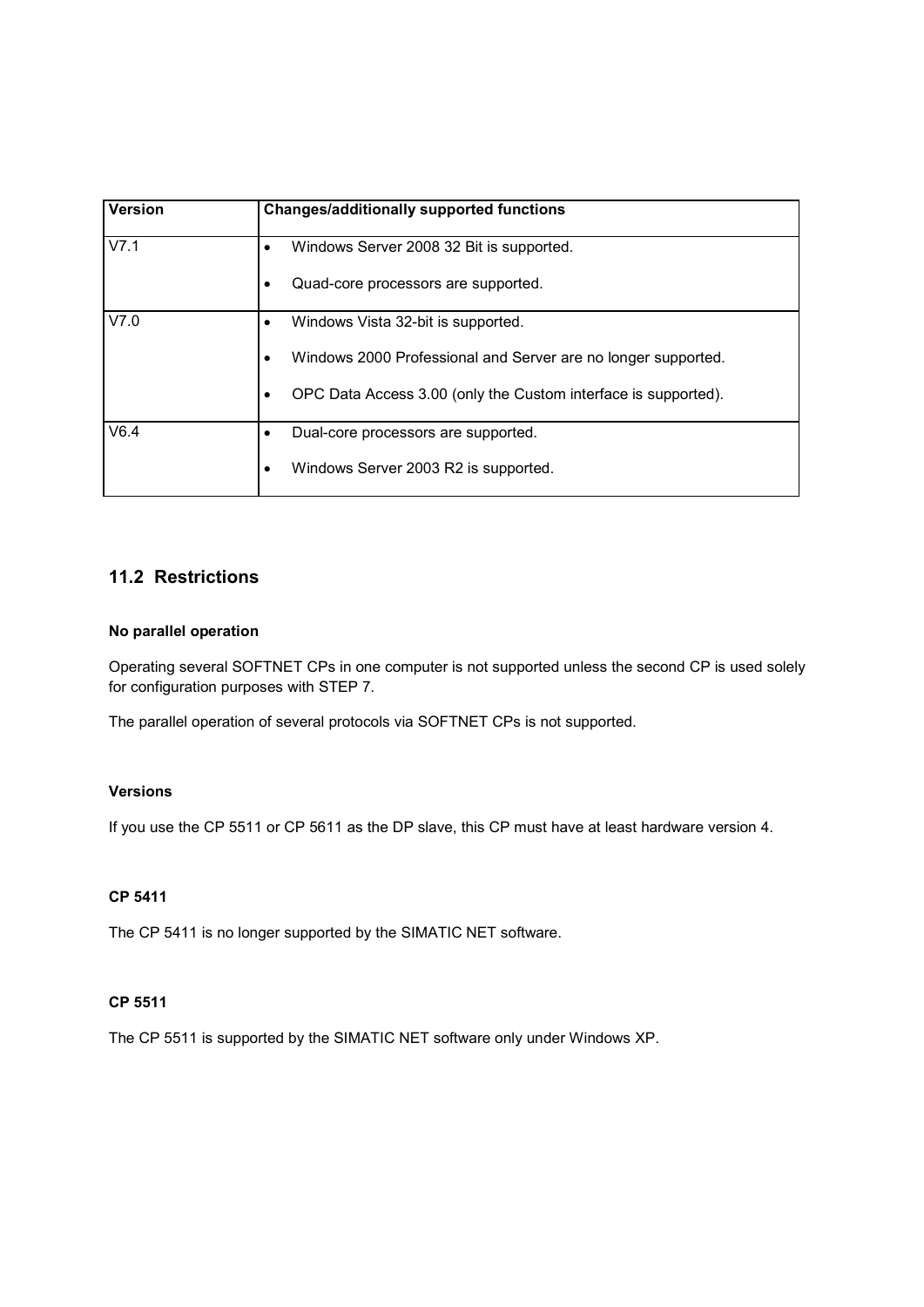# **11.3 Notes on project engineering and configuration**

### **Module cannot be started in the Station Configuration Editor**

If there is a disruption on PROFIBUS (for example a bus short-circuit or duplicate node address), it is not possible to start the SOFTNET PROFIBUS module. In this case, eliminate the disruption before you try to start the module again.

#### **Properties page in the Station configuration Editor**

In the properties page of the Station configuration Editor, only fixed PROFIBUS bus profiles can be created for node initialization.

User-specific bus parameters for large network spans and networks such as redundant OLM rings can be specified with the " STEP 7/NCM PC " software tool.

#### **Active / passive slave**

The CP 5511, 5512, CP 5611 and CP 5621 modules can be operated as active slaves (a special form of slave that is also master at the same time) or as passive slaves.

In the configured mode, you can decide whether the slave is an active or passive slave in SIMATIC NCM PC or STEP 7.

Note the following: The configuration cannot be downloaded to a passive slave from a remote station.

The data transmission rate and the station address are only adopted from the C interface for a passive slave.

With an active slave, the values are set in the configuration or in "Set PG/PC Interface" since they are common to the master and slave.

#### **Message "CP 5611 is no longer detected"**

For information on the problem "CP 5611 is no longer detected", refer to Section 7.2, "Notes on project engineering and configuration".

# **12. CP 1613, CP 1613 A2 communications processor**

Please make sure that you read the following sections in this document: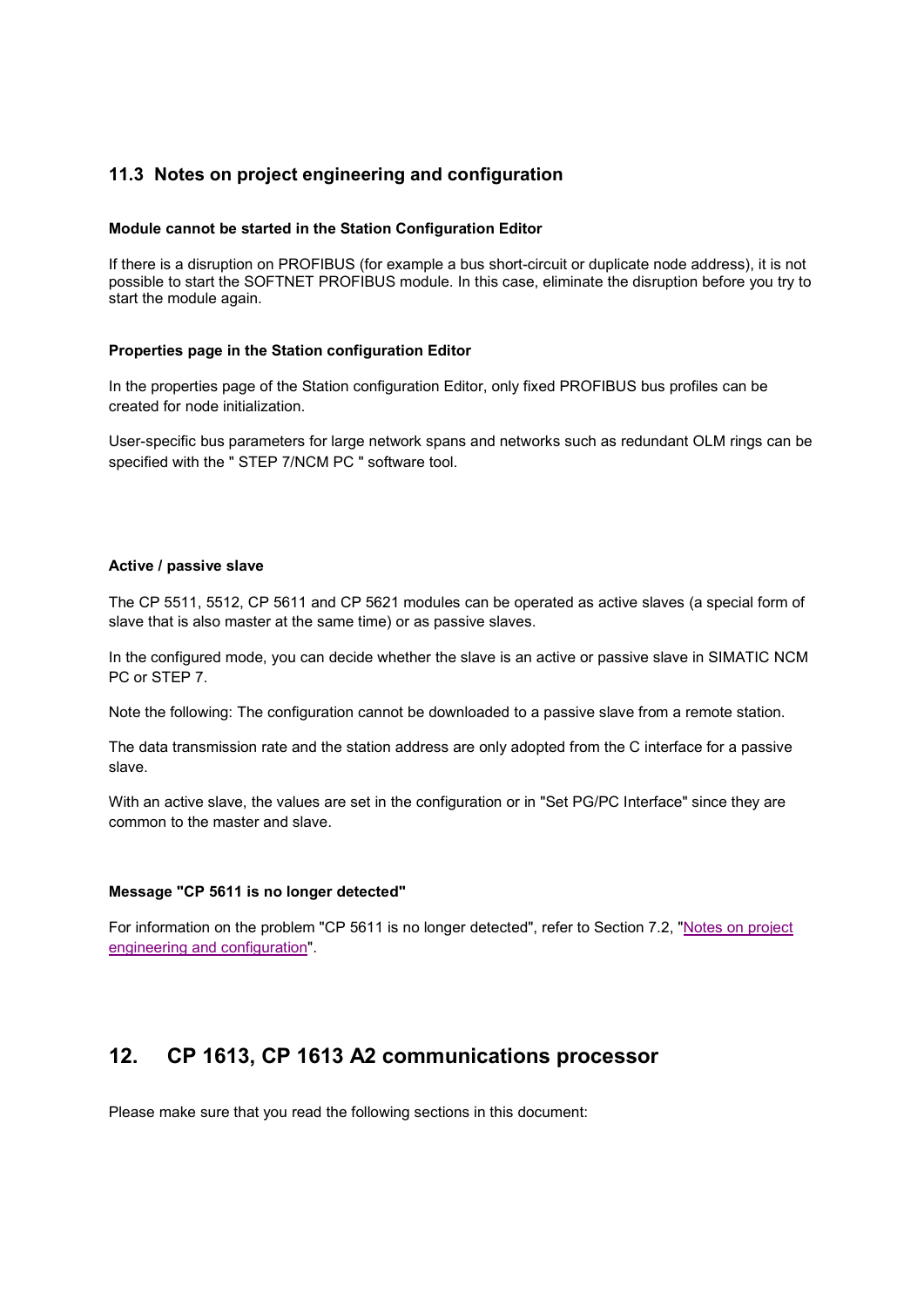Section 25, **"General requirements, notes, and restrictions"**

- Section 26, **"Information, restrictions and notes relating to OPC"**
- Section 27, **"Notes on license keys"**
- Section 28, **"Requirements and restrictions relating to hardware in general"**
- Section 30, **"Notes on C programming interfaces"**
- Section 31, **"Notes on project engineering, configuration and NCM"**
- Section 34, **"Operating systems 32 bit"**

You only need to read the other sections if they relate directly to your product.

Where the CP 1613 is referred to below, this relates to the communications processor types CP 1613, and CP 1613 A2; unless specific types are named explicitly.

As of the "SIMATIC NET PC Software, Edition 2007" CD, the two drivers for the CP 1613 (for industrial communication and for office/NDIS access) have been replaced by a common driver. This is displayed in the Device Manager under Network adapters.

# **12.1 Restrictions**

### **Not with SOFTNET IE**

It is not possible to operate SOFTNET IE over the CP 1613.

## **IP addresses**

The IP address for the automation protocols via ISO-on-TCP (synonymous with TCP/IP (RFC 1006)) must be different from the NDIS IP address for communication over PC networks.

#### **Uninstalling / deactivating CPs using the "Device Manager"**

Configured CPs must not be uninstalled/deactivated using the "Device Manager".

If you use the WinAC software product, the CPs must never be deactivated.

### **Deactivating protocols**

The protocols TCP/IP and ISO must be deactivated since they are necessary for configured operation!

**MIB and profile file**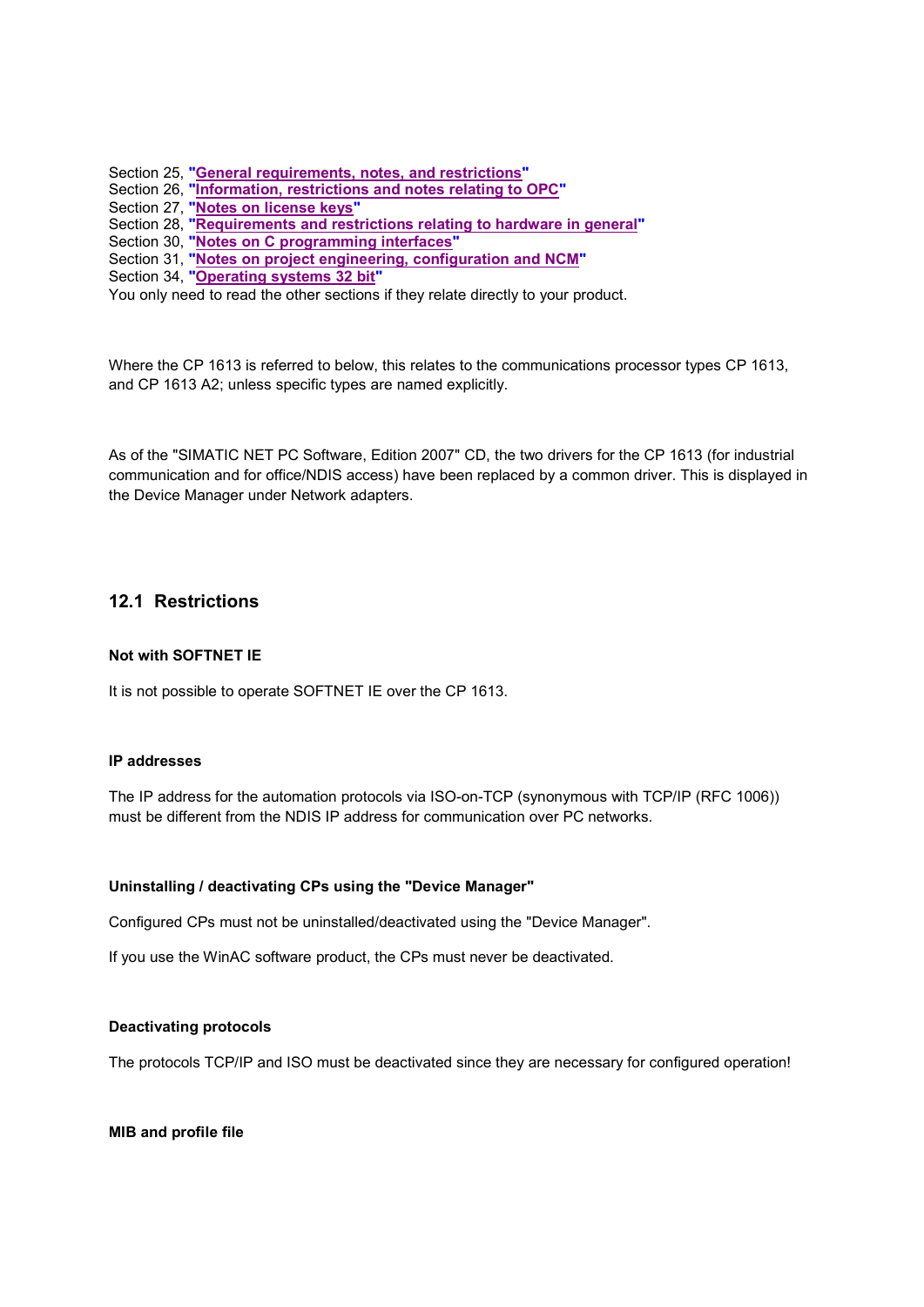The installation instructions on the "SIMATIC NET, PC Software, Edition 2008" CD describe in Section 3.2 that special MIB files are supplied for the CP 1613 and CP 1623 in STEP 7 as of version 5.4.5, or NCM PC as of version V5.4.4.

This is incorrect. General MIB files ship with STEP 7 or NCM PC and these are also valid for the CP 1613 and CP 1623.

The simplest method is to select the suitable profile file for the CP 1613 and CP 1623 in STEP 7 or NCM PC "cp1613\_v10.txt" or "CP1623\_v10.txt".

# **12.2 Notes on commissioning**

#### **Current driver diskette (exclusive PC network operation)**

Compare the version of this SIMATIC NET CP 1612 software product with the version of your driver diskette. If the version of the SIMATIC NET CP 1612 software product is newer than that of the driver diskette, please create a new driver diskette by copying the content of the folder (e.g.: sw\Driverdisk\CP1612A2) to an empty diskette and then use this as the driver diskette.

### **Two TCP/IP addresses**

On the CP 1613, you can set two IP addresses during configuration; the reason for this is as follows:

**On the one hand**, the CP 1613 communications processor is intended for operation with office communications protocols, for example TCP/IP. The office communications protocols run on the PC.

**On the other hand**, the CP 1613 can also be used for automation purposes with the SIEMENS industrial protocols (SEND/RECEIVE, SAPI-S7, STEP 7, and TF). The protocols can either be handled over the transport protocol ISO or TCP/IP. Both transport protocols run in the firmware of the CP 1613. The interfacing of the TCP/IP transport protocol to the SIEMENS industrial protocol is according to the RFC 1006 specification.

This means that a total of **two** TCP/IP transport protocol functions can be operated on the CP 1613 at the same time:

- Office communications interfacing
- Interfacing SIEMENS industrial protocols

Both interfaces must be assigned different TCP/IP addresses to identify them uniquely.

### **MAC addresses**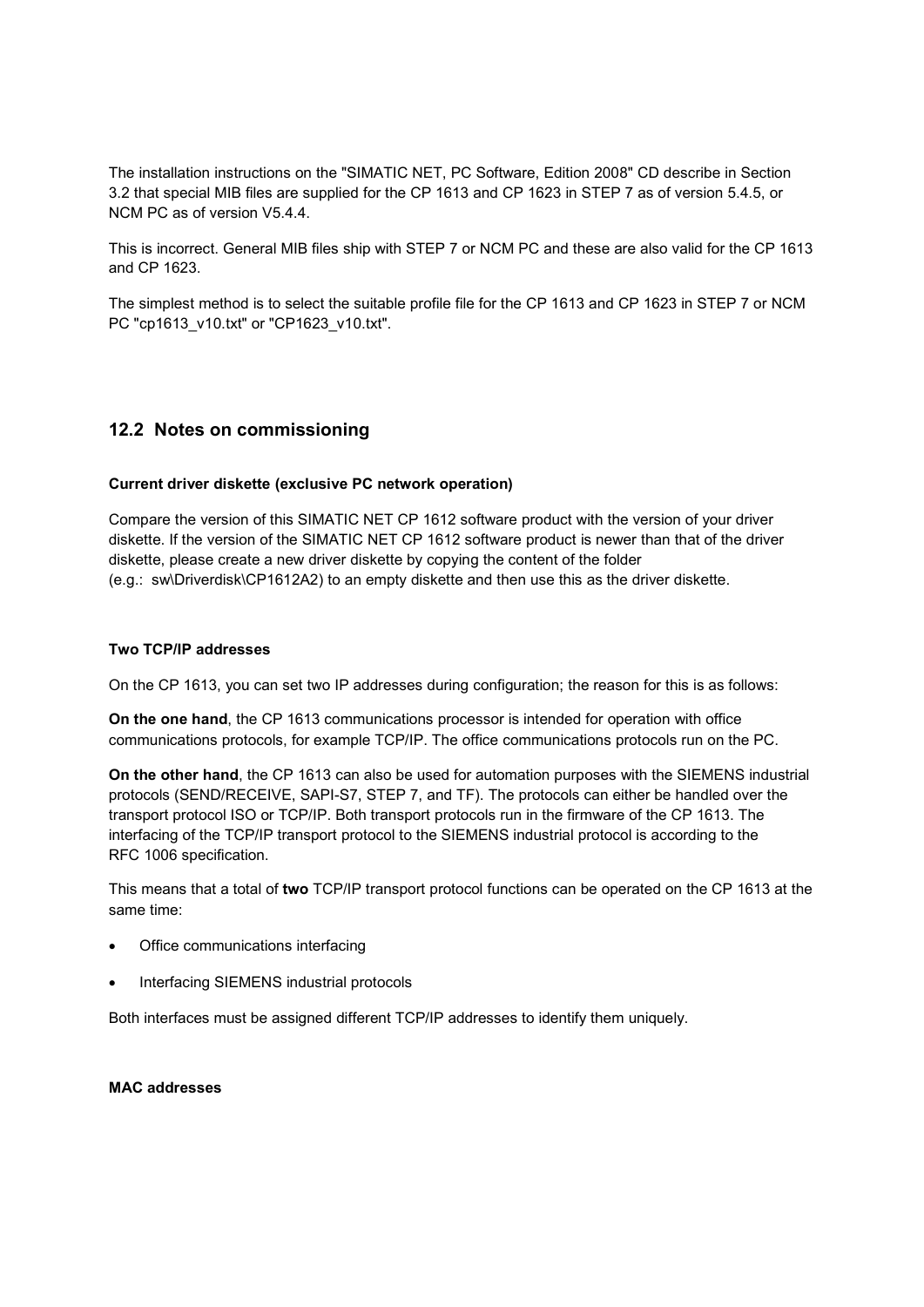After installing a new CP 1613 module, you should always compare its active MAC address with the MAC addresses of other CP 1613 modules or other Ethernet modules. Make sure that all the Ethernet modules operated in a network have different MAC addresses.

If the CP 1613 installed in the computer is replaced by another CP 1613 in the same slot, the new CP 1613 will be assigned the MAC address of the CP 1613 that was removed from the computer.

Even if the module is taken out of configured mode, it retains the MAC address. If you do not want the module in the network any more, change the MAC address or uninstall the CP.

Follow the steps below:

- 1. After it has been taken out of the Station configuration Editor (out of configured mode), select the relevant module and uninstall it.
- 2. Then restart your computer.

#### **Time-of-day frames**

When configuring the time intervals with STEP 7, only intervals of 1 s or 10 s are possible.

#### **CP 1613 is displayed in the device manager as "Ethernet Controller"**

Select the relevant module and uninstall it. Then restart your computer.

#### **Driver signature is not recognized**

Sporadically, the signature of the CP 1613 driver is not recognized.

If this occurs, confirm the warning from the operating system with "Yes" to install the driver.

#### **Passive connection establishment with the CP 1613**

If connections are established to the CP 1613, the connection establishment timeout should not be set too low (for example with 64 connections, higher than 8000 ms).

### **Disabling the NDIS interface**

The NDIS interface of the CP 1613 must not be disabled. The linked protocols may only be removed if the CP 1613 is not in configured mode.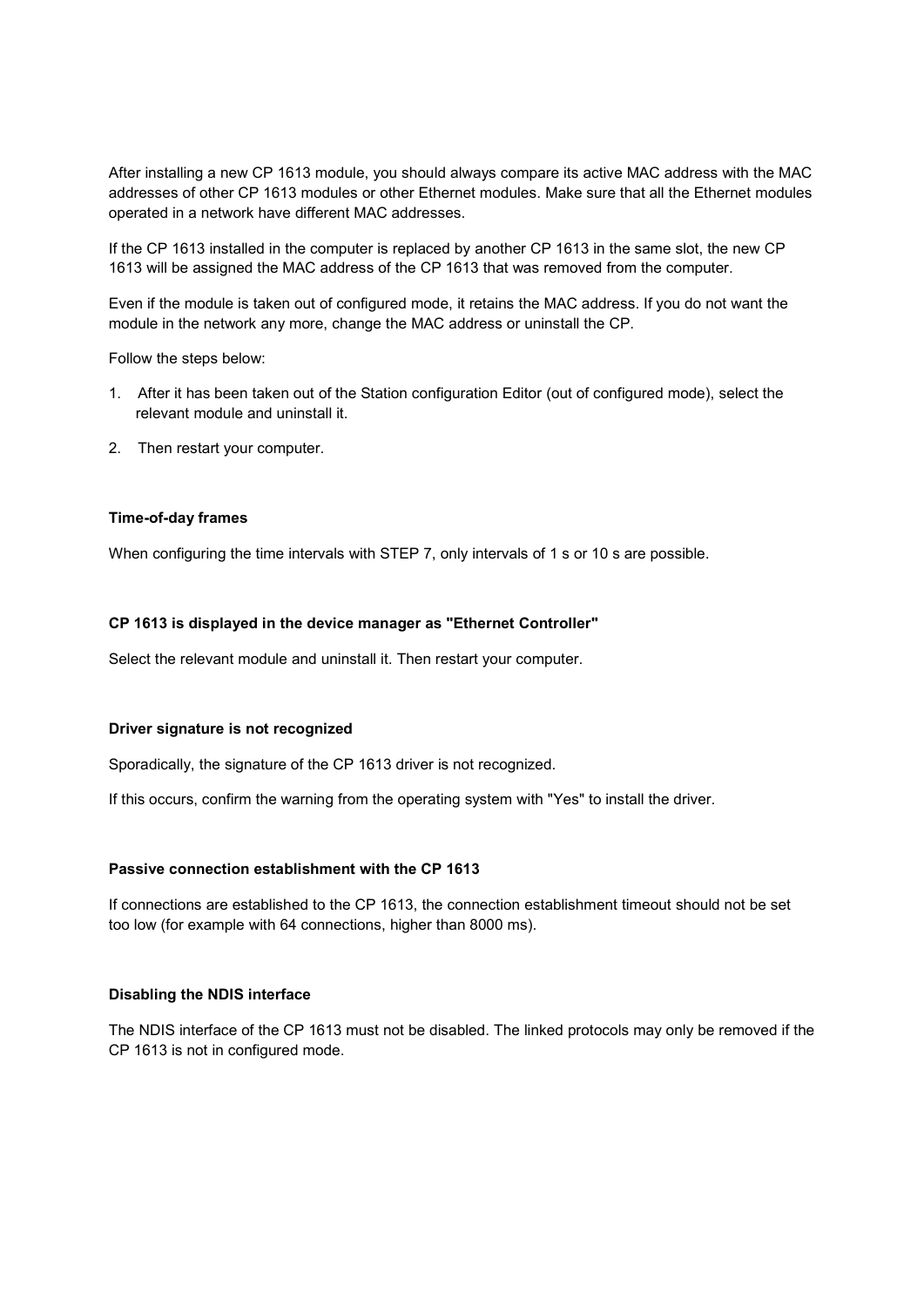# **12.3 Notes on project engineering and configuration**

### **Configuration limits and performance data of the modules**

You will find the configuration limits and performance data of the modules on the Siemens Web pages as FAQs under entry ID 15227599.

- Link German: http://support.automation.siemens.com/WW/view/de/15227599
- Link English: http://support.automation.siemens.com/WW/view/en/15227599

# **13. CP 1623 communications processor**

Please make sure that you read the following sections in this document:

- Section 25, **"General requirements, notes, and restrictions"**
- Section 26, **"Information, restrictions and notes relating to OPC"**
- Section 27, **"Notes on license keys"**
- Section 28, **"Requirements and restrictions relating to hardware in general"**
- Section 30, **"Notes on C programming interfaces"**
- Section 31, **"Notes on project engineering, configuration and NCM"**
- Section 34, **"Operating systems 32 bit"**

You only need to read the other sections if they relate directly to your product.

# **13.1 Restrictions**

#### **General**

The restrictions to the CP 1613 listed in Section 12.1 also apply to the CP 1623.

#### **XDB import when more than one CP 1623 is inserted in the computer**

If more than one CP 1623 is installed in the computer, importing a configuration in the Station configuration Editor (XDB import) is possible only when the set addresses of the CP 1623 communications processor were adapted to the configuration previously in the "Configuration Console".

If only the MAC addresses were configured, only the MAC addresses need to be set.

If only the IP addresses were configured, only the IP addresses need to be set.

If MAC and IP addresses were configured, both must be set.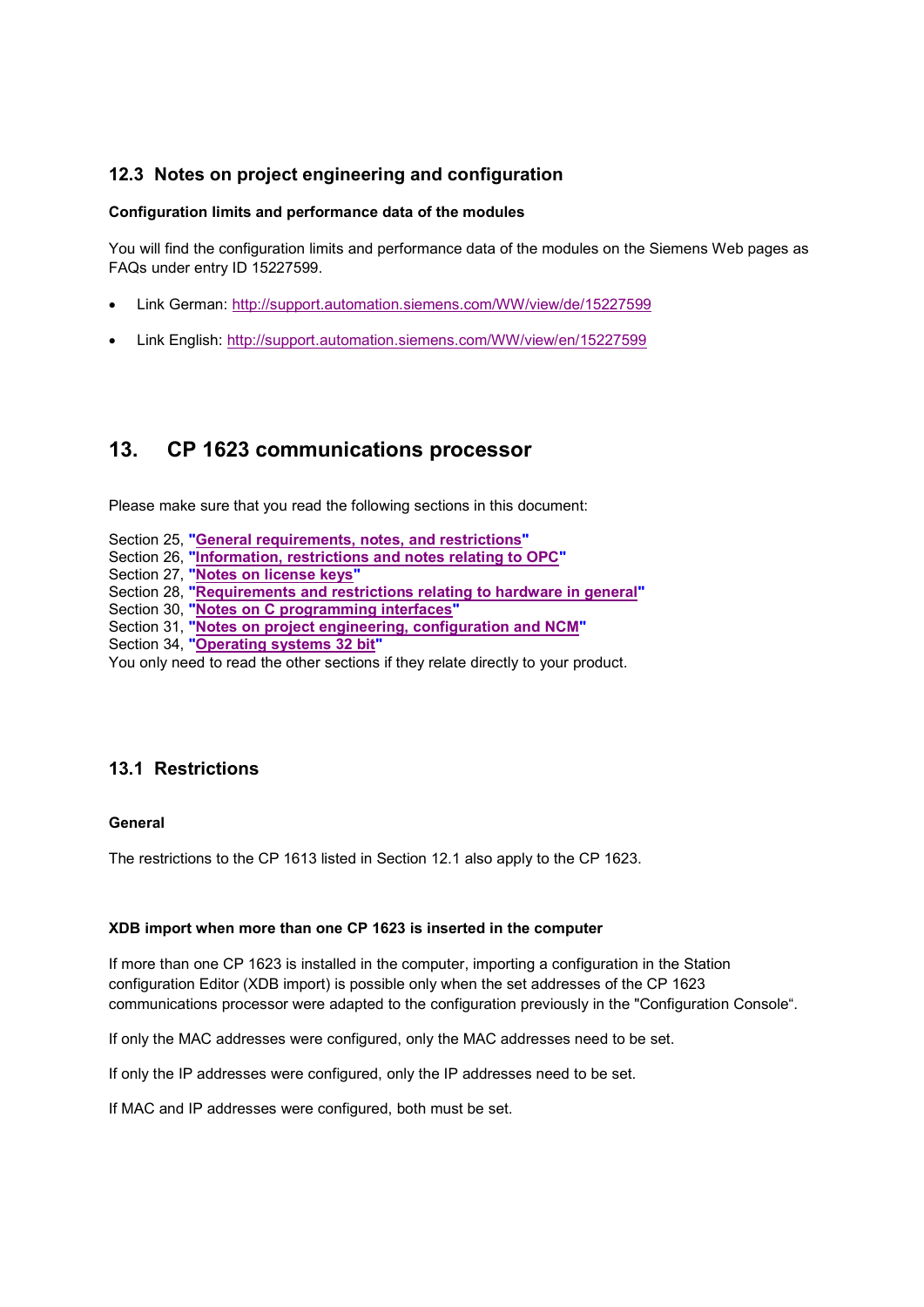#### **Configuration in mixed operation CP 1613/CP 1623**

If the CP 1613 and CP 1623 are used at the same time in one computer and you want to assign the configuration of a CP 1613 to a CP 1613, the module assignment must be adapted in STEP 7/NCM PC.

The module assignment is made in the "HW Config"/"PC Config" program in the object properties of the module, "Assignment" tab. The interface of the CP 1623 you want to configure must be entered there in the input boxes of the interface parameter assignment used.

This must be adapted for every CP 1623 that is to receive the configuration of a CP 1613.

#### **Port diagnostics over SNMP**

Only the diagnostics of port 1 can be queried via SNMP.

#### **Restriction for XDB import**

Please note that an XDB import can only be made when the Station configuration Editor shows that >all< components can be replaced by compatible components.

### **STEP 5 online**

STEP 5 cannot be operated via the CP 1623 online.

As an alternative, the serial interface to the S5 CPU or to the S5 CP can be used.

#### **MIB and profile file**

The installation instructions on the "SIMATIC NET, PC Software, Edition 2008" CD describe in Section 3.2 that special MIB files are supplied for the CP 1613 and CP 1623 in STEP 7 as of version 5.4.5, or NCM PC as of version V5.4.4.

This is incorrect. General MIB files ship with STEP 7 or NCM PC and these are also valid for the CP 1613 and CP 1623.

The simplest method is to select the suitable profile file for the CP 1613 and CP 1623 in STEP 7 or NCM PC "cp1613\_v10.txt" or "CP1623\_v10.txt".

## **13.2 Notes on commissioning**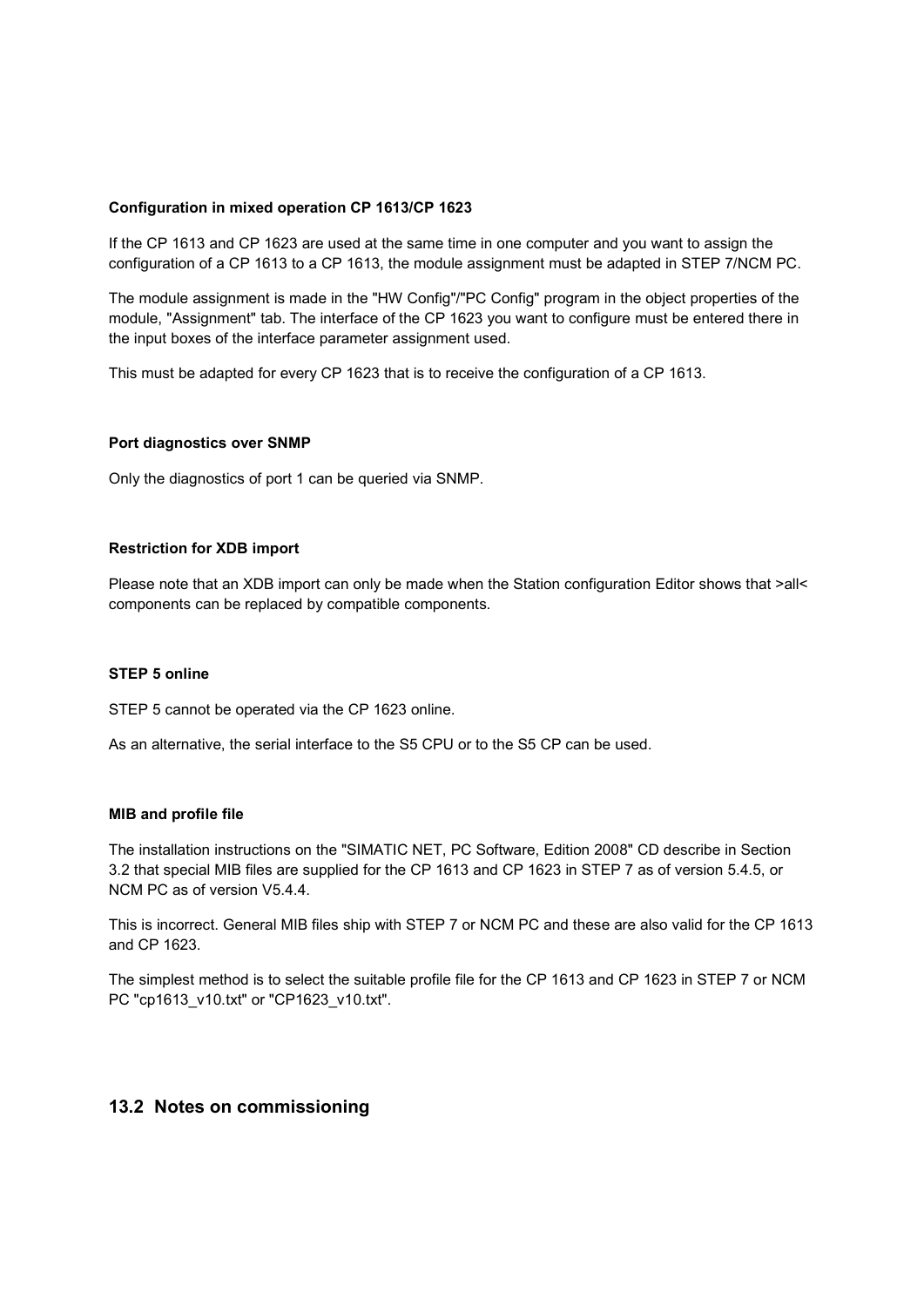### **Current driver diskette (exclusive PC network operation)**

Compare the version of this SIMATIC NET CP 1612 software product with the version of your driver diskette. If the version of the SIMATIC NET CP 1612 software product is newer than that of the driver diskette, please create a new driver diskette by copying the content of the folder (e. g.: …\SW\cp1512\_cp1612) to an empty diskette and then use this as the driver diskette.

### **General**

The notes on the CP 1613 listed in Section 12.2 also apply to the CP 1623.

# **13.3 Notes on project engineering and configuration**

### **Configuration limits and performance data of the modules**

You will find the configuration limits and performance data of the modules on the Siemens Web pages as FAQs under entry ID 15227599.

- Link German: http://support.automation.siemens.com/WW/view/de/15227599
- Link English: http://support.automation.siemens.com/WW/view/en/15227599

# **14. S7-1613**

Please make sure that you read the following sections in this document:

- Section 25, **"General requirements, notes, and restrictions"**
- Section 26, **"Information, restrictions and notes relating to OPC"**
- Section 27, **"Notes on license keys"**
- Section 28, **"Requirements and restrictions relating to hardware in general"**
- Section 30, **"Notes on C programming interfaces"**
- Section 31, **"Notes on project engineering, configuration and NCM"**
- Section 34, **"Operating systems 32 bit"**

You only need to read the other sections if they relate directly to your product.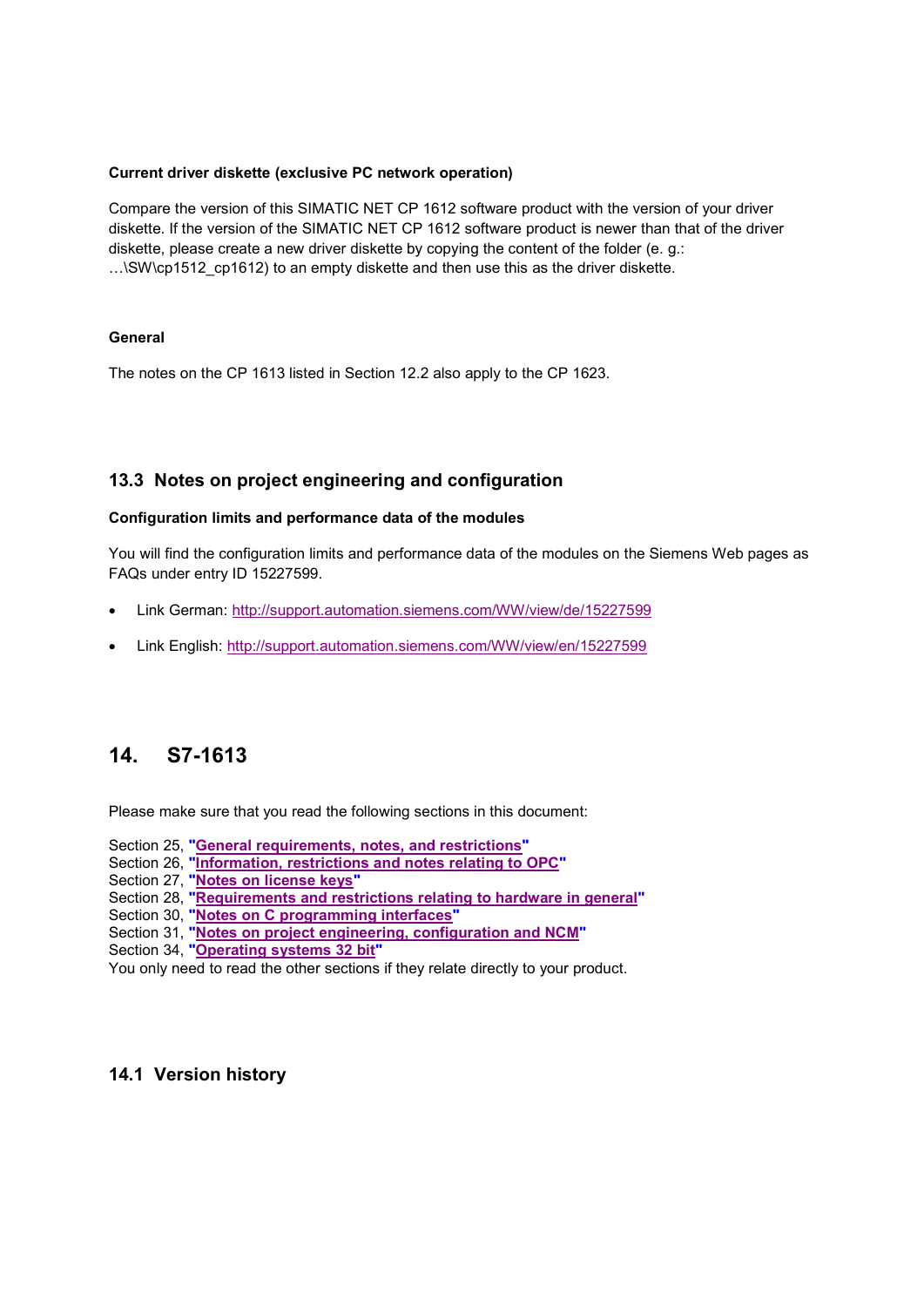| <b>Version</b> | <b>Changes/additionally supported functions</b>                                                                                                                                 |
|----------------|---------------------------------------------------------------------------------------------------------------------------------------------------------------------------------|
| V7.1.0.1       | The S7 OPC symbols of the type ATI are also released for continuous<br>operation.                                                                                               |
| V7.1           | Windows Server 2008 32 Bit is supported.<br>Quad-core processors are supported.<br>٠                                                                                            |
| V7.0 HF1       | The product can also be operated with the CP 1623.<br>٠                                                                                                                         |
| V7.0           | Windows Vista 32-bit is supported.<br>٠<br>Windows 2000 Professional and Server are no longer supported.<br>OPC Data Access 3.00 (only the Custom interface is supported).<br>٠ |
| V6.4           | Dual-core processors are supported.<br>Windows Server 2003 R2 is supported.                                                                                                     |

# **14.2 Restrictions and notes**

## **Passive connection establishment with the ISO protocol**

Passive connection establishment with the ISO protocol has not been released.

## **PC network operation**

PC network operation is released only for the TCP/IP protocol.

#### **Number does not match slot**

If there is more than one CP 1613 module plugged in, the number of the module assigned by the SIMATIC NET software provides no information about the physical slot.

# **Restrictions configuring S7 connections**

All communications modules of a PC must always be connected to a network in the STEP 7 project, otherwise even the S7 connections of a connected communications module do not work.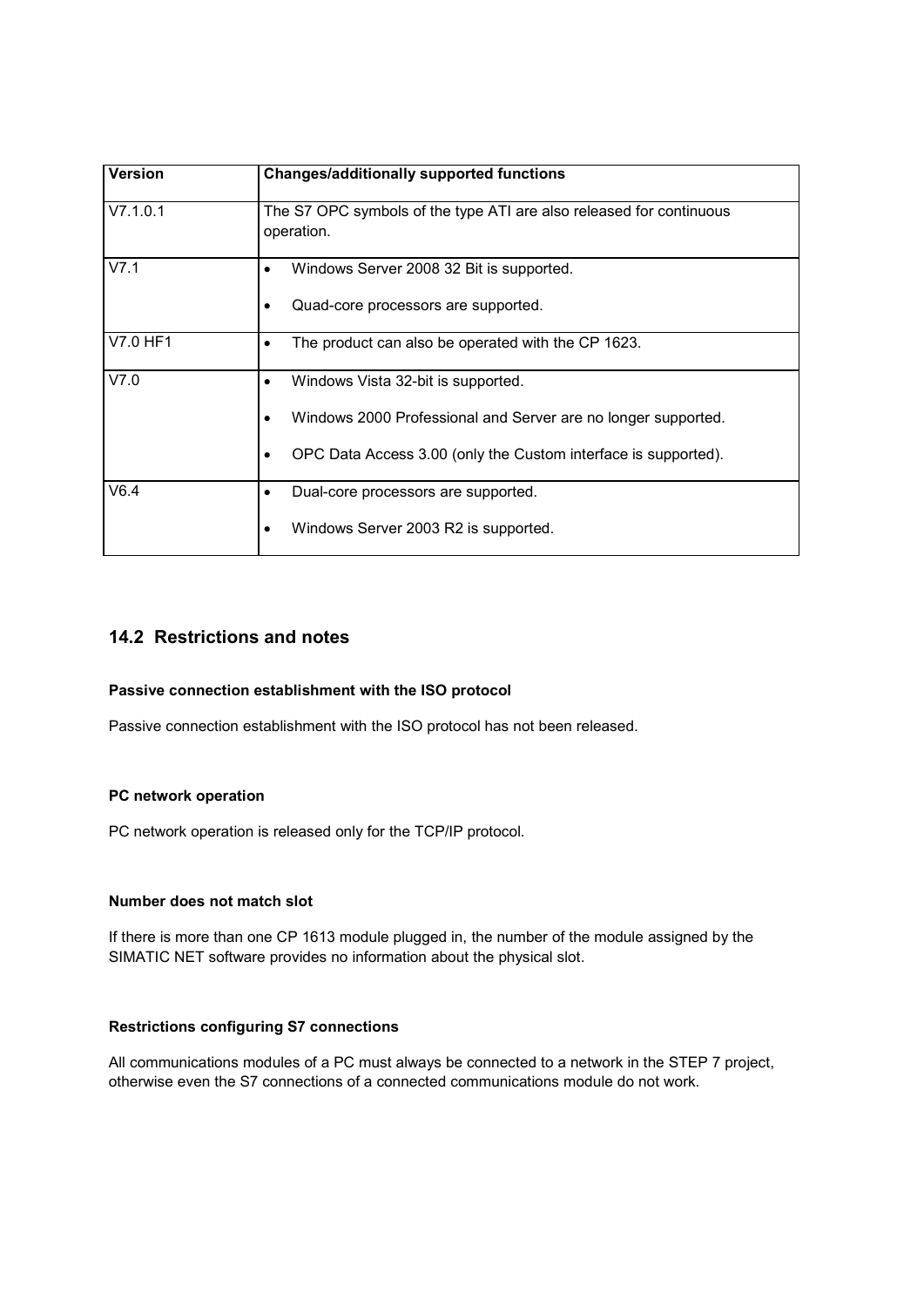### **S7 programming interface: return values of the "s7\_receive" function**

When evaluating the return values of the "s7\_receive" function, if unexpected values occur, the "s7\_discard\_msg" function must be called in the default branch of the corresponding switch instruction.

### **T communication**

T communication is not supported by the SIMATIC NET PC products.

#### **PC-PC communication with CP 1613 to SOFTNET-S7 with Fast Acknowledge**

Communication between a PC with a CP 1613 communications processor and another PC with SOFTNET-S7 over ISO-on-TCP (synonymous with TCP/IP (RFC 1006)) is not possible under the following conditions:

- PC with CP 1613 only sends.
- PC with CP 1613 does not provide receive resources.
- "Fast Acknowledge is activated" ("Configuration Console").

Remedy: Disable fast acknowledge in SOFTNET S7.

## **14.3 Notes on project engineering and configuration**

#### **Configuration limits and performance data of the modules**

You will find the configuration limits and performance data of the modules on the Siemens Web pages as FAQs under entry ID 15227599.

Link German: http://support.automation.siemens.com/WW/view/de/15227599

Link English: http://support.automation.siemens.com/WW/view/en/15227599

# **15. TF-1613**

For all software products relating to the CP 1613, refer to the information in Section 14, "Restrictions and Information for All Software Products of the CP 1613".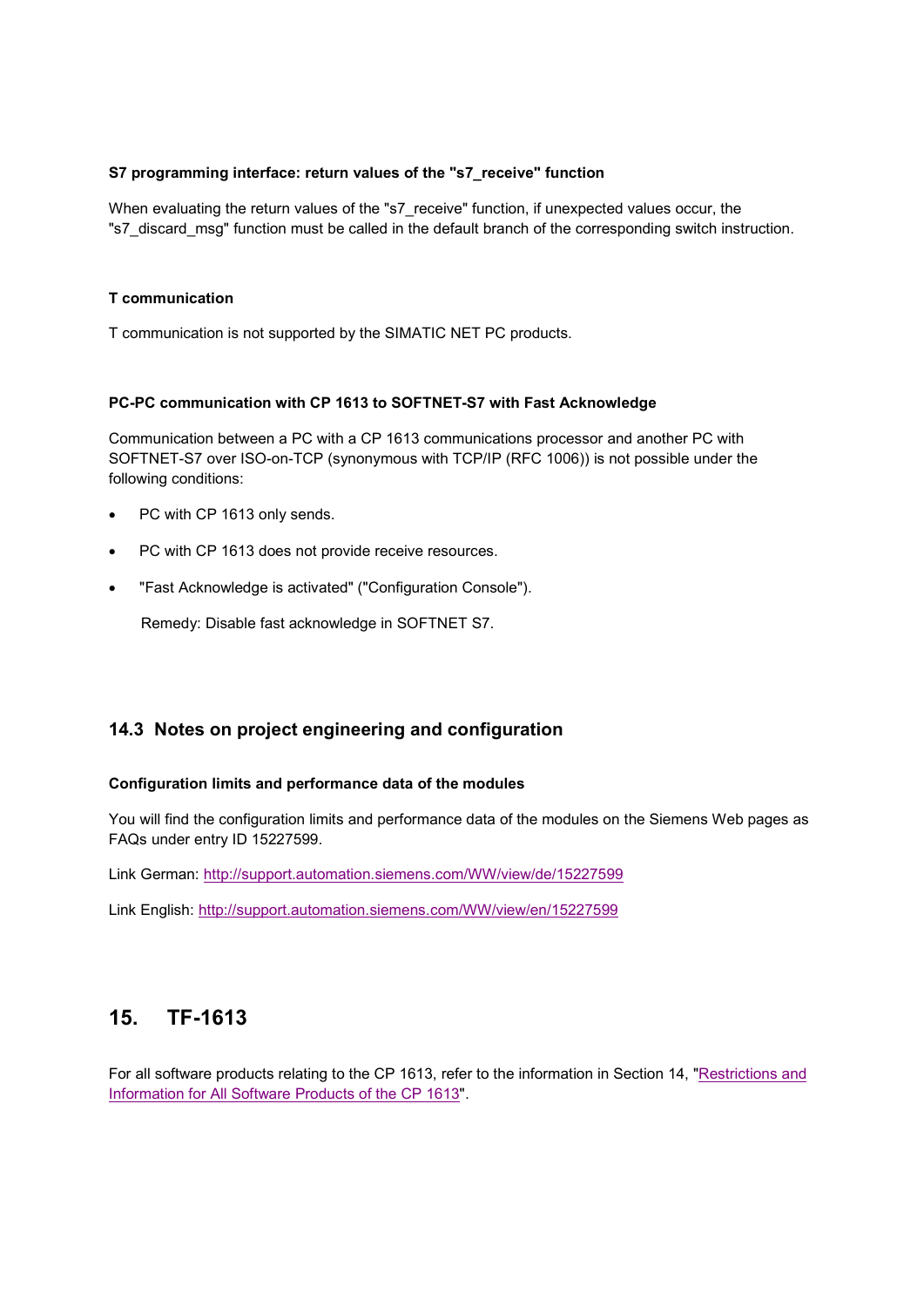Please make sure that you read the following sections in this document:

- Section 25, **"General requirements, notes, and restrictions"**
- Section 26, **"Information, restrictions and notes relating to OPC"**
- Section 27, **"Notes on license keys"**
- Section 28, **"Requirements and restrictions relating to hardware in general"**
- Section 30, **"Notes on C programming interfaces"**
- Section 31, **"Notes on project engineering, configuration and NCM"**
- Section 34, **"Operating systems 32 bit"**

You only need to read the other sections if they relate directly to your product.

# **15.1 Version history**

| <b>Version</b> | <b>Changes/additionally supported functions</b>                                                                                                            |
|----------------|------------------------------------------------------------------------------------------------------------------------------------------------------------|
| V7.1           | Only Windows XP and Server 2003 are supported.                                                                                                             |
| V7.0 HF1       | The product can also be operated with the CP 1623.                                                                                                         |
| V7.0           | Windows 2000 Professional and Server are no longer supported.<br>OPC Data Access 3.00 (only the Custom interface is supported).<br>Vista is not supported. |
|                |                                                                                                                                                            |
| V6.4           | Dual-core processors are supported.<br>Windows Server 2003 R2 is supported.                                                                                |

# **15.2 Restrictions**

### **PDU size**

The "PDU size" parameter of an "application relation" must not exceed the value 4000! This is set when you create a database with the "COML TF" program.

#### **Simultaneous use of the TF Protocol with other protocols**

Simultaneous operation of the TF protocol and other protocols is not permitted on one CP 1613 communications processor.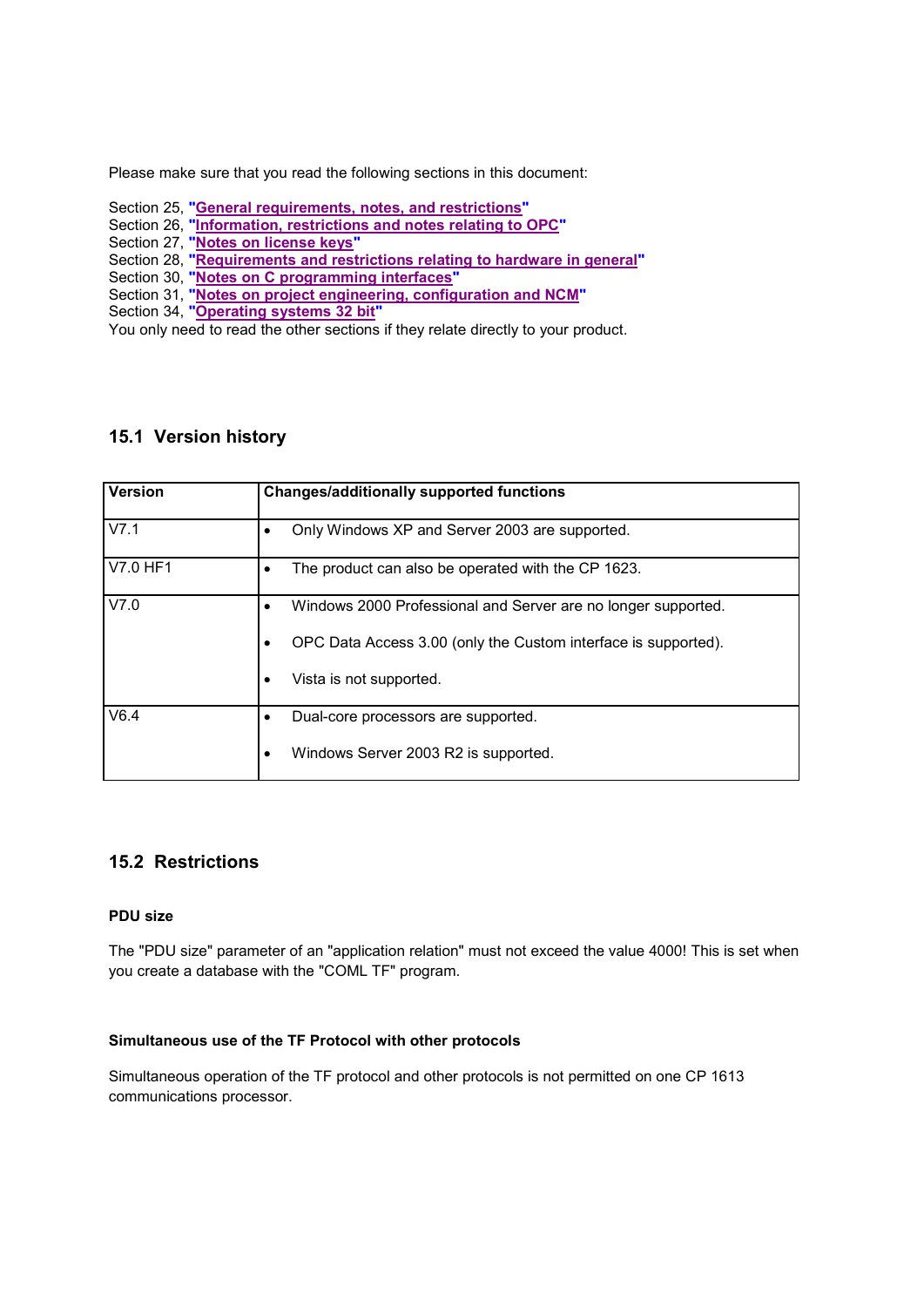#### **Restriction compared with TF-1413**

In contrast to TF-1413, TF-1613 does **not** support multiplexing of TF connections.

# **15.3 Notes on project engineering and configuration**

#### **TF communication over the ISO transport protocol**

TF communication is possible only over the ISO transport protocol.

#### **Adaptation of the stf\_conf.dat file**

Please change the following line in the "stf\_conf.dat" file

SCP\_device = /CP\_H1\_1:/SCP /\* SCP device path name \*/ to: SCP\_device = /CP\_H1\_1:/AP /\* SCP device path name  $*$ /

The "stf\_conf.dat" file must be copied to the working folder of the TF application!

#### **COML TF**

In the "COML TF" program, the standard CP type "CP 1413 TF" is compatible with the CP type "CP 1613 TF".

#### **Configuration example**

An example of TF configuration is described in the following files:

- "Readme.txt" in the "simatic net\tf1613\tf\sample" folder describes the example.
- "h1tfcl1.txt", "h1tfsv11.txt" and "h1tfsv12.txt" contain the sample configuration files in the "simatic net\tf1613\tf\sample\db" folder.
- "h1.txt" in the "simatic net\comh1tf" folder describes the structure of the TF configuration files.

#### **Configuration limits and performance data of the modules**

You will find the configuration limits and performance data of the modules on the Siemens Web pages as FAQs under entry ID 15227599.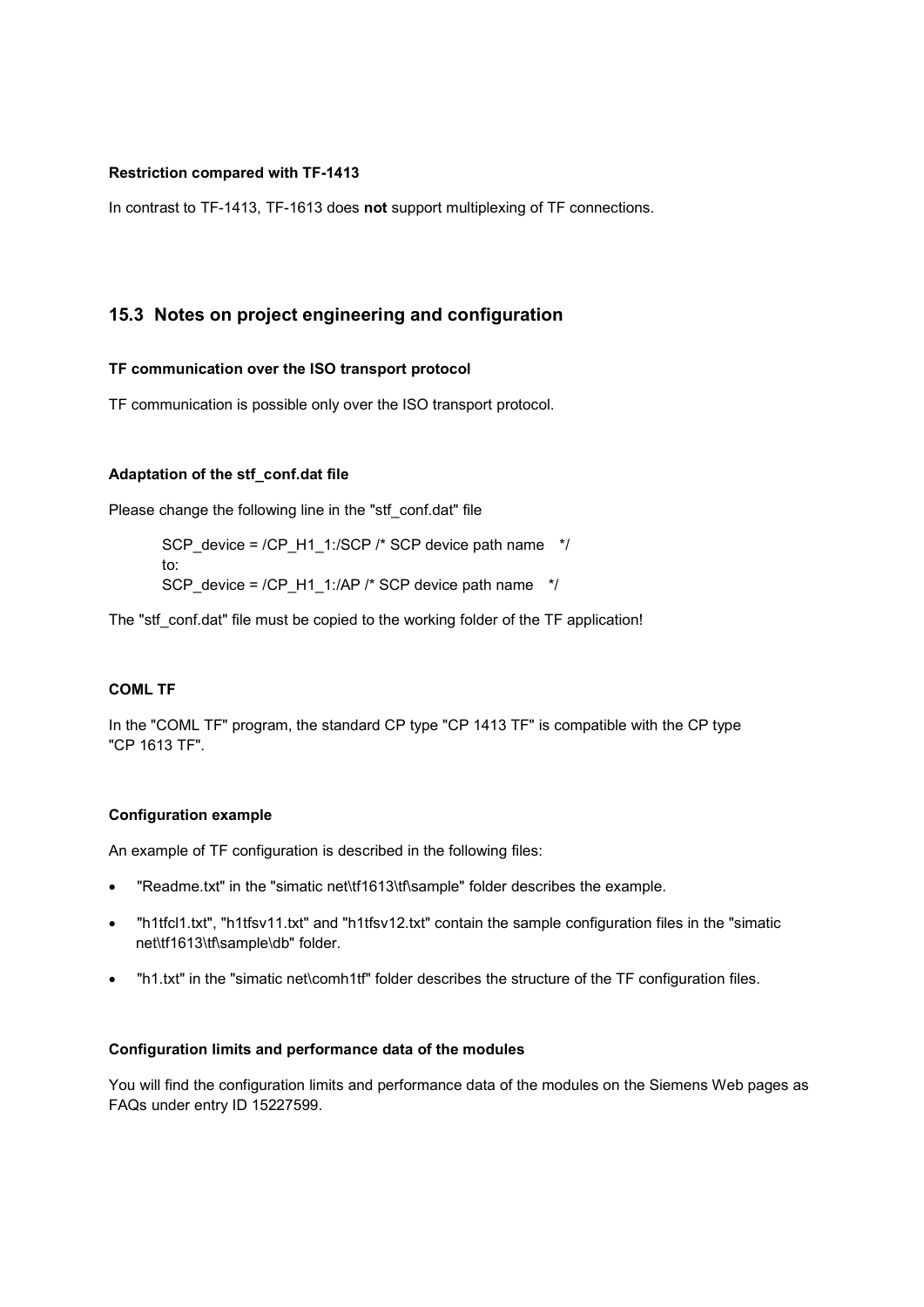Link German: http://support.automation.siemens.com/WW/view/de/15227599 Link English: http://support.automation.siemens.com/WW/view/en/15227599

### **Parallel synchronous TF jobs in different threads**

The use of parallel synchronous TF jobs in different threads of an application is not permitted.

#### **Driver signature is not recognized**

Sporadically, the signature of the CP 1613 driver is not recognized.

If this occurs, confirm the warning from the operating system with "Yes" to install the driver.

# **16. S7-REDCONNECT and S7-REDCONNECT upgrade**

Please make sure that you read the following sections in this document:

- Section 25, **"General requirements, notes, and restrictions"**
- Section 26, **"Information, restrictions and notes relating to OPC"**
- Section 27, **"Notes on license keys"**
- Section 28, **"Requirements and restrictions relating to hardware in general"**
- Section 30, **"Notes on C programming interfaces"**
- Section 31, **"Notes on project engineering, configuration and NCM"**
- Section 34, **"Operating systems 32 bit"**

You only need to read the other sections if they relate directly to your product.

Please note the descriptions of fault tolerant systems in the "Industrial communication with PG/PC" manual.

| <b>Version</b> | <b>Changes/additionally supported functions</b>                                   |
|----------------|-----------------------------------------------------------------------------------|
| V7.1.0.1       | The S7 OPC symbols of the type ATI are also released for continuous<br>operation. |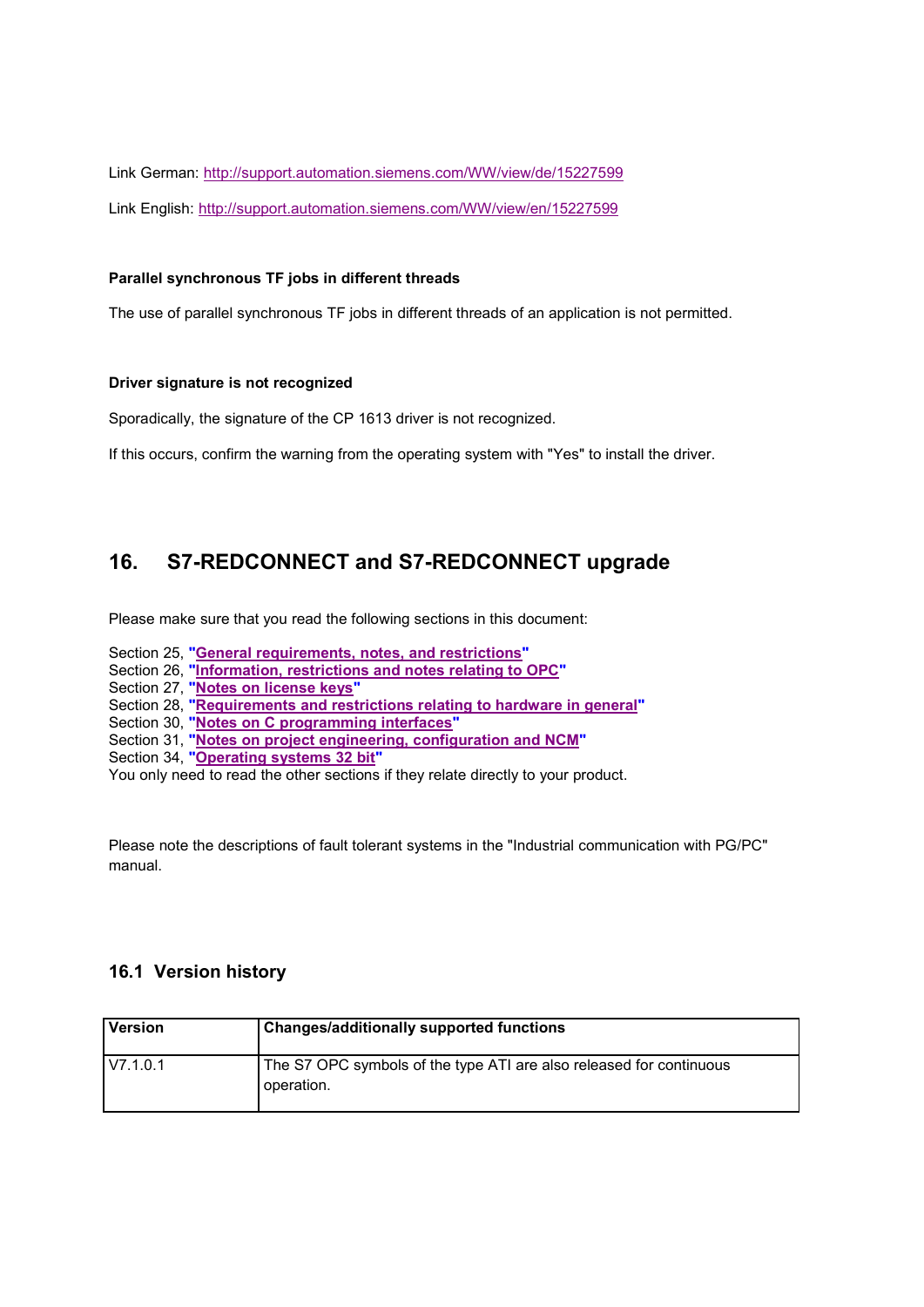| V7.1     | Windows Server 2008 32 Bit is supported.<br>$\bullet$              |
|----------|--------------------------------------------------------------------|
| V7.0 HF1 | The product can also be operated with the CP 1623.                 |
| V7.0     | Windows Vista 32-bit is supported.                                 |
|          | Windows 2000 Professional and Server are no longer supported.<br>٠ |
|          | OPC Data Access 3.00 (only the Custom interface is supported).     |
| V6.4     | Dual-core processors are supported.                                |
|          | Windows Server 2003 R2 is supported.<br>٠                          |

# **16.2 Notes on the product**

## **Use of the "Power Pack S7-REDCONNECT" product**

The "Power Pack S7-REDCONNECT" product is intended for users who have already installed the "S7- 1613" product (with the current CD, "SIMATIC NET, PC Software, Edition 2008") and now want to use the functions of "S7-REDCONNECT".

# **16.3 Restrictions**

## **Do not use AUI cable**

The CP 1613 has two jacks for connecting network cables: The 15-pin sub-D female connector with slide locking mechanism both for connection of an AUI transceiver cable (AUI - **A**ttachment **U**nit **I**nterface) and for connecting an ITP cable (ITP – **I**ndustrial **T**wisted **P**air), and the RJ-45 jack for connecting a TP cable (TP – **T**wisted **P**air).

For fault-tolerant connections, use only the 15-pin D-sub female connector for ITP cable or the RJ-45 jack for TP cable but not the AUI port for AUI transceiver cables!

## **Not between PCs**

Redundant S7 connections between PCs are not possible.

#### **Uninstalling / deactivating CPs using the Device Manager**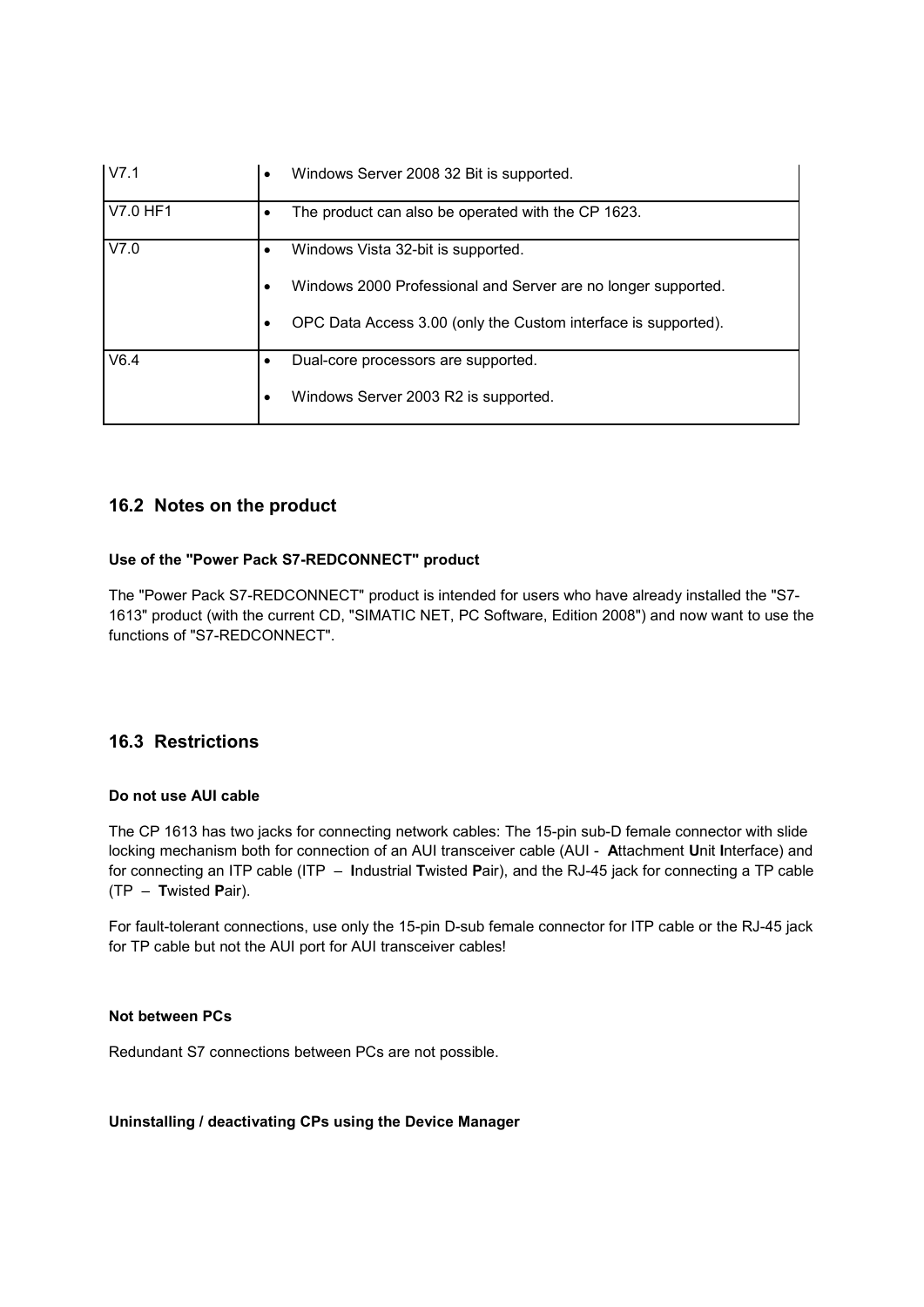Configured CPs must not be uninstalled/deactivated using the Device Manager.

If you use the WinAC software product, the CPs must never be deactivated.

## **Deactivating protocols**

The protocols TCP/IP and ISO must be deactivated since they are necessary for configured operation!

## **Restrictions configuring S7 connections**

All communications modules of a PC must always be connected to a network in the STEP 7 project, otherwise even the S7 connections of a connected communications module do not work.

## **S7 programming interface: return values of the "s7\_receive" function**

When evaluating the return values of the "s7\_receive" function, if unexpected values occur, the "s7\_discard\_msg" function must be called in the default branch of the corresponding switch instruction.

## **Sporadic connection aborts**

- When using older versions of the CP 443-1 (up to "CP 443-1 EX02"), switching over between stop/start on an H-CPU can lead to connection aborts; Remedy: Replace the CP with a new version of the CP.
- If there is continuously high CPU usage on the PC, connection aborts are possible with slower network components; Remedy: Whenever possible, use 100 Mbps, full duplex.

# **16.4 Notes on configuration, project engineering and NCM**

#### **Fixed parameter values**

The settings of persistence count and abort timeout using the SAPI S7 mini DB have no effect on faulttolerant S7 connections. On such connections, fixed internal values are used to achieve the necessary, short failover times.

#### **How to configure fault tolerance**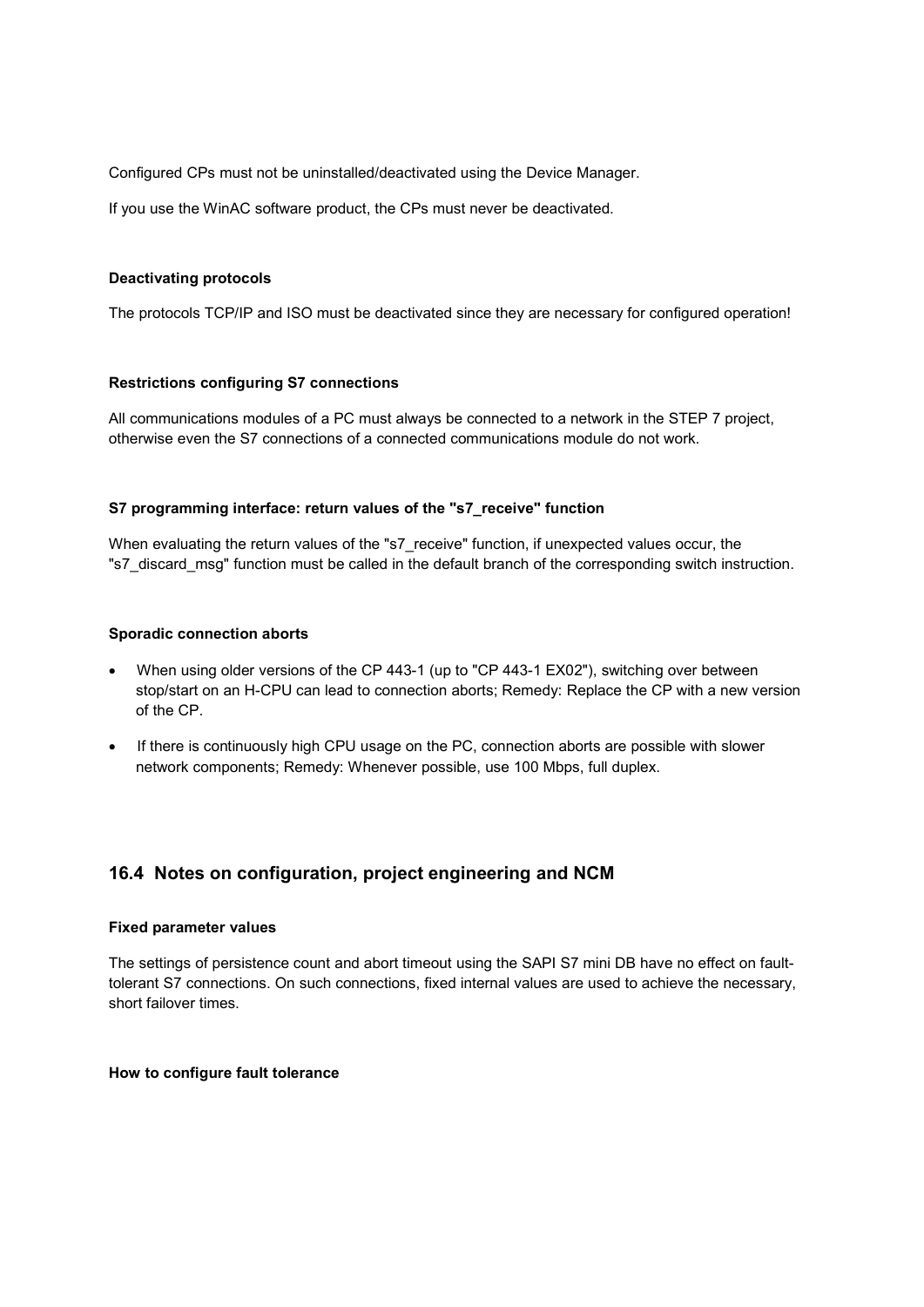| <b>Step</b>  | <b>Description</b>                                                                                                                                                                                                                                                                                                               |
|--------------|----------------------------------------------------------------------------------------------------------------------------------------------------------------------------------------------------------------------------------------------------------------------------------------------------------------------------------|
| $\mathbf{1}$ | Enter all the hardware components of your automation system in STEP 7, HW Config.<br>These include both the CPs in the SIMATIC S7 stations as well as the user applications<br>on the PCs and the SIMATIC NET network adapters.                                                                                                  |
| 2            | Following this, you can configure the fault tolerant S7 connections for the individual user<br>programs:<br>After saving in HW Config, you set the addresses for the CPs with STEP 7, NetPro<br>and connect the CPs to the appropriate subnets.<br>Select "S7 connection fault-tolerant" for the connection type parameter.<br>٠ |
|              | In the properties dialog, you decide whether you want to 2 or 4 path redundancy for<br>this connection by activating the "max. CP redundancy" check box.                                                                                                                                                                         |
| 3            | Save and compile in NetPro to generate the databases (SDB and XDB files). Download<br>the databases to the S7 stations and download or import them to the configure PC<br>stations.                                                                                                                                              |
|              | For more detailed information, refer to the "Commissioning PC Stations (with Advanced<br>PC Configuration)" manual.                                                                                                                                                                                                              |

Please remember that following any change in the connection configuration in STEP 7, NetPro the current configuration must be downloaded or imported again into the S7 and PC stations.

## **Configuring a CP 443-1**

If you insert a CP 443-1 into a SIMATIC S7 station, the "Activate fast failover of the connection" check box must be activated (dialog box "Properties – CP 443-1 ..." ->Options -> Ethernet Profile for Fault-Tolerant Connections -> activate fast failover of the connection).

## **Do not activate a TF database**

When working with fault-tolerant connections, **no(!)** database (LDB file) must be activated in the "Set PG/PC Interface" program under "Interface parameter assignment used" -> Properties -> TF Protocol. Database (LDB file) activated.

The use of LDB files for connection configuration is intended to allow compatibility with older products under the Windows 2000 operating system and has not been released for operating fault-tolerant connections on the same CP.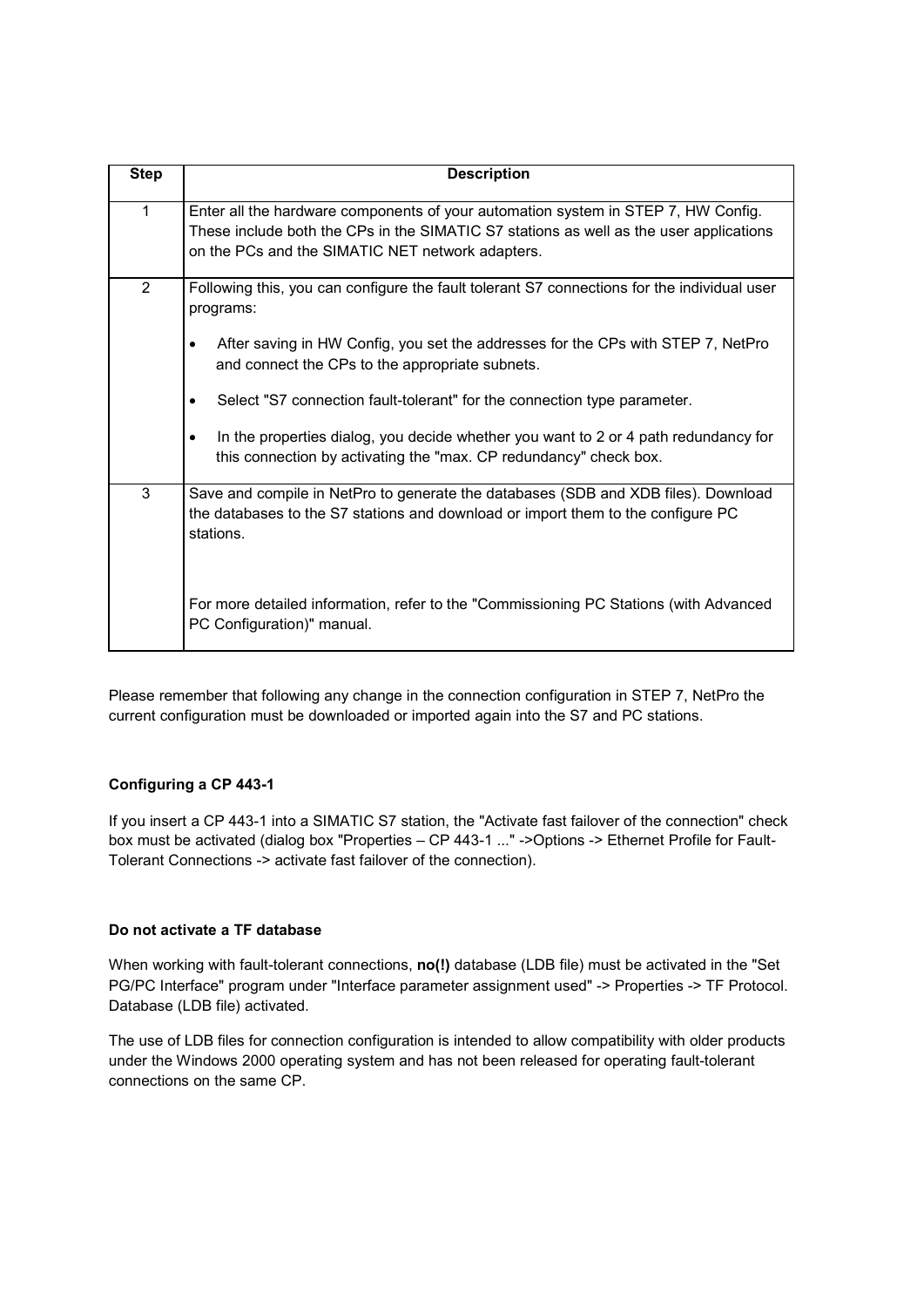#### **How 4-path redundancy functions**

If you have configured your fault-tolerant S7 connection with maximum CP redundancy (4 paths), if the productive or reserve path fails, another connection path will be established (assuming it is available). The failover can take between several seconds and several minutes depending on your configuration.

The connection is then redundant again (over a new path).

Please note that depending on the configuration, it is possible that the two connection paths now include non-redundant components (not ideal redundancy). At this point, one further redundant component can fail without S7 communication being disturbed (as long as it is not used by both paths).

For more detailed information, refer to the document "Industrial Communication for PG/PC".

#### **Configuration limits and performance data of the modules**

You will find the configuration limits and performance data of the modules on the Siemens Web pages as FAQs under entry ID 15227599.

Link German: http://support.automation.siemens.com/WW/view/de/15227599

Link English: http://support.automation.siemens.com/WW/view/en/15227599

## **16.5 "S7 Connection Diagnostics"**

#### **Area of application**

This program makes it easier to commission fault-tolerant connections and informs you when there is a problem on a specific connection path.

#### **Start**

The use of the diagnostic program is possible only when you have downloaded a STEP 7 configuration.

You start the diagnostic program from the SIMATIC path (Windows Start menu **Start -> ... -> SIMATIC -> SIMATIC NET -> S7 Connection Diagnostic**).

#### **Online help**

Click on the **?** menu command**-> Contents** for information on the program.

#### **Dealing with memory access violations**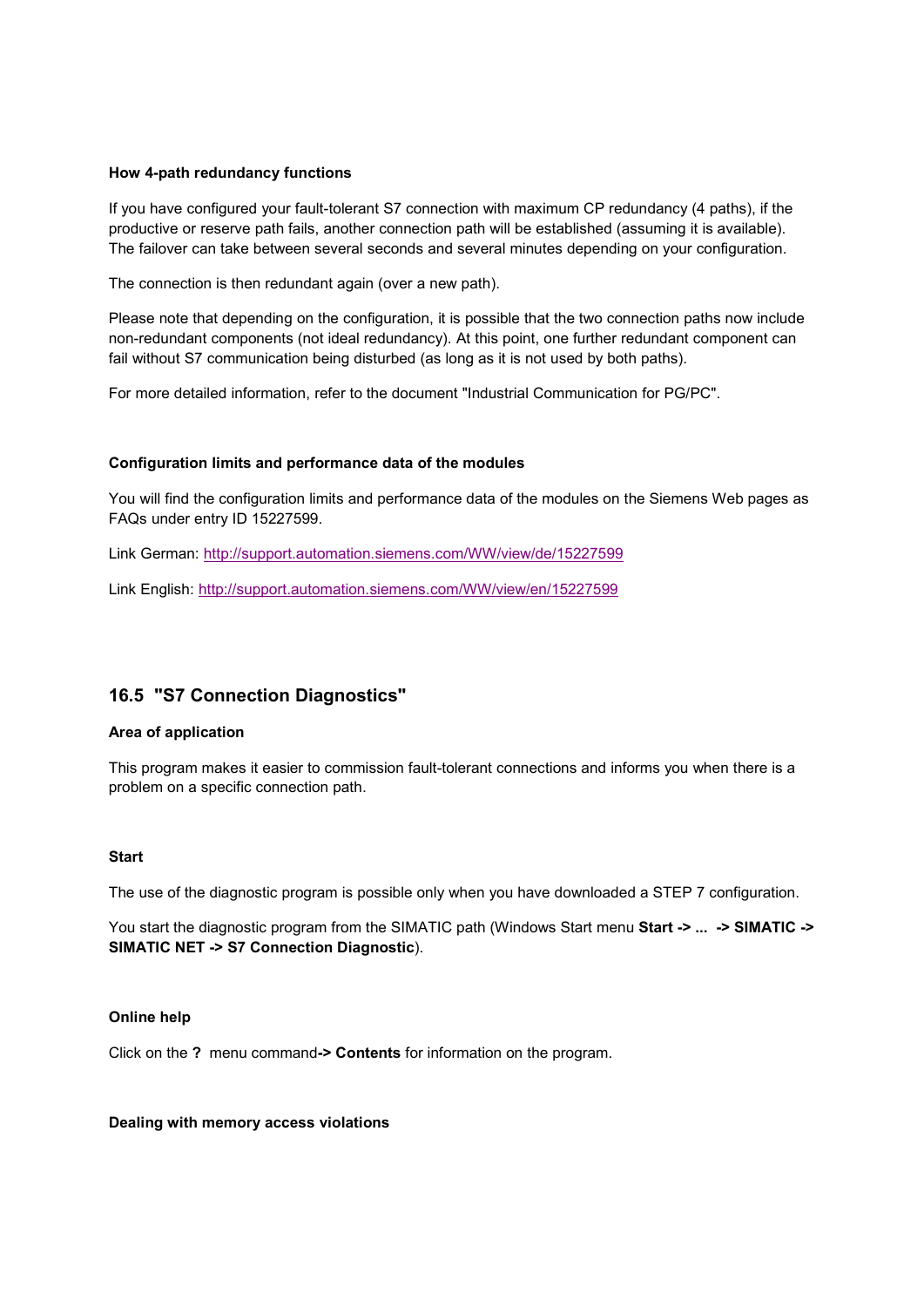If there is a memory access violation in an application that works with S7-REDCONNECT, or if it no longer reacts for one reason or another, it is possible that the display in the diagnostic program is no longer refreshed. In this case, close all applications that use S7 connections and restart them.

#### **Software diagnostic interface**

It is also possible to read diagnostic data from your own user program. See Section "Diagnostic Services for Fault-tolerant Connections" in the "S7 Programming Interface" manual.

# **17. The CP 1612 and CP 1612 A2 communications processor**

Please make sure that you read the following sections in this document:

- Section 25, **"General requirements, notes, and restrictions"**
- Section 26, **"Information, restrictions and notes relating to OPC"**
- Section 27, **"Notes on license keys"**
- Section 28, **"Requirements and restrictions relating to hardware in general"**
- Section 30, **"Notes on C programming interfaces"**
- Section 31, **"Notes on project engineering, configuration and NCM"**
- Section 34, **"Operating systems 32 bit"**

You only need to read the other sections if they relate directly to your product.

# **17.1 Version history**

| <b>Version</b> | <b>Changes/Additionally Supported Functions</b>                                                         |
|----------------|---------------------------------------------------------------------------------------------------------|
| V7.1.2         | The CP 1612 A2 is also supported;<br>The CP 1612 A2 also supports Windows Vista and Windows Server 2008 |
| V7.1           | CP 1612: Only Windows XP and Server 2003 are supported.                                                 |

# **17.2 Notes**

**Current driver diskette (exclusive PC network operation)**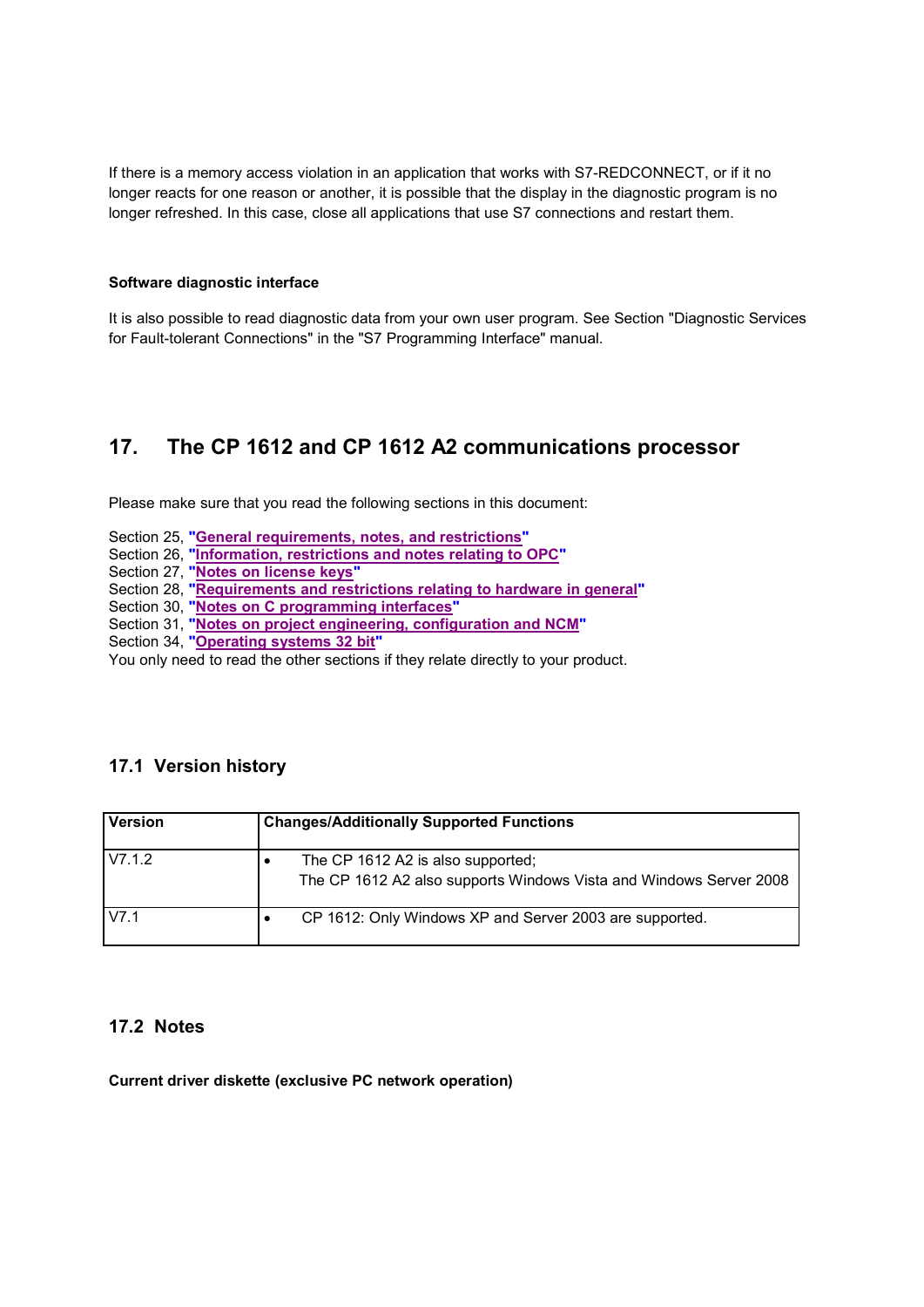Compare the version of this SIMATIC NET CP 1612 software product with the version of your driver diskette. If the version of the SIMATIC NET CP 1612 software product is newer than that of the driver diskette, please create a new driver diskette by copying the content of the folder (e.g.: sw\Driverdisk\CP1612A2) to an empty diskette and then use this as the driver diskette.

# **17.3 Restrictions**

## **Modules per computer**

Per computer, only one (1) module can be used in configured mode.

## **Hot plugging**

The CP 1612 and CP 1612 A2 communications processors are not approved for hot plugging.

# **18. SOFTNET PN IO**

Please make sure that you read the following sections in this document:

- Section 25, **"General requirements, notes, and restrictions"**
- Section 26, **"Information, restrictions and notes relating to OPC"**
- Section 27, **"Notes on license keys"**
- Section 28, **"Requirements and restrictions relating to hardware in general"**
- Section 30, **"Notes on C programming interfaces"**
- Section 31, **"Notes on project engineering, configuration and NCM"**
- Section 34, **"Operating systems 32 bit"**

You only need to read the other sections if they relate directly to your product.

# **18.1 Version history**

| <b>Version</b> | <b>Changes/additionally supported functions</b> |
|----------------|-------------------------------------------------|
| V7.1           | Windows Vista,                                  |
|                | Windows Server 2003 and                         |
|                | Windows Server 2008 are supported.<br>٠         |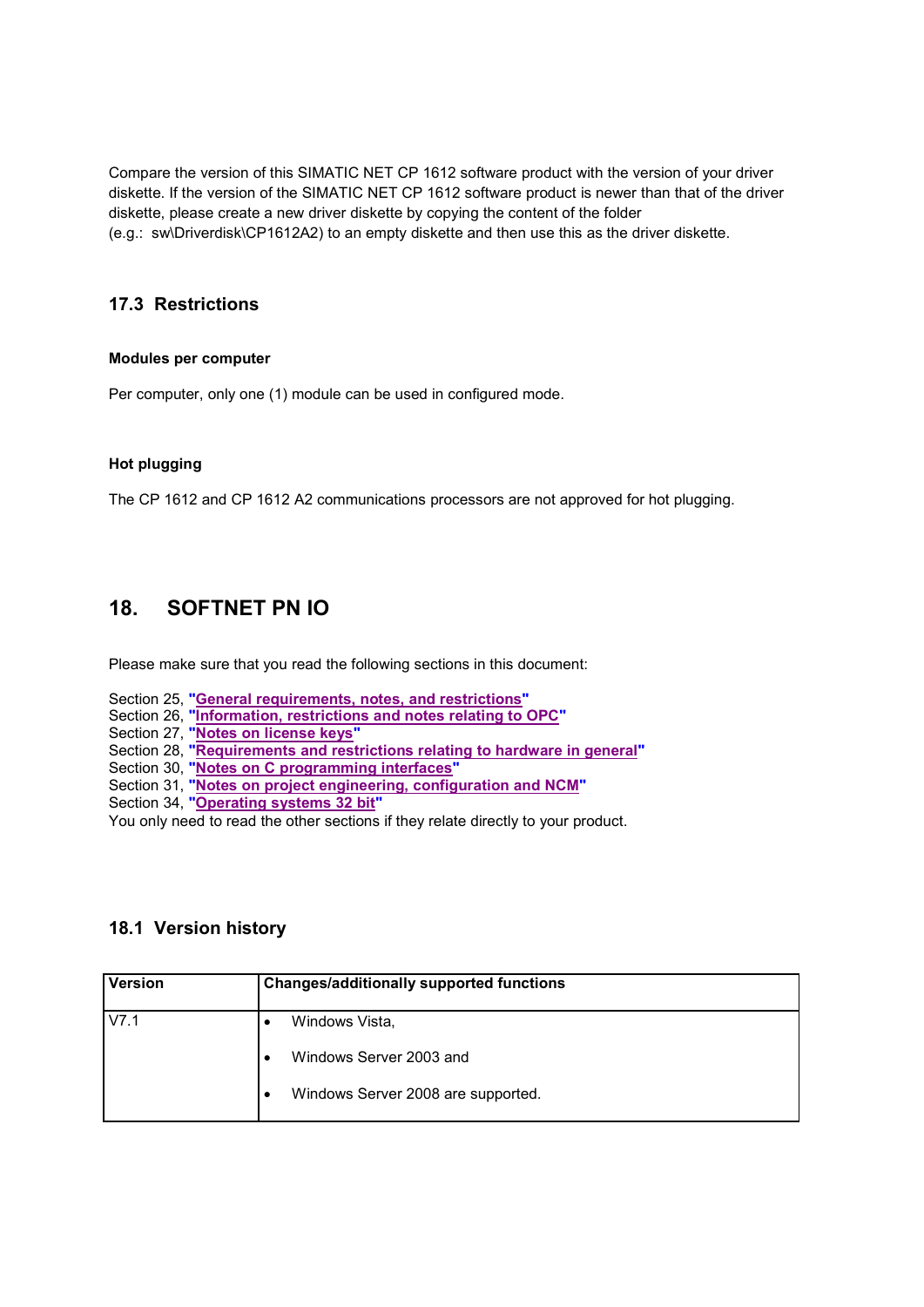| V7.0 | SN PN IO is supported only with Windows XP.                   |
|------|---------------------------------------------------------------|
|      | OPC Data Access 3.0 (only the Custom interface is supported). |
| V6.4 | Dual-core processors are supported.                           |

# **18.2 Notes on the product**

## **PNIO\_data\_read( ) without user data**

The PNIO\_data\_read( ) function can also be called with the parameters "BufLen=0" and "pBuffer=NULL" to simply read the remote status of the communications partner.

## **Recompiling applications**

Improvements were made to SN PN IO that have repercussions on earlier versions. You should therefore recompile applications that use the C interface of SN PN IO if your application was created with a version of the SIMATIC NET CD older than Edition 2008.

## **Defining the "PNIO\_SOFTNET" macro**

In an SOFTNET PN IO application that uses the C interface of SOFTNET PN IO , the macro PNIO\_SOFTNET must be defined before header files are linked.

# **18.3 Restrictions**

#### **Number of network adapters**

A maximum of one (1) network adapter with SOFTNET PN IO can be operated.

#### **Deactivating Ethernet network cards**

Ethernet network cards must not be deactivated.

#### **Deactivating protocols**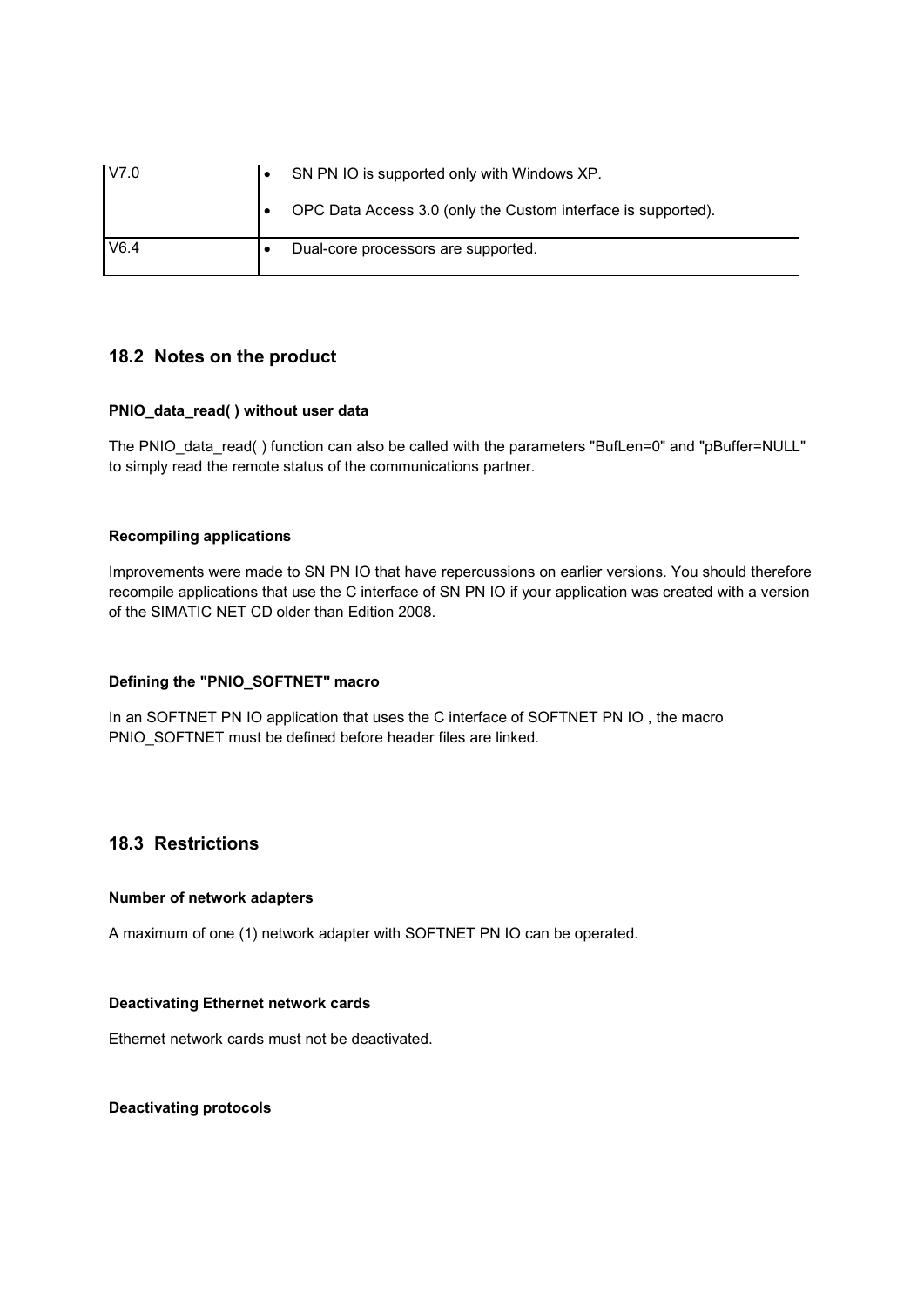None of the protocols TCP/IP, PROFINET IO RT, and ISO must be deactivated since they are necessary for configured operation!

#### **Writing to individual submodules of an ET 200S**

It is only possible to write to individual submodules of an ET 200S station after all submodules of this station (with status=Good) have been written to. This applies both during startup and when a station returns following station failure.

This restriction is due to the firmware version of the ET 200S and does not apply as of version V2.0.0.

#### **Update times for cyclic data exchange**

The update time proposed by STEP 7 must be increased as follows if you have a larger hardware configuration:

- up to 16 devices: 8 ms
- up to 32 devices: 16 ms
- up to 64 devices: 32 ms

The information above applies in 100 Mbps full duplex mode.

#### **Operation with CP 1613 or CP 1623**

It is not possible to operate SN PROFINET IO over the CP 1613 or CP 1623.

#### **Restrictions in the PROFINET IO-Base user programming interface**

The use of CLEAR mode in the current version is not adequate to switch IO devices to the safe status. For all modules, the function "PNIO\_data\_write" must be called with the parameter "IOLocState=BAD".

The "PNIO data read" function can be executed even in CLEAR mode.

The use of the CLEAR mode is therefore not released even with the OPC interface using the "&mode()" and "&modeval()" items.

The "PNIO\_controller\_close()" function must only be used in the OFFLINE mode.

The user may only call "PNIO set mode" again when a previous "PNIO set mode" job was acknowledged with PNIO\_CBE\_MODE\_IND.

#### **PNIO\_rec\_read\_req (send read data record job) parameter "Length"**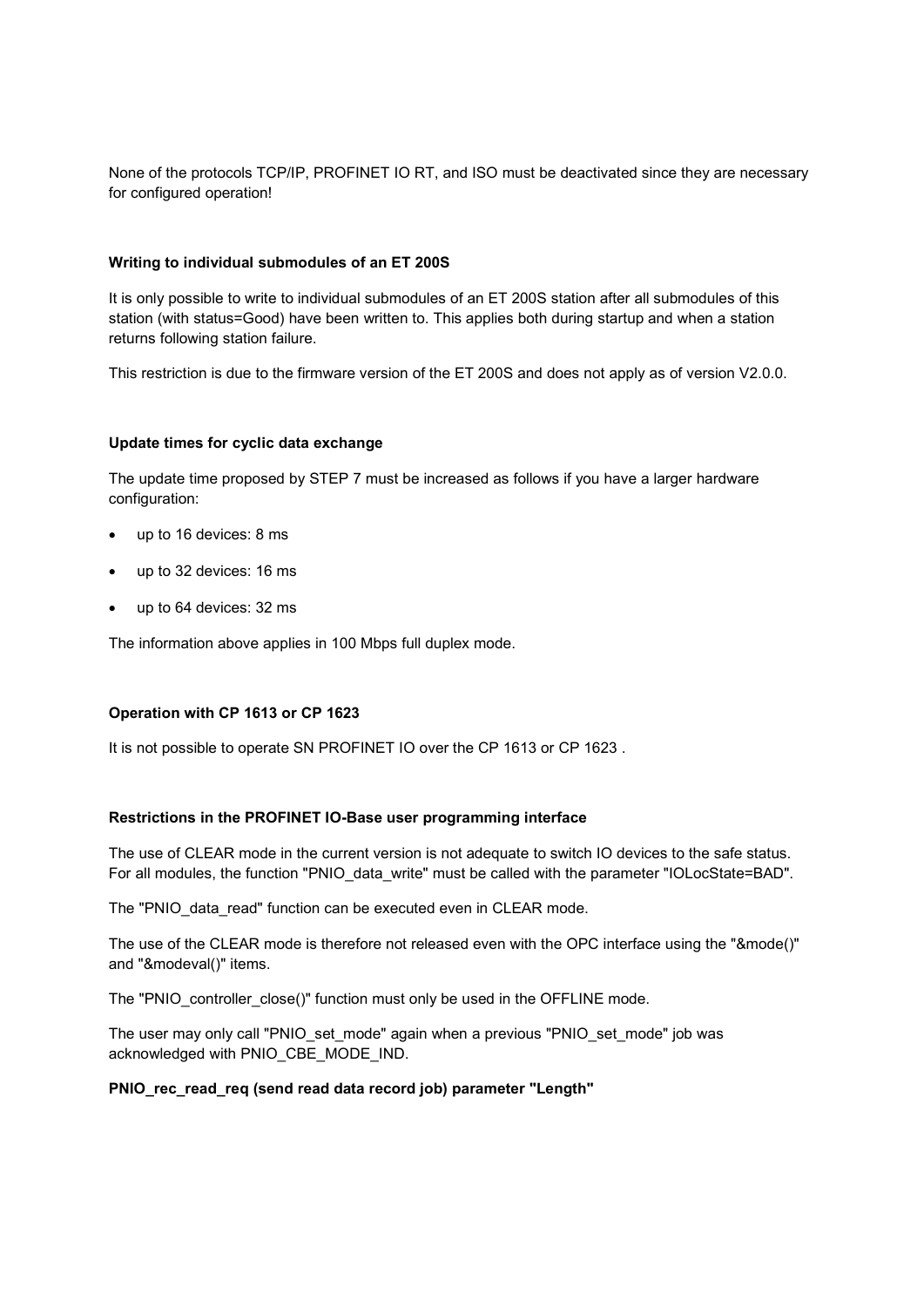"Length" parameter: Maximum length of the data record (in bytes) to be transferred by the IO device. The pointer to the data record and its actual length is returned by the callback event PNIO\_CBE\_REC\_READ\_CONF.

#### **Callback event PNIO\_CBE\_REC\_READ\_CONF (report result of a read data record job)**

"Length" parameter: Length of the transferred data record (in bytes) to which "pBuffer" points.

"pAddr": Address of the module of the device that answered the read data record job.

## **Hyperthreading**

On PCs with activated hyperthreading, it may take longer for the PROFINET IO system to start up (several minutes): Remedy: Disable hyperthreading (BIOS).

#### **Data records**

This version supports reading of data records only up to a length of 480 bytes.

## **"Accessible nodes" and "Assign Ethernet address" in PROFINET IO mode**

When running a PROFINET IO user program, the "Accessible nodes" function in STEP 7 or the "Assign Ethernet Address" function in NCM S7 diagnostics must not be executed via the same Ethernet interface. First exit your PROFINET IO user program or use different Ethernet interfaces.

#### **Download during PROFINET IO operation**

While a PROFINET IO user program is active, there must be no download of a configuration. First shut down your PROFINET IO user program.

## **No XDB import in "offline mode"**

During the XDB import of a SOFTNET PN IO project, the "Work in offline mode" check box must not be selected. Otherwise calls for the PROFINET IO Base interface are rejected with the error message "PNIO\_ERR\_INVALID\_CONFIG"

# **18.4 Notes on project engineering and configuration**

**Network bridge**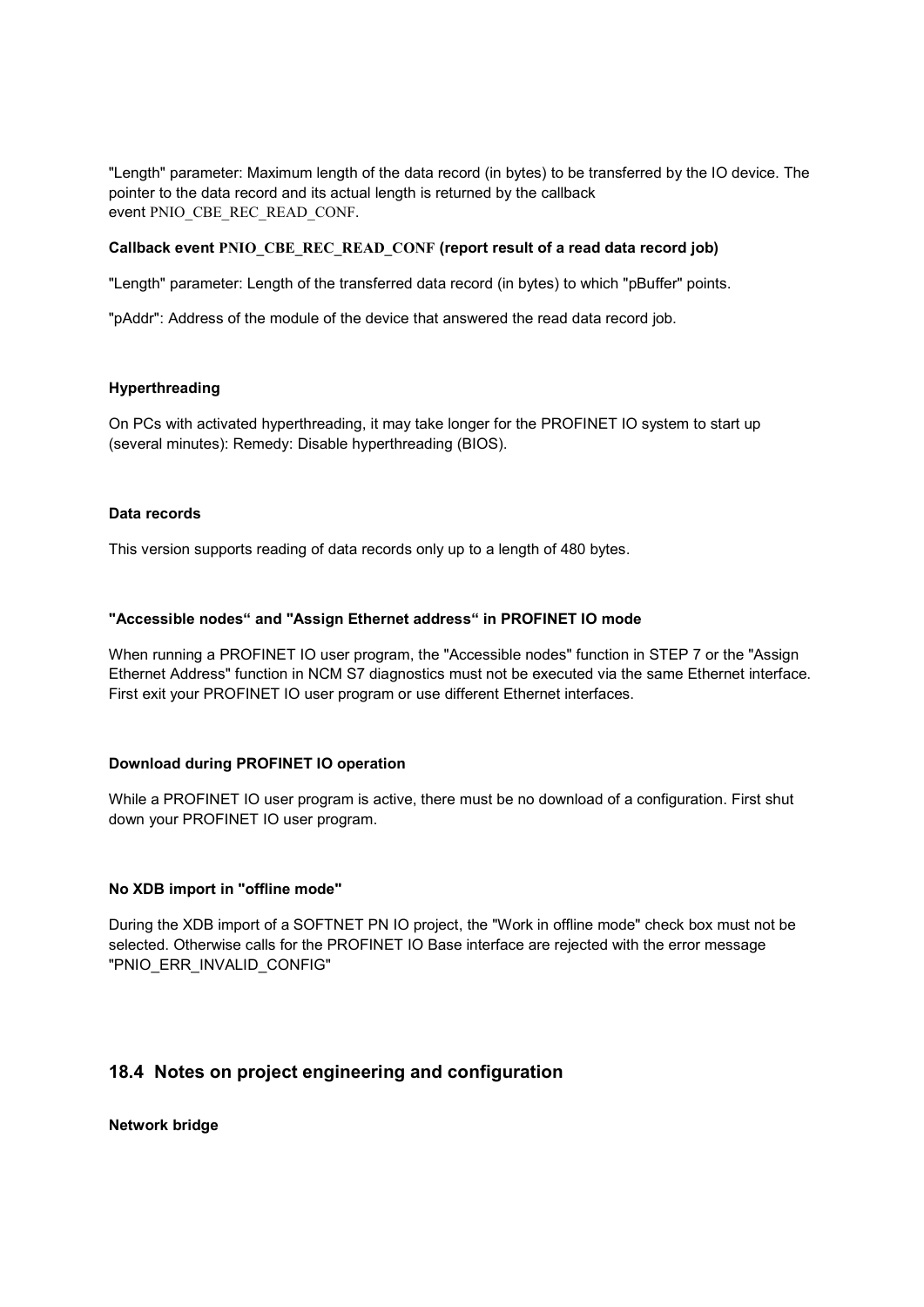With a network card that has been added to a "Network bridge" added, it is not possible to operate SOFTNET Industrial Ethernet.

If you want to use a network card inserted in a network bridge for SIMATIC NET products, you must first remove it from the network bridge before installing the "SIMATIC NET, Software CD".

#### **Deactivated network adapters**

When you install the SIMATIC PC software over older versions, deactivated network adapters are reactivated.

#### **Configuration limits and performance data of the modules**

You will find the configuration limits and performance data of the modules on the Siemens Web pages as FAQs under entry ID 15227599.

Link German: http://support.automation.siemens.com/WW/view/de/15227599

Link English: http://support.automation.siemens.com/WW/view/en/15227599

#### **Registering a network adapter for configured mode**

A network adapter only needs to be registered for configured mode when the configuration was downloaded with STEP 7/NCM PC to the PC station or imported using an XDB file before the computer was restarted.

#### **PROFINET IO OPC server and security settings**

If the "Disable" button was clicked in the "Security" dialog in the "Configuration Console" program, you will need to click the "Enable" button (remote basic and OPC communication first before you can resume remote communication over the PROFINET IO OPC server.

#### **Windows update and security settings**

If you want to install the "SIMATIC NET, Software CD" on an operating system that has not yet been upgraded, you will first have to upgrade to Windows XP with SP2 and then install the "SIMATIC NET, Software CD".

In the Windows XP SP2 operating system, you will need to click the "Allow" button (remote basic communication and OPC communication) in the "Security" dialog in the "Configuration Console" program first before you can resume remote communication over the PROFINET IO OPC server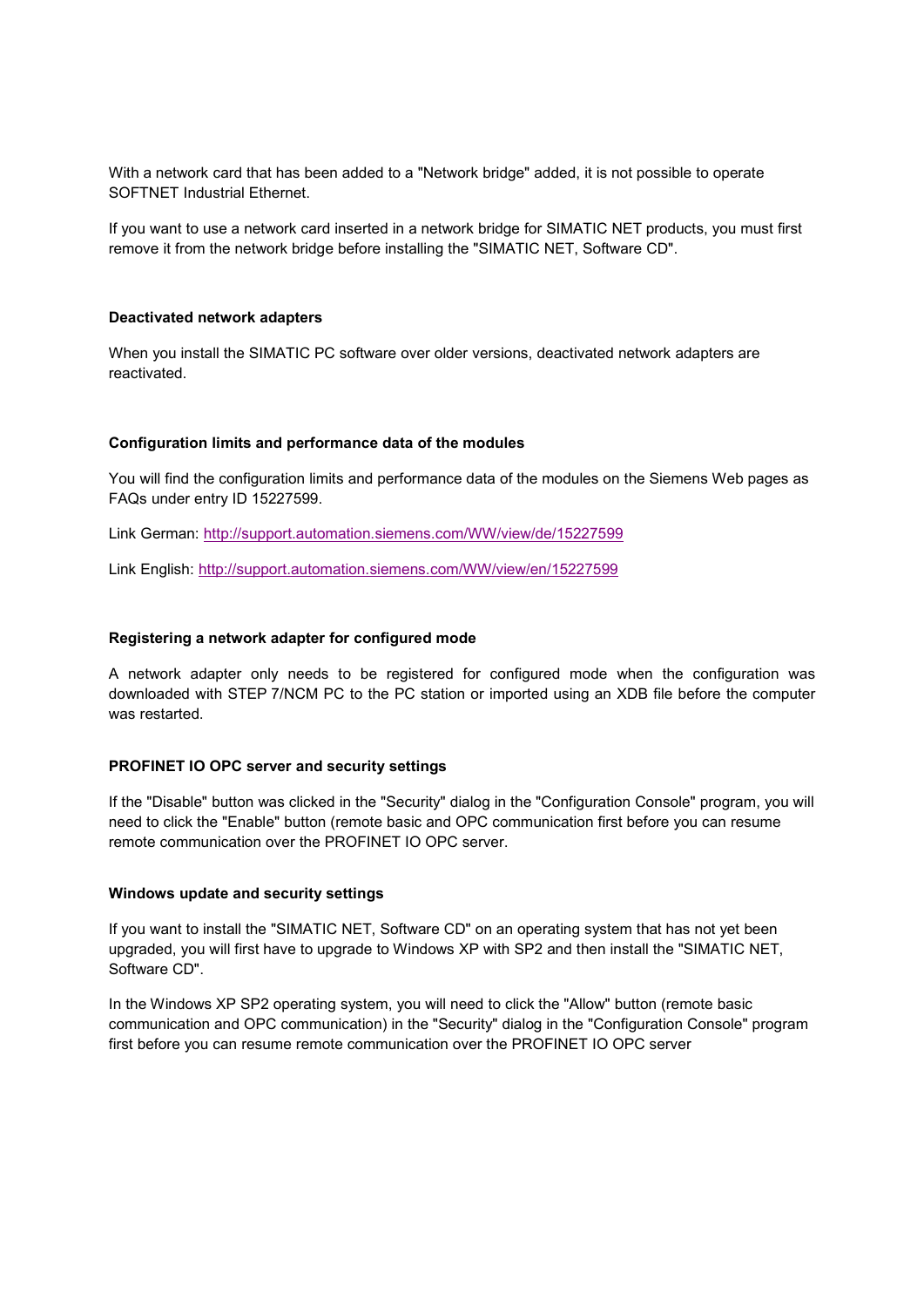# **19. SOFTNET-S7 for Industrial Ethernet**

Please make sure that you read the following sections in this document:

- Section 25, **"General requirements, notes, and restrictions"**
- Section 26, **"Information, restrictions and notes relating to OPC"**
- Section 27, **"Notes on license keys"**
- Section 28, **"Requirements and restrictions relating to hardware in general"**
- Section 30, **"Notes on C programming interfaces"**
- Section 31, **"Notes on project engineering, configuration and NCM"**
- Section 34, **"Operating systems 32 bit"**

You only need to read the other sections if they relate directly to your product.

# **19.1 Version history**

| <b>Version</b> | <b>Changes/additionally supported functions</b>                                        |
|----------------|----------------------------------------------------------------------------------------|
| V7.1.0.1       | The S7 OPC symbols of the type ATI are also released for continuous<br>٠<br>operation. |
| V7.1           | Windows Server 2008 32 Bit is supported.                                               |
|                | Quad-core processors are supported.                                                    |
| V7.0           | Windows Vista 32-bit is supported.<br>٠                                                |
|                | Windows 2000 Professional and Server are no longer supported.                          |
|                | OPC Data Access 3.00 (only the Custom interface is supported).                         |
| V6.4           | Dual-core processors are supported.                                                    |
|                | Windows Server 2003 R2 is supported.                                                   |

# **19.2 Restrictions**

## **S7 programming interface: return values of the "s7\_receive" function**

When evaluating the return values of the "s7\_receive" function, if unexpected values occur, the "s7\_discard\_msg" function must be called in the default branch of the corresponding switch instruction.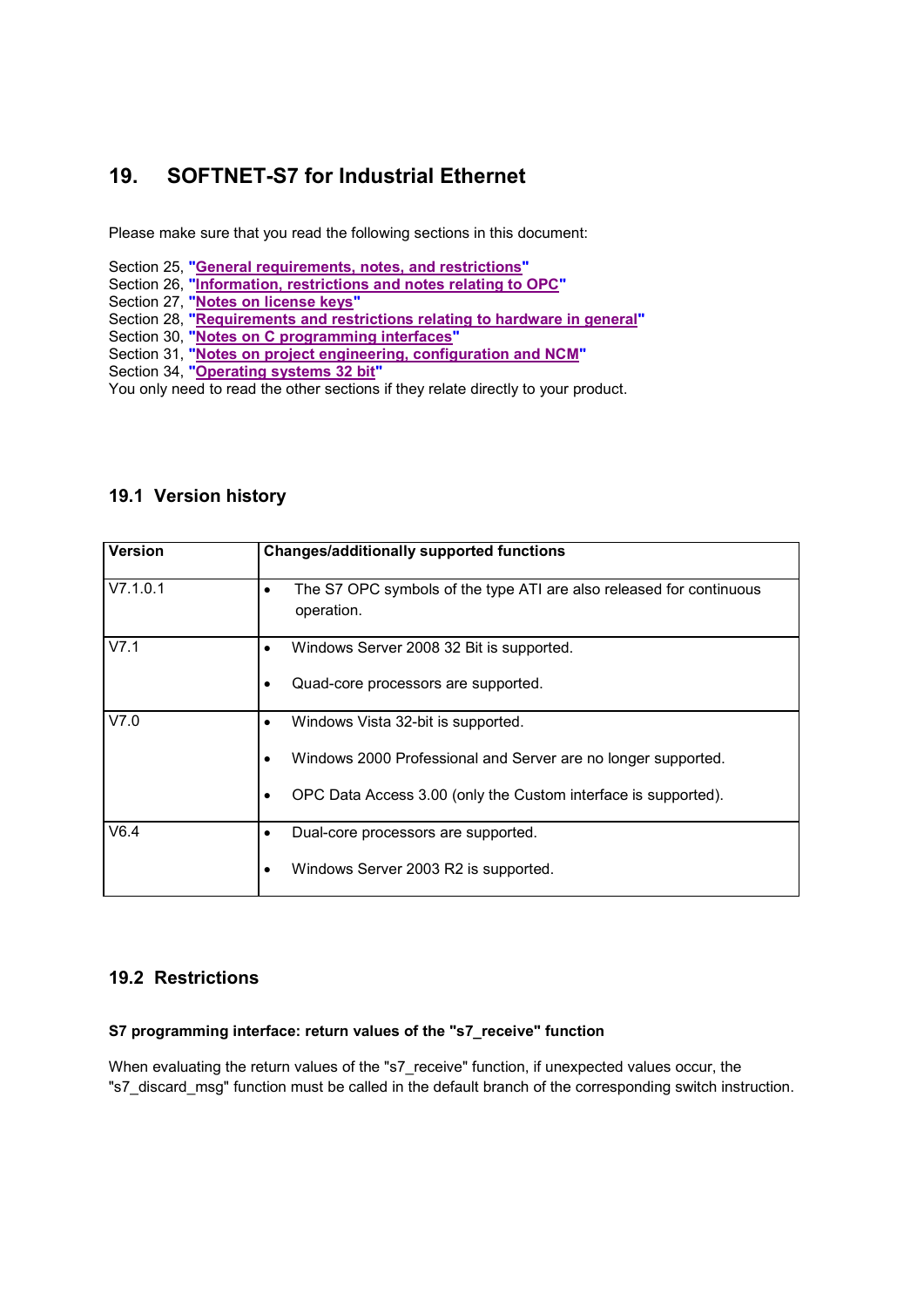#### **Passive connection establishment with the ISO protocol**

Passive connection establishment with the ISO protocol has not been released.

#### **Number of network adapters**

A maximum of 1 (one) network adapter with SOFTNET-S7 can be operated.

#### **Deactivating Ethernet network cards**

Ethernet network cards must not be deactivated.

#### **Deactivating protocols**

None of the protocols TCP/IP, PROFINET IO RT, and ISO must be deactivated since they are necessary for configured operation!

## **Note on the SEND/RECEIVE programming interface and OPC, use of expedited data over ISO connections**

If data packets of the "Expedited Data" type are transferred on a SEND/RECEIVE ISO connection, the receiving application at the PC must make sure that this data is actually accepted. Otherwise, the buffering of these data packets can lead to a lack of memory that can eventually cause the connection to be terminated.

This means that if you use an ISO connection with your OPC user program, a receive item must be activated on this connection.

## **Restrictions configuring S7 connections**

All communications modules of a PC must always be connected to a network in the STEP 7 project, otherwise even the S7 connections of a connected communications module do not work.

## **S7 programming interface**

Return values of the "s7\_receive" function: When evaluating the return values of the "s7\_receive" function, the "s7\_discard\_msg" function must be called if unexpected values occur, for example in the default branch of the corresponding switch instruction.

#### **T communication**

T communication is not supported by the SIMATIC NET PC products.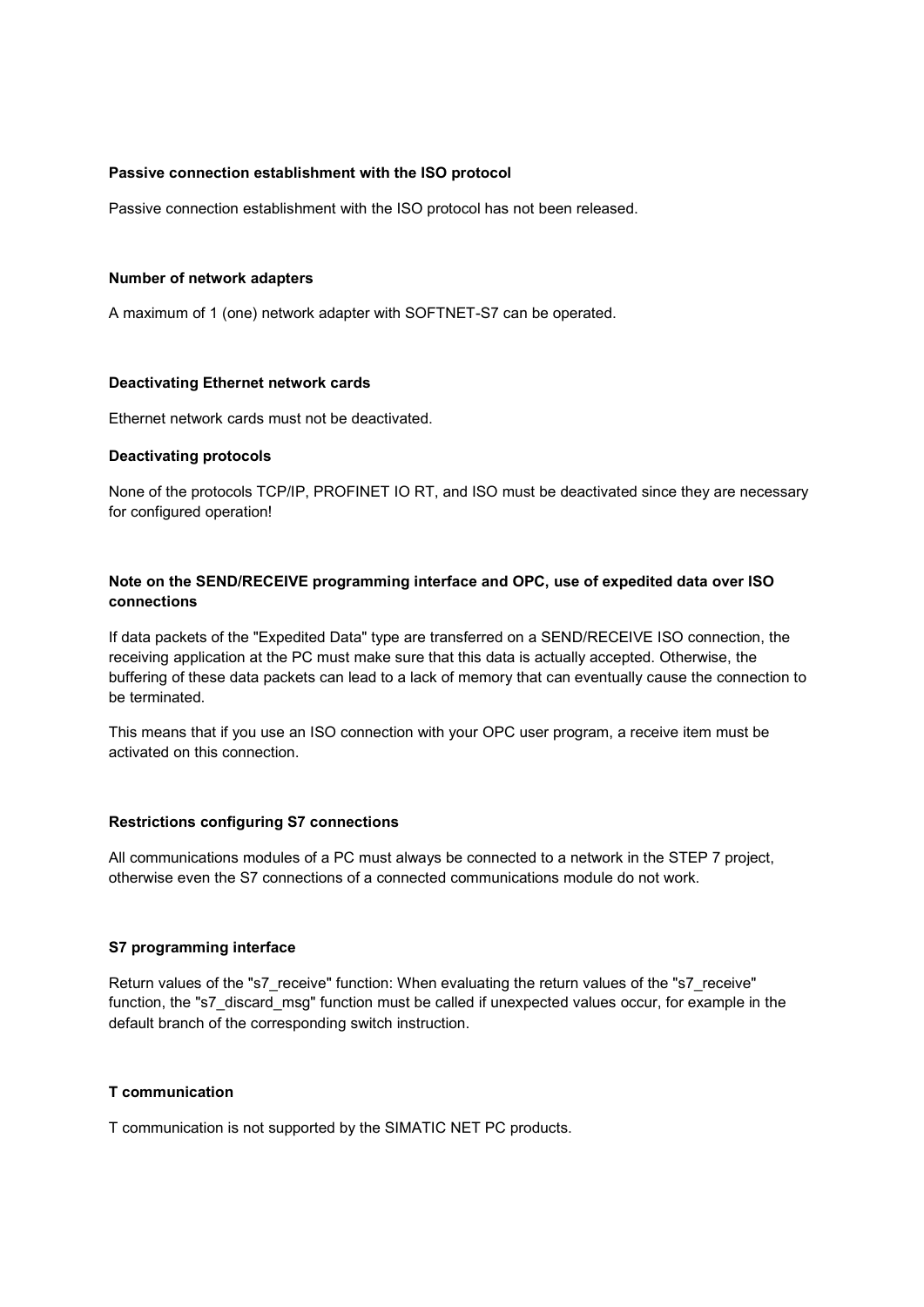#### **Loss of connections**

If the number of input buffers of the used CP is less than the number of packets that come from the network, connections may abort.

## **High number of connections with long frames**

If you have a high number of connections (for example more than 32) and the PDU length is greater than 960 bytes, you should disable fast acknowledge otherwise there may be a frame overload.

## **WLAN (Wireless LAN)**

WLAN PC modules (Wireless LAN) are supported only with PG functionality with the TCP/IP protocol.

# **19.3 Notes on project engineering and configuration**

## **IE General in stop mode after starting up**

In individual cases, it is possible that a component of the type "IE General" configured in a PC station remains in Stop mode after the PC station has started up and the diagnostic entry indicates an 0x381 error in the router subsystem. In this case, reconfigure and load the PC station again.

#### **Special parameter setting**

If you want to operate a configured ISO transport connection between a PG/PC and a SIMATIC programmable controller, please use the parameter settings shown below on the SIMATIC programmable controller.

| <b>Parameters</b>                           | <b>Value</b>      |
|---------------------------------------------|-------------------|
| Retransmission Time for data transfer       | 2000 ms or higher |
| Retransmission max. count for data transfer | 10 or higher      |

Lower values, for example the default values, can cause the connection to break down.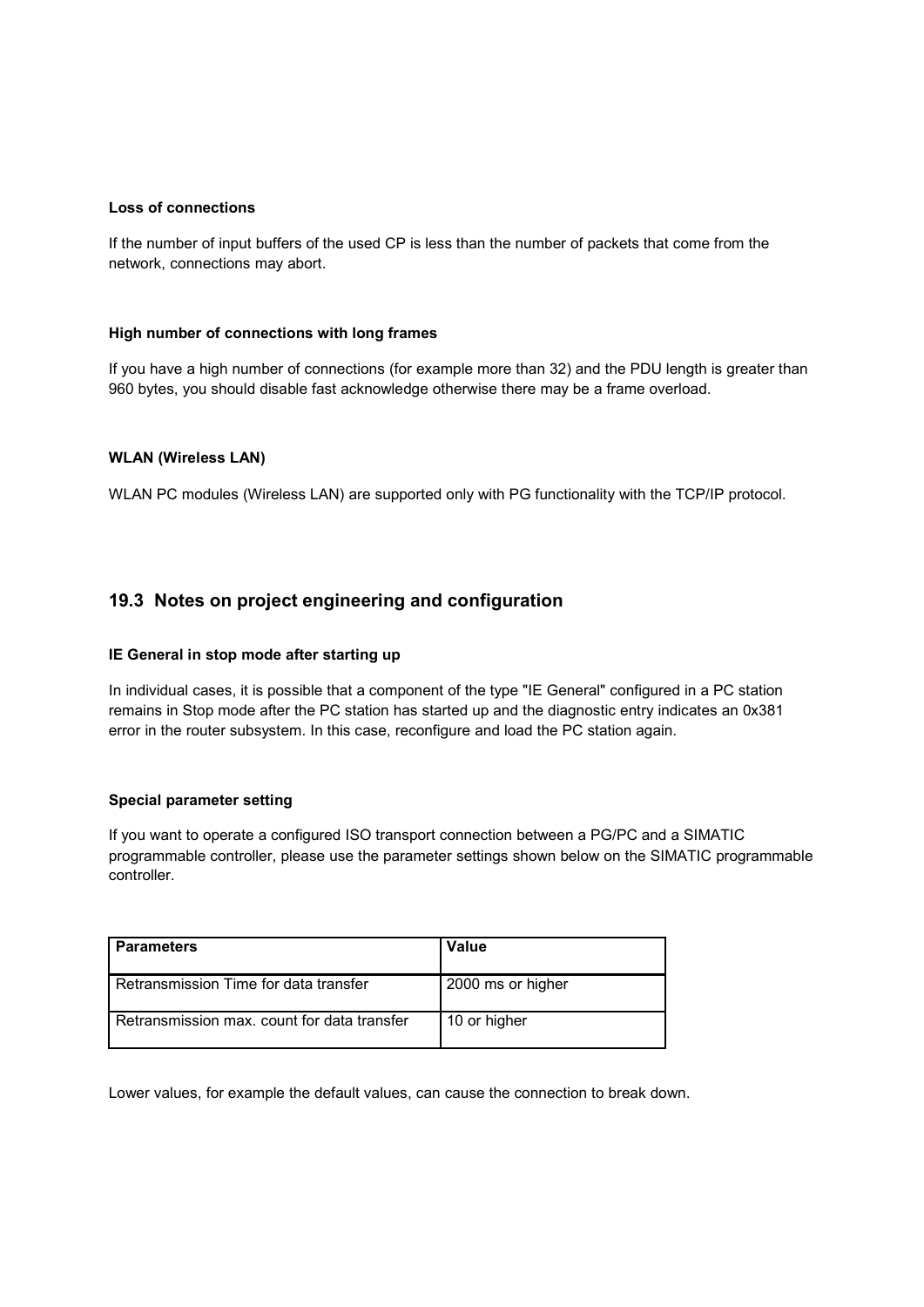#### **Multiple protocol operation**

Multiple protocol mode means that you can communicate with the S7 protocol and the SEND/RECEIVE protocol at the same time. With each of these protocols, you can decide whether or not you want to use the ISO or ISO-on-TCP (synonymous with TCP/IP (RFC 1006)) transport protocol.

#### **Message MAC address does not exist in Configuration Console**

If you receive the message that the MAC address does not exist in the "Configuration Console" program, you have probably accidentally deleted the "SIMATIC Industrial Ethernet (ISO)" protocol. Reinstall the protocol.

#### **Network bridge**

With a network card that has been added to a "Network bridge" added, it is not possible to operate SOFTNET Industrial Ethernet.

If you want to use a network card inserted in a network bridge for SIMATIC NET products, you must first remove it from the network bridge before installing the "SIMATIC NET, Software CD".

#### **Deactivated network adapters**

When you install the SIMATIC PC software over older versions, deactivated network adapters are reactivated.

#### **Multiple IP addresses**

For the S7 connections, only the last IP address in the IP address list can be used.

IP address list, see: "Extended TCP/IP Settings" dialog.

#### **Configuration limits and performance data of the modules**

You will find the configuration limits and performance data of the modules on the Siemens Web pages as FAQs under entry ID 15227599.

Link German: http://support.automation.siemens.com/WW/view/de/15227599

Link English: http://support.automation.siemens.com/WW/view/en/15227599

#### **Registering a network adapter for configured mode**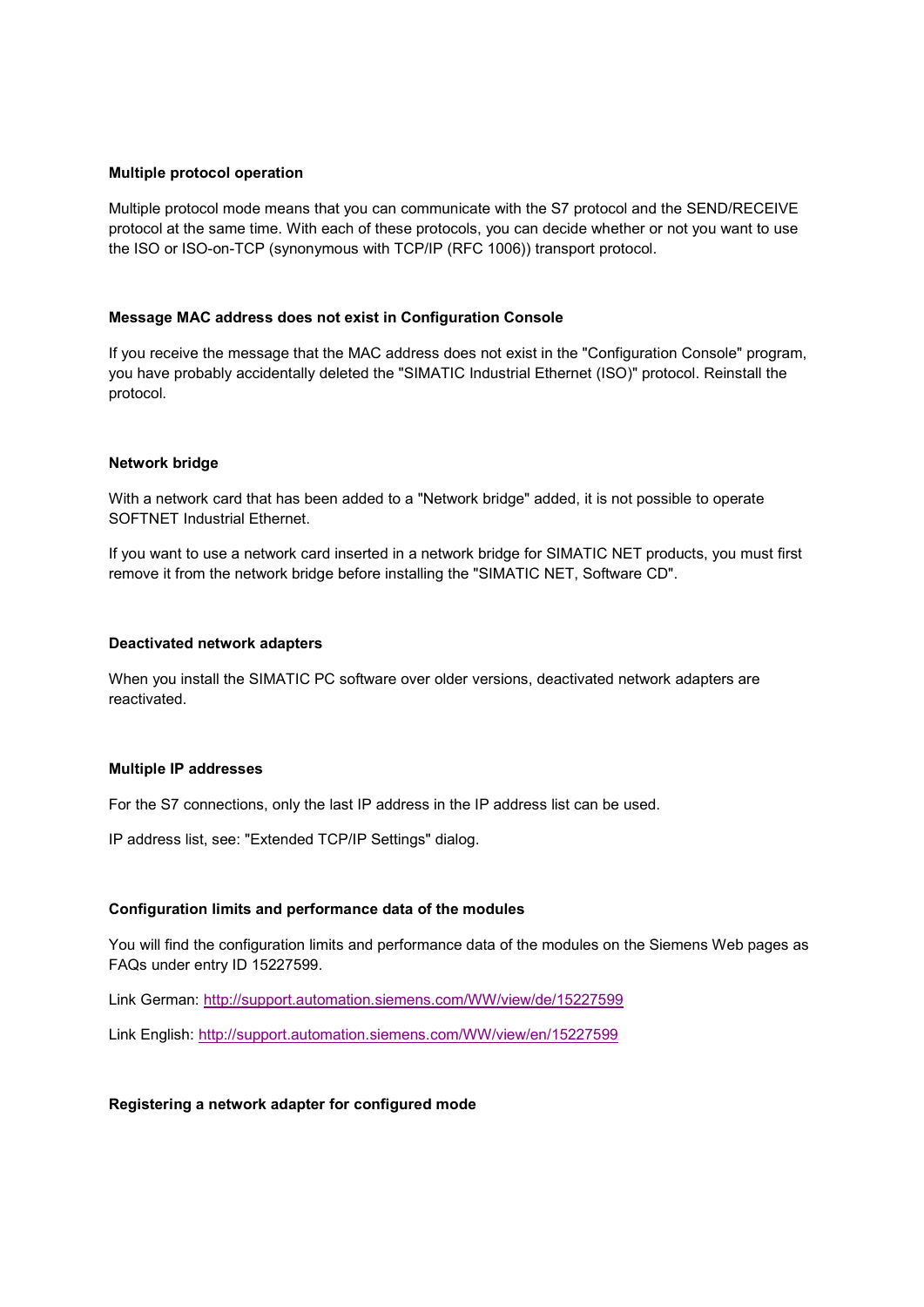A network adapter only needs to be registered for configured mode when the configuration was downloaded with NCM PC/STEP 7 to the PC station or imported using an XDB file before the computer was restarted.

## **Matching up connection monitoring times**

In STEP 7/NCM PC, HW Config, you can select the connection monitoring time of an Industrial Ethernet SOFTNET module in the "Options" tab. This should be lower than the value of the connection establishment timeout and job timeout in the "OPC" tab of the "Properties S7 Connection" dialog in STEP 7/NCM PC, NetPro.

## **Note specifically for "SOFTNET-S7 for Industrial Ethernet":**

## **Out-of-date STEP 7 hardware catalog**

SOFTNET-S7 supports connections as of V6.0 64.

STEP 7 to V5.1 SP2 does not display this in the hardware catalog.

## **The "Configuration Console" program does not detect installation removal in isolated cases**

In isolated cases, it is possible that the "Configuration Console" program does not recognize the installation or removal of a module. In this case, restart your computer. Note: If "Configuration Console" has not recognized the module after it is installed, the module will not be able to communicate over SIMATIC NET.

#### **Unsatisfactory transmission rate on a separate network**

If the transmission rate on a separate network is not satisfactory, check the following conditions:

- You have installed two SOFTNET IE network adapters in a PC
- The first network adapter is used for SIMATIC NET products
- The second network adapter communicates over the separate network

To increase the transmission rate, delete the gateway entry of the first network adapter used by SIMATIC NET products in the Windows network settings.

# **20. SOFTNET-S7 Lean for Industrial Ethernet**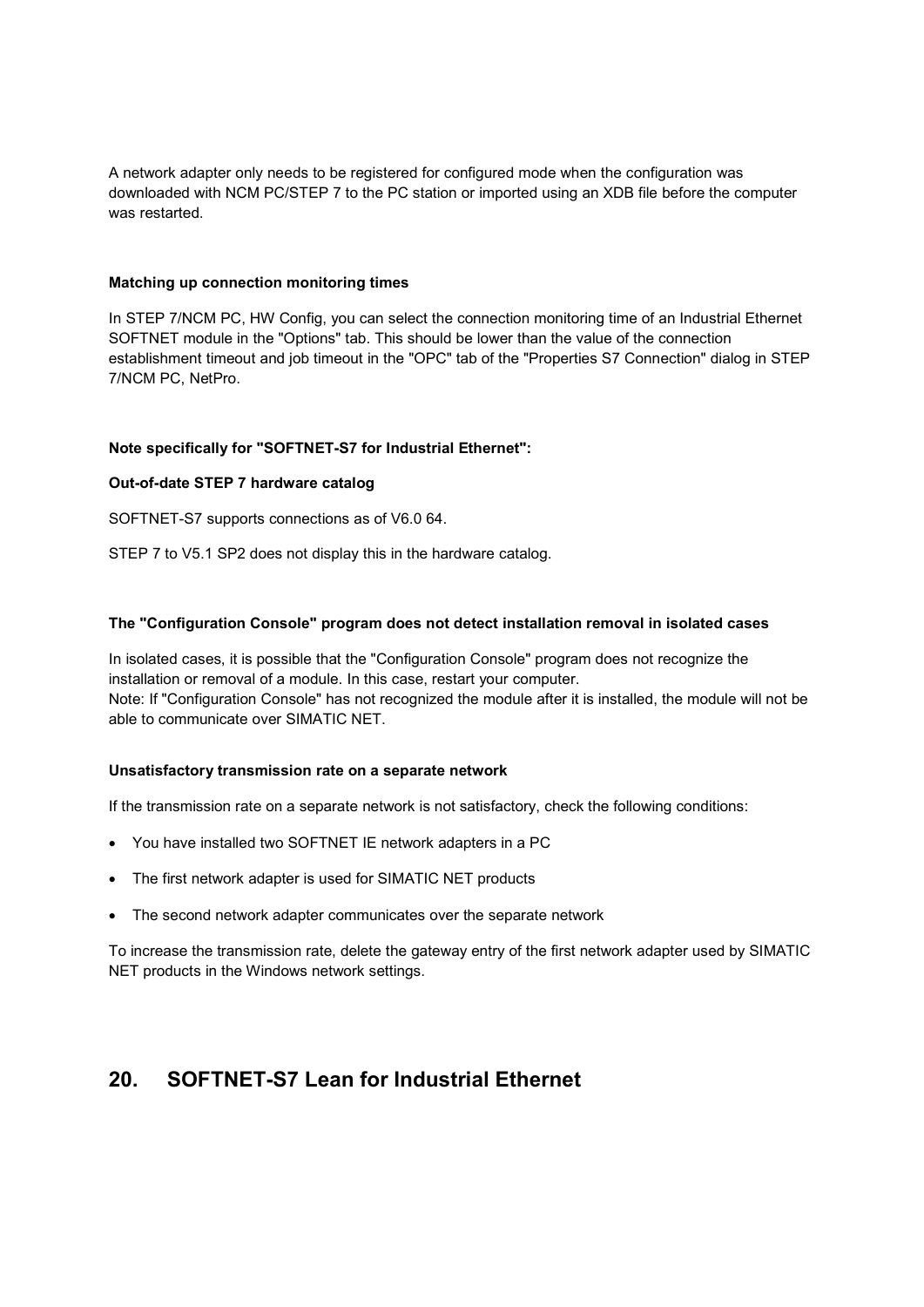Please make sure that you read the following sections in this document:

- Section 25, **"General requirements, notes, and restrictions"**
- Section 26, **"Information, restrictions and notes relating to OPC"**
- Section 27, **"Notes on license keys"**
- Section 28, **"Requirements and restrictions relating to hardware in general"**
- Section 30, **"Notes on C programming interfaces"**
- Section 31, **"Notes on project engineering, configuration and NCM"**
- Section 34, **"Operating systems 32 bit"**

You only need to read the other sections if they relate directly to your product.

# **20.1 Version history**

| <b>Version</b> | <b>Changes/additionally supported functions</b>                                   |
|----------------|-----------------------------------------------------------------------------------|
| V7.1.0.1       | The S7 OPC symbols of the type ATI are also released for continuous<br>operation. |
| V7.1           | Windows Server 2008 32 Bit is supported.                                          |
|                | Quad-core processors are supported.<br>٠                                          |
| V7.0           | Windows Vista 32-bit is supported.                                                |
|                | Windows 2000 Professional and Server are no longer supported.                     |
|                | OPC Data Access 3.00 (only the Custom interface is supported).                    |
| V6.4           | Dual-core processors are supported.                                               |
|                | Windows Server 2003 R2 is supported.<br>٠                                         |

#### **Note**

- The same **restrictions** apply to "SOFTNET-S7 Lean for Industrial Ethernet" as for "SOFTNET-S7 for Industrial Ethernet" in Section 19.2, "Restrictions".
- The same **Notes on configuration and project engineering** apply to "SOFTNET-S7 Lean for Industrial Ethernet" as for SOFTNET-S7 for Industrial Ethernet in Section 19.3, "Notes on configuration and project engineering".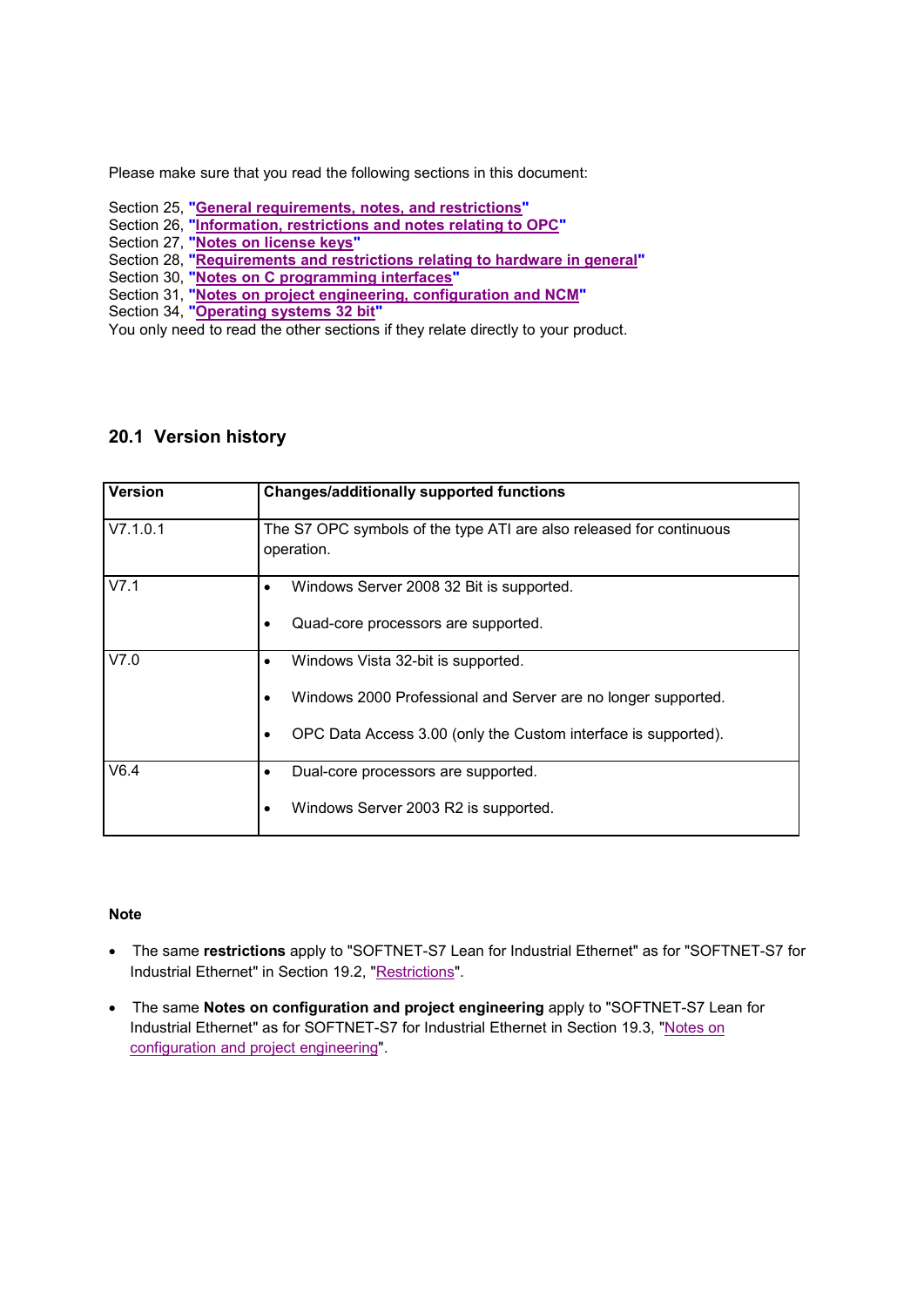# **21. SOFTNET-PG for Industrial Ethernet**

Please make sure that you read the following sections in this document:

- Section 25, **"General requirements, notes, and restrictions"**
- Section 26, **"Information, restrictions and notes relating to OPC"**
- Section 27, **"Notes on license keys"**
- Section 28, **"Requirements and restrictions relating to hardware in general"**
- Section 30, **"Notes on C programming interfaces"**
- Section 31, **"Notes on project engineering, configuration and NCM"**
- Section 34, **"Operating systems 32 bit"**

You only need to read the other sections if they relate directly to your product.

# **21.1 Version history**

| <b>Version</b> | <b>Changes/additionally supported functions</b>                            |
|----------------|----------------------------------------------------------------------------|
| V7.1           | Windows Server 2008 32 Bit is supported.<br>$\bullet$                      |
|                | Quad-core processors are supported.<br>٠                                   |
| V7.0           | Windows Vista is supported.                                                |
|                | Windows 2000 Professional and Server are no longer supported.<br>$\bullet$ |
| V6.4           | Dual-core processors are supported.                                        |
|                | Windows Server 2003 R2 is supported.<br>$\bullet$                          |

# **21.2 Restrictions**

## **PG functions only**

The "SOFTNET-PG" product allows operation of PG functions only (STEP 7/STEP 5).

## **Number of network adapters**

A maximum of 1 (one) network adapter with SOFTNET-PG can be operated.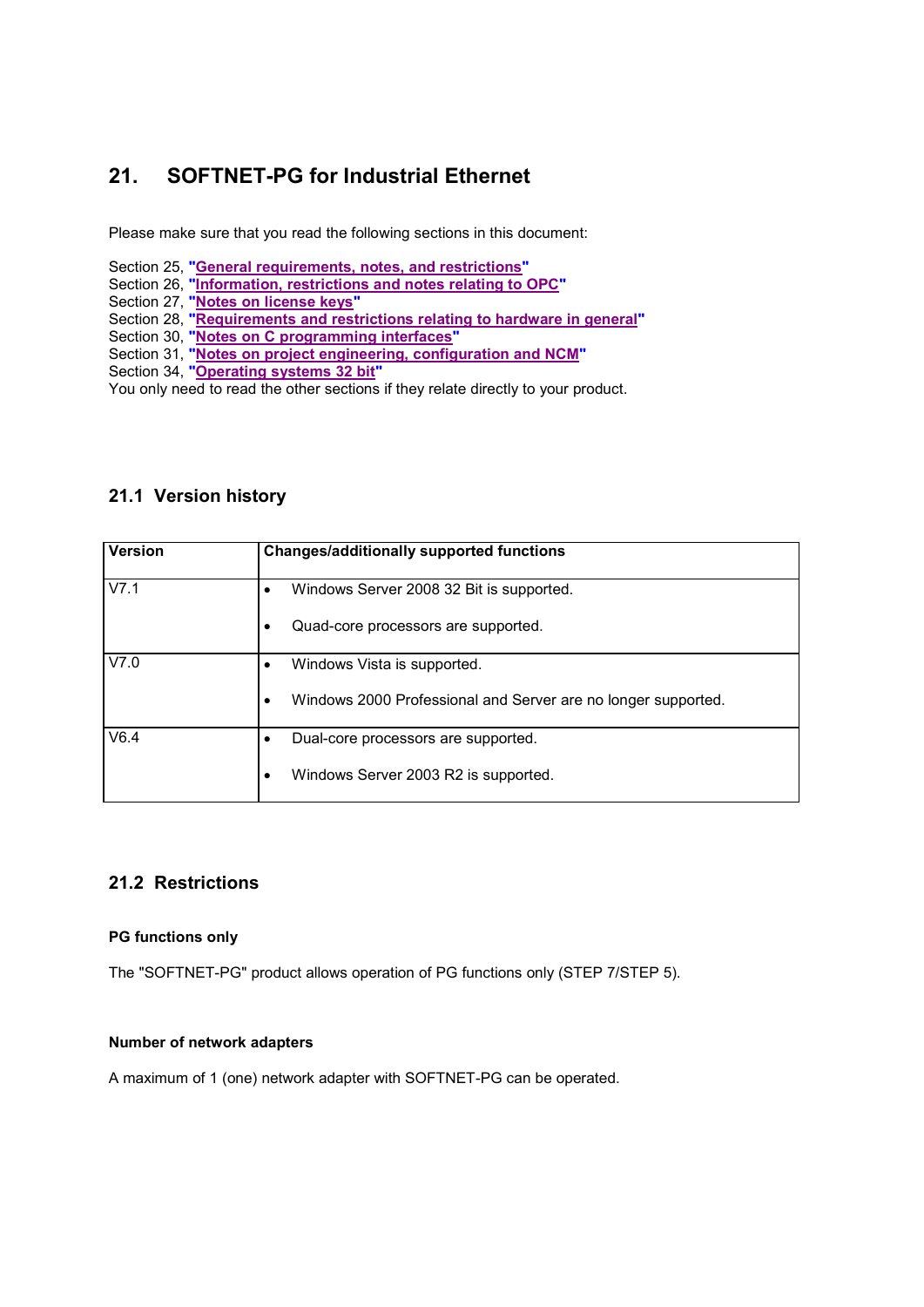# **21.3 Notes on project engineering and configuration**

## **Further information**

For information on the following topics, refer to Section 19.3, "Notes on configuration and project engineering":

- Message MAC address does not exist in Configuration Console
- Network bridge
- Deactivated network adapters

# **22. PN OPC server**

Please make sure that you read the following sections in this document:

- Section 25, **"General requirements, notes, and restrictions"**
- Section 26, **"Information, restrictions and notes relating to OPC"**
- Section 27, **"Notes on license keys"**
- Section 28, **"Requirements and restrictions relating to hardware in general"**
- Section 30, **"Notes on C programming interfaces"**
- Section 31, **"Notes on project engineering, configuration and NCM"**
- Section 34, **"Operating systems 32 bit"**

You only need to read the other sections if they relate directly to your product.

# **22.1 Version history**

| <b>Version</b> | <b>Changes/additionally supported functions</b>                |
|----------------|----------------------------------------------------------------|
| V7.1           | Windows Server 2008 32 Bit and Vista SP1 are not supported.    |
|                | Quad-core processors are supported.                            |
| V7.0           | Windows Vista 32-bit is supported.                             |
|                | Windows 2000 Professional and Server are no longer supported.  |
|                | OPC Data Access 3.00 (only the Custom interface is supported). |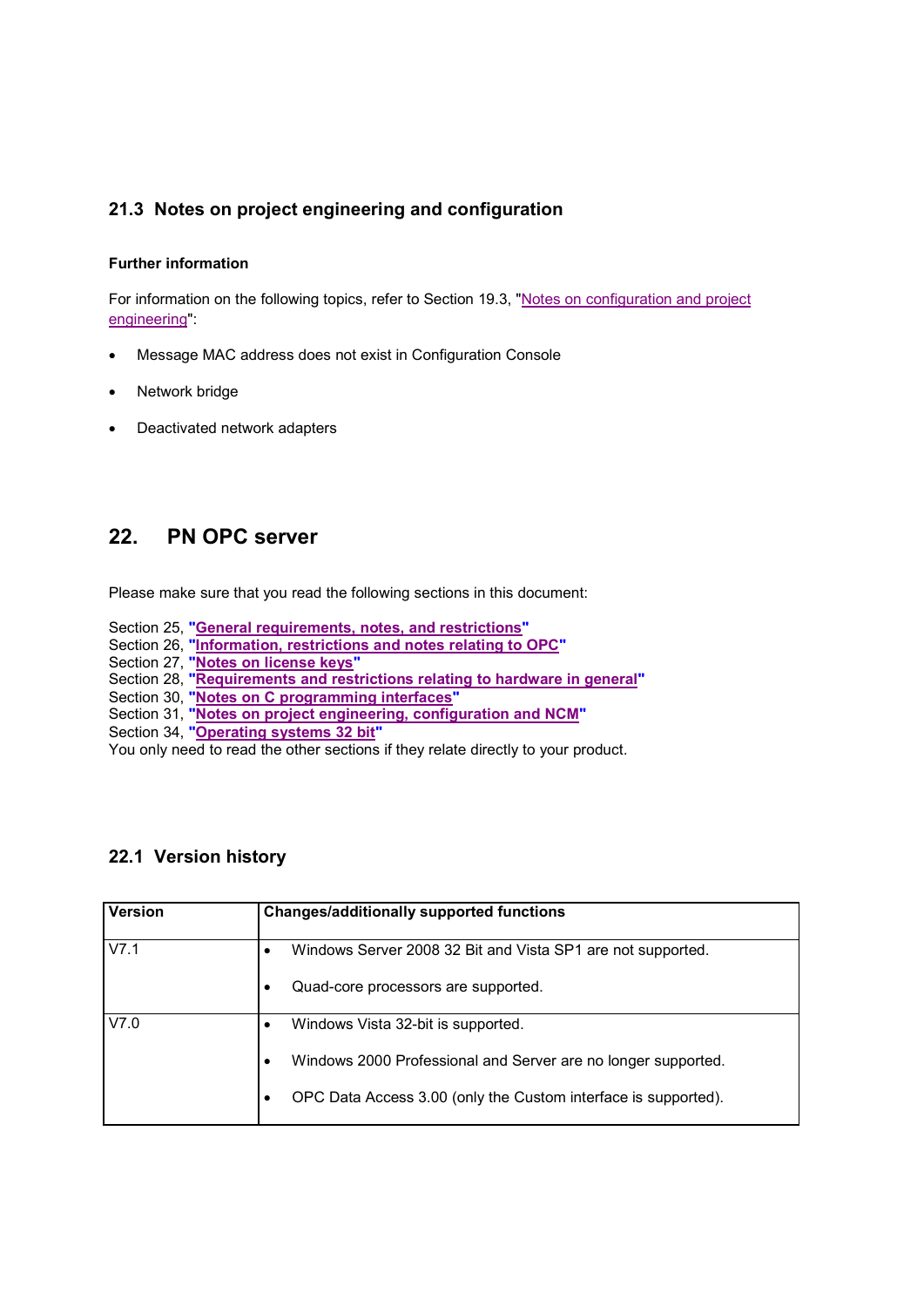|      | ٠ | Support of general structural and multidimensional field elements.           |
|------|---|------------------------------------------------------------------------------|
|      |   | Elimination of the restrictions for numbers of connections by a thread pool. |
| V6.4 |   | Windows Server 2003 with SP1 and Windows Server 2003 R2 are<br>supported.    |
|      |   | Dual-core processors are supported.                                          |

# **22.2 Restrictions**

## **Delayed recovery function following connection abort**

Due to the existing connection monitoring, the PN OPC server detects a connection abort. The reestablishment of the connection and the change in the quality from "BAD" to "GOOD" can, however, take up to several minutes.

Deleting all protocols except "Connection-oriented TCP/IP" can speed up the re-establishment of the connection.

Follow the steps outlined below in Windows XP/Windows Server 2003/Windows Server 2008 :

| <b>Step</b>    | <b>Description</b>                                                                                 |
|----------------|----------------------------------------------------------------------------------------------------|
| 1              | Open the "Run" dialog in the Windows Start menu.                                                   |
| $\overline{2}$ | Enter "dcomcnfg" and confirm with "OK".                                                            |
|                | <b>Reaction</b>                                                                                    |
|                | The "Component Services" dialog box appears.                                                       |
| 3              | In the left-hand pane of the dialog box, go to "My Computer" in the tree (expand Console           |
|                | Root -> Component Services -> Computers -> My Computer).                                           |
| 4              | Right-click on "My Computer" and select "Properties".                                              |
| 5              | Select The "Default Protocols" tab in the "My Computer Properties" dialog box.                     |
| 6              | Delete all protocols in the "DCOM Protocols" list box except for "Connection-oriented"<br>TCP/IP". |
| 7              | Restart your computer.                                                                             |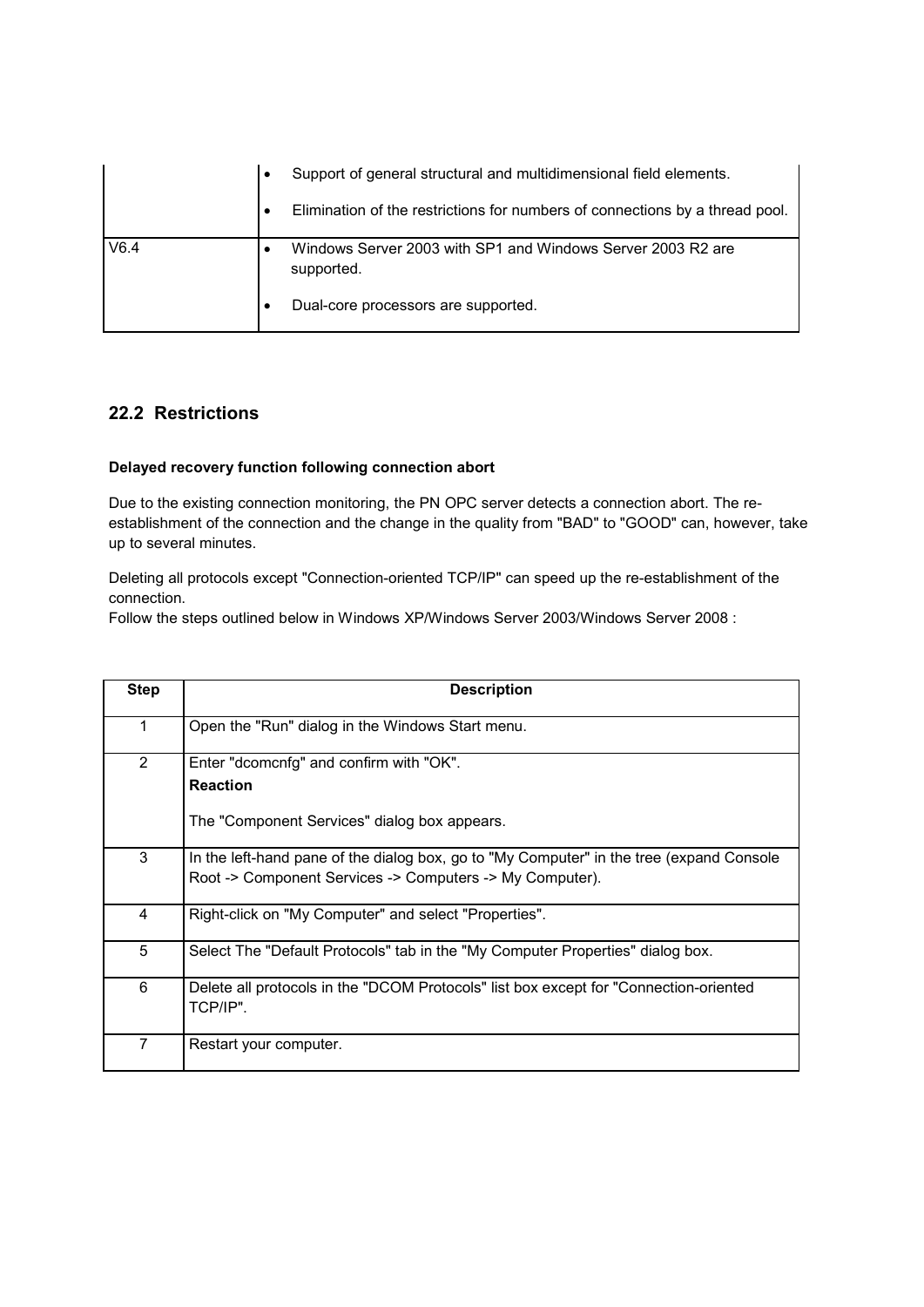#### **Use only one subnet per PC station**

If there are several subnets (network adapters in the PC station), the PN OPC server cannot uniquely assign the partner IP address to the network adapter. This means that no connection can be established. The use of several network adapters in a PC station on various Ethernet networks is not recommended.

#### **Create the PROFINET CBA components with array variables with zero-based lower array limit**

In STEP 7, array variables can be defined in data blocks with a negative, zero-based or positive array limit, for example, MultiArray<sup>[-3</sup>...3, 0...4, 1...5]. If the PROFINET Interface Editor is used to create a CBA component for iMap from this, the arrays will be mapped to a zero-based indexing. The symbols for individual elements in an OPC symbol file exported from iMap as of V3.1 are therefore named accordingly, for example MultiArrayElement[4,1,0].

To obtain a unique assignment, we therefore recommend that you only create PROFINET CBA components with array variables with a zero based lower array limit, for example MultiArray[0...6, 0...4, 0...4].

## **22.3 Note**

#### **Consistency of symbol files**

For PROFINET, you can use the iMAP Workbench to generate symbols for the PROFINET variables and store them in an OPC symbol file. You can also display and modify a symbol file with the Symbol File Configurator. Avoid simultaneous access to the same symbol file.

#### **Tag files with extended variables**

Tag files with S7 variables generated with iMAP V1.0 are no longer supported if the iMap V1.1 project has been downloaded to the hardware.

To ensure consistency, symbol files generated with iMap and suitable for the current iMap project should be used.

#### **SIMATIC iMap V2.0 uses shorter symbol names.**

In previous iMap symbol files, all item names began with "Project...".

An additional prefix could be defined in the "Configuration Console" so that these items had the following structure: "Prefix.Project...".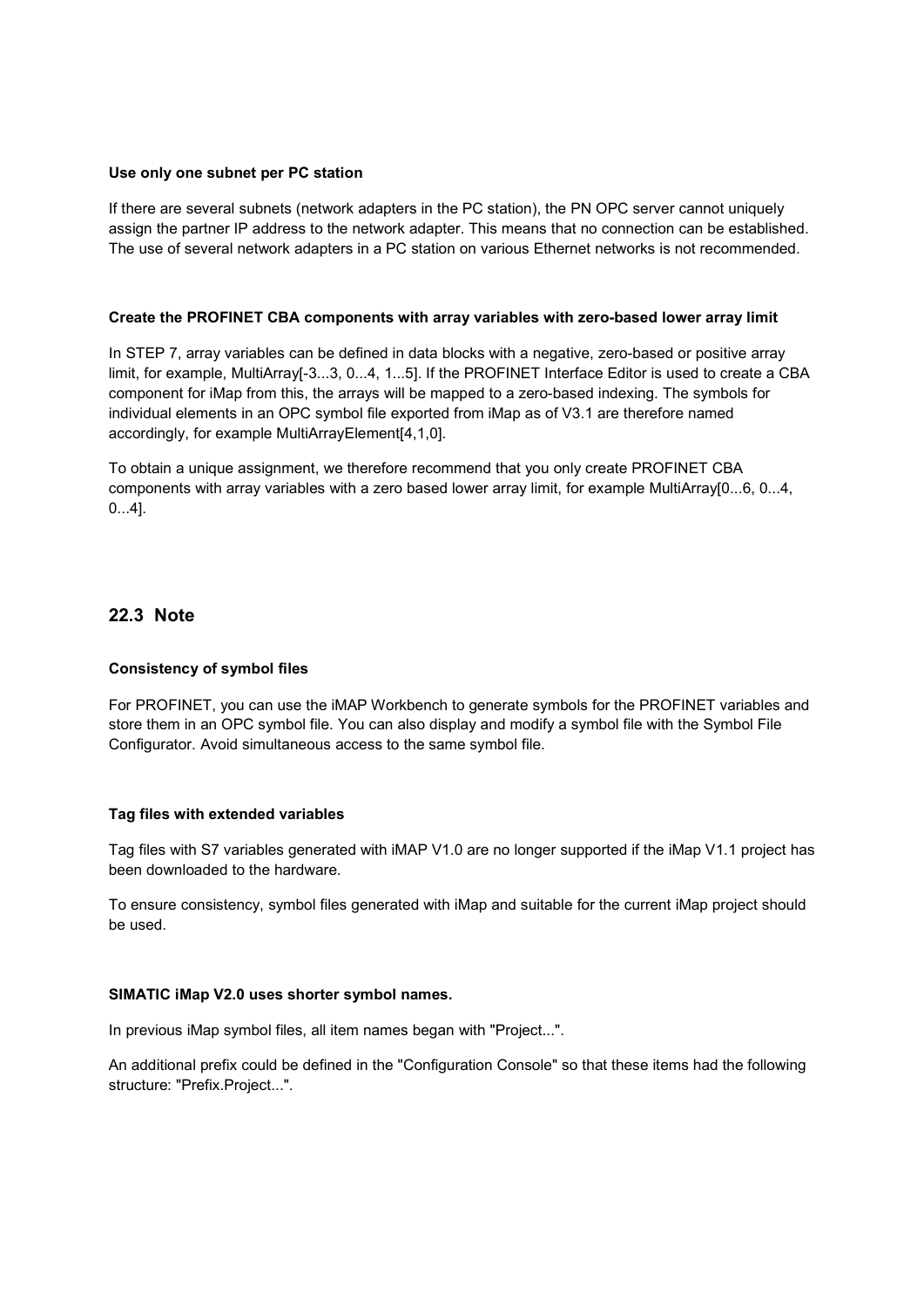As of SIMATIC iMap V2.0, a default prefix, for example, "Project" can be assigned per iMap symbol file. Items now no longer have an explicit preceding "Project".

If the recommended default prefix is used with the "Configuration Console", this means a shorter syntax "Project...".

Another prefix or no prefix can, however, also be used. In this case, the item name is shortened. An OPC client must take modified item names into account.

#### **SIMATIC iMap V2.0 does not support symbol files of the type SSD**

As of version 2.0 of SIMATIC iMap, only efficient symbol files of the type STI will be created with the "create OPC symbol file" function. We strongly recommend that you use only the STI symbol files to operate the PN OPC server.

#### **SIMATIC iMap V2.0 SP1 now only exports structure element variables**

With version 2.0 of SIMATIC iMap, simple structure variables can also be exported as VT\_ARRAY of VT\_VARIANT with the "Create OPC Symbol File" function. As of version 2.0 SP1, however, only individual structure element variables will be created in the OPC symbol file in a folder with the symbol name. There is therefore no symbolic variable available for the complete structure. If this variable is required, it must be inserted in the symbol file later with the Symbol File Configurator. To do this, take a structure element variable as a template and remove the element identifier, for example change "struct1" -> "struct" in the runtime name of the variable.

# **23. SNMP OPC server**

Please make sure that you read the following sections in this document:

- Section 25, **"General requirements, notes, and restrictions"**
- Section 26, **"Information, restrictions and notes relating to OPC"**
- Section 27, **"Notes on license keys"**
- Section 28, **"Requirements and restrictions relating to hardware in general"**
- Section 30, **"Notes on C programming interfaces"**
- Section 31, **"Notes on project engineering, configuration and NCM"**
- Section 34, **"Operating systems 32 bit"**
- You only need to read the other sections if they relate directly to your product.

## **23.1 Version history**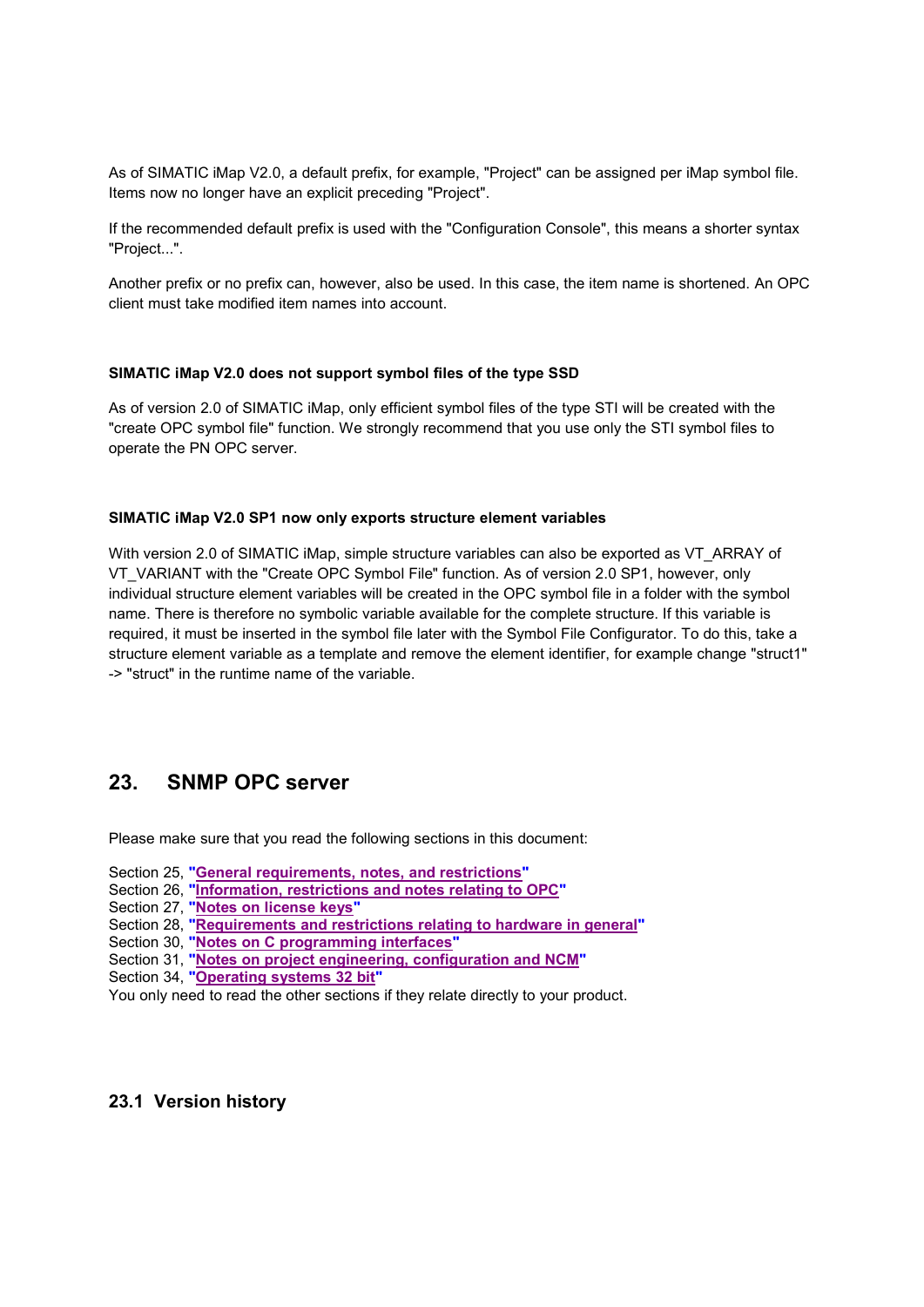| <b>Version</b> | <b>Changes/additionally supported functions</b>                             |
|----------------|-----------------------------------------------------------------------------|
| V7.1           | Windows Server 2008 32 Bit is supported.<br>$\bullet$                       |
|                | Quad-core processors are supported.<br>٠                                    |
| V7.0           | Windows Vista 32-bit is supported.<br>$\bullet$                             |
|                | Windows 2000 Professional and Server are no longer supported.<br>$\bullet$  |
|                | OPC Data Access 3.00 (only the Custom interface is supported).<br>$\bullet$ |
| V6.4           | Dual-core processors are supported.                                         |
|                | Windows Server 2003 R2 is supported.<br>٠                                   |

# **23.2 Licenses**

There is a license key for each performance level of the "SNMP OPC server":

- 1 license key for administration of up to 20 IP addresses in the "Basic" version.
- 1 license key for administration of 20 or more IP addresses with the "Extended" version.

The Extended version therefore uses 2 license keys and both must be transferred from the supplied USB key stick.

SNMP OPC server "PowerPack" is an extension package for the basic version and contains the license key for administration of more than 20 IP addresses.

# **23.3 Restrictions**

## **Memory leaks with communication to Windows 2000 SNMP agents that have not yet started**

When monitoring SNMP variables of a PC station when the SNMP agent has not yet started,

under Windows 2000, there are memory leaks in the SNMP OPC server. A hotfix is available from Microsoft for the SNMP service.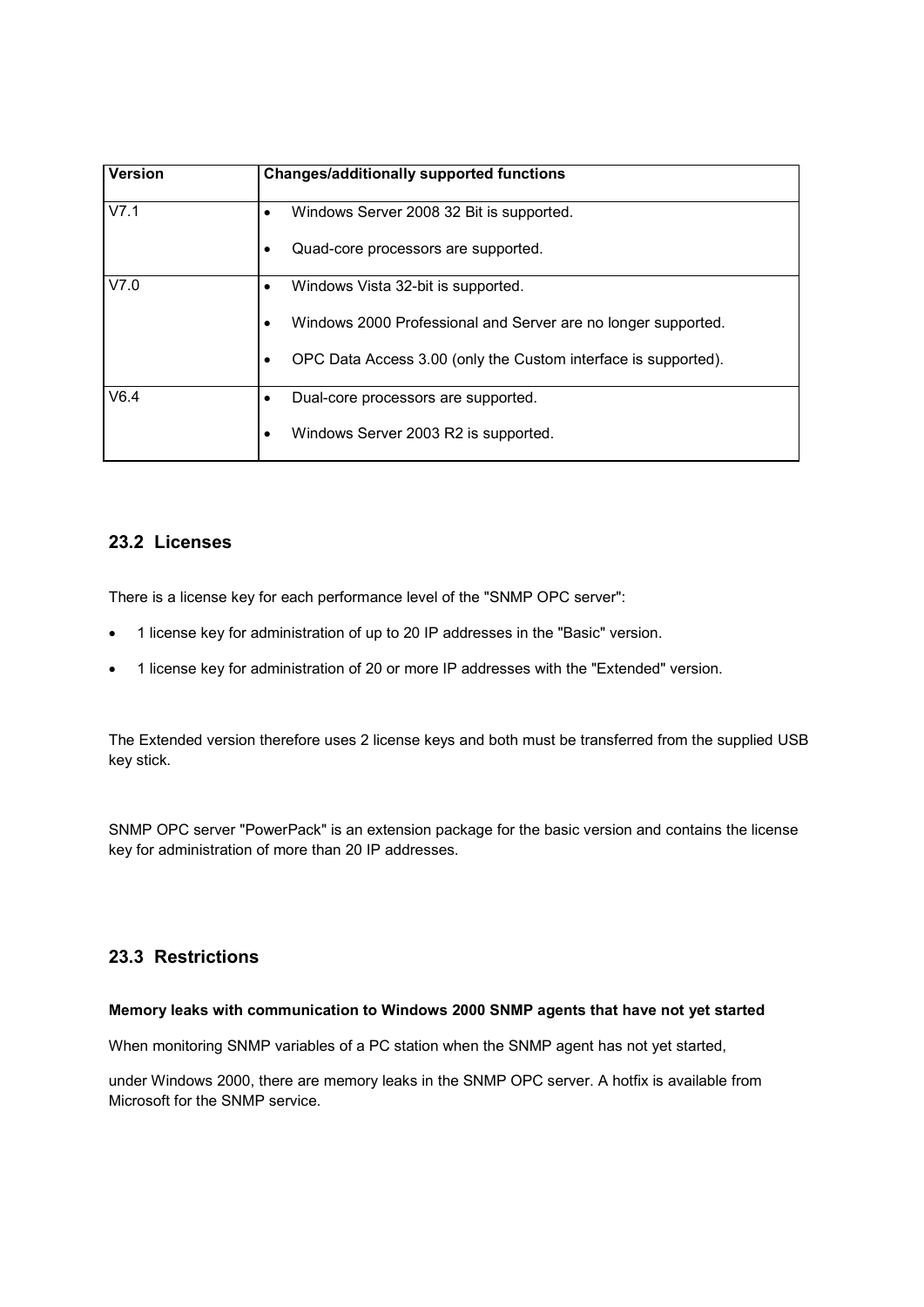## **Under some circumstances, SNMP variables cannot be modified in less than 2 seconds**

Depending on the SNMP device, SNMP variables cannot be modified or read in less than 2 seconds.

#### **Update and cycle times of one millisecond**

Update and cycle times of one millisecond cause 100% CPU utilization even with a medium sized configuration and make the computer unusable.

#### **Information variable &ping( ) does not send ICMP ping packets on the network**

The information variable &ping( ) uses the Microsoft ICMP ping functions. Under certain circumstances that cannot be defined in detail, this does not send any ICMP ping packets on the network.

# **23.4 Notes on project engineering and configuration**

## **SNMP profile "Profil\_IPC\_V11.txt" must not be modified.**

The SNMP profile "Profil\_IPC\_V11.txt" is a predefined profile. This must not be modified.

Below, you will find two notes on the monitoring of SNMP devices:

#### **Note 1 on monitoring SNMP devices**

If you want to monitor a network adapter in a PC station as an SNMP device, make sure that you make the following settings:

- The SNMP service must be installed on station.
- The community configuration for the SNMP service must match your plant configuration.
- The UDP port for the SNMP service must be enabled in the firewall configuration.

## **Note 2 on monitoring SNMP devices**

You want to monitor CP 1613 as an SNMP device, make sure that the following settings are made:

 The software of the CD "SIMATIC NET, PC Software" version 6.2 SP1 or higher must be installed on the PC in which the CP 1613 is inserted.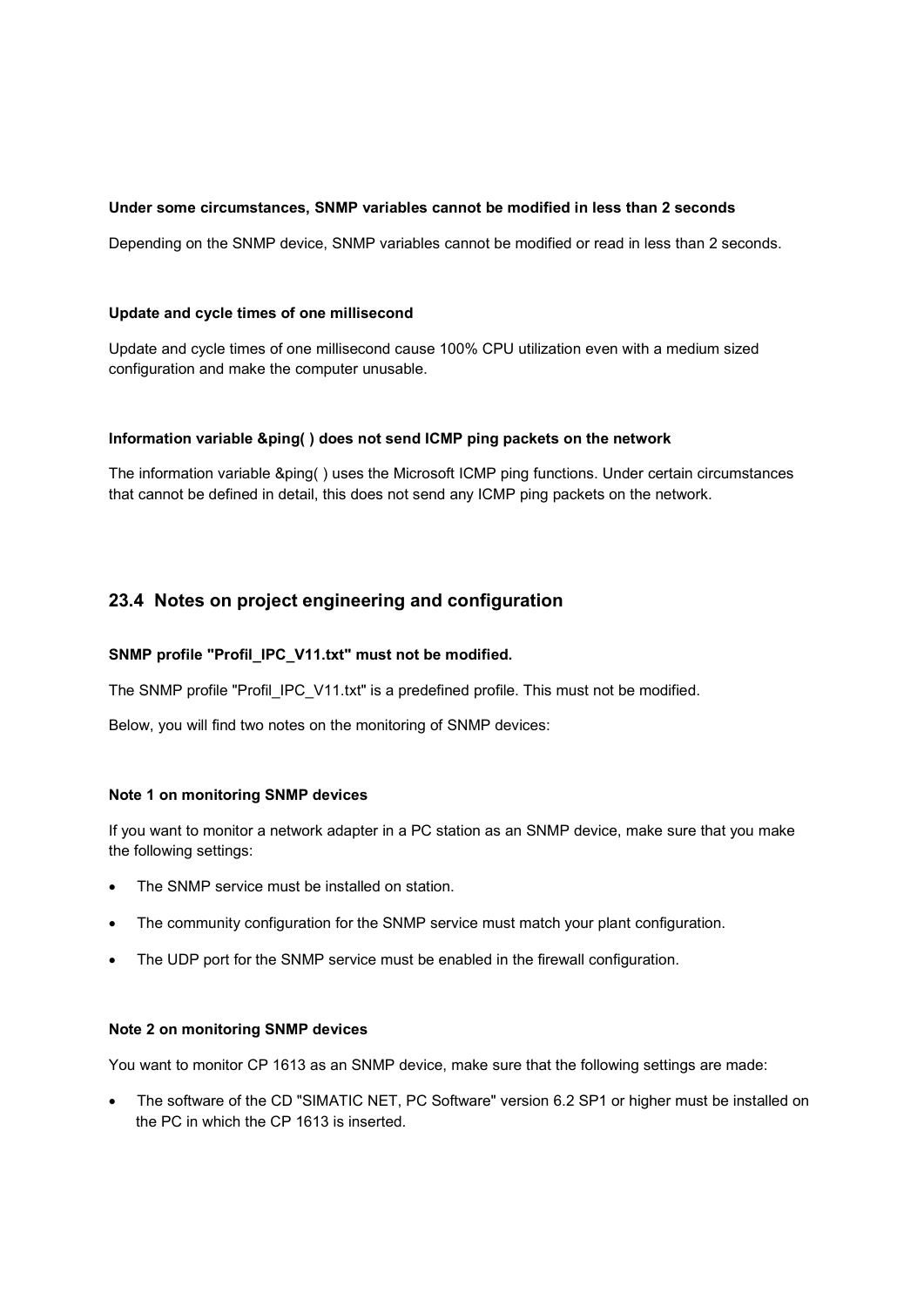- The "private" or "public" community must be set in the plant configuration if you want to read values.
- The "private" community must be set in the plant configuration if you also want to write values.

# **23.5 Examples**

## **ActiveX controls and application samples**

ActiveX controls and application samples for the SNMP OPC server are available on the Siemens Internet pages as FAQs under entry ID 13051333.

Link German: http://support.automation.siemens.com/WW/view/de/13051333

Link English: http://support.automation.siemens.com/WW/view/en/13051333

# **24. DX OPC server**

# **24.1 Version history**

As of this version - in other words, as of SIMATIC NET, PC Software, Edition 2008 - the DX OPC server is no longer supported.

| <b>Version</b> | <b>Changes/additionally supported functions</b>                |
|----------------|----------------------------------------------------------------|
| V7.1           | DX OPC server is no longer supported!                          |
| V7.0           | Windows Vista 32-bit is supported.                             |
|                | Windows 2000 Professional and Server are no longer supported.  |
|                | OPC Data Access 3.00 (only the Custom interface is supported). |
| V6.4           | Dual-core processors are supported.                            |
|                | Windows Server 2003 R2 is supported.                           |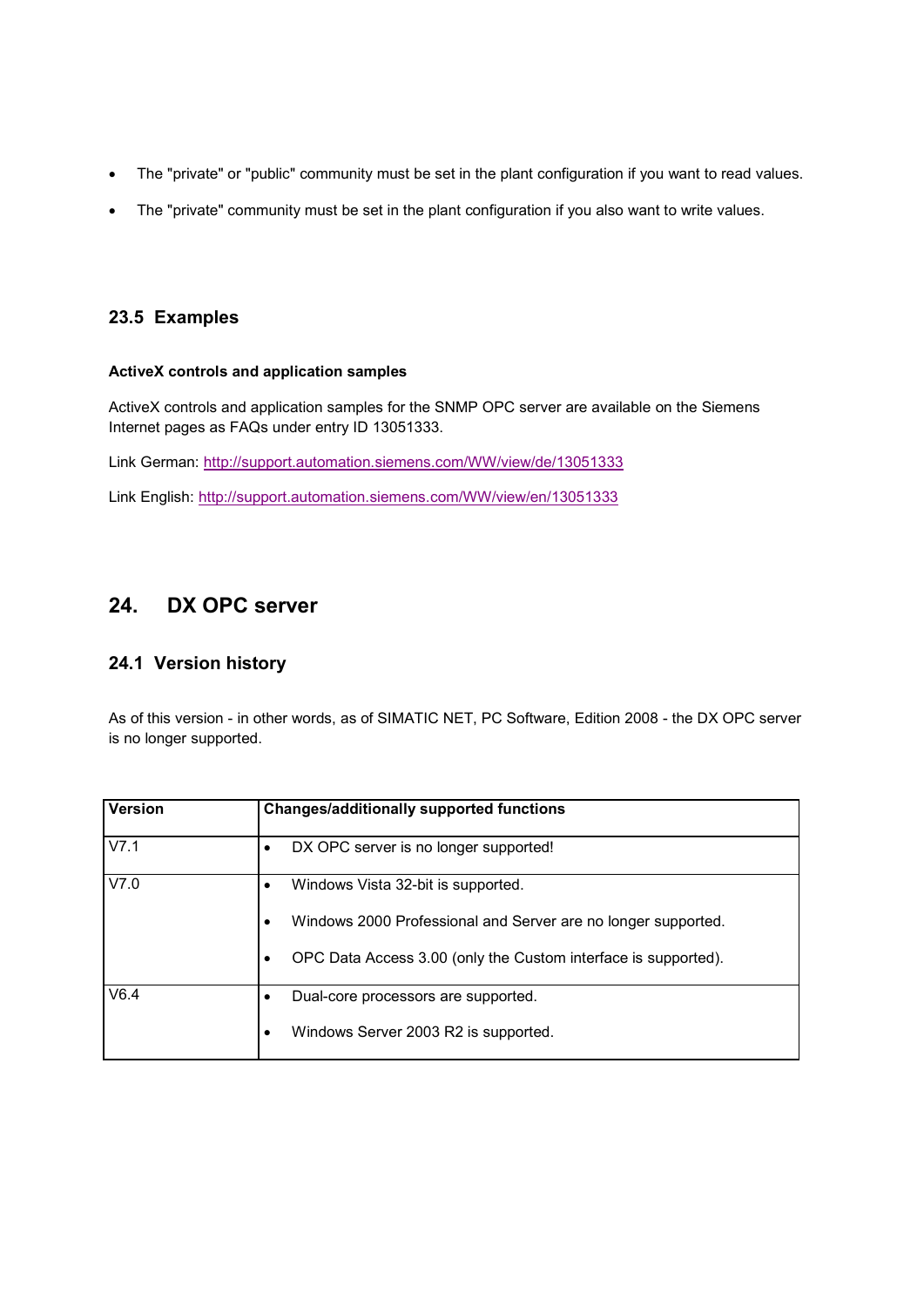# **25. General requirements, notes, and restrictions**

# **25.1 Restrictions**

## **Installation of the SIMATIC NET CD**

If the computer name (My Computer ->System Properties ->Computer Name) contains special characters such as ä, ü, ß or similar, it is not possible to install the SIMATIC NET CD.

When you install the SIMATIC NET software or install an update of it, no SIMATIC NET modules may be in operation.

## **Functionalities that cause problems**

The following functionality is not supported because of potential problems during operation with SIMATIC NET:

- Files installed by SIMATIC NET must not have the "hidden" or "superhidden" status.
- The on-demand installation of the SIMATIC NET software using Windows Server 2003 is not possible.
- It is not possible to assign UNC path names for databases or programs of SIMATIC NET.
- User programs that communicate using SIMATIC NET must not be used as Windows services (background processes) and must not be triggered in the Autostart group to avoid undefined initialization statuses during startup. Instead, use the Autostart function for applications and services in the "Configuration Console".
- Configuration Console: Changing bus profiles (DP, standard, ...) is not permitted. Instead use Set PG/PC Interface.
- Set PG/PC Interface: When you set the bus parameters in the "Standard" and "Universal (DP/FMS)" profiles, the network configuration must be specified explicitly.

## **Functions that have not been released**

The following functions are not released because they have not been tested:

- It is not possible to install on replaceable disks or enlarged hard disks ("DFS").
- Installation in a folder that references other drives (known as "junction points") is not supported.
- The "Disk Quota" property is not supported, in other words, if you have set a maximum value, this could nevertheless be exceeded when you install SIMATIC NET software.
- Industrial Ethernet must not be operated with IPSec.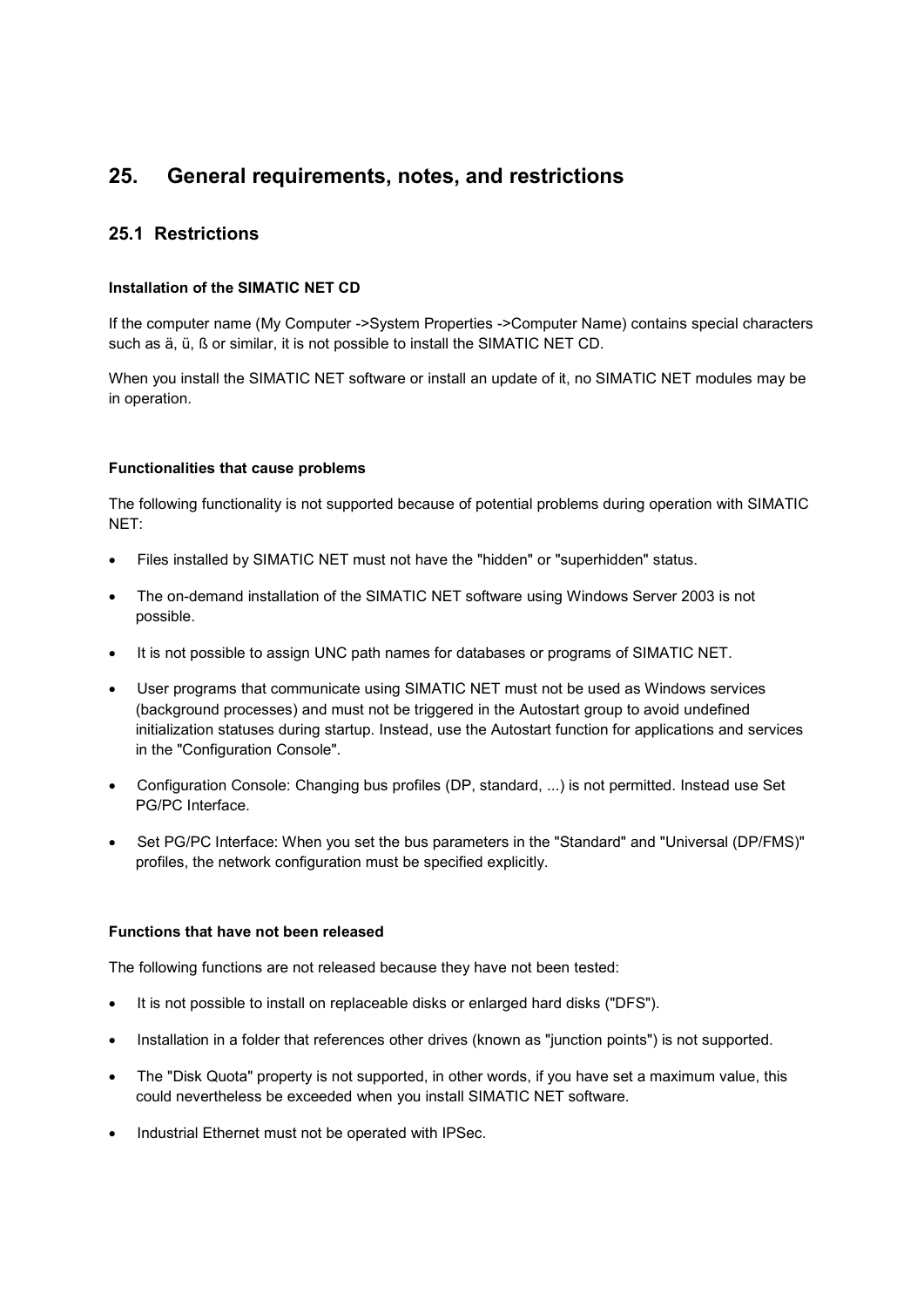Industrial Ethernet must not be used in VPN (**V**irtual **P**rivate **N**etworks).

## **Server operation with domain controller support is not released**

The "SIMATIC NET, PC Software, Edition 2008" CD has not been released for server operation with domain controller support.

# **25.2 Further notes**

## **Fujitsu-Siemens PC with mainboard D2608**

If you are installing the SIMATIC NET CD on a Fujitsu-Siemens PC with mainboard D2608 and BIOS version 6.00 R1.04.2608.A1, you will first need to update the BIOS to version 6.00 R1.11.2608.A1 from Jan. 28, 2009 or a newer version.

## **Error message while installing over an existing installation**

If you install over an existing installation, the following message may be displayed by the service control manager:

"At least one service or driver failed during system startup. Use Event Viewer to examine the event log..."

You can ignore this message. The error is irrelevant because the PC will be started up again and the service will start then.

#### **DCOM error in the Event Viewer**

The configuration of a PC station with PCS7/APACS + option V6.0 replaces the DA0350.DLL from version 3.50.3602 with version 3.51.1608.0. As a result, the Event Viewer displays the message "DCOM Error" every two minutes for the SIMATIC NET Configuration Server and SIMATIC NET Configuration **Service** 

#### **DCOM settings and MSI installation**

If you have changed the standard DCOM settings as described in the "Commissioning PC Stations Manual and Quick Start" to allow communication with the DCOM OPC server, you cannot install/uninstall any further MSI-based programs (this also applies to installing or configuring Microsoft IIS and activating the OPC XML DA Web service because the Microsoft Management Console does not accept the authorization). This restriction does not, however, apply when you install a "SIMATIC NET, PC Software" CD or a new service pack.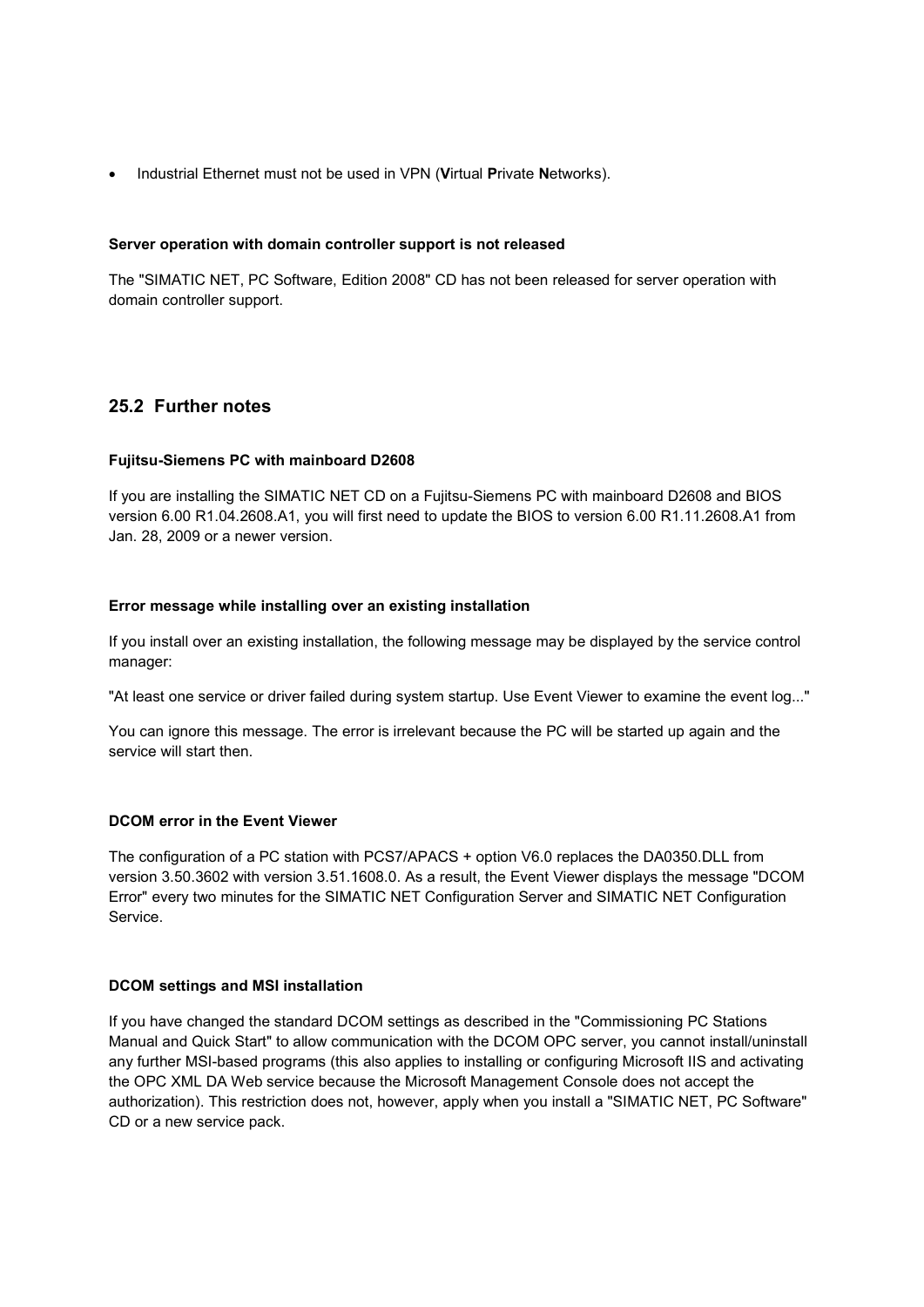If you need to do this, you must change the default DCOM settings while you install and configure. Follow the steps below:

- 1. Note down the settings made on your PC for the parameters "Default Authentication Level" and "Default Impersonation Level" (taskbar **Start -> Run -> "dcomcnfg"** and open **-> Default Properties ->** tab, dialog section **Default Distributed COM Communication Properties**).
- 2. Set the parameters as follows:

| <b>Parameters</b>            | <b>Setting</b> |
|------------------------------|----------------|
| Default Authentication Level | Connect        |
| Default Impersonation Level  | Identify       |

It is now possible to install/uninstall a further MSI-based program. SIMATIC NET applications that communicate using the DCOM server, are, however, no longer fully functional.

3. Set the original settings for the "Default Authentication Level" and "Default Impersonation Level" again.

## **Trace paths**

Storage space for trace paths must be set up for all users with write permissions.

## **Insert Microsoft Office CD**

Although you have changed nothing in the Microsoft Office programs, you will be prompted to insert the Microsoft Office CD. Follow the instructions and start an Office program such as Word or Excel. More detailed information is available from Microsoft at: http://support.microsoft.com/default.aspx?scid=kb;en-us;298385

#### **Use of virus scanners**

Please note the following information on using virus scanners:

- Script blockers and worm protection must be configured so that the user is prompted for confirmation (no automatic blocking).
- When using the FMS protocol, there must be no virus scanner active.
- Norton Antivirus Norton's own firewall was not tested.. The worm protection warning relating to "CCAgentService" must be acknowledged with "Allow".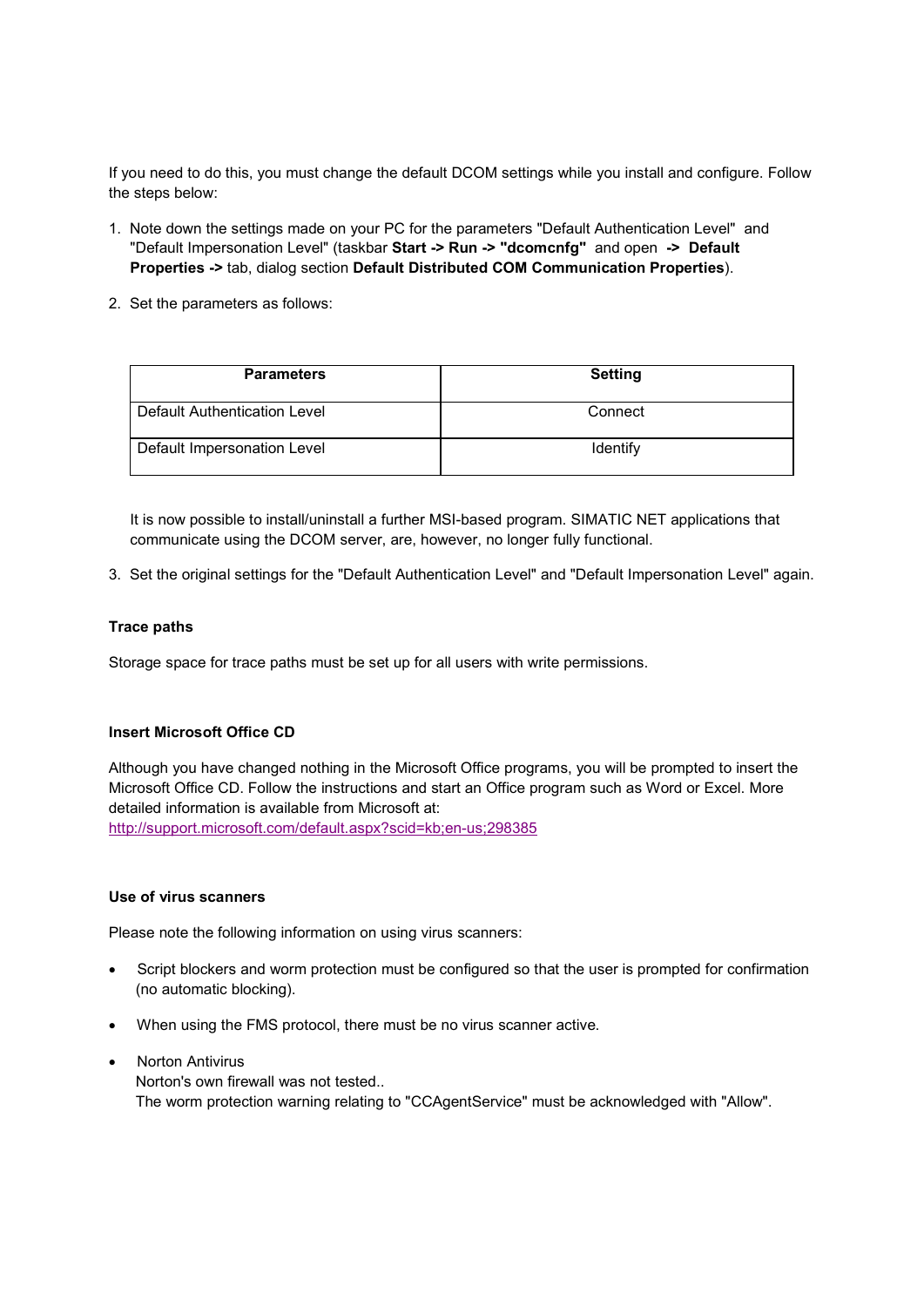Use in Vista: The DCOM settings must NOT be customized (if necessary reset) otherwise the setup of Norton Anti Virus fails without a warning to this effect.

McAfee

The script blocker message relating to "MsiExec.exe" during the installation of the "SIMATIC NET PC Software" CD must be acknowledged with "Allow" within 20 minutes, otherwise the installation is aborted.

## **New installation paths for configuration and program data as of the "SIMATIC NET, PC-Software, Edition 2007" CD**

To support the Windows Vista 32-bit operating system as of Edition 2007, new installation paths for modifiable configuration and program data as recommended by Microsoft:

- Program data (trace and log data) for all users
	- Path in the file system in Windows Vista: <drive:>\Users\Public\Documents\Siemens\SIMATIC.NET
	- Path in the file system in Windows XP: <drive>\Documents and Settings\All Users\Documents\Siemens\SIMATIC.NET
	- Language-dependent display (link) in the Explorer in Windows Vista: User -> Public -> Public Documents -> Siemens -> SIMATIC.NET
- Configuration data, for example for the OPC protocol server
	- Path in the file system In Windows Vista (hidden path in the file system): <drive:>\ProgramData\Siemens\SIMATIC.NET.
	- Path in the file system in Windows XP:<drive:>\Documents and Settings\All Users\Application Data\Siemens\SIMATIC.NET\opc2\binS7

The subfolder "opc2\bins7", for example, contains the OPC S7 Alarms and Events message text file "scores7.msg".

## **Removing modules in the Device Manager and installation**

When you remove a module from the PC, the operating system usually asks you whether or not you also want to remove the driver. If you answer this question with "Yes", the driver must then be reinstalled if you want to use this module again. All drivers can be reinstalled from the SIMATIC NET CD; Ethernet drivers can also be installed from the driver disk.

## **Delays in TCP communication with multiple network adapters on different networks**

When using more than one network adapter with various TCP/IP configurations, delays of up to several seconds are possible in TCP/IP communication.

If, for example, a standard gateway is configured on a second network adapter, the re-establishment of a TCP/IP SNMP connection over the first network adapter can take many seconds if the connection establishment is first attempted over the second adapter.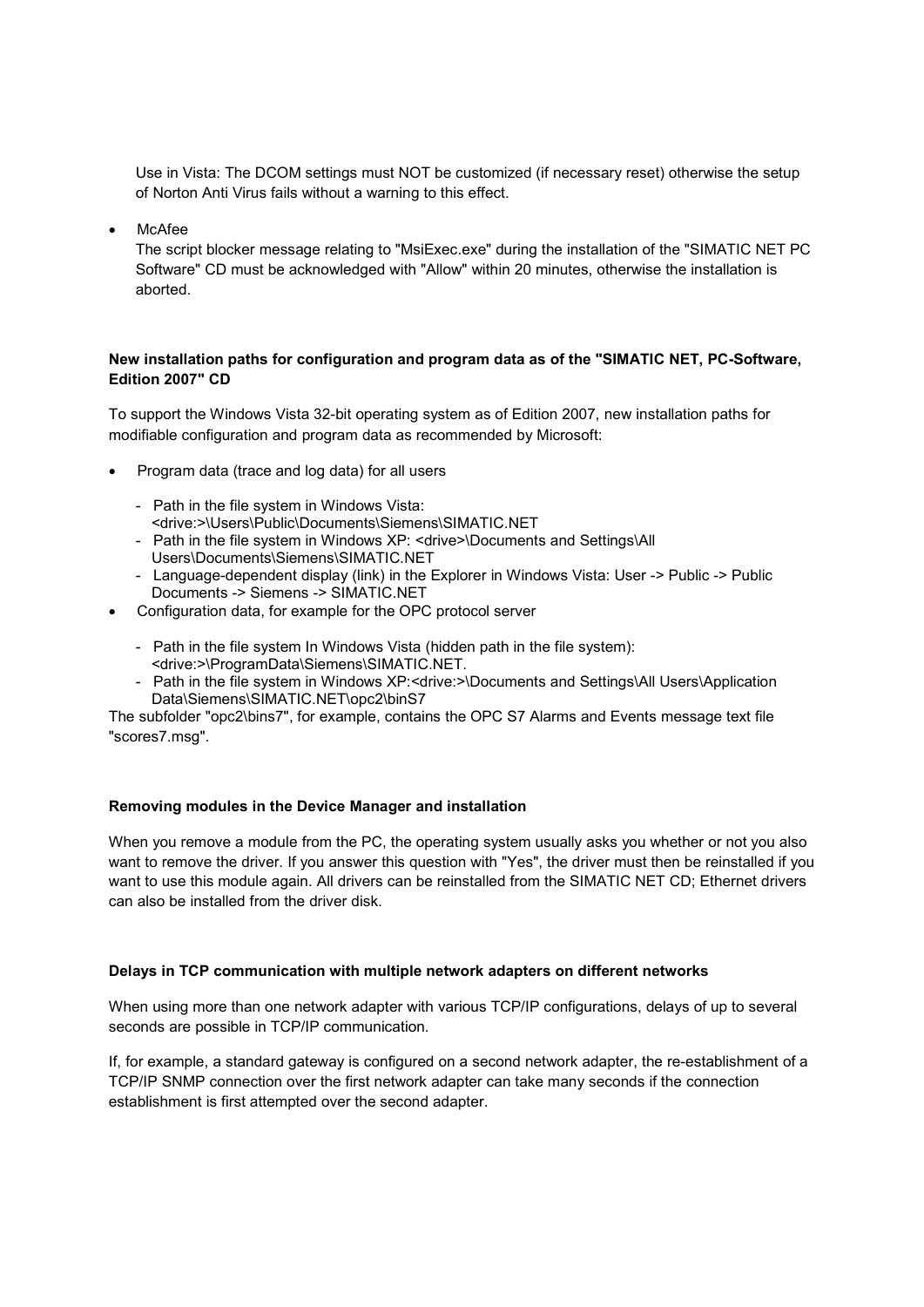Remedy: Enter the required IP addresses in the local static ARP table.

#### **Installation error when overinstalling SIMATIC software**

If you are overinstalling, the message "s7oiehsx.exe – Error in application" is output in rare cases. You can ignore the error message and continue the installation.

## **Adopting security settings for other firewall manually**

If you use a firewall from another vendor instead of the firewall from Microsoft, the security settings from the "Configuration Console" are not adopted. In this case, the settings must be made by the user as described in the online help for this topic. When blocking communication, the procedure is the same.

#### **Error message when overinstalling**

In rare cases, the system error message "CCEServer no longer functioning" may be displayed when updating the "SIMATIC NET, PC Software, Edition 2007" CD to the "SIMATIC NET, PC Software, Edition 2008" CD. The reason for this error message does not, however, have any effect on the execution of the setup program and does not restrict the installation of the "SIMATIC NET, PC Software, Edition 2008" CD. Ignore and close any such message.

# **26. Information, restrictions and notes relating to OPC**

# **26.1 OPC as standard interface**

The SIMATIC NET software products have access via OPC as the default interface. The user therefore has standardized access options for all protocols of these products.

# **26.2 Restriction with OPC**

#### **OPC UA functionality after changing the computer name has not been released**

If the computer name is changed after installing the CD, the certificates installed for OPC UA are invalid and OPC UA is therefore no longer functional.

Remedy: Reinstall the SIMATIC NET CD Edition 2008 + SP2 to create valid certificates again.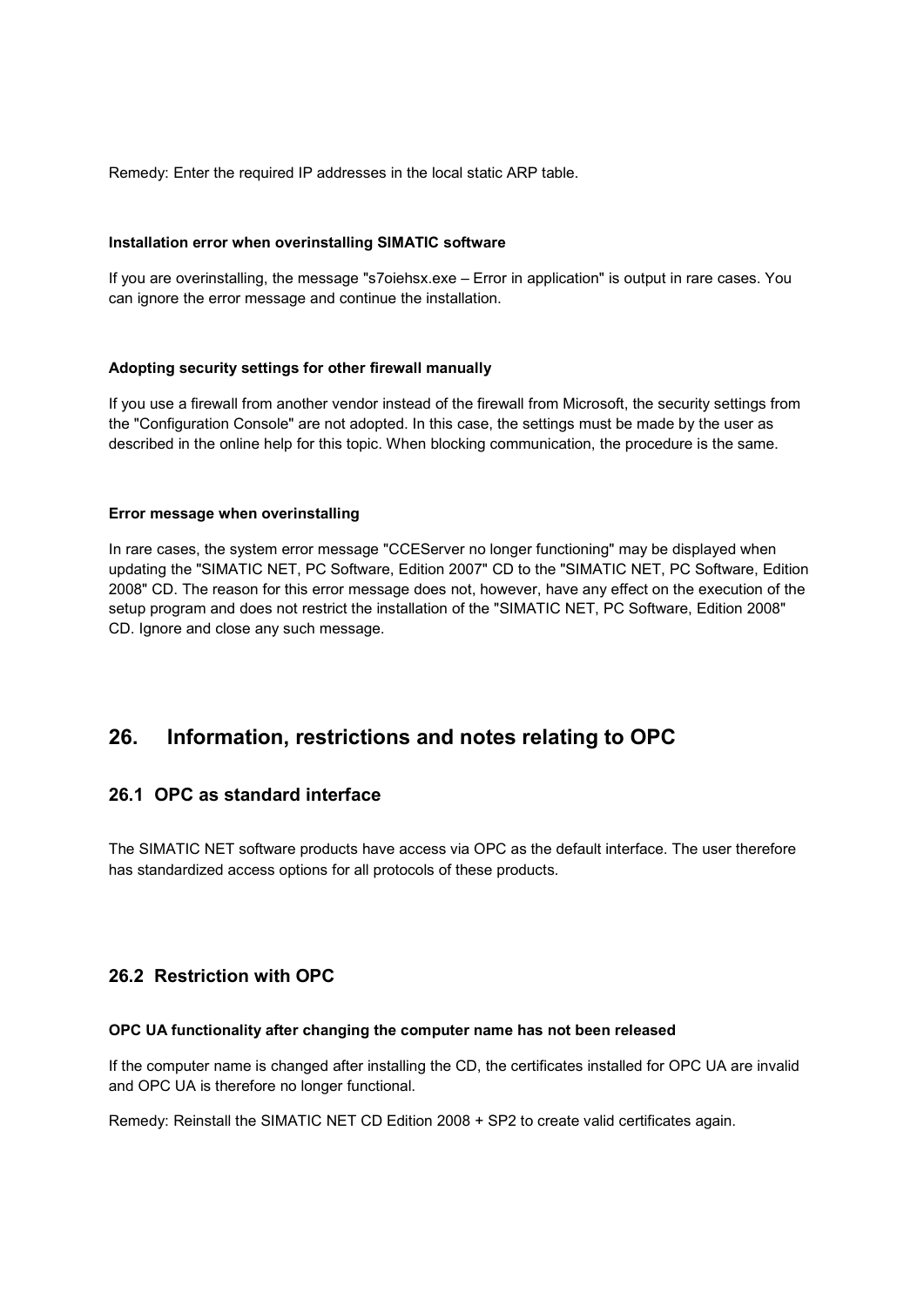#### **OPC UA: discovery of computer names, no distinction made between upper and lower case**

When finding computer names (OPC UA Discovery), the names must differ by more than just upper and lower case characters.

#### **OPC UA user authentication has not been released**

The use of OPC UA user authentication has not been released in contrast to the information in the manual "Industrial Communication with PG/PC Volume 2 - Interfaces", Section 4.4.1.2 "Authentication".

#### **OPC Scout: use with up to 500 items only**

The OPC Scout has only been released for use with up to 500 items. If this number of items is exceeded, you may experience unusual delays, inoperability and exceptions.

## **OPC Scout V10: No support of OPC UA methods**

The OPC Scout V10 does not support calls of OPC UA methods.

#### **OPC Automation interface is not released for multi-thread user programs**

The OPC Automation interface cannot ensure data consistency if there is simultaneous access by several threads. There is also a possibility of illegal memory access. The use of the OPC Automation interface in multi-thread user programs is therefore not released.

#### **Automation Interface for Alarms and Events not yet available**

The Automation Interface for Alarms and Events described in the documentation supplied with the "SIMATIC NET, PC Software" CD is not yet available in this version of the "SIMATIC NET, PC Software" CD.

#### **100 % CPU utilization with OPC Alarms and Events leads to memory leaks**

At 100 % CPU utilization of the OPC Alarms and Events server, no memory can be released. Avoid this high utilization.

#### **OPC XML Web service: PROFINET byte array returns "E\_BADTYPE"**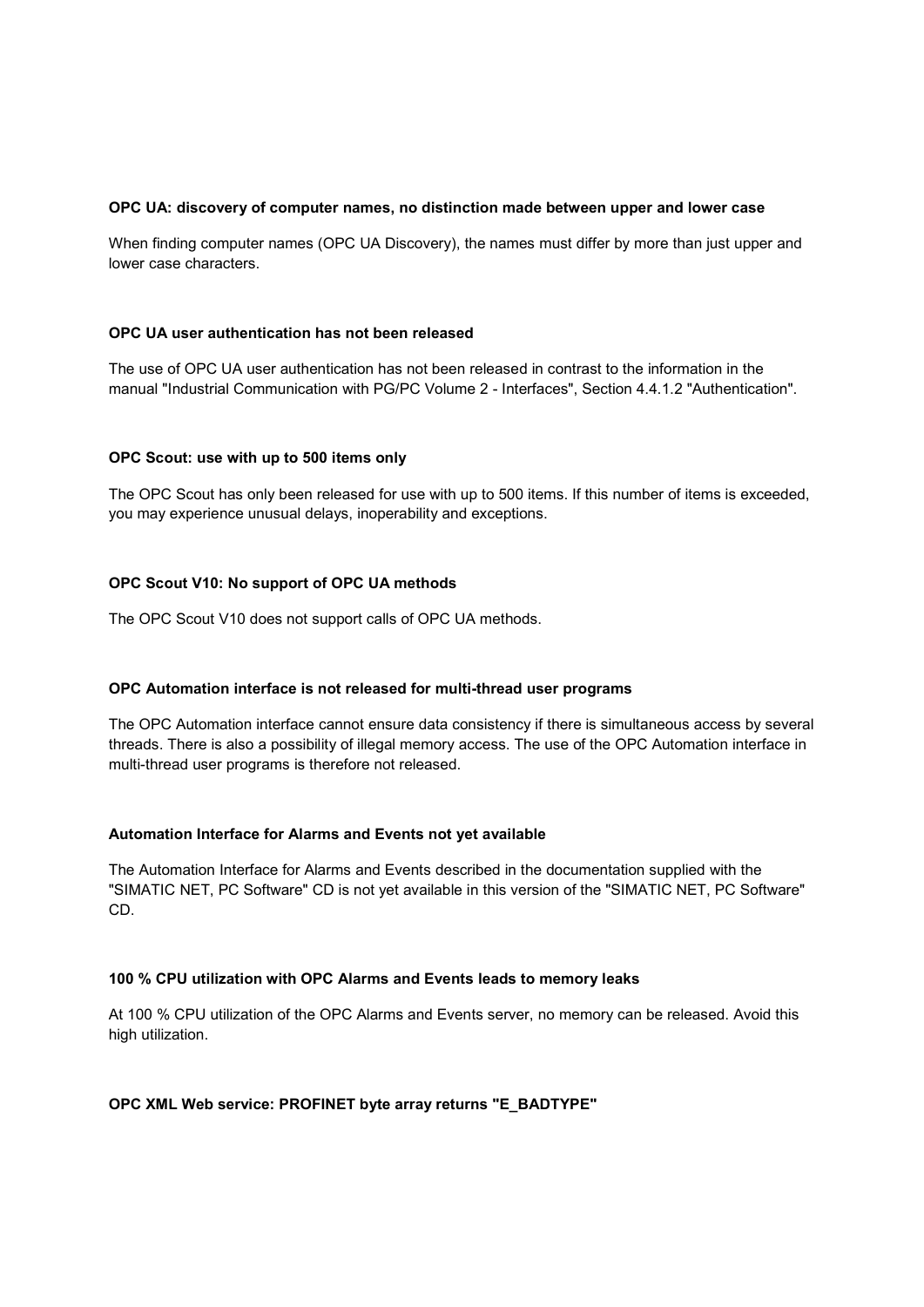When accessing OPC XML items of the PROFINET byte array data type "VT\_ARRAY|VT\_UI1", the error "E\_BADTYPE" is returned for the "GetProperties" or "Browse" call.

#### **Detectable data types when converting from symbol files of the type SSD**

When you convert a symbol file of the type SSD to the type STI in the Symbol File Configurator, only the data types of symbols of imported STEP 7 projects and free symbols with protocol ID S7 can be detected.

## **If there is high CPU utilization, OPC DP hardware events slave IO data change messages arrive more slowly**

If there is a high CPU utilization (approaching 100%), data change messages may be reported over the DP OPC server to the OPC client with a delay. This also applies when "Hardware Events of Slave IO Data" was configured.

If you use a single thread C user program that uses the DP-Base interface instead of OPC, this delay does not occur.

#### **Polling time restriction in DP slave operation of the CP 5614/CP 5614 FO/CP 5614 A2**

If you use consecutive calls for synchronous reading from the device or synchronous writing to device over OPC with DP-V1 protocols, make sure that this does not occur faster than the standard polling time.

#### **Restrictions to the CP 5613 as DP slave**

A CP 5603 / CP 5613 A2 / CP 5623 communications processor as DP slave can only communicate with one (1) DP master using the DPC2 protocol (1) DP master. DPC2 data record jobs from other class 2 masters are rejected with a communications error. Reading I/O data and slave diagnostics are possible without any restrictions.

#### **Which DP mode for the CP 5613/CP 5614 as DP slave?**

A CP 5603 / CP 5613 A2 / CP 5623 / CP 5614 / CP 5614 FO / CP 5614 A2 / CP 5624 communications processor as a DP slave can only be operated as a DP-V0 slave via OPC.

## **Restricted operation of a SOFTNET DP master class 2, for example CP 5611, with an active hardnet DP master, for example CP 5613 A2**

Browsing the OPC address space of the slaves of a Softnet DP master class 2 and the use of its OPC items is not possible while a Hardnet DP master class 1 is monitoring these DP slaves over OPC. The slaves then no longer appear in the address space, OPC items belonging to them cannot be used.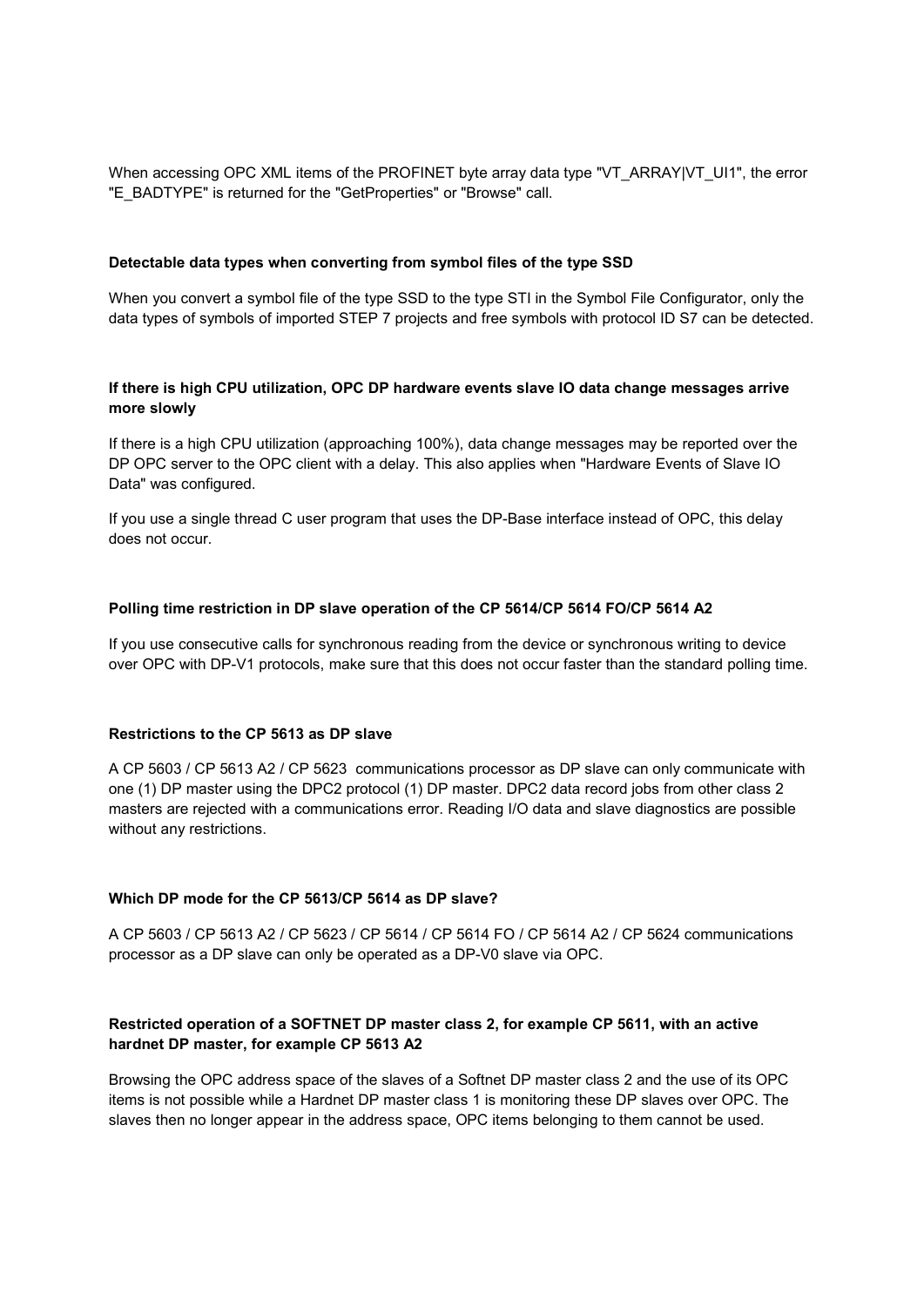#### **Writing output items when the DP master is not in the OPERATE mode**

Please note that written output items can only be sent to the DP slave when the DP master is in the OPERATE mode. In another DP master statuses, although the operation is acknowledged with S\_OK, the items are not sent to the DP slave.

## **Downloading the configuration of a PC station**

Close the Symbol File Configurator during download of the project engineering PC station.

## **PROFINET IO OPC server: browsing for DP slaves downstream from the IE/PB Link PN IO**

If an IE/PB Link PN IO is used as a proxy IO device, the actual names of the slaves on PROFIBUS cannot be displayed. "IE-PB-Link" is displayed as the name plus a device ID.

## **Symbol File Configurator: User interface inoperable during time-intensive activities**

During activities such as CSV import, CSV export and saving files with an extensive content, there may be long waiting times. The user interface is not updated during this time. This makes parallel operation impossible. Please wait until complete.

#### **S7 connections with OPC over Industrial Ethernet**

If a PC is used both as client and server for S7 services, for example S7 variable server, the connection property

"Maximum number of parallel network jobs" must be set to 1 in STEP 7. You will find this parameter in the "Properties S7 Connections" dialog.

Otherwise the parameter can be set to 2.

#### **S7 Server services with OPC server V6.3 configuration released**

The S7 server services have been released only with OPC server V6.3 configurations of the PC station.

## **Do not use OPC Alarms & Events from the S7-200 station**

S7-200 stations do not support OPC Alarms & Events. Do not configure any S7 connections to an S7-200 or S7-300 station over the OPC server in STEP 7 or NCM PC/NetPro with activated alarms. Otherwise connections may abort.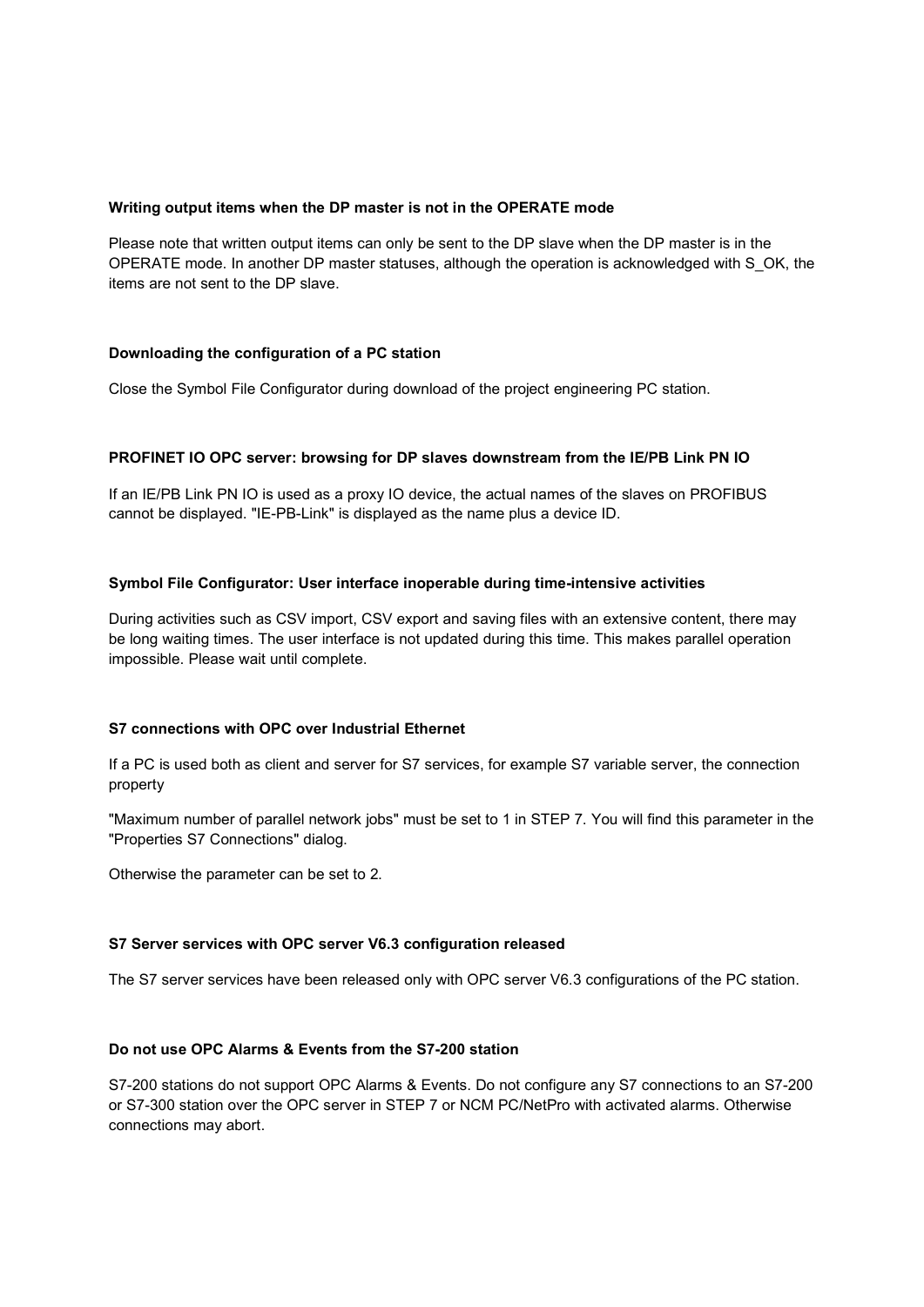#### **Absence of DP slave data in the OPC Scout with DP master class 2**

The absence of DP slaves in the display in the master class 2 part of the OPC Scout (DP master class 2) indicates that the TTR time set in the configuration is too short.

The TTR time should be increased in the configuration (user-defined parameters).

## **Supported data types with deadband functionality**

The SIMATIC NET OPC server supports deadband functionality with the following data types: Analog data (EUType =1) and canonical types VT\_I1, VT\_I2, VT\_I4, VT\_R4, VT\_R8, VT\_UI1, VT\_UI2, VT\_UI4.

#### **OPC Scout: Error message after multiple interruptions to the remote OPC server**

After hours of line interruptions between the OPC Scout and remote OPC server, the error message "Local ident. generates error 0" can occur. The OPC Scout as a sample OPC client is not designed for permanent operation with possible line interruptions. Restart the OPC Scout.

## **Incorrect status display of the security settings in the "Configuration Console" program following a language switchover**

Following a language switchover in the "Configuration Console", and incorrect status is displayed for the security settings when using Windows XP SP2.

If the security setting for OPC was enabled, following the language switchover, there is a message indicating that this must be enabled again. In fact, only the display is incorrect, the enable remains active.

If you click on the "Enable" button again, the status is correctly displayed.

#### **Symbols in the root directory of the symbol file with V6.2.1**

A symbol file created with "SIMATIC NET, PC Software" CD V6.2.1 with symbols in the root directory of the symbol file cannot be opened with the Symbol File Configurator version V6.3. It is also not possible to browse the name space with OPC.

Workabout: CSV export of the symbols in V6.2.1 then CSV import as of V6.3.

#### **No PN IO communication over OPC**

Sporadically, it is possible that no PN IO communication can be established over OPC after starting up the PC. If this occurs, close down the OPC server in the "Configuration Console" using "Applications" ->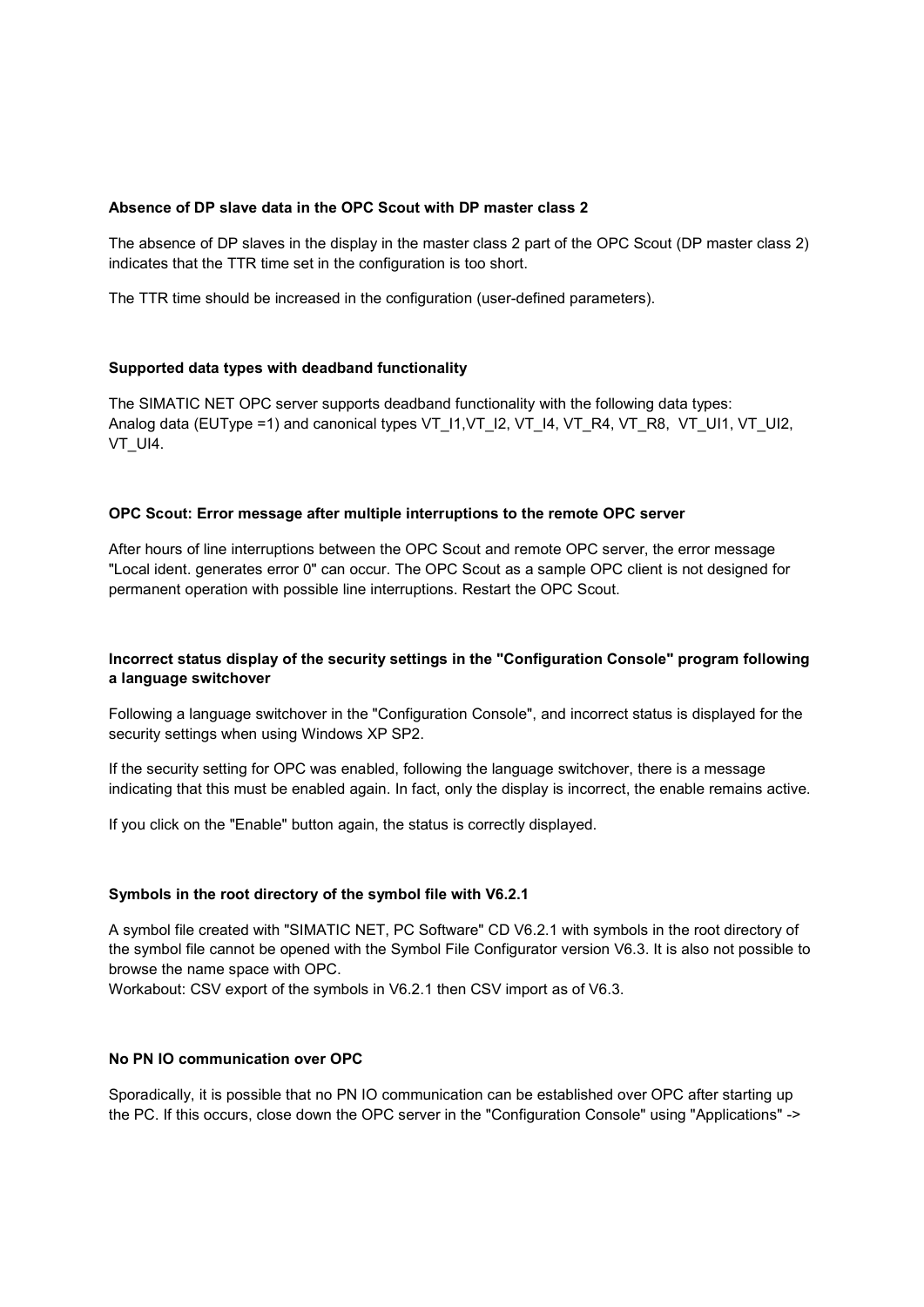"OPC Settings" -> "Exit OPC Server". Then restart your OPC application.

#### **Reading/writing data records over OPC with a CP 5614/CP 5614 A2 DP slave**

Reading/writing data records over OPC is not supported with the CP 5614/CP 5614 A2/CP 5603/CP 5613 A2/CP 5623 DP slave.

## **Replacing a CP 5614 with a CP 5614 A2**

If OPC is used as the interface in a DP slave, when you replace a CP 5614 communications processor with a CP 5614 A2 communications processor or vice versa, note the following:

- Before uninstalling the CP, operation with OPC must be deactivated in the DP slave settings in the "Configuration Console" (uncheck "Use DP slave module with OPC" and confirm with "Apply")
- After installing a new CP, the settings must be made again in the "Configuration Console". For more detailed information, refer to the "Commissioning PC Stations" manual.

This also applies if you replace a CP 5614/CP 5614 A2 communications processor with a CP 5624 communications processor.

#### **DP-V1 slave diagnostic interrupts are not acknowledged over the DP OPC server**

Configured diagnostic interrupts are not explicitly acknowledged by DP-V1 slaves over the DP OPC server. Use the DP Base interface for this.

## **PROFINET IO OPC server: Changes OFFLINE <-> OPERATE are permitted**

Contrary to the description in the "Industrial Communication with PG/PC Volume 2 - Interfaces" manual Section 2.9.7, mode changes to any mode are possible with the "&mode()" OPC or "&modeval()" item, so that, for example, a direct change from OFFLINE to OPERATE is possible and vice versa.

The OFFLINE mode can be set, for example, to stop the IO controller. Only during startup (when the first client connects to the OPC server), contrary to the description, there is no automatic change to CLEAR mode but to OPERATE mode if "Set PNIO controller automatically to OPERATE" was configured with NCM.

## **Release of the SIMATIC NET OPC data OCX**

The OPC data OCX is released for the following operating systems and compilers:

Under Windows Server 2003, Windows Vista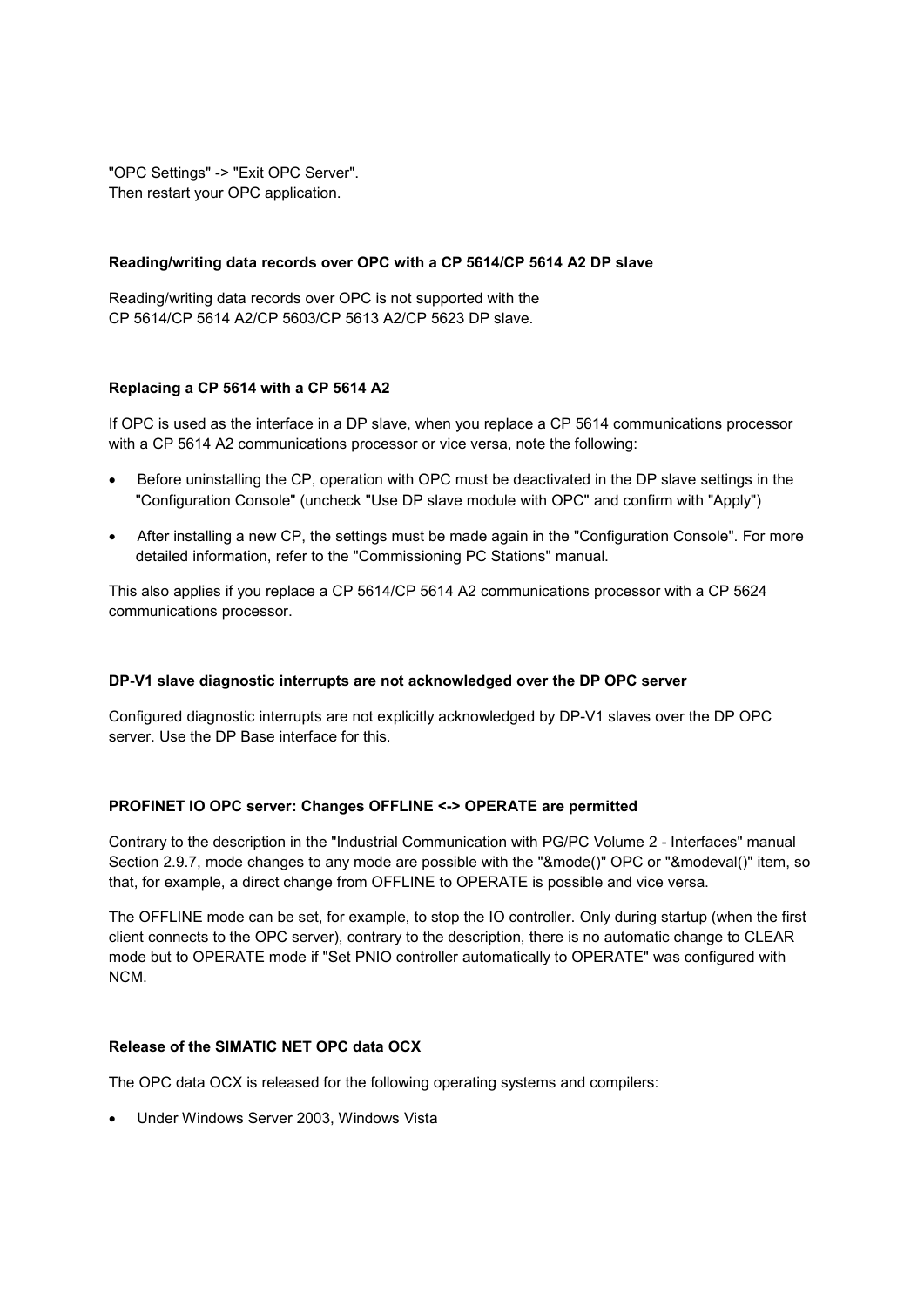Visual Studio 2003 and 2005, C# and VB.NET

- Under Windows XP
	- Visual Basic for Applications VBA Excel 2003
	- Visual Basic V6.0 SP5 or SP6

## **No graphic linking of operator control elements in Visual Studio .NET with the SIMATIC NET OPC data OCX**

The graphic linking of operator control elements such as text boxes with OPC communication variables in the properties dialog of the SIMATIC NET OPC data OCX component is not possible with Visual Studio .NET. Operator control elements must be linked directly in the program code.

## **No browsing of OPC servers or OPC items in Visual Studio 2005 in Windows Vista with the SIMATIC NET OPC Data OCX**

If Visual Studio 2005 is started in Windows Vista without full administrator privileges, it is not possible to browse for OPC servers or OPC items in the properties dialog of the SIMATIC NET OPC Data OCX component.

You can only use the "Browse..." button in the "OPC Server" tab and the "Link..." button in the "Variables" tab of the properties dialog when Visual Studio 2005 was started in Windows Vista with administrator privileges.

## **Restricted data types in SIMATIC NET OPC data OCX in Visual Basic**

The SIMATIC NET OPC data OCX in Visual Basic does not support the following data types of OPC items and VT\_ARRAY arrays of this data type:

Data types: VT\_I1 (CHAR), VT\_UI2 (WORD), VT\_UI4 (DWORD)

Instead, use the existing the automation data types, for example: BYTE instead of CHAR, INT instead of WORD and LONG instead of DWORD.

## **SEND/RECEIVE ISO connections and data packages of the "Expedited Data" type**

If data packets of the "Expedited Data" type are transferred on a SEND/RECEIVE ISO connection, the receiving application at the PC must make sure that this data is actually accepted. Otherwise, the buffering of these data packets can lead to a lack of memory that can eventually cause the connection to be terminated.

This means that if you use a SEND/RECEIVE ISO connection with your OPC user program, a receive item must be activated on this connection.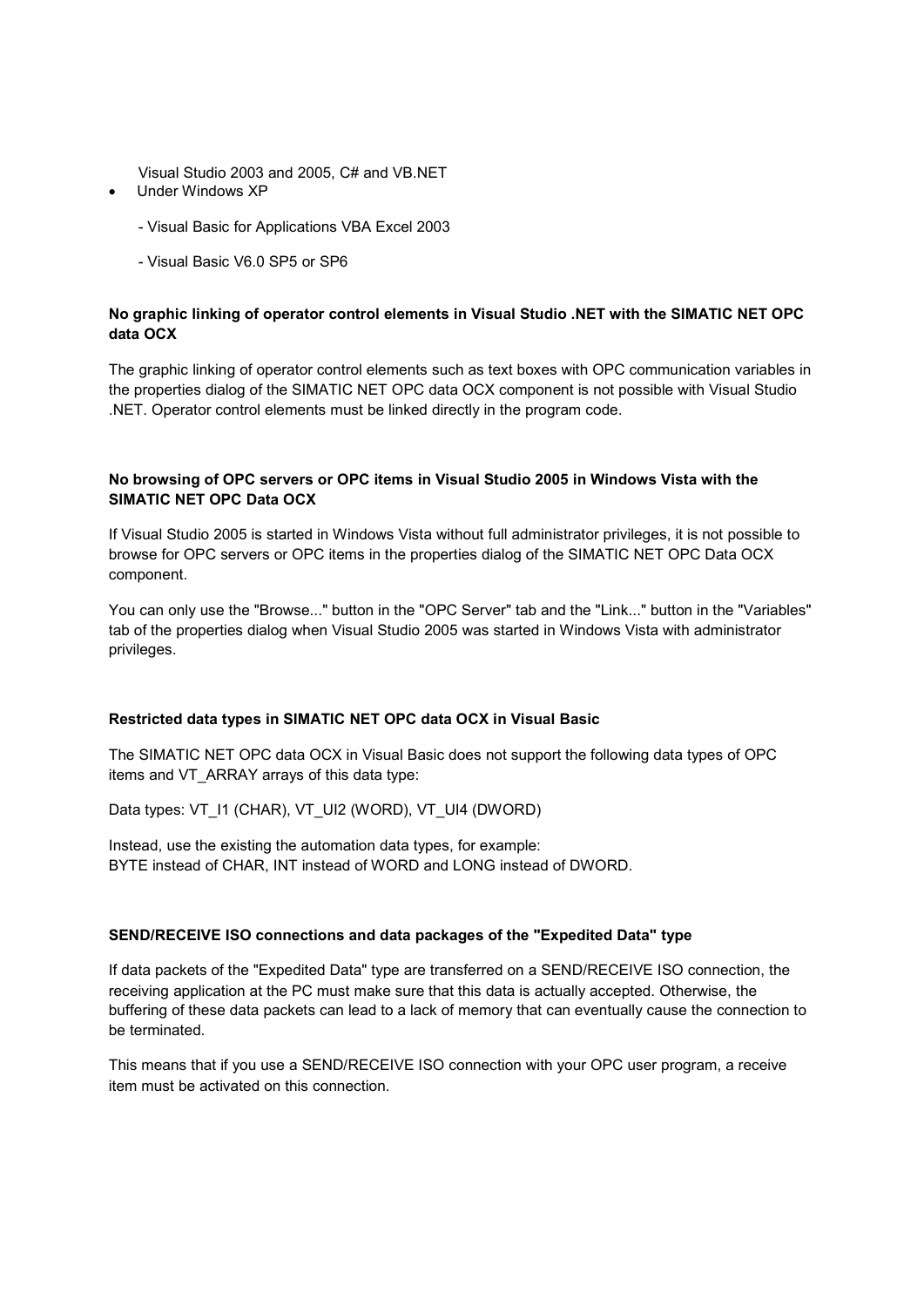#### **Connection establishment when necessary**

OPC function communication is established only when required and, as a result, connection establishment can take longer and OPC may signal errors in the startup phase.

#### **OPC symbols: "\" in the folder name has not been released**

The "\" character (backslash) is not released for use in folder names in OPC symbols.

## **OPC XML-DA: Product-specific error messages without error text**

With product-specific error messages, no error text is returned with OPC XML-DA but rather the error number. Refer to the manual "Industrial Communication with PG/PC Volume 2" for the error text.

## **Waiting for the OPC server to finish**

When you close an OPC application, it may take the underlying OPC server several seconds and even up to several minutes to finish. Do not start any new OPC applications during this time and wait until the OPC server has finished. You can monitor the status of the DA OPC server "OPC.SimaticNet" in the "Configuration Console" program, in "Exit OPC server".

#### **OPC SEND/RECEIVE: Connection establishment timeout must be higher than 2000 ms**

The "connection establishment timeout" parameter of the OPC server in STEP 7/NetPro, OPC property for ISO, ISO-on-TCP and TCP connections must be higher than 2000 ms.

#### **OPC-S7 server can terminate itself when memory is exhausted**

If there is no more free memory on the PC, the OPC-S7 server can terminate itself.

#### **Memory requirements of the OPC server**

When using configurations approaching the configuration limits, make sure that the OPC server has adequate free memory for managing data.

## **OPC SEND/RECEIVE: Optimization of FETCH/WRITE direct access variable services cannot be disabled**

The configurable optimization of direct variable services for ISO, ISO-on-TCP and TCP connections of the type FETCH or WRITE cannot be permanently disabled.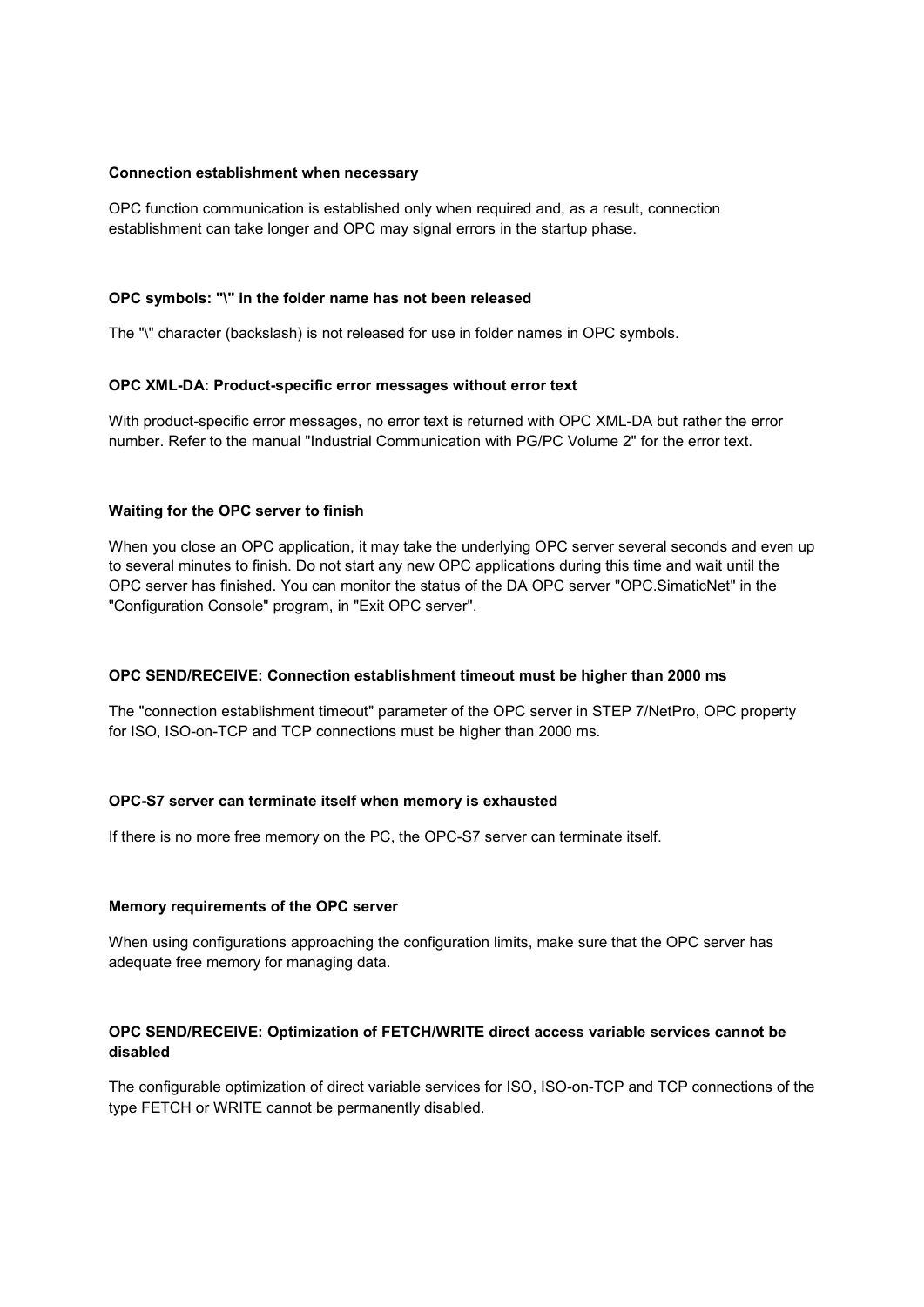#### **OPC Data Access 3.0: MaxAge functionality has not been released**

The OPC Data Access 3.0: MaxAge functionality has not been released If this functionality is used, data is always read from the IO device. This makes reading from the cache impossible.

#### **Avoid further OPC access to IO devices in OPC callbacks**

We strongly recommend that you avoid further OPC access to remote data in OPC callbacks. You should also avoid further function calls with longer execution times to prevent delaying other callbacks.

## **The simultaneous receipt of multiple language OPC Alarm and Event message texts is not possible**

It is not possible to receive multiple language OPC Alarm and Event message texts simultaneously; Example: A German OPC Alarm and Event client (LocaleID = 1031) logs on for alarms at the OPC Alarms and Events server. The expected German alarms are received with German message texts. If a second English client (LocaleID = 1033) logs on, the first client only receives English message texts from this point on.

#### **Use a local copy of the OPC RCWs for .NET-OPC-RCW programs**

For .NET-OPC-RCW programs, a local copy of the OPC RCWs used must be copied to the folder of the application. This setting (local copy) for the OPC RCW references can also be made in the MS Visual Studio project of the OPC application.

#### **Restricted language selection for OPC Alarms and Events servers**

The default language is used with the OPC Alarms and Event servers in the following situations:

- The "SetLocaleID" function is not called.
- The "SetLocaleID" function is called with parameter 0.

The following restrictions apply:

- The factory set language is German regardless of the operating system.
- Default error texts are nevertheless output in English, even if the LocaleID is set to 1031 for German.
- If the SetLocaleID function is called with parameter 0, the message texts will be requested in the default language. The default language can, however, also be configured as English (see syntax of the" scores7.msg" message text file).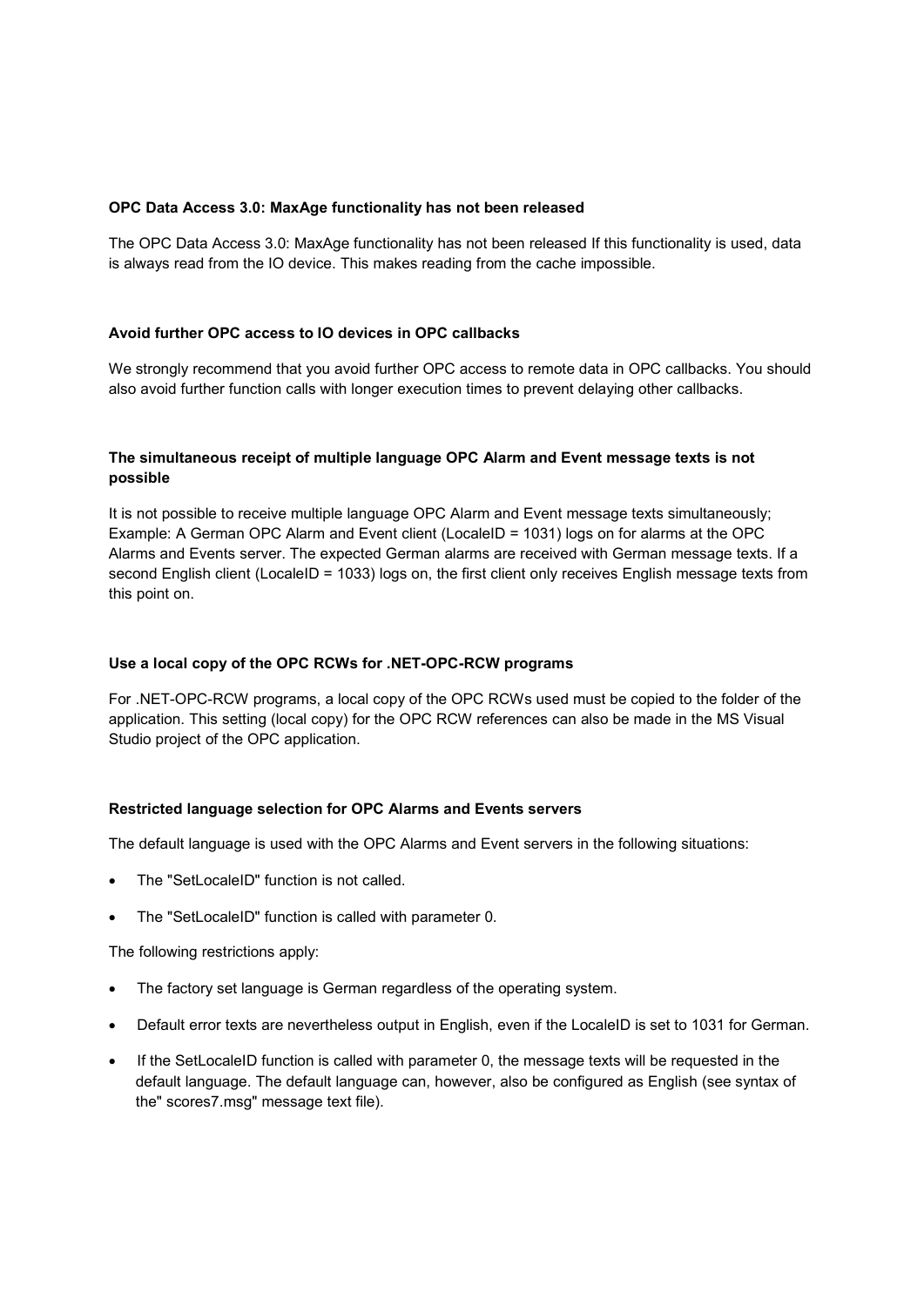#### **Loss of alarm messages when changing languages**

If an OPC Alarms and Events application changes languages during operation, incoming alarm messages can be lost in another OPC Alarms and Events application running at the same time.

#### **Symbol File Configurator: Following CSV import, new symbol entries are not displayed**

New symbol entries are not displayed following a CSV import. The imported values are only visible after closing and reopening the symbol file.

#### **OPC XML DA: Period (.) in path names of the trace file for OPC XML**

The path name of the trace file for OPC XML must not include a period (.).

The extension of the file name, for example "SOPCWeb.log", may contain a period (.).

#### **OPC DA: Time stamp 1.1.1601 for "OnDataChange" with BAD quality**

With data change messages ("OnDataChange") with the quality OPC\_QUALITY\_BAD, a time stamp 1.1.1601 can be reported although a message with quality OPC\_QUALITY\_WAITING\_FOR\_INITIAL\_DATA with an up-to-date current time stamp was returned earlier.

#### **It was not possible to shut down all OPC servers**

The command to shut down the OPC servers can be sent with the "Configuration Console".

Please note the following situations:

- In some situations, the entire communication is not terminated and lower-level processes continue to run.
- The fact that it was not possible to shut down all OPC servers is shown in the "Configuration Console". To shut down the entire communication, the system must be restarted.

#### **OPC S7 symbol field elements are not displayed in OPC UA browsing**

OPC S7 symbol field elements are not displayed in OPC UA browsing To ensure compatibility, OPC S7 symbol field elements are still displayed in OPC DA browsing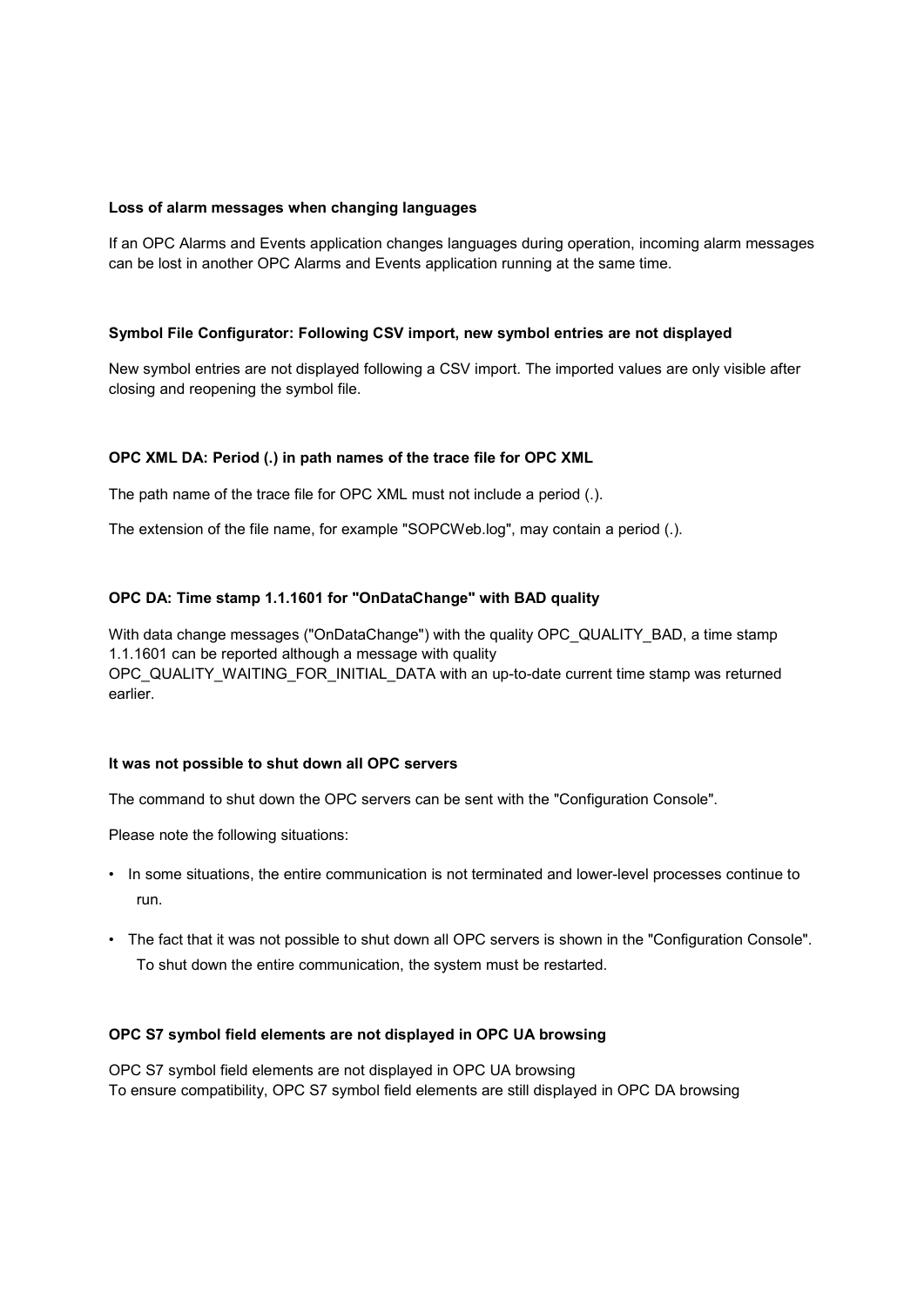#### **OPC Scout V10: Only one OPC server per view tested and passed**

Only one OPC server per DA and AE view has been passed during testing. Use multiple views for multiple OPC servers and, where necessary, adapt the update times for server and view specifically.

## **OPC Scout V10: While browsing the name space of an OPC DA server, if it shuts down, this is not displayed**

While browsing the name space of an OPC DA server, if it shuts down, this is not displayed. In the workbook, the shutting down of an OPC DA server (if there is a IShutdown interface) is indicated by a special server icon.

#### **OPC XML-DA: Configuration change during runtime without error message**

It is possible that when the OPC XML DA Web service is running in communication mode, a change in the configuration, in other words download or XDB import of the PC station, is made without an error message being displayed. Afterwards, however, error-free XML-DA mode can no longer be guaranteed.

Before making any configuration changes, you should exit the Internet Information server Web service and restart it again after the changes.

#### **OPC Scout V10: Error states of an OPC XML DA server in the DA view**

In the DA view of the OPC Scout V10, some error states of an OPC XML DA server are not detected and dealt with. Among other things, the loss of the connection to an XML-DA server is not detected nor whether it has stopped or been restarted.

#### **DA OPC Server: The RemoveItems() call is slow in the active group**

The RemoveItems() call from the DA OPC server is slow within an active OPC group. Disable the group first or remove the group completely.

#### DA OPC Server: Individual RemoveItems() calls are not recommended in the active group

Individual RemoveItems( ) calls by the DA OPC server within an active OPC group are not recommended. If you want to achieve higher performance with a large number of items, disable the group first.

#### **OPC Alarms and Events Server: Filters with wildcards at top area level impede alarms**

If you use wildcards  $\binom{4}{7}$  or  $\binom{2}{1}$  at the highest level, no alarms are sent to the client.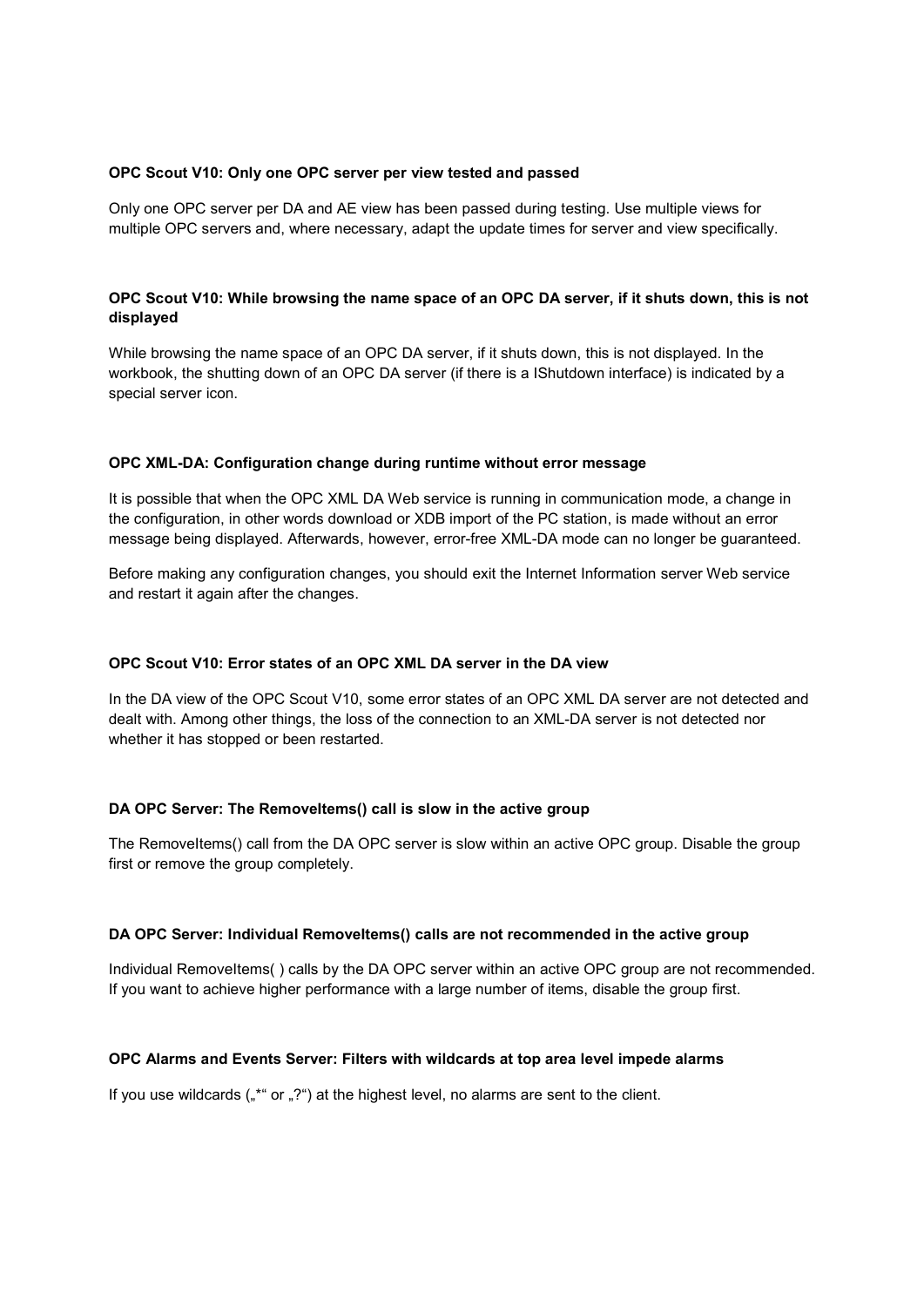#### **Symbol editor**

If the high-speed PNIO OPC server (inproc) is configured, it is not possible to browse the PNIO name space in the "Add New Symbol" dialog of the symbol editor.

If you want to use this function, the normal PNIO OPC server (outproc) must be configured, for example by selecting several additional protocols.

#### **OPC UA method calls**

The OPC UA method calls for the following S7 block services described in "Industrial Communication with PG/PC Volume 2 - Interfaces" are not released:

- blockread( )
- blockwrite()
- blocklinkin( )
- blockcompress( )
- blockdelete( )
- password()

#### **OPC Scout V10: Long wait times with slow response by the OPC server**

With slow responses by the OPC server, for example, when browsing a name space with tens of thousands of items per level or with multiple reads of value attributes that have no connection to the device, you will have to expect correspondingly long wait times on the operator interface. During this time, no input to the Scout V10 is possible, monitored items are not updated.

#### **OPC Scout V10: Browsing the address space of an OPC server**

When browsing the address space of an OPC server, up to 500 items per level are supported.

Browsing is synchronous. If the number of items is exceeded at a level, this can cause noticeable delays that impact the updating of the display of already displayed items.

#### **S7 UA OPC server: No deadbands**

Deadbands are not supported in the version of the S7 UA OPC server.

#### **UA S7 OPC server does not support access to multidimensional arrays**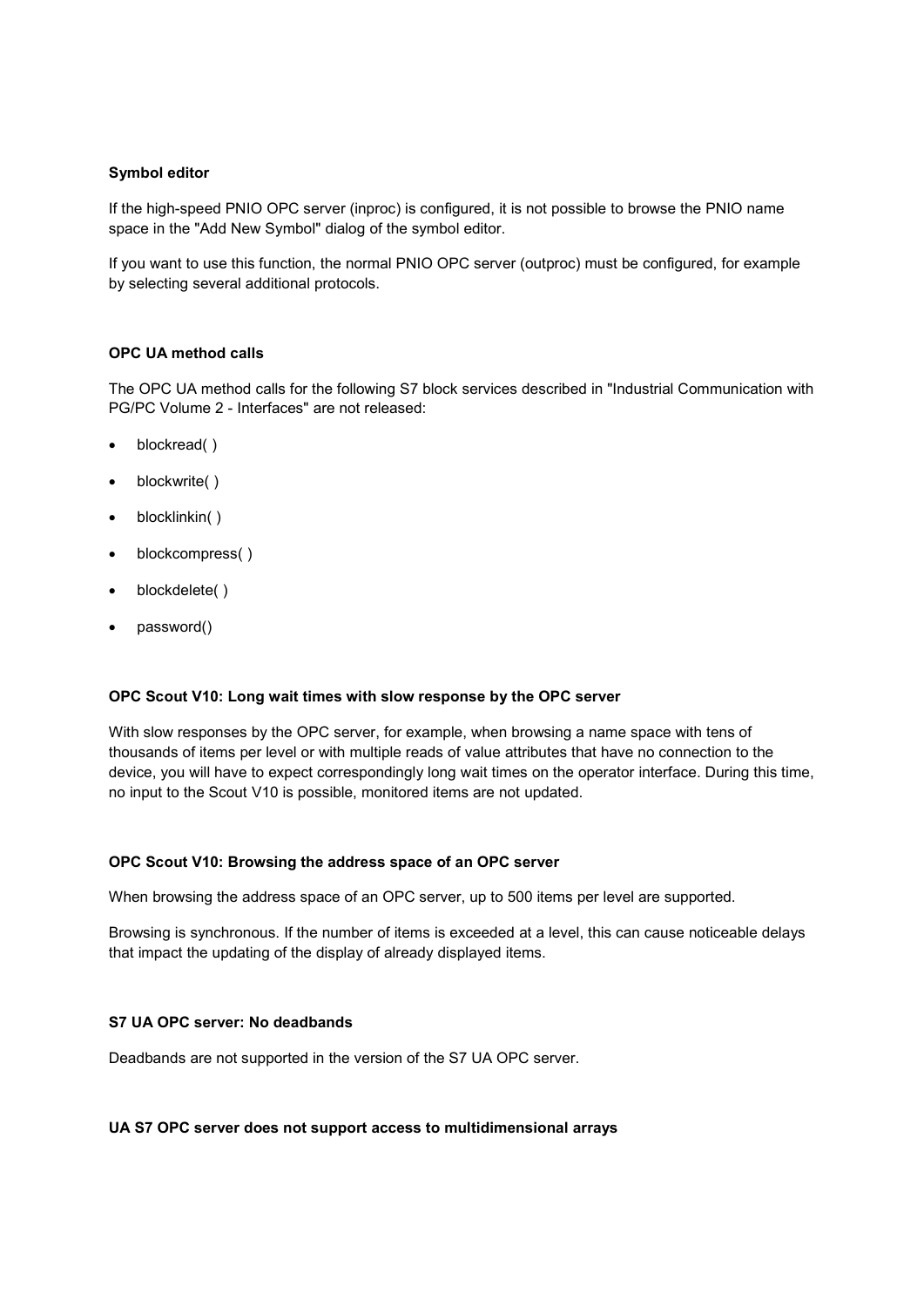Do not access multidimensional arrays, because the UA S7 OPC server does not support interpretation of this data.

#### **UA S7 OPC server incorrectly allows lower update times than the configured cycle time**

With the UA S7 OPC server, if the requested update time of a subscription, for example with OPC Scout V10, is lower than the cycle time of the S7 OPC server configured in STEP 7/HW Config, the lower update time is nevertheless confirmed.

#### **Non-existent but configured symbol file prevents connection to the OPC server**

A non-existent symbol file that is entered in the configuration prevents the connection being established to the OPC server. Connection establishment is rejected with an error message.

#### **UA OPC library (uastack.dll) without refresh function of the encryption on the client**

The supplied UA OPC library (uastack.dll) does not have a refresh function when encryption is activated. This function does exist on the server.

If you require this function on the client, download a newer version of the uastack.dll from the OPC Foundation.

## **OPC XML DA, call "SubscriptionPolledRefresh", parameter "HoldTime": Delays before reaching the "HoldTime"**

During the wait period before reaching the "HoldTime", the execution of any other jobs can be delayed.

Before the next SubscriptionPolledRefresh call with a new "HoldTime", you will need to wait for at least the intended wait time once again after reaching "HoldTime".

#### **OPC Scout V10: Aborted connection to UA OPC server and remedy**

After a connection abort, the OPC Scout V10 does not re-establish the connection to a UA OPC server automatically. If you re-open the same project, the connection is established again.

## **Communications problems during parallel operation of UA S7 OPC and COM DA S7 OPC with a large configuration**

During testing with 10 UA OPC clients with a total of 100 000 UA S7 items and 1 COM DA OPC client also with 100 000 DA S7 items, communications problems occurred when writing, reading and monitoring the local and remote data block variable values and expected values were not obtained.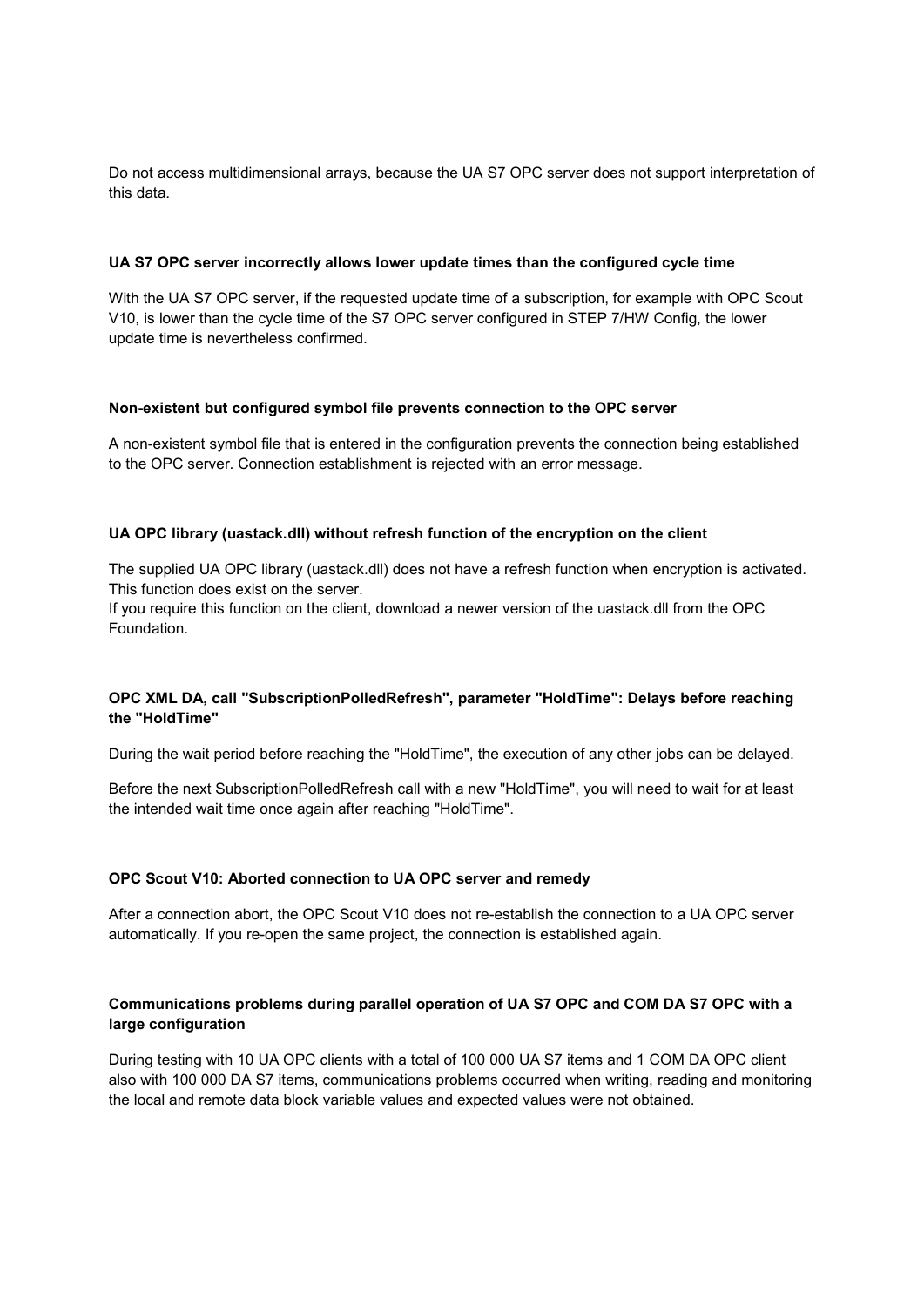#### **Ending communication in interruption tests between a UA S7 OPC server and a local and remote UA S7 OPC client**

The test consists of a local UA S7 OPC client and UA S7 OPC server as well as a remote UA S7 OPC client. The Ethernet connection between the remote UA S7 OPC client and UA S7 OPC server is interrupted cyclically. Local and remote S7 data block variables are written, read and monitored on the UA S7 clients. During this test, communications problems, connection interruptions and ending of the S7 and OPC communication occurred.

#### **OPC XML-DA, no error message when there are multiple write jobs in which the first item is correct but subsequent ones are incorrect**

XML-DA write jobs that contain a correct first item along with other incorrect items are responded to as not being incorrect.

#### **OPC Alarms & Events: Event messages for non-existent alarms**

If the Notify (SFB36) or Alarm (SFB33) alarms are pending when the connection from the OPC server to the PLC is established, alarms for signals 2 to 8 are generated and require acknowledgment, although these do not exist on the PLC.

#### **OPC Alarms & Events: OPC Alarms & Events server crashes after an uncoordinated client is shut down**

If a client of the OPC Alarms & Events server shuts down uncoordinated and does not release all interfaces of the Alarms & Events server, the next time a client connects, this can cause the OPC Alarms & Events server to crash. In this situation, the OPC Alarms & Events server (opcalarmserver.exe) must be closed down using the task manager of the operating system before starting a client.

#### **OPC Alarms & Events: Delayed availability of selectable event attributes**

With the first event messages after activating a subscription, there are occasionally situations in which only the default attributes are available. Other requested attributes are only provided by the OPC Alarms & Events server with subsequent event messages.

#### **OPC Alarms & Events: No support for Notify\_8P**

The current version of the OPC Alarms & Events server does not support alarm messages of the type Notify 8P (SFB31). The alarms are not reported.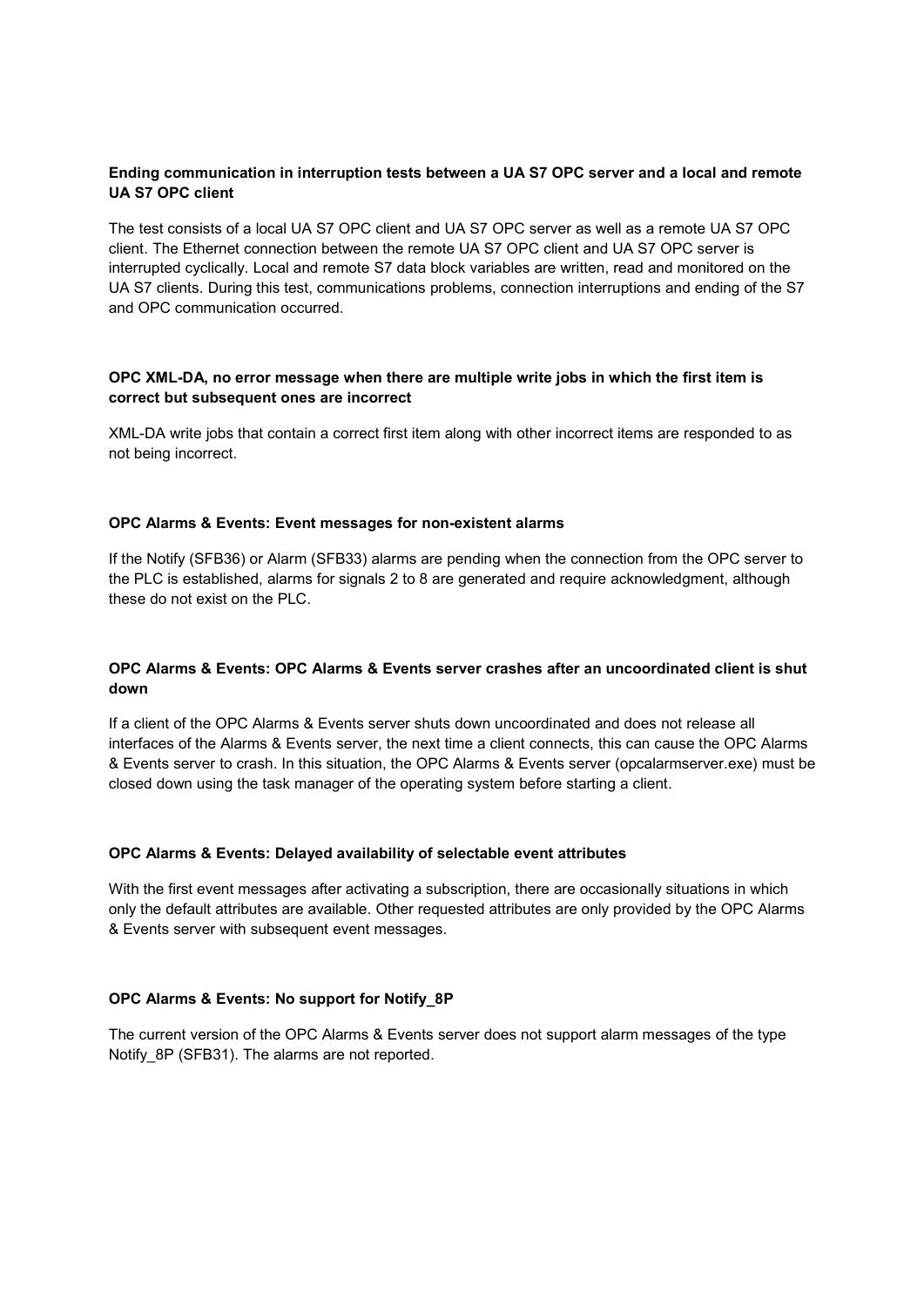## **26.3 Note**

#### **Incorrect help page in the "Microsoft Management Console" in Windows XP and Windows Server 2003**

If you select a help page in "Microsoft Management Console" in the German online help for the "Configuration Console", the page is not displayed. The problem is in the general help file of the Management Console of Microsoft.

#### **Hidden message window of the Management Console**

When you close the Management Console, and have not saved all the changes, a message window sometimes appears with the prompt "Do you want to apply the new settings?" after you have closed the main window. The text in the title bar of the message window indicates the dialog in which you have not saved the last changes.

#### **Assigning permissions for using symbol files with the OPC XML-DA Web service**

The OPC XML-DA Web service uses other services to work with symbols. These services require adequate rights for access to the folders in which the STI or SSD symbol files are stored and for the files themselves.

Please make sure that the following users have "full access" to these files and folders:

| <b>Operating system</b> | <b>User</b>                                                                | User                                                                        |
|-------------------------|----------------------------------------------------------------------------|-----------------------------------------------------------------------------|
|                         | in a German operating system                                               | in an English operating system                                              |
| Windows XP              | User "ASPNET" and<br>"NETZWERKDIENST"                                      | User "ASPNET" and "NETWORK<br>SERVICE"                                      |
| Windows Server 2003     | User "NETZWERKDIENST"                                                      | User "NETWORK SERVICE"                                                      |
| Windows Vista           | User "NETZWERKDIENST" and the<br>user "IUSR <computername>"</computername> | User "NETWORK SERVICE" and<br>the user "IUSR <computername>"</computername> |
| Windows Server2008      | User "NETZWERKDIENST"                                                      | User "NETWORK SERVICE"                                                      |

## **Assigning permissions for creating trace files of the OPC XML-DA Web service**

The OPC XML-DA Web service uses the following additional services to create trace files:

under Windows XP, the ASP.NET services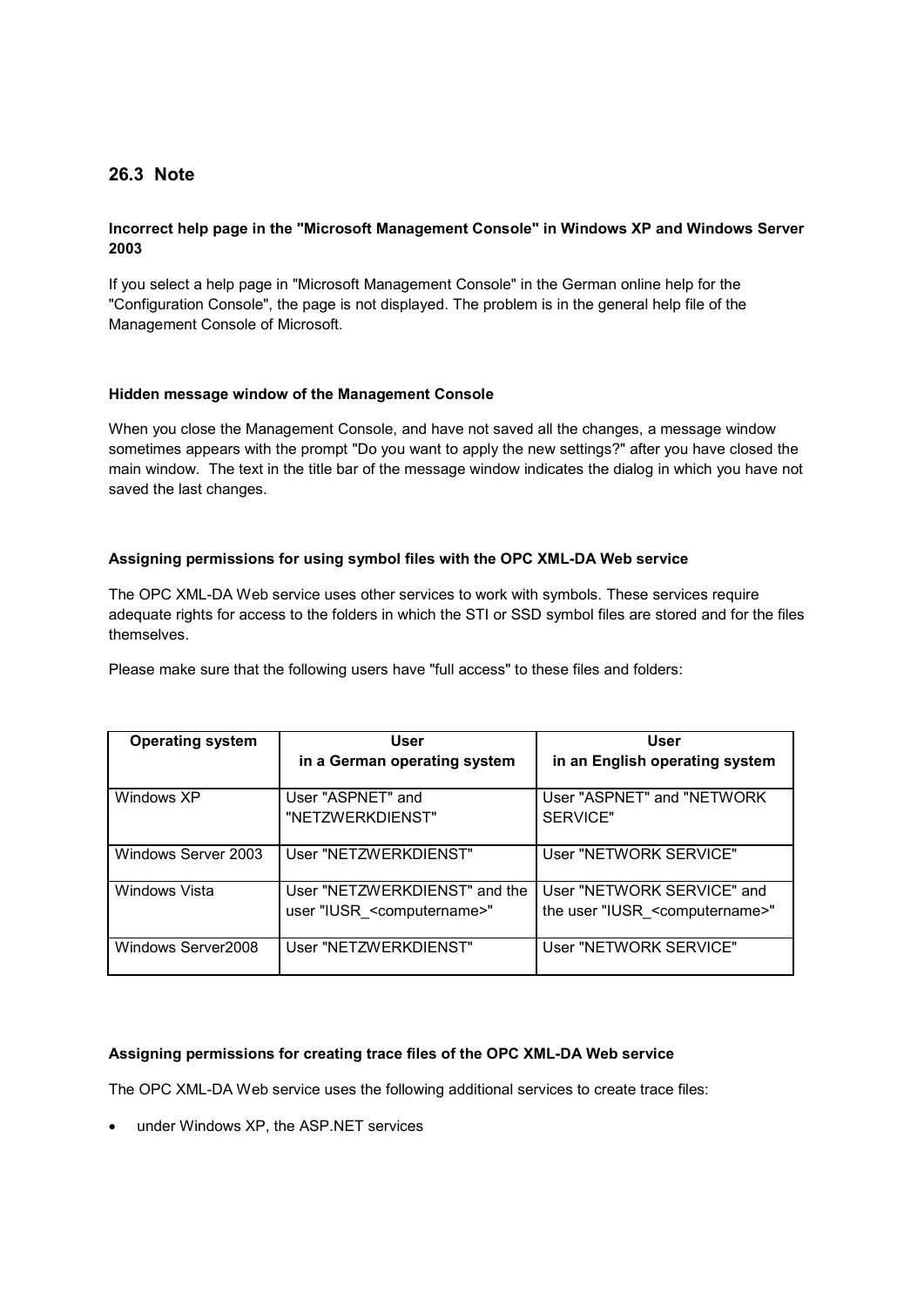under Windows Server 2003 and Server 2008, the network services

Please assign read and write permissions to these services for the folders in which the trace files will be stored.

#### **Automatic resetting of the OPC XML-DA Web service**

The Internet Information server can be configured so that it is automatically reset when certain events occur.

In Windows Server 2003 and Server 2008, the default for automatic resetting is after 29 hours operating time. Note the following:

- This setting can lead to response delays.
- Following each reset, active subscriptions are lost and must be sent again.

## **Error "0xC00481FF - E\_SERVER\_DOWN" when browsing**

When browsing symbols using the OPC XML-DA interface, the error "0xC00481FF - E\_SERVER\_DOWN" occurs sporadically; please repeat your browsing.

## **Values when browsing without adequate privileges**

When browsing a symbol file without the required permissions and with default prefix, the value "E\_FAIL" is returned and without prefix, the value "S\_FALSE".

## **OPC XML-DA server requires enabling of remote basic and OPC communication**

If you want to use the OPC XML-DA server, you will need to click the Allow "remote basic communication and OPC communication" button in the "Configuration Console" program in "SIMATIC NET Configuration -> Applications -> OPC Settings -> Security".

#### **Expanded OPC XML-DA Web service trace without adequate rights**

Generally, the Web service writes its traces in two circulating files whose path can be specified with the "Configuration Console". If these files cannot be created or written to due to an error, for example inadequate access rights, a context trace entry is generated. This is only possible if the following entry is made in the configuration file "<installationpath>\simatic.net\opc2\binxml\web.config":

<trace

**enabled="true"**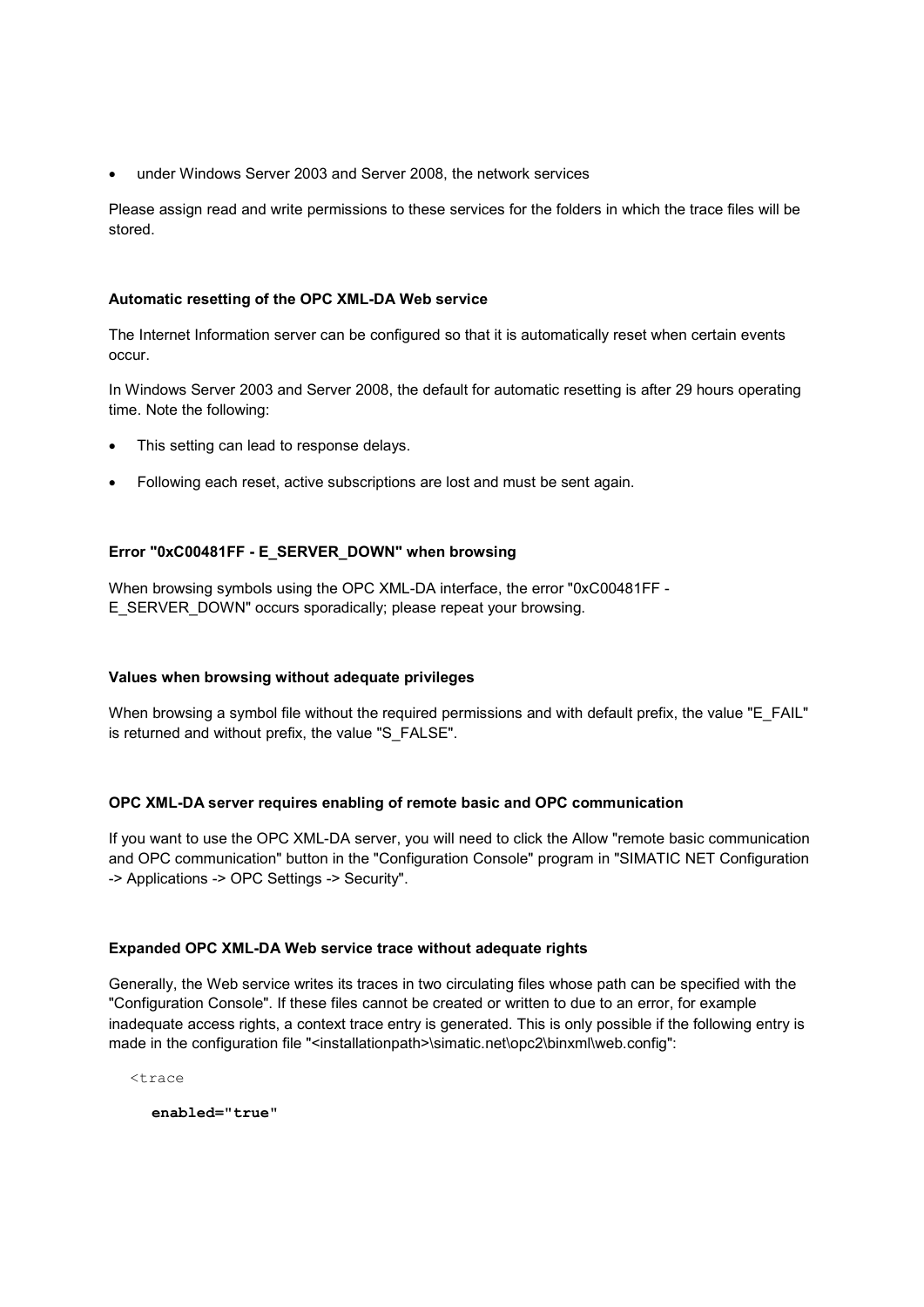```
requestLimit="10"
pageOutput="false"
traceMode="SortByTime"
localOnly="false"
/>
```
With the instruction >enabled="true"<, the trace is always enabled.

With >pageOutput="true"<, the trace can also be displayed automatically on the first page of the Web service in Debug mode.

The context trace is an online trace provided by the Web service as long as it is running. It can be displayed with any browser, for example the Internet Explorer.

To achieve this, "Trace.axd" instead of the start page "SOPCWeb.asmx" is simply appended to the corresponding virtual directory, for example http://localhost/OPC.Simatic.NET/ Trace.axd.

## **OPC XML Web service "RequestOptions.ItemPath"**

If parameter "RequestOptions.ItemPath" is set to "true" or "false", the ItemPath in the path is returned and not zero.

#### **The "SIMATIC NET Core Server" services are logged in the Event Viewer**

Starting or exiting the "SIMATIC NET Core Server" OPC protocol services is logged as information in the Event Viewer of the operating system under System. This is a system property. Remember that the Event Viewer can only hold a limited number of entries.

#### **PROFINET IO OPC server: Cycle time must not be the same as the protocol call rate**

The configured cycle time of the PROFINET IO OPC server is not automatically the interval at which the underlying PROFINET IO protocol interface calls are made. Depending on the required update rate of an OPC client, the call rate can also be slower.

#### **OPC Scout: Items with time-of-day values are displayed with only second accuracy**

In the OPC Scout, items with time-of-day values are displayed with only second accuracy or rounded. Only the time stamp of the items is specified exactly with millisecond accuracy.

#### **Improved performance with group calls when reading and writing**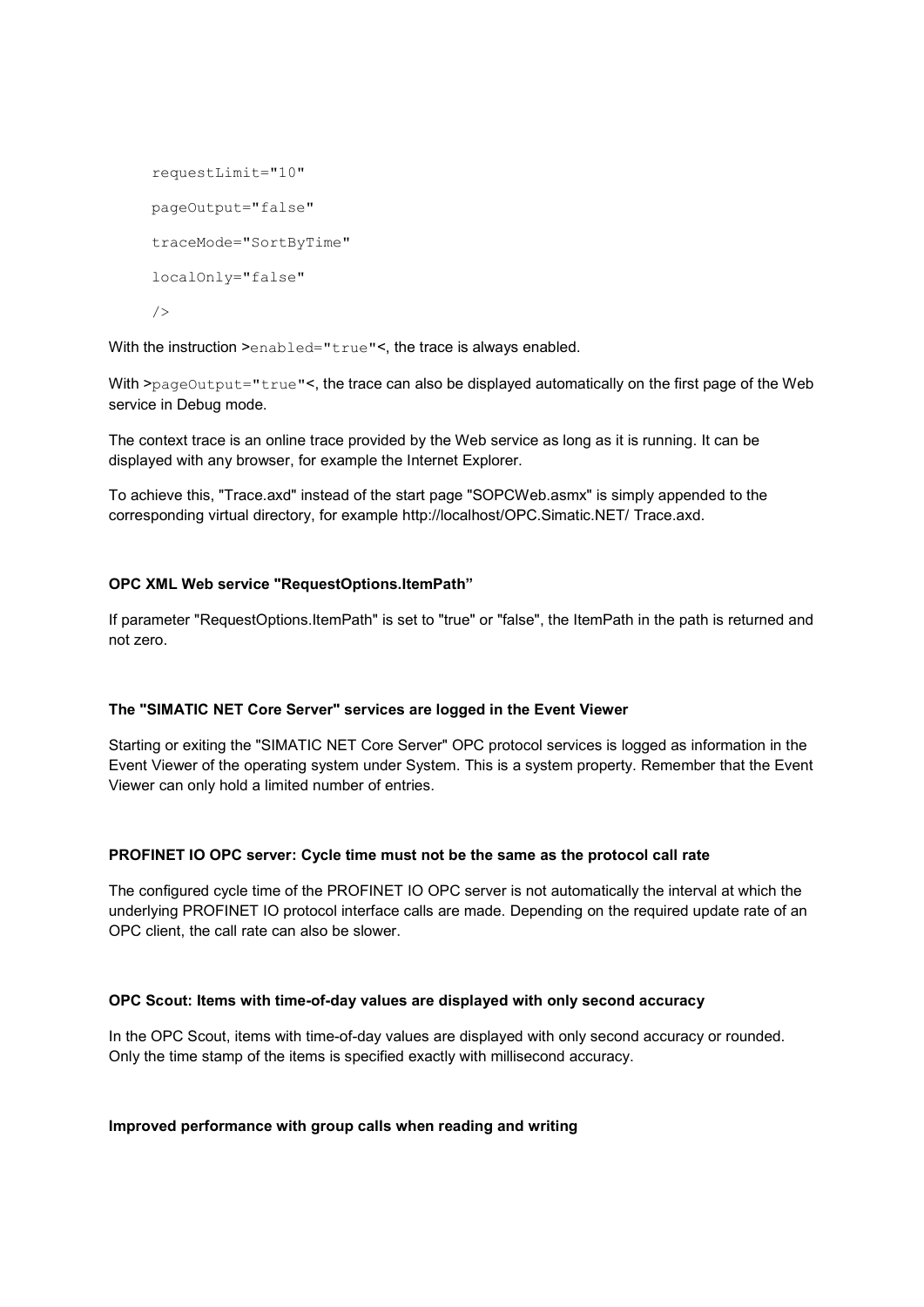If you use group calls instead of individual calls one after the other when reading and writing OPC items, it is possible to improve throughput considerably since the OPC server can often achieve an internal optimization. Conversely, loss of performance can be expected if you use lots of individual jobs at short intervals.

#### **Configuration Console: Check box "Use as target for S7 symbol download" not activated**

If the "Use as target for S7 symbol download" check box is deactivated, the downloading of symbols from STEP 7 will be rejected. If you have configured S7 symbols, activate this check box.

#### **Configuration Console: OPC protocol selection with symbols**

As of SIMATIC NET V6.3, OPC symbols can be used without protocols activated in the OPC Protocol Selection. One use case is to use symbols to provide a restricted address space with restricted access permissions. The symbols can also be used with more than one selected protocol regardless of the type. The selected protocol (or protocols) is/are then displayed in the name space. If only one protocol is selected, the activate configuration is more efficient; only the selected protocol can be used in the symbols as previously.

#### **OPC Scout signals "Run-time error '481', Invalid picture"**

If the space for temporary files is exhausted, the OPC Scout cannot be started and signals "Run-time error '481,: Invalid picture". In this situation, delete any files you no longer require to create space on the data medium.

#### **Incompatibility of symbolic item names in project files (\*.opp) of the OPC Scout**

Project files (\*.opp) of the OPC Scout created with a version earlier than version 6.1 and containing symbolic item names cannot continue to be used in the current version. The symbolic item names were entered in the project file with a slash (/) as delimiter. The current version of the SIMATIC NET PC software, however, expects a period (.) as delimiter and therefore rejects the old entries as invalid.

Remedy: After replacing the slashes with periods in the names of the symbolic items, the project file can also be used in the current version of the OPC Scout.

#### **Differing access permissions with the OPC methods "ValidateItem" and "GetProperties"**

If different access permissions are specified for symbolic items in the Symbol File Configurator from close that actually exist, the actual permissions are returned when the access permissions are queried using the "ValidateItem" OPC method. The "GetProperties" method returns the permissions assigned in the symbol file.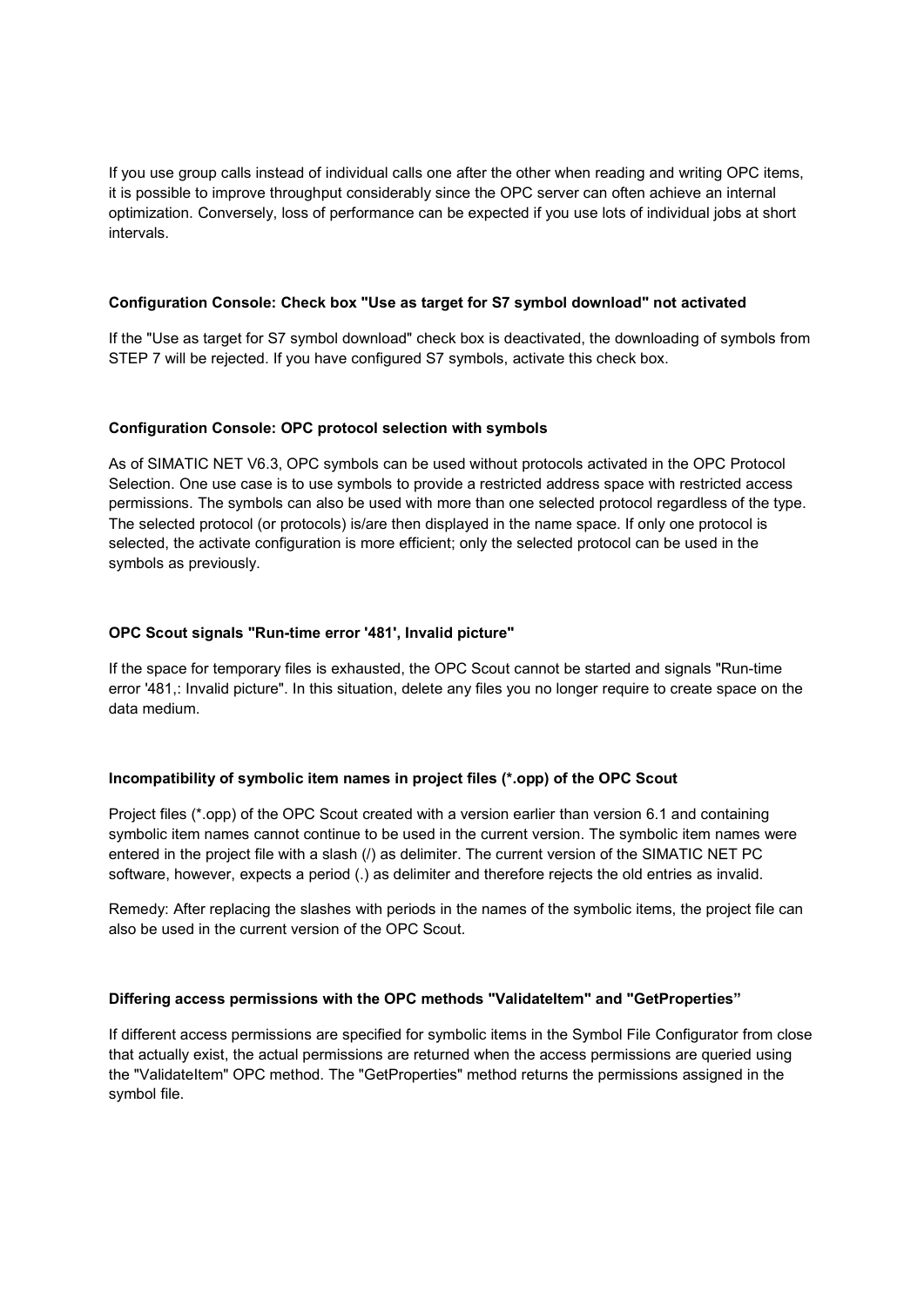#### **Updating RCWs in .NET applications**

With new versions of the "SIMATIC NET, PC-Software" CD, new versions of the custom interface for .NET (Runtime Callable Wrapper (RCW), OpcRcw.Da, OpcRcw.Comn) are supplied by the OPC Foundation.

Please note: If you have not used a local copy of the previous .NET-RCWs in your application, you must recompile your program.

#### **OPC.SimaticNetAlarms: Alarm block message severity with default priority for alarm messages**

With the "OPC.SimaticNetAlarms" OPC alarm and events server, S7 alarms can be received with a message severity. These messages can be configured in STEP 7/NetPro in Properties S7 Connection of the OPC server. Note the following:

The programmable alarm message severity of an ALARM, ALARM\_8P or NOTIFY block in the S7 program overrides the configurable default priority for alarm messages.

The configured alarm priorities for certain alarm numbers also overrides the general default priority for alarm message is and programmed message severity. ALARM\_S and ALARM\_SQ do not have a severity so that the configured message severity is always used.

#### **OPC security settings when changing domains**

In the "Configuration Console", the OPC security settings for the Windows Firewall and DCOM can be enabled. Note that the settings for the Windows Firewall and DCOM configuration depend on the Windows logon. If, for example, you subsequently enter the PC in a Windows domain, the OPC security settings for the Windows Firewall and DCOM must be enabled again in the "Configuration Console".

#### **Additional messages after reestablishing the connection of the S7-OPC alarm and events server**

If there is an ALARM or NOTIFY alarm in the message memory when the connection is established to the S7 OPC alarm and events servers on the S7 partner device, then not only the messages for the existing alarm signals ALARM, for the signal 1, and NOTIFY, for the signal 1, are triggered but also for the nonexistent signals 2 through 8. Either take these possible additional messages into account or use ALARM\_Q, ALARM\_SQ or ALARM\_8P, NOTIFY\_8P with signals 2 through 8 set to zero.

#### **New SEND/RECEIVE receive data item with OnDataChange callback even without a data change**

New SEND/RECEIVE item:

"SR:[<connectionname>]receivedata{,subarea\_address}{Itemattribute}"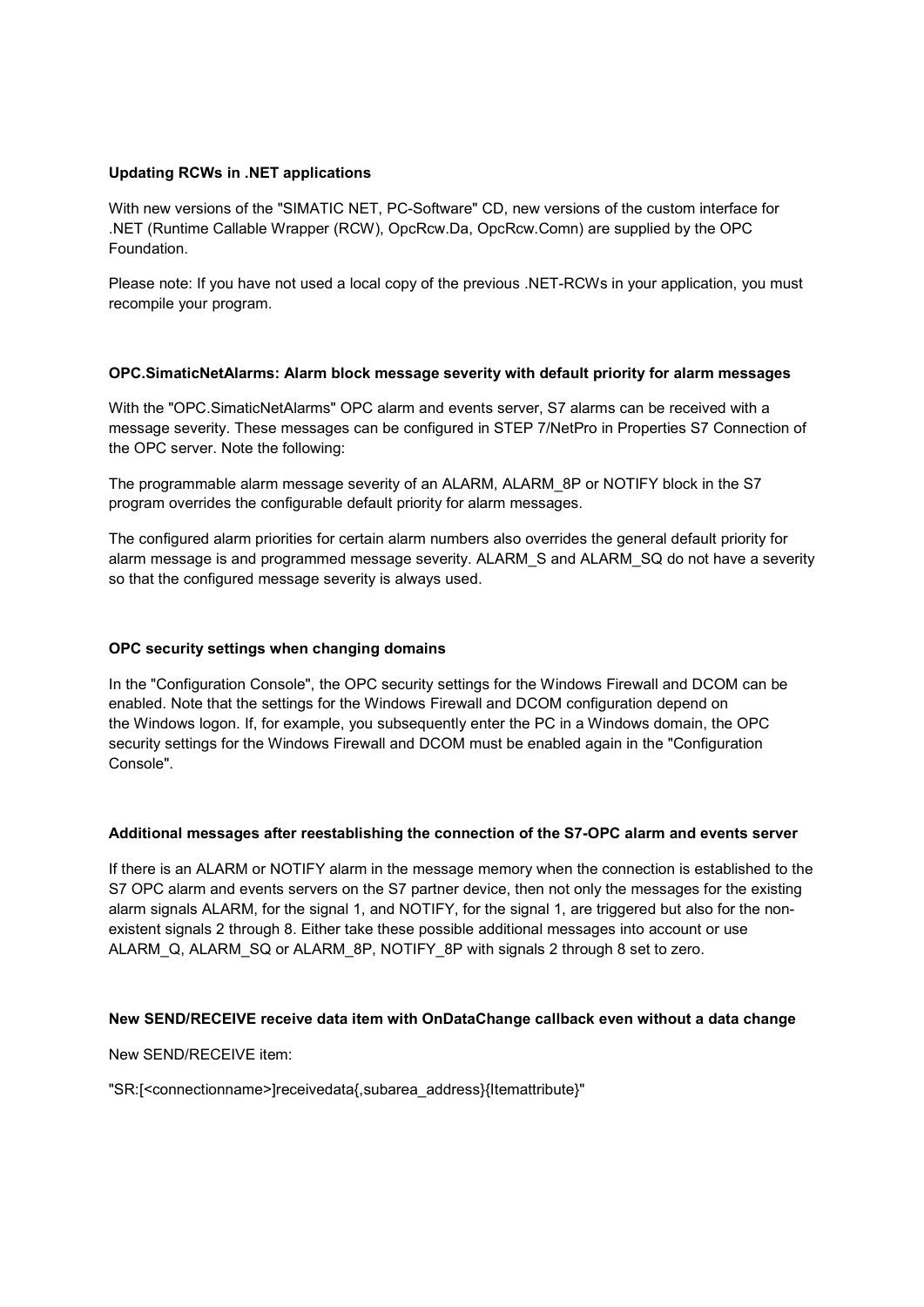Functionally, the item corresponds to the previous receive item with the following difference: When an item of this type is active, new data is signaled even if the content has not changed. This makes it possible for a client to receive both changed and unchanged data buffers sent by the partner. This is, however, not OPC-compliant. The OnDataChange callback is also no faster than the negotiated update rate. You should therefore always set update rates faster than the send rate of the SEND/RECEIVE data.

#### **New DP SlaveXXRestart item for restarting DP slaves**

New DP item:

"DP:[<devicename>]SlaveXXSlvRestart"; data type: VT\_BOOL, write access only.

Slaves can be restarted with this new DP item; in other words, deactivated and reactivated with one item. The two function calls are made at an interval corresponding to the configured cycle time; possible values:

- Write "True": restart slave XX
- Write "False": no function (return value: value range error).

#### **No CSV import of EUHi and EULo values in exponential representation**

Values in exponential representation for the relative deadband high and low limits "EUHi" and "EULo" cannot be adopted in the Symbol File Configurator with a CSV import. Do not use and high numbers in exponential representation. The only important value for the OPC deadband function, in any case, is the difference between the EUHi and EULo.

#### **OPC XML-DA: Slower performance with a large name space**

Function calls over OPC XML-DA do not depend on previous calls. Prior results are not buffered. This means that the entire name space must be searched again for every call, individual calls are therefore slowed down depending on the size of the name space. For cyclic reading, we therefore recommend the use of subscriptions so that the name space does not need to be searched for every query.

#### **Extended range of values for quality**

The range of values for the quality of an item has been extended. In particular for data that has not yet initialized, the quality OPC\_QUALITY\_WAITING\_FOR\_INITIAL\_DATA (0x20) can be returned when reading. Please remember this when creating OPC applications.

Prior to evaluation, mask the returned value for the quality with OPC\_QUALITY\_MASK (0xc0) if you are only interested in the following quality values:

OPC\_QUALITY\_GOOD (0xc0)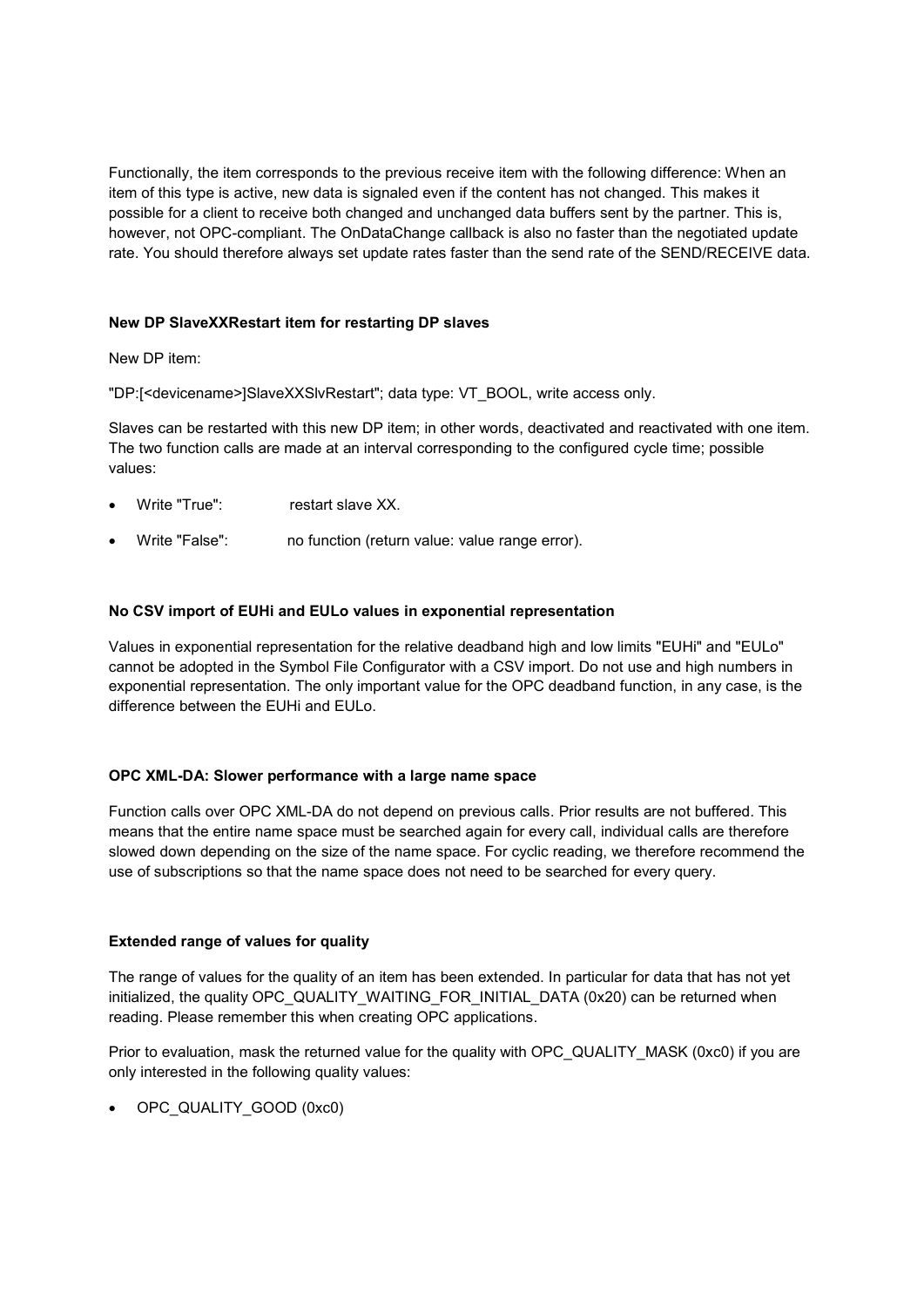- OPC\_QUALITY\_UNCERTAIN (0x40)
- OPC\_QUALITY\_BAD (0x00)

#### **Extended project engineering with OPC server V6.4**

The OPC server V6.4 has been extended by the following functions:

- The EU values for symbols set by STEP 7/NCM PC are supported when the symbols are downloaded.
- If the "Maintain connection permanently" option was selected in STEP 7/NCM PC, an immediate response is possible when interrupted connections are detected (see option "Immediate response when interrupted connection is detected"):

- On S7 connections

- On SEND/RECEIVE connections with the FETCH or WRITE jobs.

#### **Improved value range checks when writing OPC items**

The value range check when writing OPC items has been improved. Values outside the valid range are rejected with an error message. Example: Writing -127 to an unsigned byte item (range of values 0 through 255) is not possible.

#### **OPC XML-DA: .NET Framework 1.1 clients should use localized times**

.NET Framework 1.1 clients should use localized times.

The OPC XML-DA server then converts these to UTC time. Only as of .NET Framework 2.0, is it possible to distinguish system DateTime variables between local and UTC time representation using the "Kind" property.

If possible, use .NET Framework 2.0.

.NET Framework 1.1 clients should transfer local times; the UTC time can be obtained from the reply time of the "GetStatus Response" function. This is calculated as UTC time in the OPC XML-DA server.

#### **New error codes if "Immediate response when interrupted connection is detected" is configured**

For the S7 protocol, the additional error codes 0x85270206L and 0x05270206L have been introduced with the meaning "no connection to the S7 communication partner, immediate error return configured".

For the SEND/RECEIVE protocol, the additional error codes 0x85270301L and 0x05270301L have been introduced with the meaning "No connection to the SR communication partner, immediate error return configured".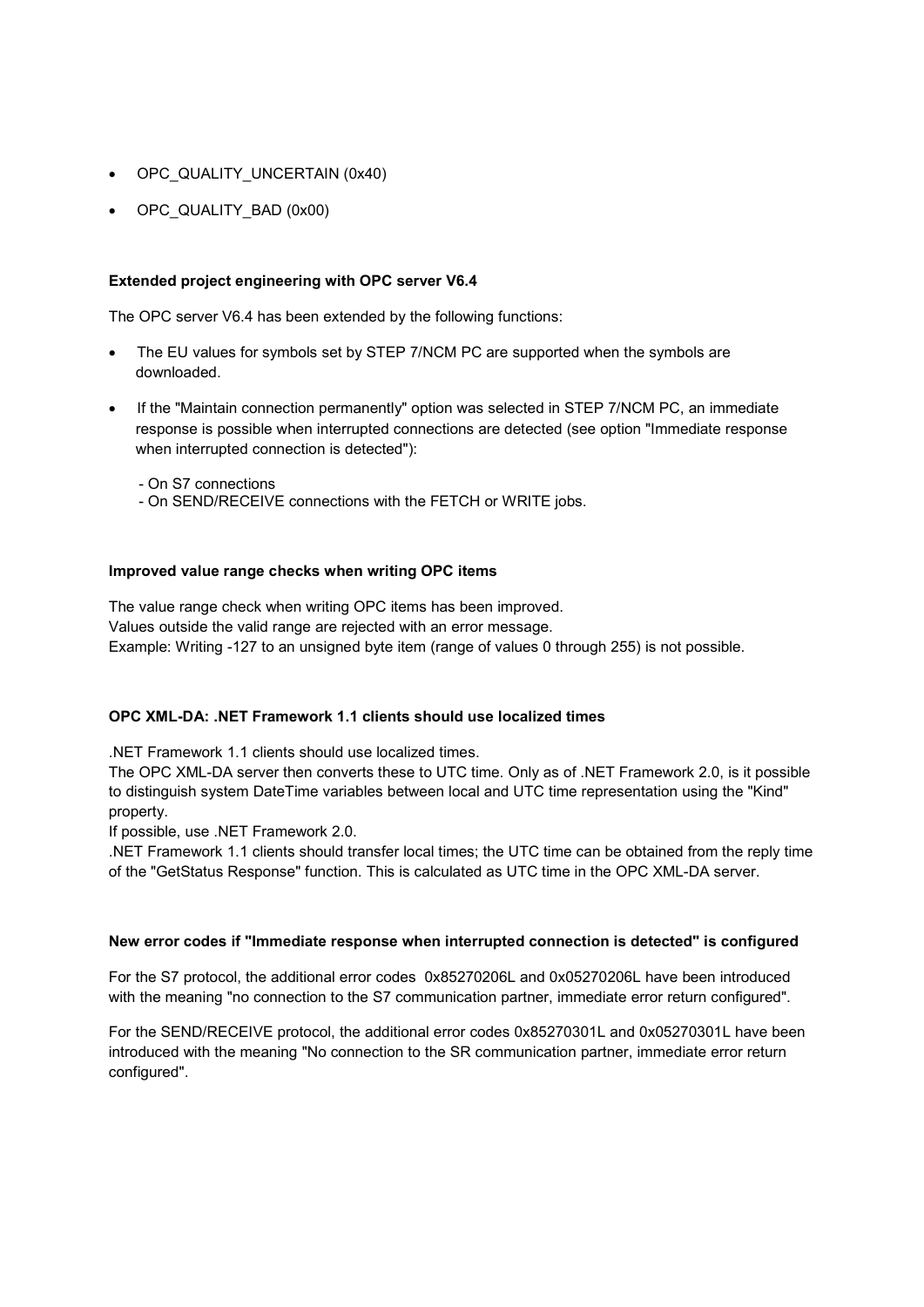#### **OPC XML-DA server: Correction for variables of the "dateTime" type**

If an OPC client writes variables of the type "dateTime", the OPC XML-DA server converts the values of the variable to UTC time and forwards them in this form.

When they are read, the variables are interpreted as UTC time by the OPC XML-DA server, converted to local time and forwarded.

If you want to correct the values of the variables on the OPC client, the following conversion can be made. This is suitable for C# or VB.NET.

"dt" is the value of a variable of the type "dateTime".

- Correction before writing the value "dt" of client in partner device: dt = dt.Add(dt.Substract(dt.ToUniversalTime( )))
- Correction after reading the value "dt" from the client: dt = dt.Subtract(dt.Subtract(dt.ToUniversalTime( ))

#### **A change in the configuration may require a restart on the computer**

If components involved in a configuration change are still being used, it is possible that the Station configuration Editor reports the still active components and proposes a computer restart.

If the component is still active during a repetition, exit the remote OPC client programs and OPC servers that access the computer using DCOM. If necessary, disable the automatic startup of OPC client programs before the restart.

As soon as the configuration changes have been made following the restart, the automatic startup of OPC client programs can now be enabled again. All programs that were previously exited, can be started again.

#### **Possible language mixtures on the OPC interface**

Remember that a mixture of languages can occur on the OPC interface when the operating system language and installation language differ from the language requested on the OPC interface ("localeID"). This becomes noticeable, for example, when reading and writing the data types VT\_R4, VT\_R8 and VT\_DATE in string format:

Examples of mixed languages:

1.) Writing on a German system with an English "localeID".

VT\_R4: "1.0" – German, despite English "localeID"; in this case a comma instead of a period.

VT\_DATE: "30.11.2006" – German despite English "localeID".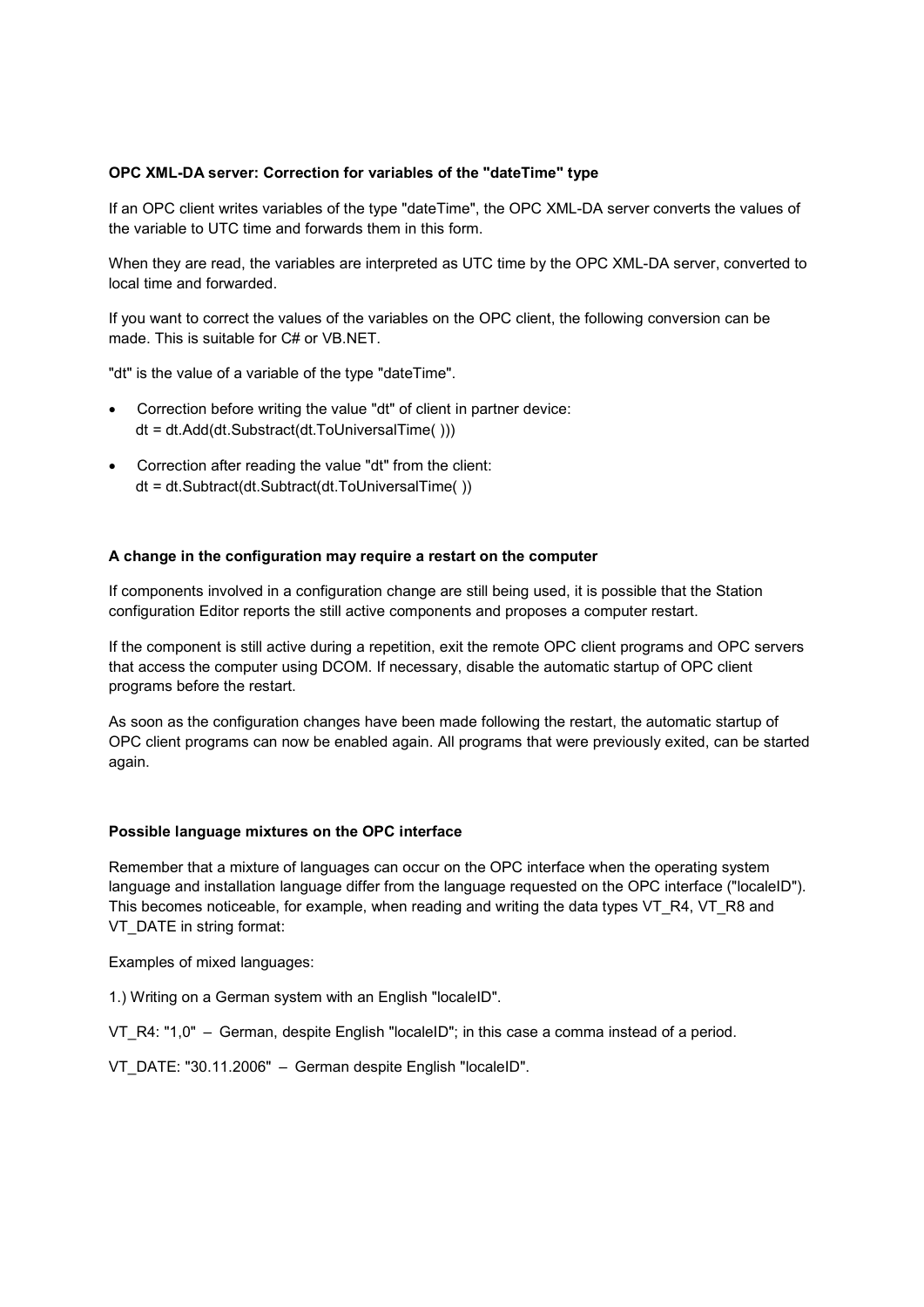2.) Reading on a German system with an English "localeID". VT\_R4: "1.0" VT\_DATE: "11/30/06"

#### **Updating of time stamps in OPC PROFIBUS DP**

During DP communication with communications processors (CP 5613 or CP 5614), when reading over OPC, the time stamp never changes unless the values have changed (applies to both inputs and outputs).

SOFTNET DP (CP 5511, CP 5512, CP 5611, CP 5621) supplies new time stamps for inputs (updated as a result of reading), however, not for outputs.

#### **Necessary changes in the .NET OPC examples for .NET Framework 2.0**

If you want to adapt the .NET OPC examples from .NET Framework 1.1 to .NET Framework 2.0, an additional renewed check should be disabled to avoid exceptions in the data exchange of unmanaged data between the main thread and display dialogs. To do this, use the parameters ThreadExceptionDialog.CheckForIllegalCrossThreadCalls = False and ThreadExceptionDialog.CheckForIllegalCrossThreadCalls = True before and after the dialog accesses such as Edit\_OnDataVal\_0.Text = Convert.ToString(pvValues(0)).

#### **Close OPC clients before making project engineering and configuration changes**

Prior to making any project engineering or configuration changes, please close your OPC clients. Start the OPC clients only after completing the changes, for example, XDB import in the Station configuration Editor.

## **Changed startup on the OPC DA server**

When activating OPC groups with items, the OPC server can initially only return the quality OPC\_QUALITY\_WAITING\_FOR\_INITIAL\_VALUE (= 0x20) with data values of the type VT\_EMPTY. This behavior is in compliance with the standard, however, an OPC client should be in a position to handle this returned information. Please check your existing OPC clients to see whether adaptations are necessary.

## **Adapting the OPC job timeout of SR and S7 connections to the communication load and CPU usage**

Please adapt the OPC job timeout of SR and S7 connections to the communication load and CPU usage. If you are unsure, use the default settings.

#### **Asynchronous OPC jobs not executed deterministically**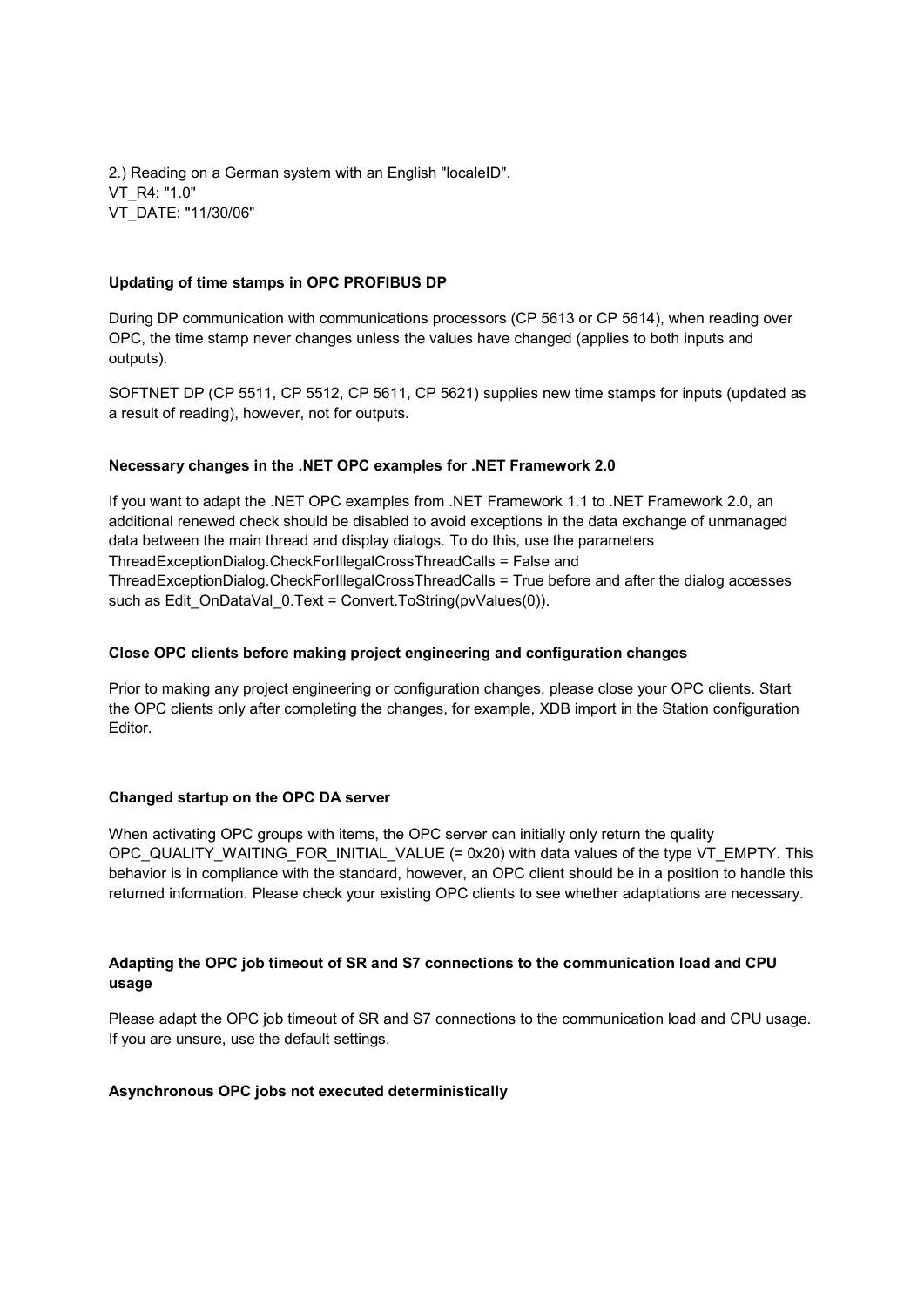Depending on the available operating system resources and delay time on the network and on the partner device, multiple consecutive asynchronous OPC jobs are executed almost simultaneously. One job overtaking another is perfectly possible, the practically simultaneous accesses do not keep to any deterministic order. An OPC client must take this behavior into account.

#### **Configurable S7-OPC Alarms and Events message texts in local text file "scores7.msg"**

Configurable multiple language S7 OPC Alarms and Events message texts can be entered in the local text file "scores7.msg" in the following hidden path in the file system

- Windows Vista and Windows 2008: <systemdrive:>\ProgramData\Siemens\SIMATIC.NET\opc2\bins7
- Windows XP and Windows Server 2003: <systemdrive:>\Documents and Settings\All Users\Application Data\Siemens\ SIMATIC.NET\opc2\bins7

Use the syntax description and the examples in the comments in this file. Example of an English (LCID=1033) message text for the alarm event ID "200" of the S7 connection "S7 connection\_01": [S7-Connection\_01]

ALARM200=0,1033,"Message text for ALARM200, neutral and US language"

The value "DatabaseMessages=<path to 'scores7.msg'>" must also be entered in the "Protocol" section of the "scores7.ini" file.

Path to Scores7.ini:

- Windows Vista and Windows 2008: <systemdrive:>\ProgramData\Siemens\SIMATIC.NET\opc2\ini
- Windows XP and Windows Server 2003: <systemdrive:>\Documents and Settings\All Users\Application Data\Siemens\ SIMATIC.NET\opc2\ini

With the SuppressUnusedMessages=1 parameter setting in the global section of the "scores7.msg" file, only the alarms configured in the scores7.msg file are forwarded. This parameter therefore represents a flexible and configurable filter for unwanted alarm messages.

#### **Select cycle times for the OPC server that are significantly shorter than the monitoring times**

The cycle time configured in STEP 7/NCM PC for the various protocols of the OPC server should be selected so that it is significantly shorter than the shortest configured monitoring time (recommendation: at least a factor of 5).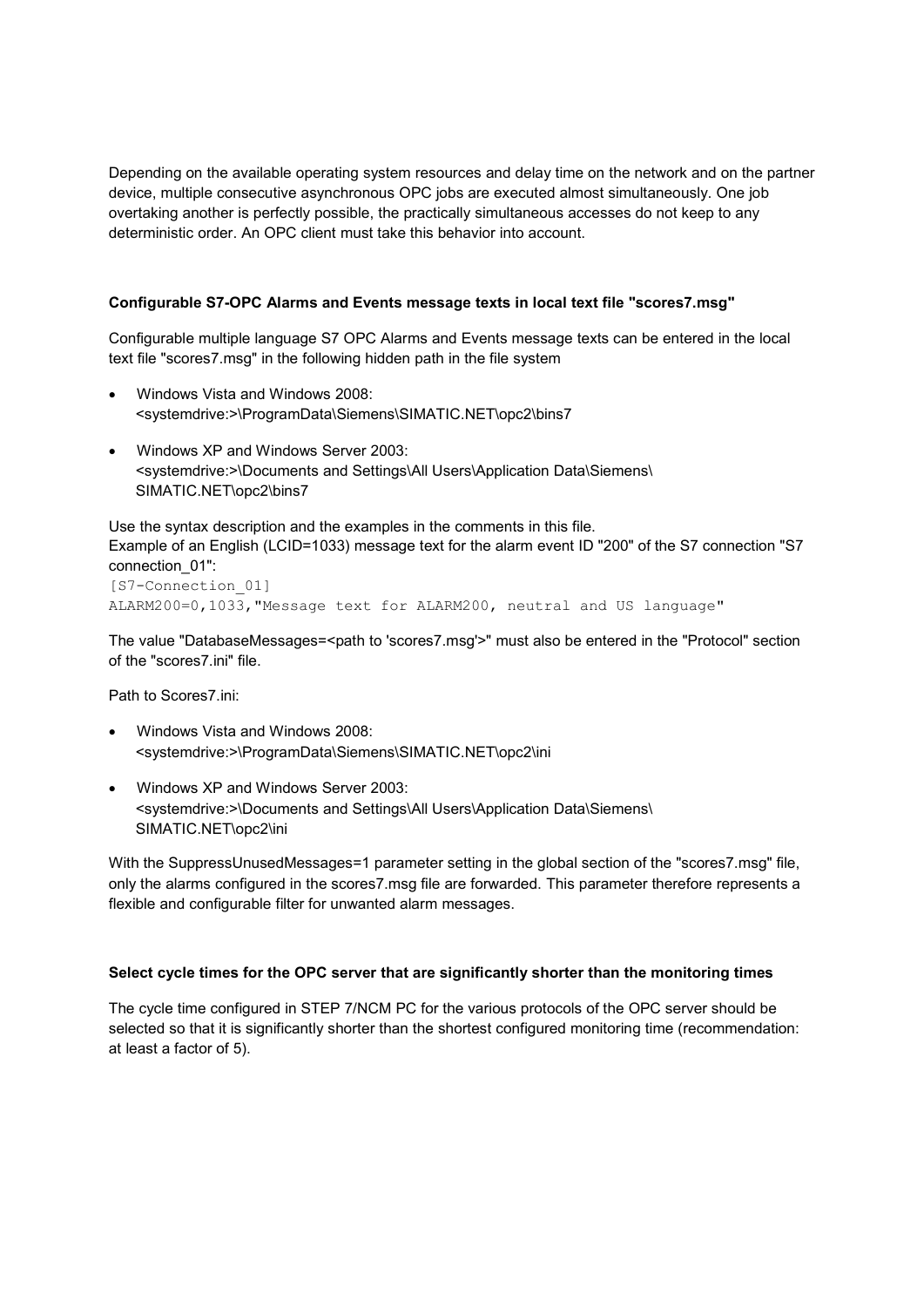## **IOPCBrowse::Browse: The ContinuationPoint loses its validity after browsing further at a different level**

The OPC-DA-3.0 feature, IOPCBrowse::Browse" always returns a ContinuationPoint other than the zero string when there are other elements at the relevant browsing level. This ContinuationPoint must be specified when continuing to browse the next elements of the level. If, however, you have browsed a different level in the meantime between calling the function the first and second time, the previously obtained BrowsingPoint loses its validity and cannot be used to browse further elements.

## **New S7 OPC A&E attribute EVENT\_ATTR\_S7\_EVENT\_SUBEVENTID**

Over and above the information in the "Industrial Communication with PG/PC" manual, there is an additional attribute for the S7 OPC Alarms and Events server:

EVENT\_ATTR\_S7\_EVENT\_SUBEVENTID with decimal value 6047, data type VT\_UI1.

This makes the alarm subnumber readable when alarms have more than one source, for example for ALARM\_8P.

#### **Write-protected symbol files cannot be used**

STI and SSD symbol files cannot be used if the "write-protected" attribute is set.

## **Assigning permissions for using symbol files with the DA OPC server**

The DA OPC server uses other services to work with symbols.

These services require adequate rights for access to the folders in which the STI or SSD symbol files are stored and for the files themselves. Make sure that the "interactive" or "configured" users have "full access" to these files and folders:

#### **OPC DA 3.0: OPCBrowseServerAddressSpace::BrowseProperties( ) also reads from IO devices**

Note that the OPC DA 3.0 method "IOPCBrowseServerAddressSpace::BrowseProperties( )" also reads properties and data values from IO devices.

If the IO device is unobtainable, the method call can take a long time.

#### **PROFINET IO OPC server: Precise length information for addressing**

Remember that with simple addressing, reading and writing of PROFINET IO data requires the precise configured length information (with advanced addressing, subaddressing is also possible).

Example: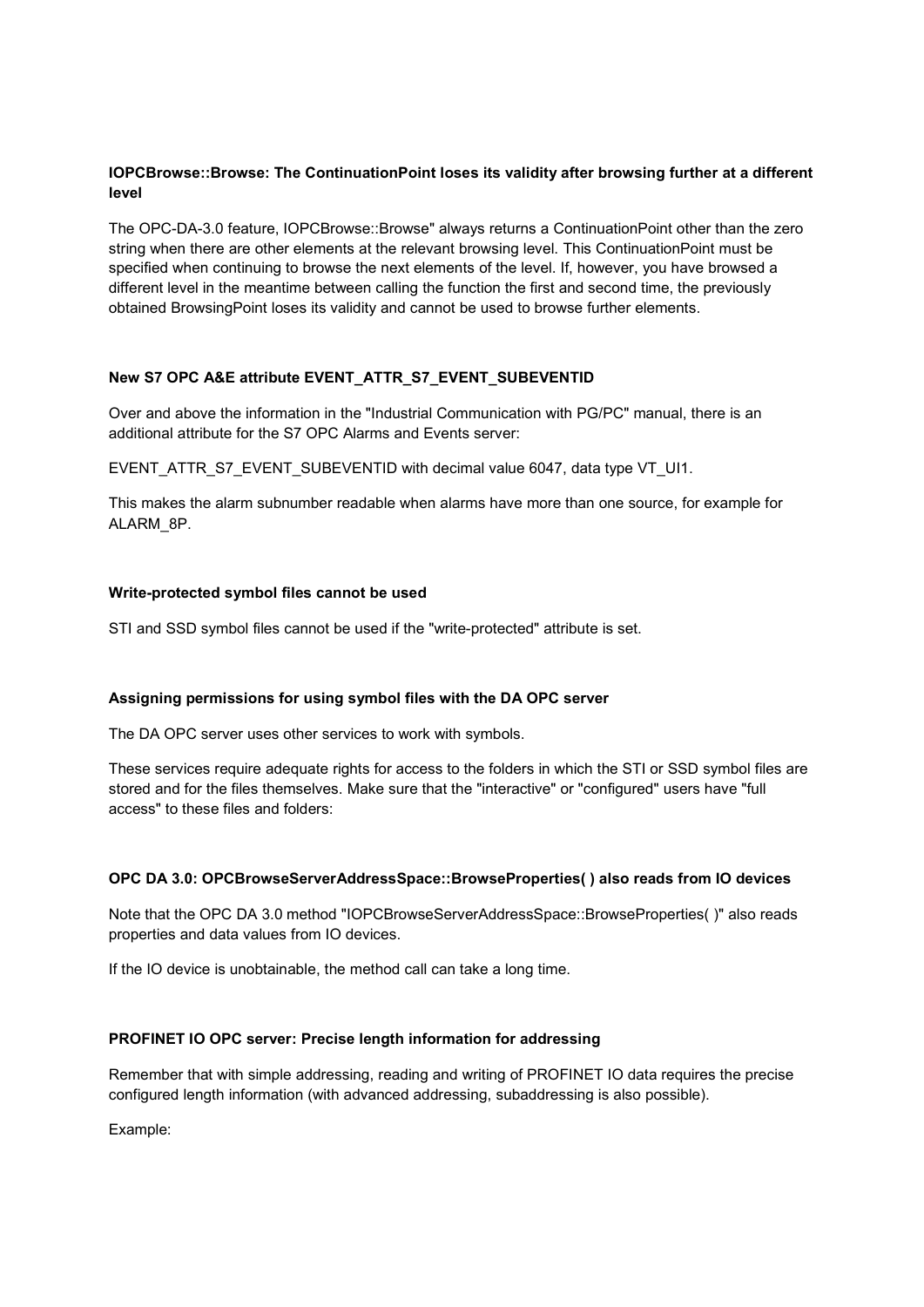An IO module with a length of 4 bytes can only be partially read via an OPC item PNIO:[CTRL1]EWORD0 (2 bytes).

The following are, for example, permitted: "PNIO:[CTRL1]IB0,4" or "PNIO:[CTRL1]IDWORD0".

#### **Programming recommendation: Implement exception handling for OPC interfaces**

We recommend that you implement exception handling for OPC applications (try {... IOPCServer:: ...} catch(exception){...} ) to cover exceptions as can occur when shutting down the OPC servers.

#### **OPC XML DA: Allowing remote OPC communication necessary**

To work with OPC XML DA, allow remote OPC communication in the security settings in the "Configuration Console" program.

#### **OPC XML DA: Writing DateTime variables in unspecified format**

Writing DateTime variables in unspecified format is not permitted.

#### **Symbol files with prefix simplify the name resolution**

For OPC symbols, it is possible to use several symbol files that differ from each other in the prefix. The first symbol file in the list has no (or an empty) prefix.

In OPC, a symbol must be assigned directly to the symbol files or the various protocols (S7:, DP:, PN:, ...). If a symbol file without a prefix is used, this assignment can take longer since it is necessary to search through all possible protocols. To simplify this search, you should only use symbol files with a prefix, since the assignment between prefix and symbol file is unique for these symbols.

#### **OPC DA: Monitored data changes can be old**

Monitored data changes (OnDataChange) can be old until the confirmed update interval (RevisedUpdateRate) because data is read cyclically on the OPC server and in the underlying communication protocol of the PC station according to the update rate.

If the communication protocol signals new values to the OPC server shortly after a message has just been sent to the OPC client by the OPC server, this new value can only be signaled to the OPC client after the update interval has expired.

#### **Differences between written and read values in DPC2 data records**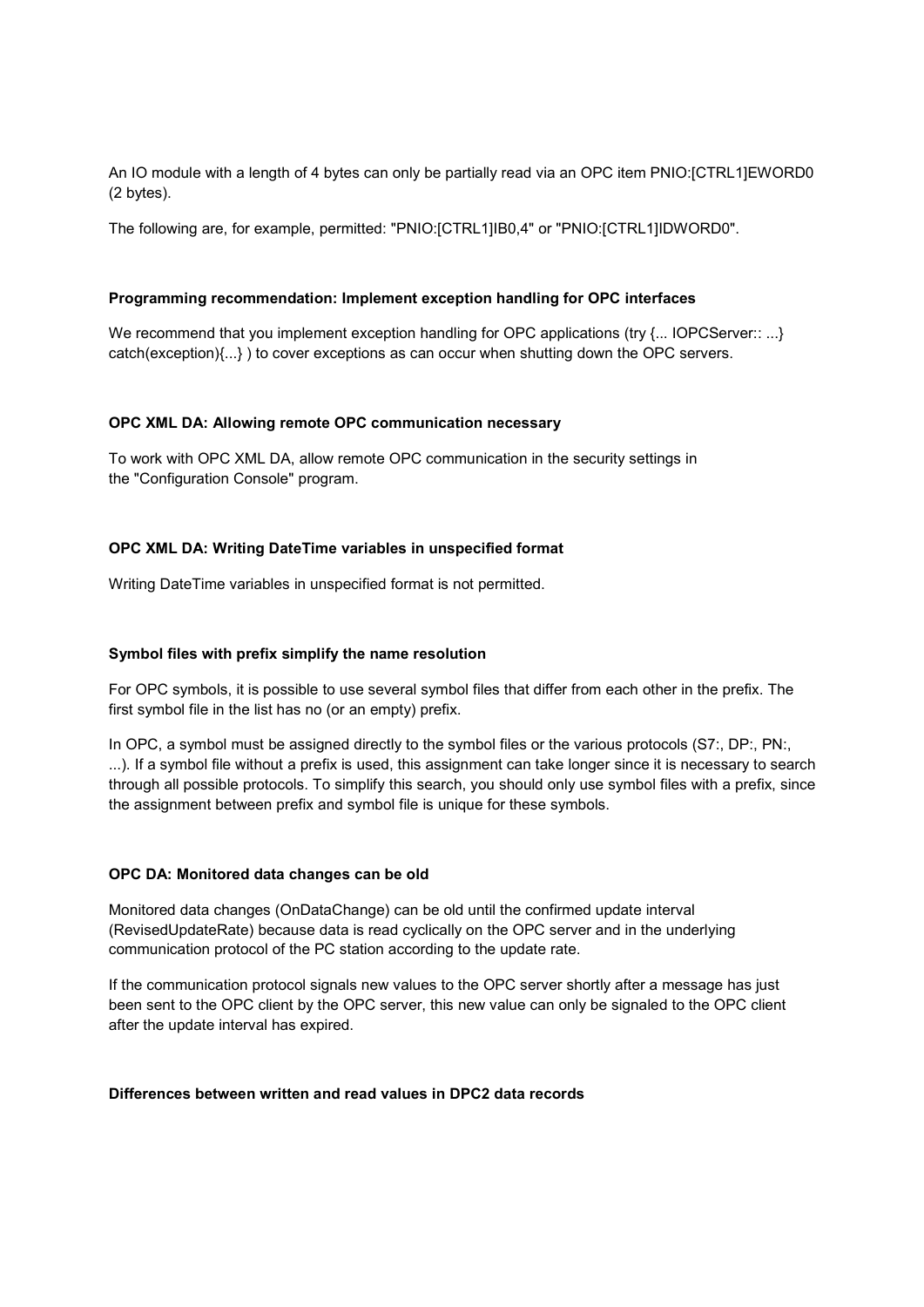A written value of an OPC DPC2 data record item cannot be read out identically using the same item or an item with the same address, slot and index. There may be device-specific differences in DPC2 data records between the written and read value.

#### **No S7 connection termination after exiting the OPC clients with the OPC UA protocol activated**

If the OPC S7 server is operating, for example permanently if the OPC UA protocol is active, S7 connections via OPC itself are not terminated if the OPC client deregisters the corresponding items. The S7 connection is terminated only if the option "Automatic termination after e.g. 60 s" is configured in NCM.

Alternatively, if not required, disable the OPC UA protocol.

## **Permanent S7 connection establishment even without OPC clients with the OPC UA protocol activated**

If the OPC UA S7 protocol is active, configured permanent S7 connections are established even if no OPC client connects to the OPC server. If the OPC UA S7 protocol is not activated, the configured permanent S7 connections are established as long as an OPC client has connected to the OPC server.

#### **Access permissions for symbolic items**

The access permissions for symbols can be selected freely. These permissions are displayed when browsing. When accessing the items, these permissions may be further restricted by the OPC server.

Example: A symbol for peripheral output is defined with write/read permissions.

When it is accessed, however, only writing is permitted since the system does not allow peripheral outputs to be read.

## **Paths to symbol files following update installation of CD 2007**

If you download a symbol file again after an updating installation from CD 2007 to CD 2008, the previously set path is changed to the factory-set path, the previously used file name is changed to the factory-set file name and file extension is changed from .STI to .ATI. The newly created configuration can be checked with the "Configuration Console" in the "Manage Symbol Files" dialog.

## **S7 UA OPC server: Relationship between cycle time and update time**

The update rates used by the S7 UA OPC server for SIMATIC NET are multiples of the cycle time set for the S7 protocol in the configuration. The shortest possible update time is the cycle time.

## **OPC Scout V10: Only suitable data types can be written**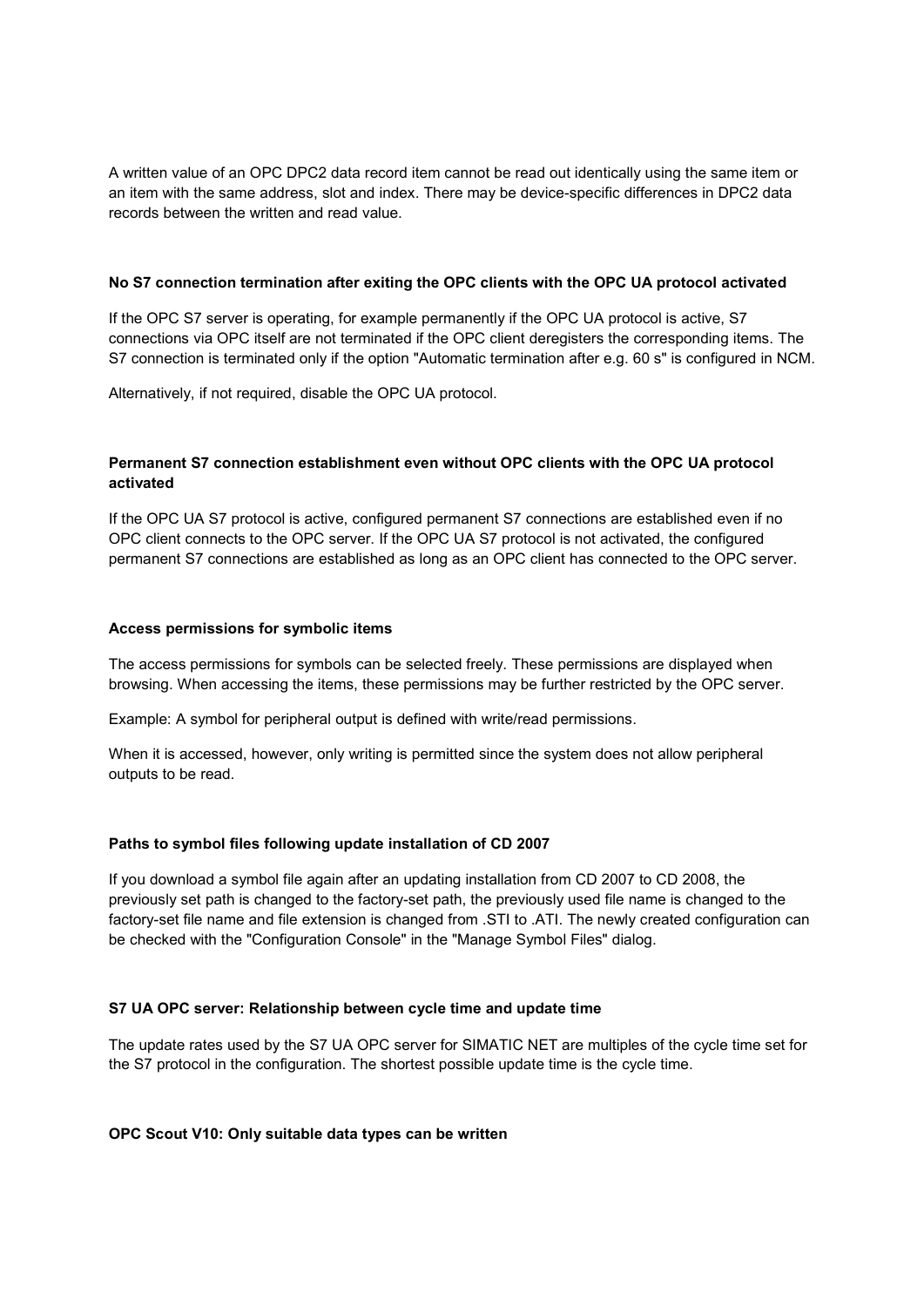The data type of the value to be written, must match the read data type of the OPC item. If no usable data type is returned by the item, for example, VT\_EMPTY, it is not possible to write to this item with the OPC-Scout V10.

#### **OPC servers retain items that have been used in work memory**

The COM DA, XML DA and UA OPC servers retain items that have been used in work memory. This memory is released again only after exiting the OPC servers.

#### **OPC: Procedure for avoiding connection aborts**

As a general rule, all configuration parameters, in particular timeout times, cycle time, alarms, must be matched up with each other depending on the plant configuration (hardware and software), the configuration limits and the way the client and other active applications work.

If the job timeout times are too short, this can result in connection aborts if larger jobs are sent at the same time by COM or UA clients, for example, when initializing, reading, writing, enabling and disabling larger amounts of items.

#### **High handle usage of the UA S7 OPC server**

The UA S7 OPC server uses a maximum of one event handle of the operating system per used "MonitoredItem". During operation, the number of these handles can therefore rise to the number of used items.

**Programming manual "Industrial Communication with PG/PC Volume 2 - Interfaces, Release 8": Errors in the syntax and in some to the examples for the UA S7 OPC server in Sections 2.6.9.2 and 2.6.9.3 (buffer-oriented services)**

- Page 128: Syntax for "bsend" incorrect (period (".") instead comma (",") between "buffer length" and "address": < c o n n e c t i o n n a m e > . b s e n d < r i d > . < b u f f e r l e n g t h > . < a d d r e s s > { Correct:  $\leq$  connection n a m e  $>$  . b s e n d  $\leq$  rid  $>$  .  $\leq$  b ufferlength  $>$  ,  $\leq$  a d d r e s s  $\geq$  {
- Page 129: Example of "brcv" (period (".") after BRCV instead no period) incorrect: S7-OPC-1.BRCV.1.10,X4,78 correct: S7-OPC-1.BRCV1.10,X4,78
- Page 130: Example (period (".") after "16" instead comma (",") and "D" instead "DW") incorrect: S7-OPC-1.BSEND1.16.2,D correct: S7-OPC-1.BSEND1.16,2,DW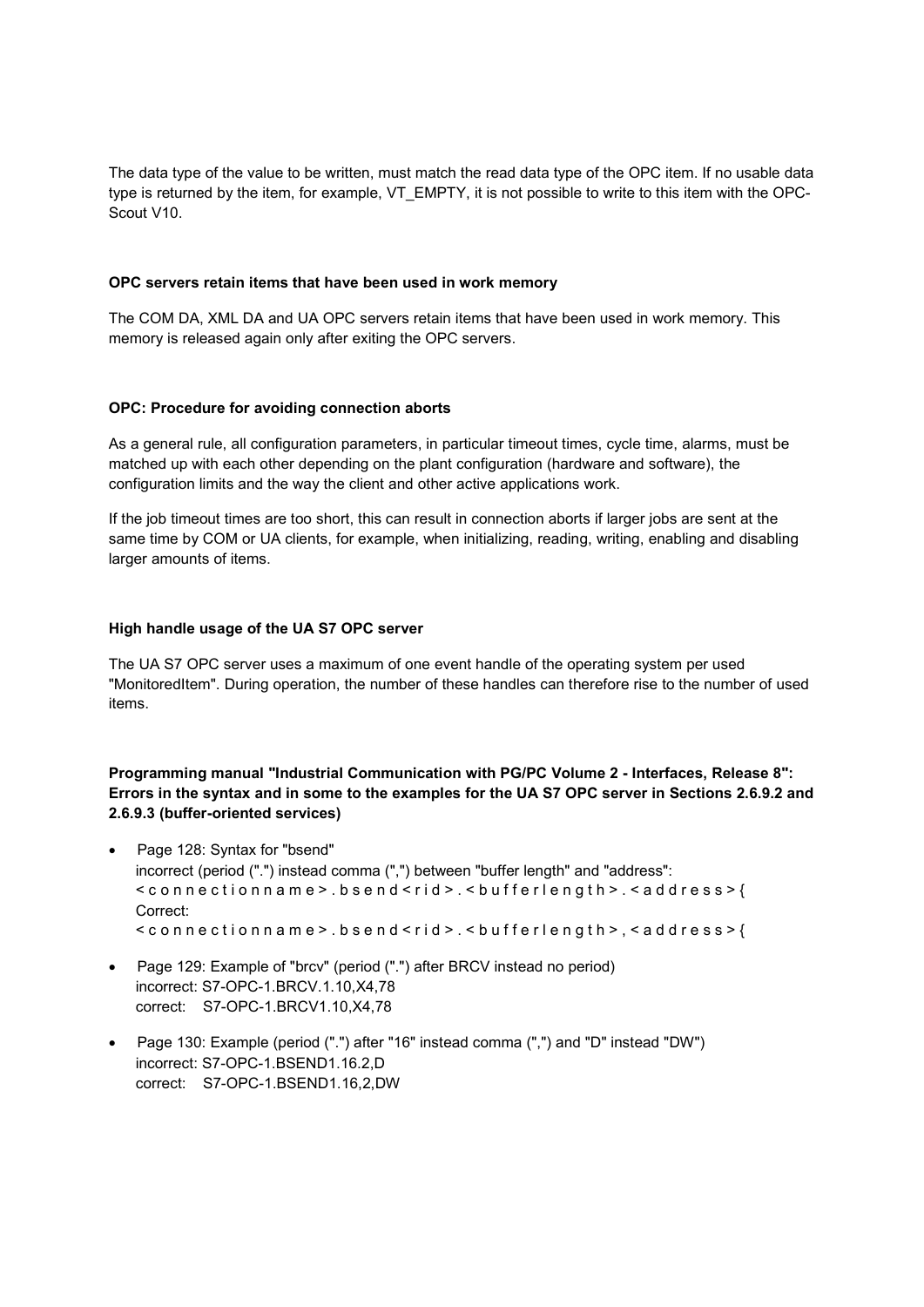Page 130: Example (period (".") after "32" instead comma (",")) incorrect: S7-OPC-1.BSEND1.32.20,R,2 correct: S7-OPC-1.BSEND1.32,20,R,2

#### **Remote UA OPC server mode requires IP name resolution**

The IP name resolution of the remote computer name must work to allow use of the remote mode of a UA OPC server.

You can test this with the ping function in a command console. If the name cannot be resolved, check in the Windows Firewall, to see whether "File and Printer Sharing" is permitted as an exception.

The name resolution in the <system folder>\system32\drivers\etc\hosts file can also be achieved by assigning the reachable remote IP address to the remote computer name.

#### **An incorrect number of items causes an access violation**

The COM DA AddItems() or ValidateItems() call with less items than specified in the number of items parameter causes an exception (0xC0000005 access violation) in the lower-level operating system file RPCRT4.dll as of Windows Vista SP1 when accessing the high-speed inproc DP-OPC server OPC.SimaticNET.DP. Avoid such parameter assignment errors and provide an exception handling routine in the user program to deal with the exception.

# **27. Notes on license keys**

## **The basis on which the software on this "SIMATIC NET, PC Software" CD is used are the following "General Conditions for Use of Software" of Siemens AG**

- Within the Federal Republic of Germany The "General Conditions for Use of Software Products for Automation and Drives Engineering" apply to licensees with offices registered in Germany.
- For the export market The "General Conditions for Use of Software Products for Automation & Drives" apply to licensees with offices registered outside Germany.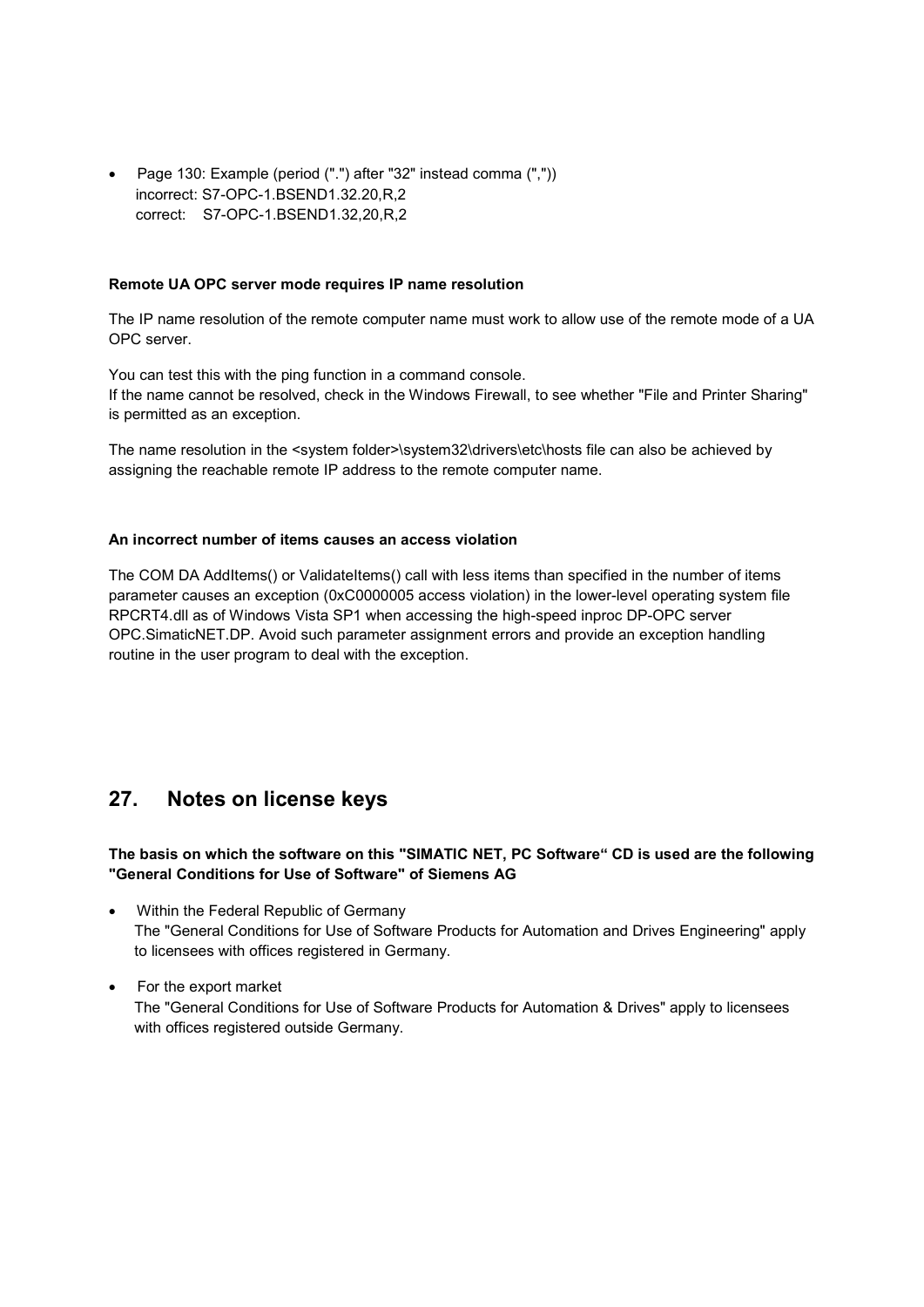## **27.1 Trial mode**

As long as no other license to use this software has been obtained, this software only runs in its trial mode. The user is granted a non-exclusive and non-transferable license for the program in trial mode. The end user is not entitled to copy, pass on or distribute this software. Furthermore the end-user is not entitled to decompile or modify the software or to link it into other programs. The use of this software in its trial mode is at the end-user's own risk. Since the software in the trial mode is distributed free of charge, the authors are only liable in case of intent or gross negligence. The software is provided "as is" without any representation or warranty of any kind either expressed or implied including but not limited to implied warranties for merchantibility or fitness for use.

AS LONG AS THIS PROGRAM ONLY RUNS IN ITS TRIAL MODE, IT IS ONLY MEANT TO BE AN EXAMPLE OF THE FULL VERSION OF THE PROGRAM. IT IS NOT MEANT TO BE USED IN CONNECTION WITH LIVE MACHINE OPERATIONS. ANY SUCH USE IS AT THE USER'S OWN RISK.

## **27.2 USB key stick**

(Does not apply to the product CP 5613/CP 5614 (DP Base))

You require a USB key stick for each of the SIMATIC NET software products. This contains one or more license keys required to operate the product. A USB key stick can also contain license keys for several products. During installation, these keys are transferred to the hard disk of the destination system. The products cannot be operated normally without license keys. In emergencies (loss of the USB key stick), the software can be operated and messages are displayed indicating the absence of the license. If a fault or error occurs (problem with USB key stick), please contact our Customer Support, , Tel.: +49 (180) 5050-222, Fax: +49 (180) 5050-223, E-mail: mailto:adsupport@siemens.com.

## **27.3 Important notes on handling USB key sticks and license keys**

Note the following:

- It is not possible to make a backup of the USB key stick.
- The license keys are stored in the hidden folder "\ax nf zz" on the drive you specified during installation. Do not delete the "\ax nf zz" folder or any files it contains.
- It is not possible to transfer the license keys by simply copying them from the hard disk to a USB key stick or from the USB key stick to hard disk..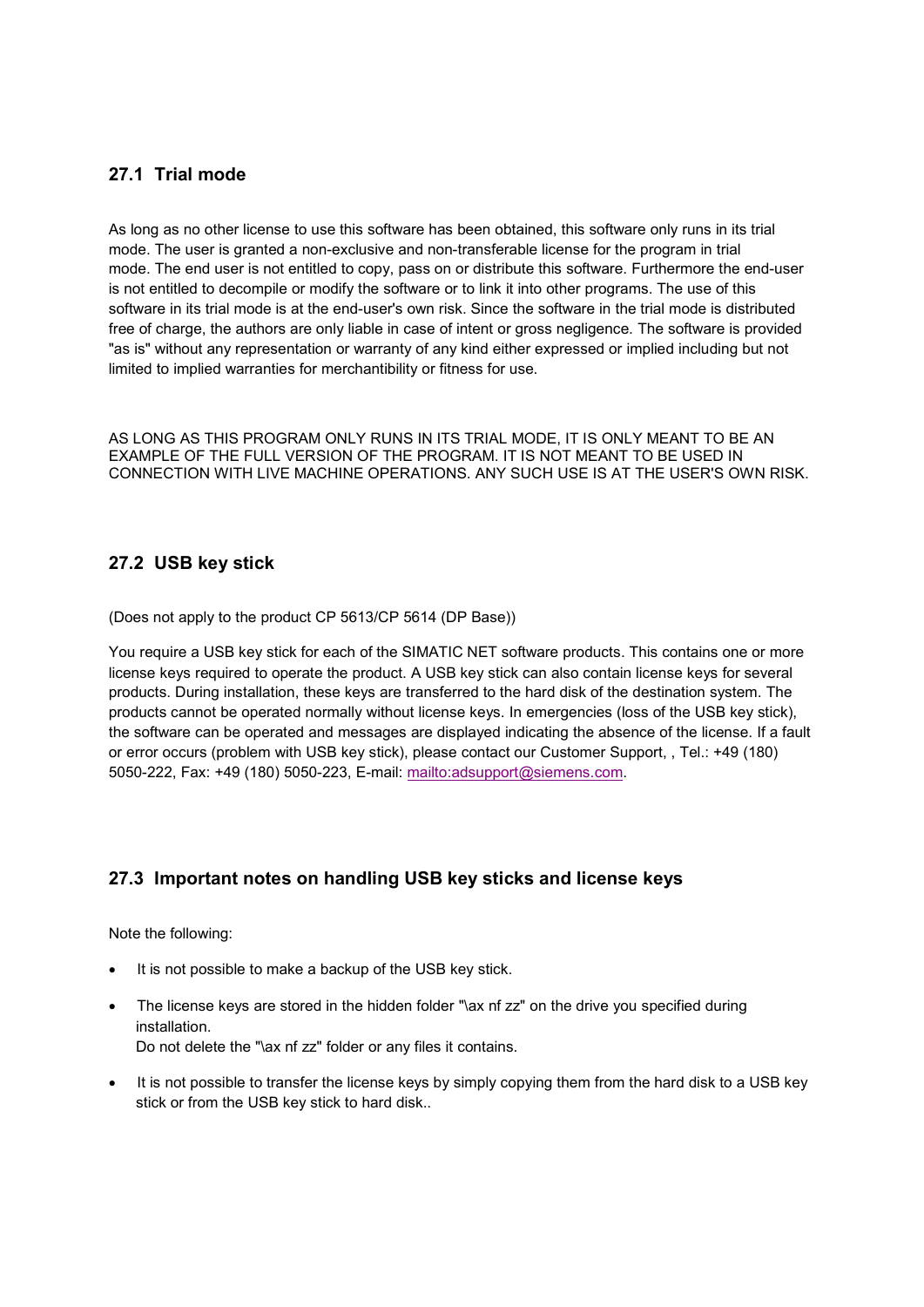- If you uninstall SIMATIC NET products with an uninstaller that uninstalls programs in Windows, you may lose the license keys. If you want to uninstall these products with the uninstaller, you must first transfer the license keys back to the USB key stick. Use the "Automation License Manager" program for this. If you do not remove the licenses, the uninstaller may destroy the license keys for these products.
- If you want to reformat your hard disk, you must first transfer the license keys back to the USB key stick using the "Automation License Manager" program (Start menu **Start ->... -> SIMATIC -> License Management -> Automation License Manager**, alternative: link on desktop). Otherwise the license keys will be lost and you will no longer be able to use the products. When you transfer the license keys back, make sure that you insert the same USB key stick from which you originally installed them.

## **27.4 Installing and uninstalling license keys at a later point in time**

Make sure that you transfer the license keys back to the original USB key sticks.

## **Uninstalling license keys**

You can uninstall license keys at any time with the "Automation License Manager" program.

Follow the steps outlined below to transfer (uninstall) license keys from the hard disk to the USB key stick(s):

- Insert the USB key stick in a USB interface.
- Open the "Automation License Manager" from the Start menu (**Start -> ... -> Simatic -> License Management -> Automation License Manager,** alternative: link on **Desktop**) and transfer the license keys back to the USB key stick.

## **Transferring UCL license keys**

To transfer the UCL license keys to the PC, please use the "setup.exe" program on the UCL license key CD.

## **Retransferring license keys**

To transfer license keys from the hard disk back to the USB key stick under Windows, please use the Automation License Manager installed from the "SIMATIC NET, PC Software" CD.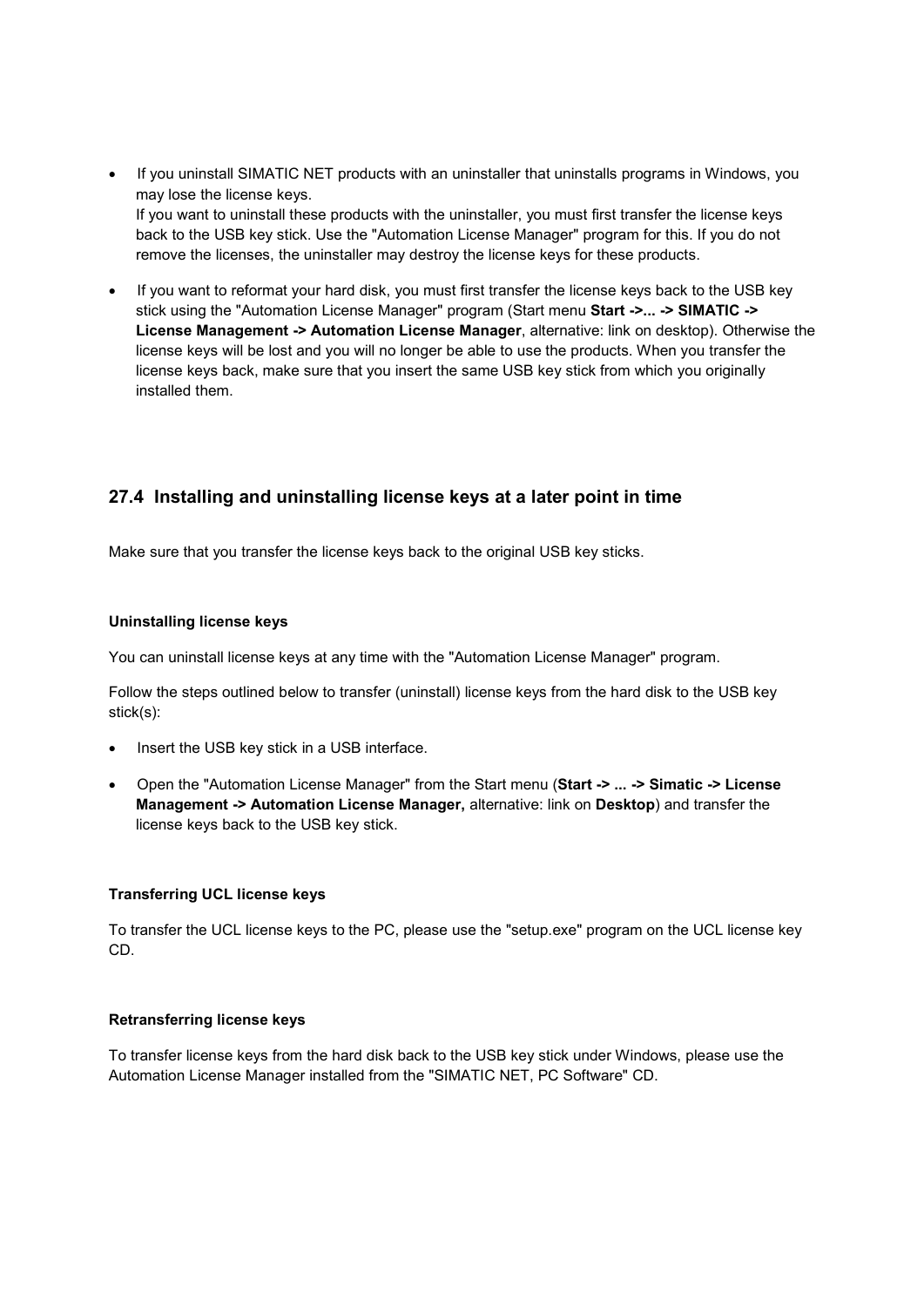## **27.5 Incompatibilities/restrictions relating to licenses**

If the "SIMATIC NET, PC Software, Edition 2008" CD is installed along with the SOFTNET Security Client Edition 2008 (V2.0.0.0) product or an older version, the "SIMATIC NET, PC Software" CD must be installed last.

If it is installed first, then contrary to the note in the readme file of the SOFTNET Security Client, the "SIMATIC NET, PC Software" CD must be installed again afterwards.

# **28. Requirements and restrictions relating to hardware in general**

Where the CP 5613 is referred to below, this relates to the communications processors CP 5603, CP 5613, CP 5613 FO, CP 5614, CP 5614 FO, CP 5613 A2, CP 5614 A2, CP 5623, CP 5624 unless specific types are named explicitly.

## **28.1 Note**

## **Using ACPI (standby and hibernation mode)**

ACPI (standby and hibernation mode) is not supported.

#### **Preventing a change to hibernation**

When communicating via a SIMATIC NET module, your computer should not go into hibernation automatically. You can prevent hibernation in the following ways:

- Disable the "Hibernation" option (Start menu **Start -> Control Panel ->** power options in the **Hibernate** tab **->Hibernate**).
- Change the module to configured mode.
- Reject hibernation in your application.

#### **Power saver mode not allowed**

The power saver mode is not allowed when working with the "SIMATIC NET, PC Software" CD. The current profile is therefore adapted by the installation.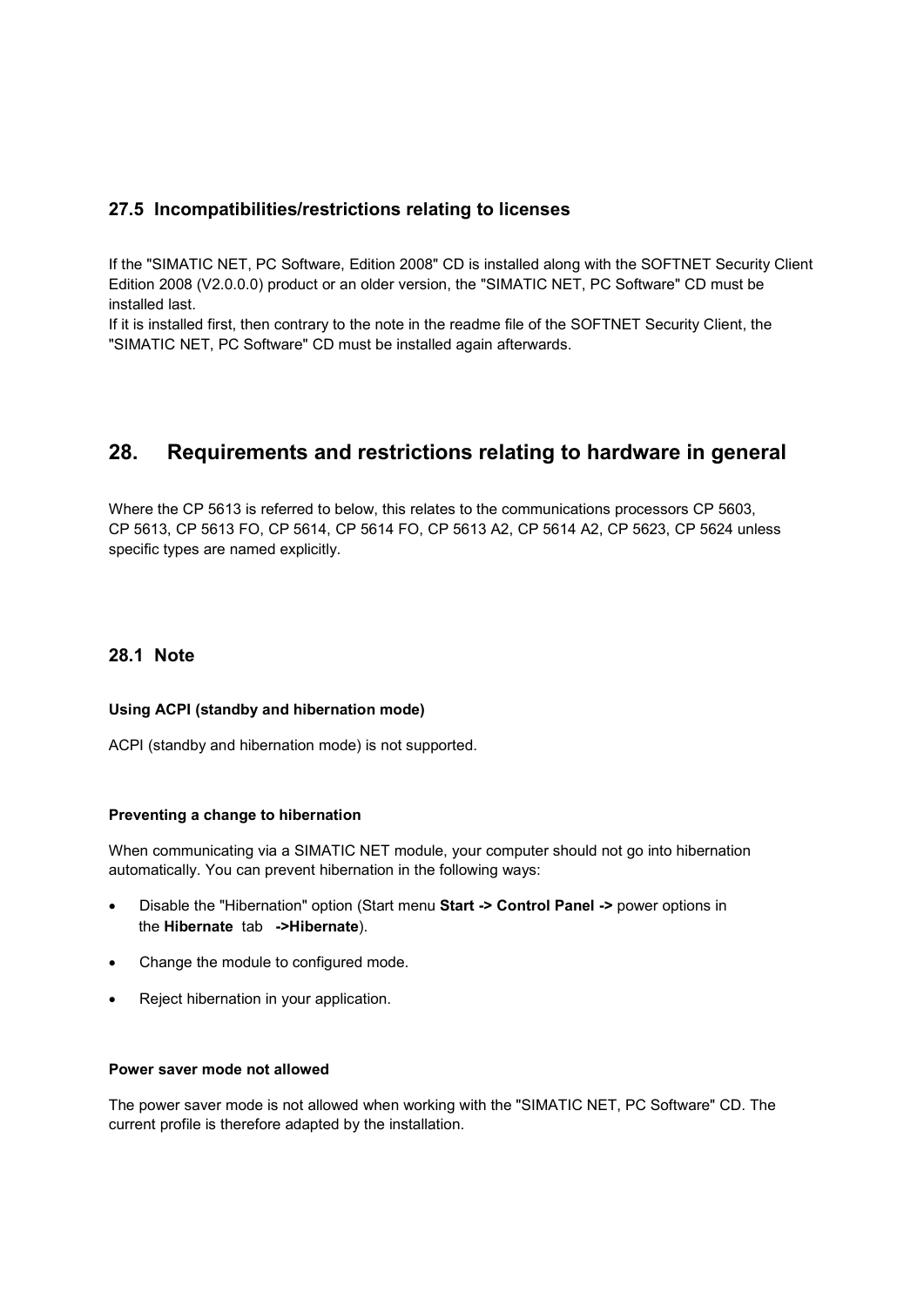If you go to the "Power Options" menu in Vista, (Start menu **Start -> Hardware and Sound -> Power Options**) and change to a different power saving profile or reconfigure your PC's power saving mode, change the settings so that your PC does not change to power saving mode after a longer period of inactivity ("**Change plan settings" -> set the power saving mode to "never"**).

#### **A single service for which the Station Manager waits during startup was not started.**

The following error entry may be found in the diagnostics of the Station configuration Editor: "1 service(s), which the Station Manager waits for when it starts up was (were) not started." This entry means that a function that must be processed before the Station Manager starts is not yet complete.

This function might be the plug-and-play manager of the "SIMATIC NET, PC Software" CD that looks for new hardware. If it is the plug-and-play manager, you can ignore the entry. This is then simply a delay and not an error. To check whether the plug-and-play manager is still running, follow the steps below:

Check the status of the service "SIMATIC NET P&PManager" in the services in the Control Panel of your operating system . If the status is still "Starting", the search for new hardware is not yet complete.

#### **Removing communication modules in configured mode**

Communication modules (CPs) in configured mode (including PCMCIA or PC cards) must not be removed from the PC during operation; this also applies to the information area of the Start bar of Windows "Stop <module>").

## **Recommendation for communications processors with preprocessing**

If the utilization of the PC CPU can briefly exceed 90 %, we recommend CPs with separate preprocessing (CP 1613, CP 1623, CP 5613 and CP 5614) because the communication can then be handled mainly on the communications module.

#### **Installing / uninstalling new hardware**

After installing or removing new hardware, Windows must be started at least once by a user with administrator privileges.

## **28.2 Restrictions**

#### **Using a SIMATIC NET CP in a docking station**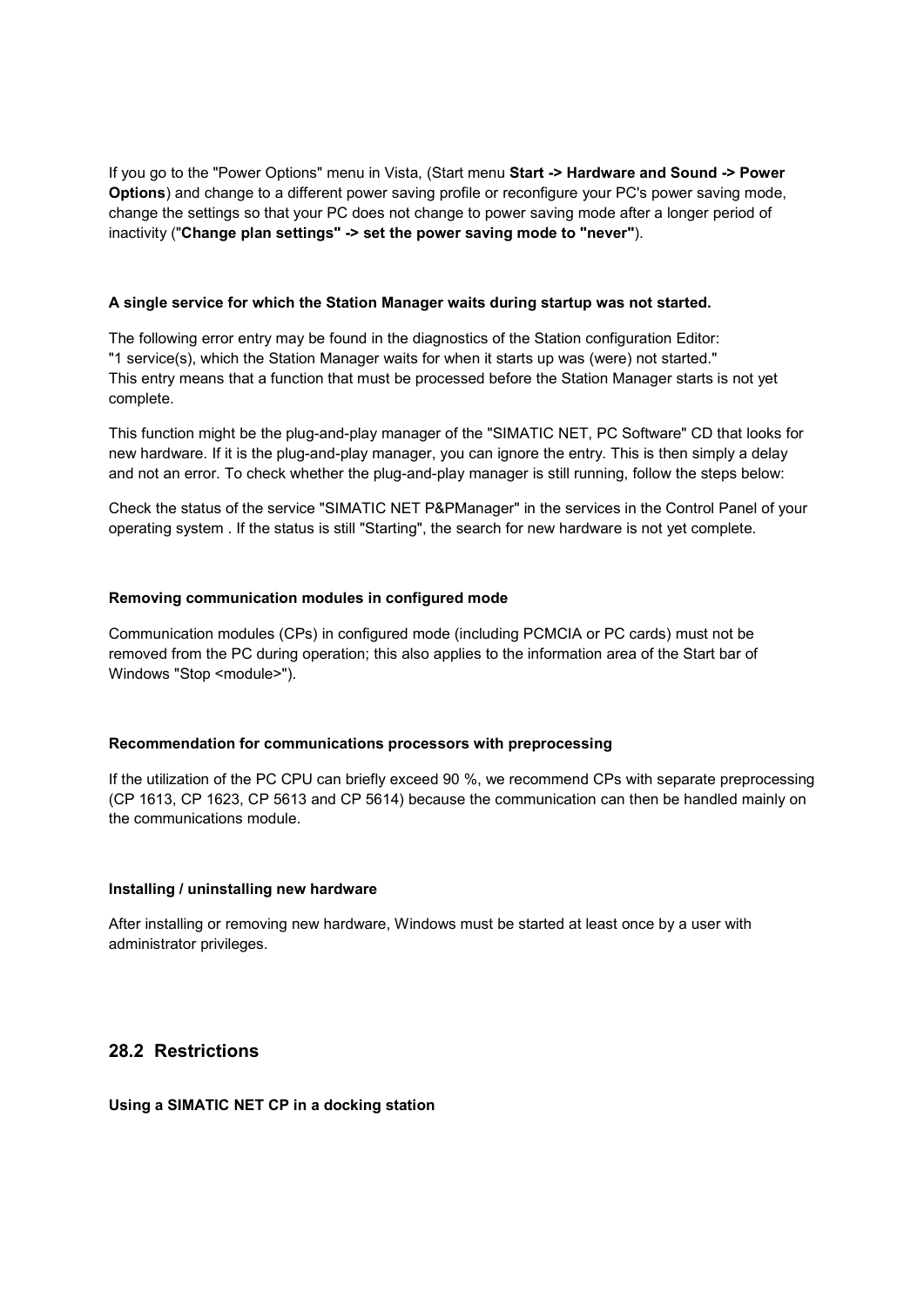Docking stations with the dock in/dock out functionality are not supported.

## **28.3 Computer requirements**

#### **Minimum requirements for PG/PCs**

The products of this SIMATIC NET Software Products service pack were tested on PGs/PCs that meet the following minimum requirements:

| <b>Operating system</b> | <b>Minimum requirements</b>    |
|-------------------------|--------------------------------|
| Windows Vista 32-bit    | 2.4 GHz PCs with 1 GB RAM,     |
|                         | XGA 1024x768 with 16-bit color |
| Windows XP Pro          | 600 MHz PCs with 512 MB RAM,   |
|                         | XGA 1024x768 with 16-bit color |
| Windows Server 2003     | 2.4 GHz PCs with 1 GB RAM,     |
|                         | XGA 1024x768 with 16-bit color |
| Windows Server2008      | 2.4 GHz PCs with 1 GB RAM,     |
|                         | XGA 1024x768 with 16-bit color |

# **29. Compatibility**

## **29.1 Operation with SIMOTION**

## **SIMOTION V2.1 is not released for Windows XP/Windows Server 2003**

SIMOTION V2.1 is not released for Windows XP and not for Windows Server 2003. For current information on SIMOTION products, please refer to the SIMOTION documentation.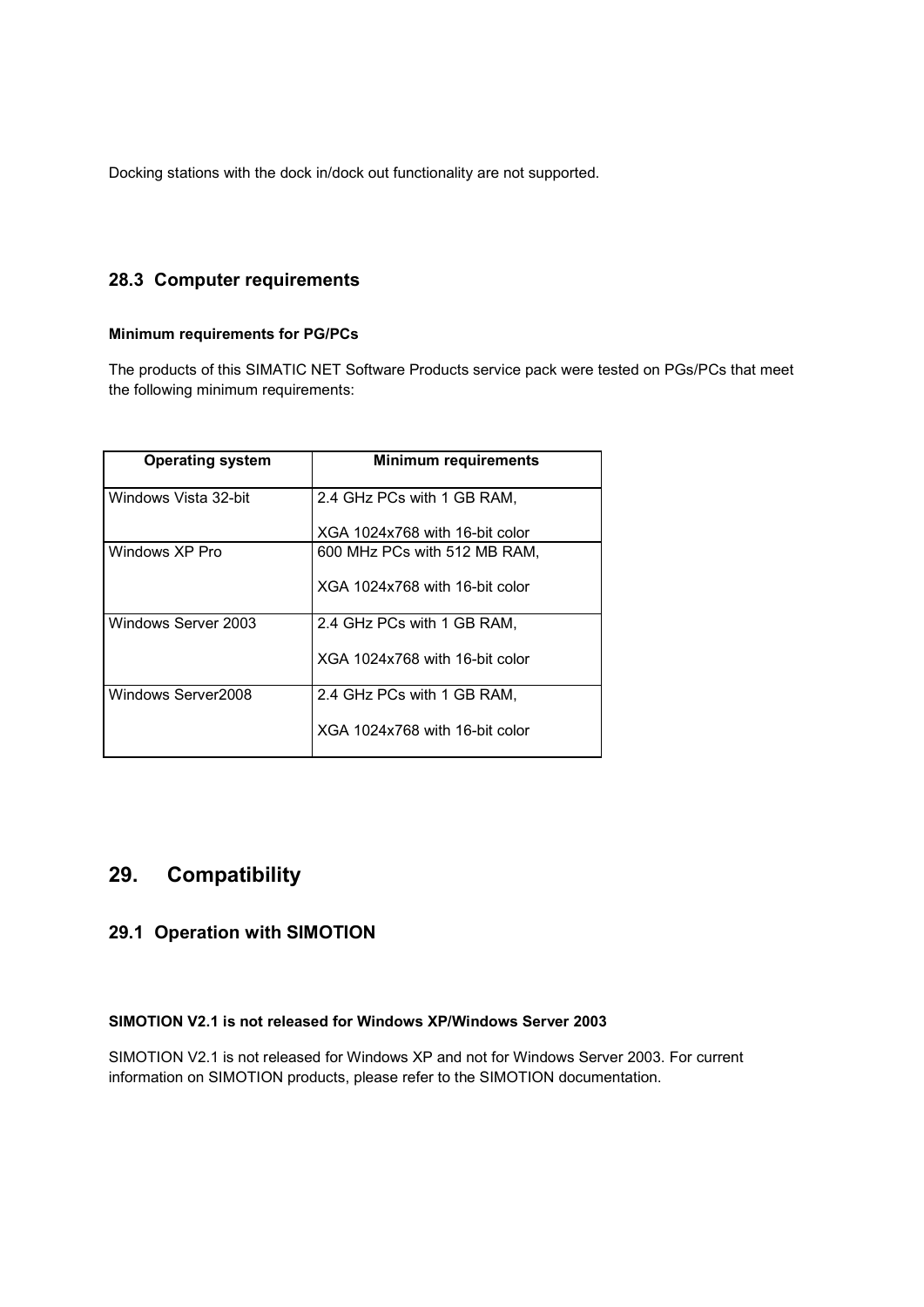#### **SIMOTION V2.0 is not released with SIMATIC NET OPC V2.2 SP2 for Simotion.**

Reason: With SIMOTION V2.0, only a hierarchical exporters possible and as a result, it is no longer possible to browse with SIMATIC NET OPC Version V2.2 SP2 for SIMOTION, for example bad variable information in the OPC Scout or ProTool/Pro-CS.

#### **No OPC communication and configuration possible after uninstalling SIMOTION V3.0 SP1**

After uninstalling SIMOTION V3.0 SP1, no OPC communication over the OPC scout or configuration using the Configuration Console is possible because the file "melbreg.dll" is deregistered in the system folder. To remedy this, (over)install the "SIMATIC NET PC Software" CD again.

#### **OPC Data for SIMOTION**

Please note the following constraints and functional restrictions:

- With asynchronous writes to a read-only variable, no error message is returned although the value cannot be written and is not written. (synchronous write OK, here comes and error message.)
- The valid range of values of variables of the type "Date" and "DT" is not kept to over OPC. Values can be written to variables that are outside the valid range.
- When writing to variables beginning with "tracecontrol" or "internaltotrace", the error message "unexpected error in communication" is generated.

## **OPC Alarms and Events for SIMOTION**

Please note the following constraints and functional restrictions:

- User-defined Diagnostic Buffers are not exported with "Export OPC Data". No message text is therefore supplied for these events.
- The OPC client that starts the OPC server, also receives diagnostic buffer entries entered from this point onwards.
- Only one language setting for all clients: Alarm texts are distributed to all clients in the same language (the language that was set last) even if you previously set different LocaleIDs.
- Maximum 40 Alarm S permitted: If more than 40 different alarms of the category Alarm S are triggered in quick succession, only the first 40 will be delivered.
- Restriction in the use of the automation wrapper, for example with VB OPC clients:

If a client creates several instances of a subscription using the automation wrapper "sopcdaauto.dll", the first subscription to be activated receives the events for both subscriptions; in other words, subscriptions activated later do not receive any alarms.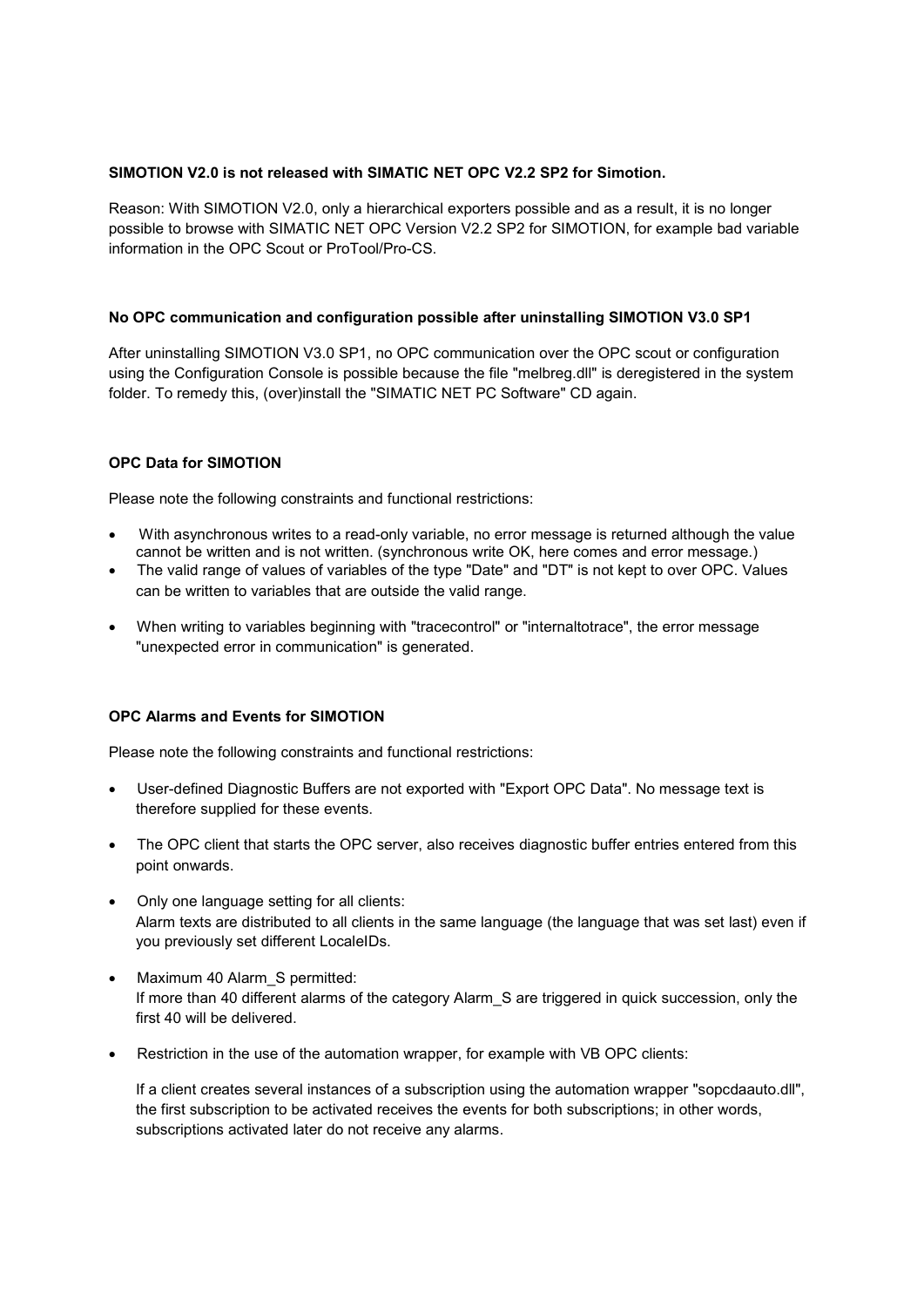- If "Alarm S" and "Alarm SQ" arrive in fast succession and all alarms are acknowledged by the client, the following response can occur:
	- Some Alarm\_S alarms can be successfully acknowledged (incorrect), an acknowledgment event, however, does not arrive (correct).
	- Some Alarm Sq alarms cannot be acknowledged (incorrect), some Alarm S alarms can be acknowledged (correct), an acknowledgment event, however, does not arrive (incorrect).
- Time stamp is changed: If the time zone of the client computer deviates from GMT, the OPC server adds the difference between the local time of the client computer and GMT to the time stamps of the events. If there is daylight-saving time on the client computer, a further hour is added; Example: The module time is 11:33, the client works with CET (+ daylight saving), so the event has the time 13:33.

#### Workabout:

In the exported alarm XML file, it is possible to use a text editor to insert the "TimeDifference" parameter in the <HANDLERS> <SIMOTION> <DEVICES> node.

#### Example:

```
<DEVICES>
 <Simotion_p
  TypeID = "02D0A106-7ED2-4F92-B647-CB3B23097472"
  CheckSum = 2002-10-29-09:11:44.175"
  TimeDifference="-60"
  MPIDefault = "2">
 </Simotion_p>
</DEVICES>
```
The Alarms and Events calculates the time stamp of the alarm as follows:

Time stamp := (S7 time stamp on the hardware) + (time difference compared to GMT in min) – (value of the TimeDifference parameter) + (60 min, if daylight-saving time is set on the client computer) The value of the parameter is therefore calculated as follows:

TimeDifference := (time difference compared to GMT in min) + (60 min, if daylight-saving time is set on the client computer)

Example:

The same time is set on the target hardware (S7 time) as on the client computer. At the time at which the alarm occurs, central European daylight-saving time is set on the client computer, in other words, time difference = 60 min. due to the time zone and 60 min. due to the daylight-saving => time difference = "120". The OPC server returns the time stamp that the alarm must have on the basis of S7 time.

 If you only export alarms during the OPC export in the SIMOTION Scout V2.1, an XML file is created. To make this XML file known to the OPC server, a dummy file with the extension .SSD must be created in the same folder in which the XML file will be saved. This .SSD file is specified in the "Configuration Console" or in the "Commissioning Wizard".

As of SIMOTION V3.0, this dummy file is generated automatically during OPC export.

If you disconnect the OPC client from the OPC server, wait at least 15 seconds before reconnecting.

## **No access to OPC\_Data.sti during OPC export**

Make sure that no other program accesses OPC Data.sti during OPC export. To ensure this, you must close down all OPC clients. If the OPC\_Data.sti file could not be written, the following must be done: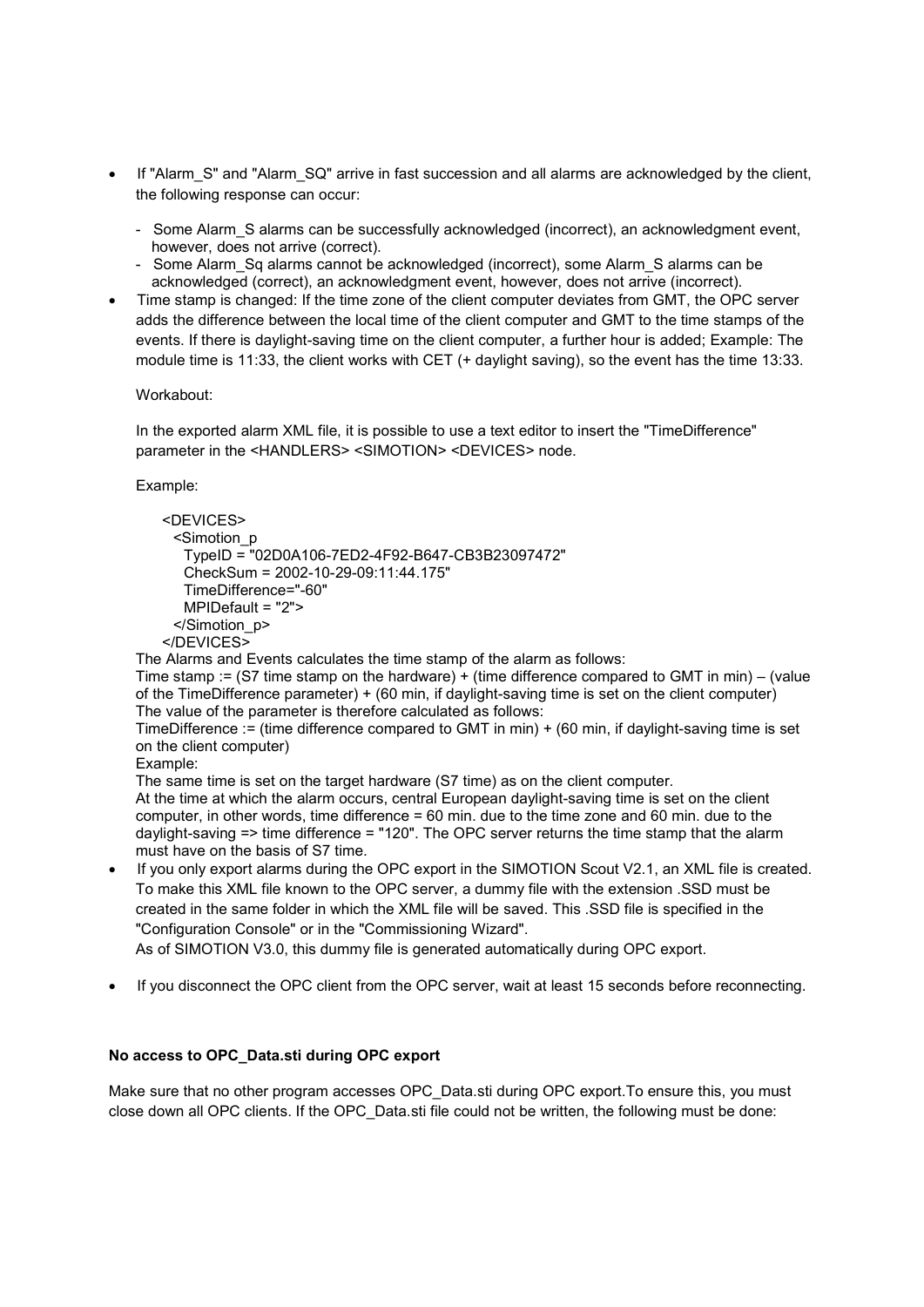- 1. Close down the OPC client, for example the OPC Scout.
- 2. Delete the \*.ssd- and the \*.ldb file.
- 3. Start OPC Export again.

#### **Access to SIMOTION projects**

If you require access to the data of several SIMOTION projects, the files exported from every SIMOTION project (an . STI and a .XML file per project ) must be merged. For STI files, this can be done with the "Symbols" tab in the Configuration Console from SIMATIC NET. For XML files, the SIMOTION OPC File Manager tool is available as of version V6.2.

Remember that the HMI consistency check must be deactivated in the download settings in the SIMOTION SCOUT for each project.

#### **Storage of the XML file**

As of SIMATIC NET V7.0, the XML file exported by the SIMOTION scout must be saved in the installation path of SIMATIC NET on the target drive:

- Windows XP and Windows Server 2003) <systemdrive:>\Documents and Settings\All Users\Application Data\Siemens\ SIMATIC.NET\opc2\bins7\simotion\xml\opc\_ae.xml
- Windows Vista and Windows Server 2008 <systemdrive:>\ProgramData\Siemens\SIMATIC.NET\opc2\bins7\simotion\xml\opc\_ae.xml

#### **Compatibility**

During an OPC export, the same version of SIMATIC NET must be used as at runtime on the target hardware. With the Windows NT operating system this is V6.0.5 and with Windows 2000 and Windows XP it is version V6.4.

#### **Project download with the OPC Scout running**

If a project or hardware configuration download is made while the OPC Scout is running, the connection to the controller is terminated and the OPC Scout must be restarted. This occurs only if an OPC server is configured in the Station configuration Editor. Before restarting the OPC Scout, make sure that the configured OPC server is in "Run" mode.

**OPC File Manager**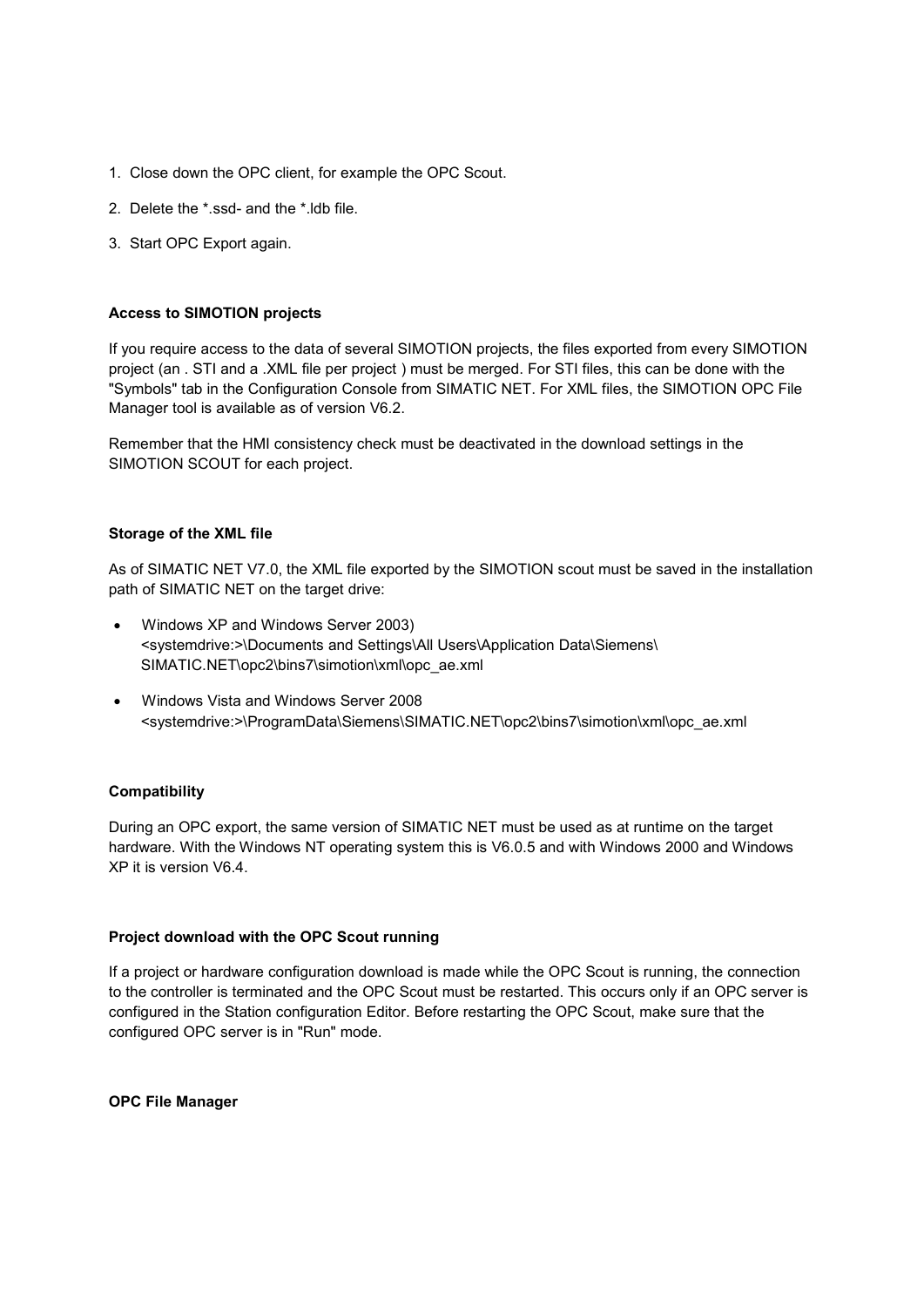If the "Open" function is used in the OPC file manager to read in an existing configuration, the gateway to each target device must be checked again and if necessary reentered under "Specify gateways".

#### **OPC File Manager**

If routed connections are entered with the "Specify gateways" function, remember the following:

The subnet must be selected explicitly in the "Subnets" list box before editing the gateways/routers.

#### **Going online with the SIMOTION SCOUT when an alarm client is running**

Sporadically, it is not possible to go online with the SIMOTION SCOUT if an alarm client is running.

The alarm client must then be shut down first or the connection to the Alarms & Events server must be interrupted.

#### **Alarm status with Alarm\_SQ**

If an Alarm SQ comes and goes in quick succession and this alarm is then and acknowledged, it is possible that the status of the alarm is "and acknowledged entered state" instead of "acknowledged left state" (applies only when the time between entering and leaving is less than 10 ms).

#### **SIMOTION module P350, startup problem**

If a Protool/Pro project/application (\*.fwd) is placed in the start subfolder, the Protool application is started automatically at startup. SIMATIC NET, on the other hand, does not start up completely. The Services Station Manager, Route Manager, and Configuration Service are not started.

The services can be started manually later. If ProTool/Pro is started with a delay, the problem does not occur.

#### **ALARM\_SQ alarms with status "left state" sporadically have an incorrect time stamp**

When connecting an OPC AE client to an active SIMOTION controller, the pending alarms are queried (refresh functionality). With ALARM\_SQ alarms with the left state status (only acknowledgment required), and incorrect time stamp (date + time of day) is displayed sporadically.

#### **OPC symbols of the type "STI" continue to be supported**

The "SIMATIC NET, PC Software, Edition 2008" CD continues to support OPC symbols of the type "STI".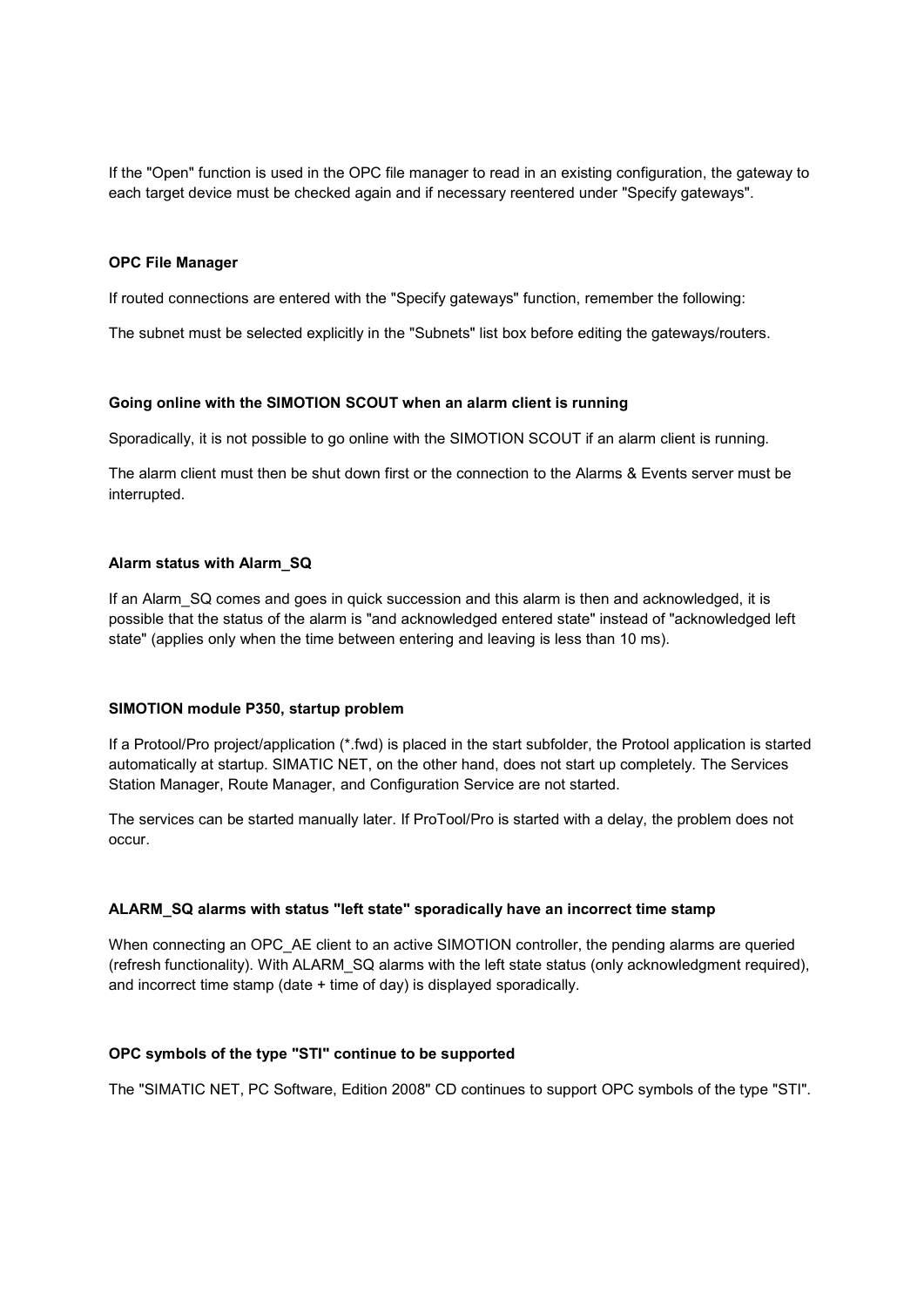# **30. Notes on C programming interfaces**

Following protocols are explicit supported by the C programming interface:

- SAPI-S7
- IOBase
- DPBase

## **30.1 Notes and restrictions relating to the SAPI-S7 programming interface**

#### **S7 communication with C applications**

In STEP 7 or NCM PC, connections used by C applications should not be configured as permanent OPC connections.

Otherwise, these connections will be established when the UA protocol is activated and are no longer available for the C application.

#### **S7 programming interface: return values of the "s7\_receive" function**

When evaluating the return values of the "s7\_receive" function, if unexpected values occur, the "s7\_discard\_msg" function must be called in the default branch of the corresponding switch instruction.

#### **Connection reestablishment**

Between the call for the "s7\_abort( )" function and the "s7\_initiate\_req( )" function, there must be a waiting period of approximately 1 second. During this time, the "s7\_receive( )" function can be called (polling or in Windows Messages by SAPI-S7).

Note that if a connection is aborted due to a problem (s7\_receive = S7\_ABORT\_IND), the subsequent connection establishment with "s7\_initiate\_req( )" may only succeed after a maximum wait time of 90 seconds since the connection partner continued to occupy connection resources.

#### **Reaction to error codes**

If a function returns the value ERR\_RETRY, the corresponding request must be repeated.

Example: s7\_get\_read\_cnf = ERR\_RETRY -> Repeat s7\_read\_req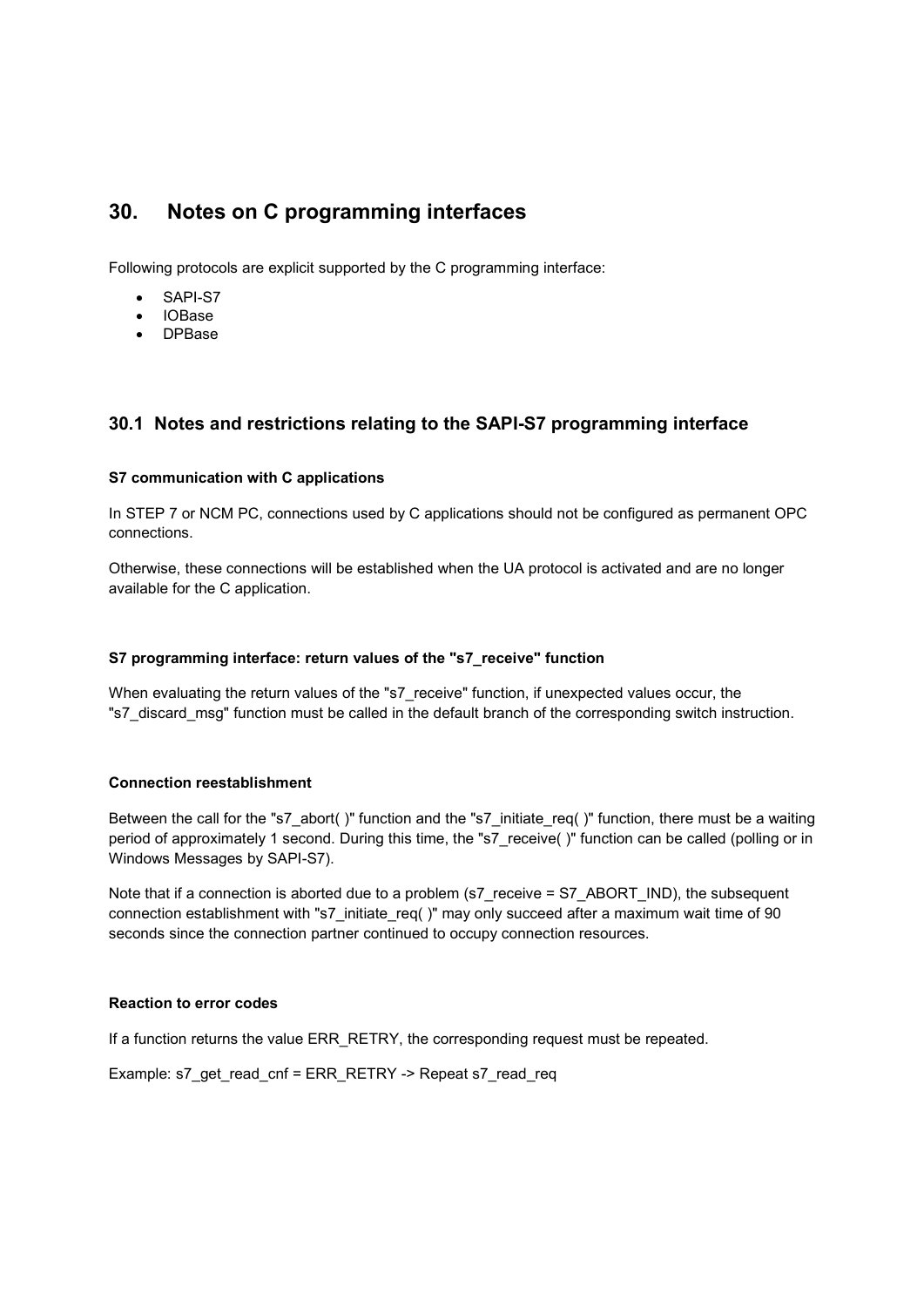#### **Not all variable types**

The variable types supported by the S7 protocol are at present not completely supported by all S7 servers (therefore the variable types STRING, TIMER, COUNTER and bit arrays should not be used).

#### **Duration before a timeout is signaled**

In the data transfer phase, the time required before an Abort indication is received is as follows for a CP 1613 with ISO:

- No data traffic  $\leq 80 \text{ s}$
- With data traffic  $\leq 8$  s

#### **Restrictions SAPI-S7**

The following functional restrictions apply to this version of the product.

| <b>Service/Function</b> | <b>Restriction</b>                                                                                                                                                                                          |
|-------------------------|-------------------------------------------------------------------------------------------------------------------------------------------------------------------------------------------------------------|
| s7 get vfd ustate ind   | This service is not yet permitted.                                                                                                                                                                          |
| s7 vfd state reg        | This service can only be used on other (remote) devices.                                                                                                                                                    |
| Variable services       | The variable types supported by the S7 protocol are at<br>present not completely supported by all S7 servers (therefore<br>the variable types STRING, TIMER, COUNTER and bit arrays<br>should not be used). |

#### **Multithread operation**

Note that the "s7\_receive( )" call and the corresponding processing function must run in the same thread.

#### **Autostart**

Do not start an S7 application using the Windows Autostart program group, Instead, use the Autostart functions of the "Configuration Console" tool to launch PC user programs following startup.

#### **s7\_get\_diag\_ind returns incorrect diagnostic information**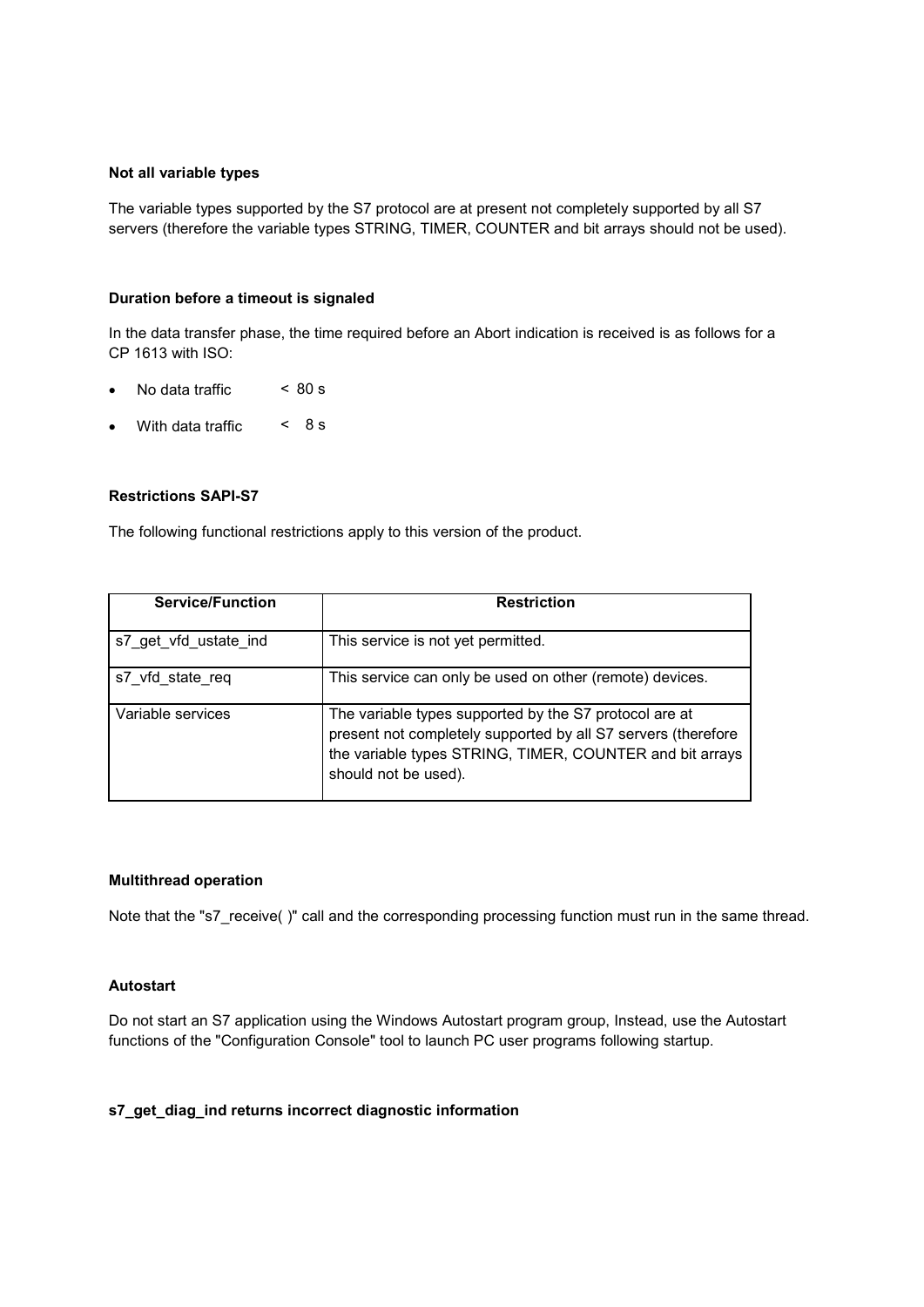When using "s7\_get\_diag\_ind( )", diagnostic information can be lost.

#### **s7\_get\_await\_initiate\_cnf**

Section 3.4.4 "s7\_get\_await\_initiate\_cnf()" on page 66 of the "S7 Programming Interface" manual incorrectly states:

"...Following this, the corresponding processing function 's7\_get\_initiate\_cnf( )' must be called for internal..."

The function described in the section is, of course, meant::

"...Following this, the corresponding processing function 's7\_get\_await\_initiate\_cnf() must be called for internal..." ;

#### **S7\_MINI\_DB\_TRACE\_MAXLINES**

For S7\_MINI\_DB\_TRACE\_MAXLINES (Section 4.3 / page 170 of the "S7 Programming Interface manual) a range of values of 1 to (2^2) - 1 is shown which would mean 1 to 3. The range 1 to 32768 is, however permitted.

#### **PC-PC connection**

If you use S7 connections for communication from PC to PC, the S7\_MINI\_DB\_INIT\_RSP\_PDU\_SIZE parameter set with the "s7\_mini\_db\_set" function, may be a maximum of "480" if the ONLINE mode is set in the Station configuration Editor.

#### **S7 programming interface: return values of the "s7\_receive" function**

When evaluating the return values of the "s7\_receive" function, if unexpected values occur, for example, in the default branch of the corresponding switch instruction, the "s7\_discard\_msg" function must be called .

# **31. Notes on project engineering, configuration and NCM**

#### **XDB import**

XDB import must only be done when there is no communication taking place with other partners.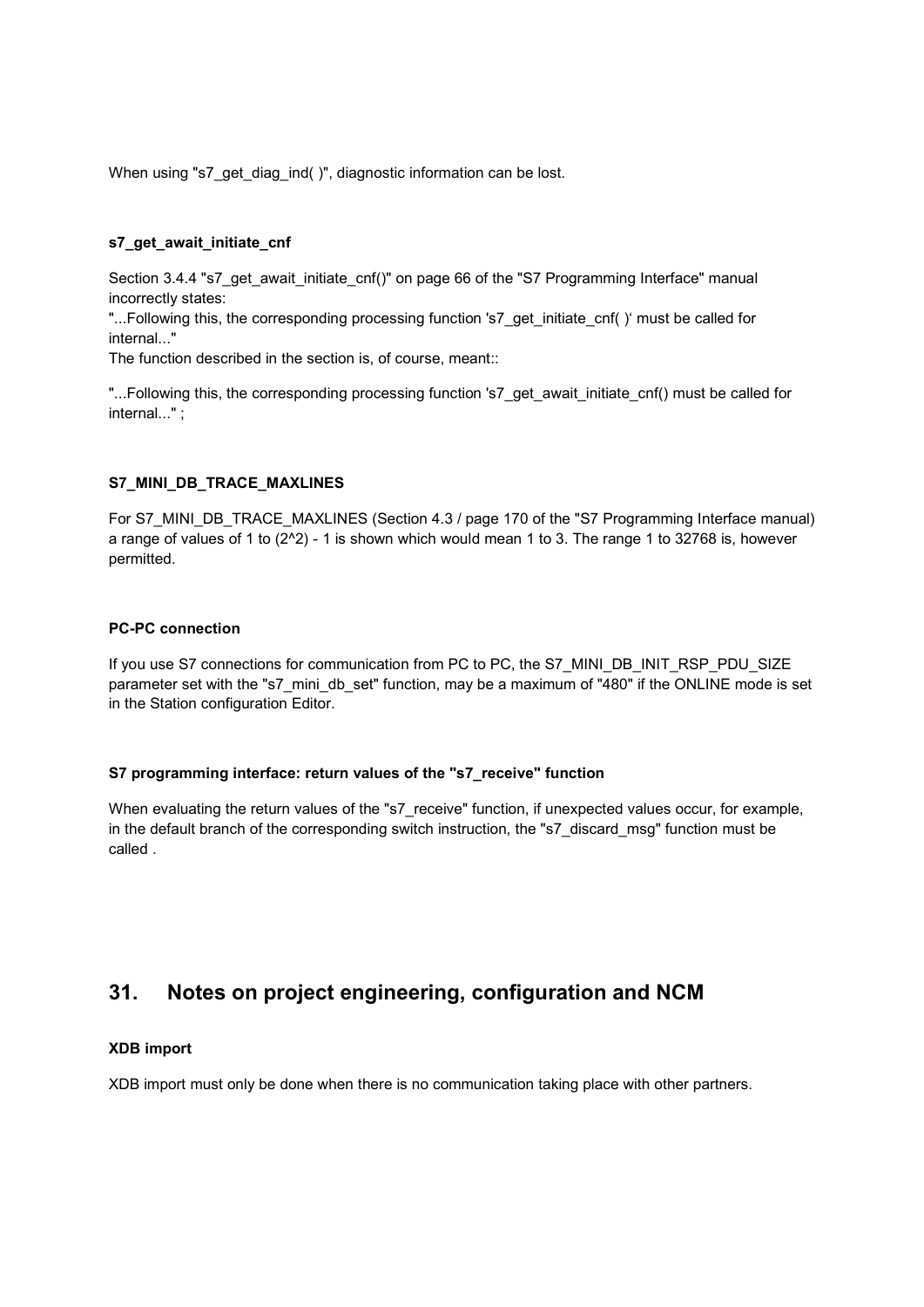#### **Configuring a CP 1623 with STEP 7 or NCM PC**

If two or more CP 1623s were configured in a project, an IP address is required to distinguish the CPs during online configuration with STEP 7 or NCM PC. This means that the CP 1623s (when there is more than one) must be configured with MAC and IP address.

#### **Extra readme file for SIMATIC NCM PC**

Please read the notes in the readme file ("ncm\_readme.htm") for the product SIMATIC NCM PC on the "SIMATIC NET, PC Software" CD or in the service pack download area.

#### **Diagnostics**

In the Station configuration Editor, context-sensitive diagnostics of individual components is available only when STEP 7/NCM PC is installed on the PC (activated with the right mouse button -> Diagnostics).

Remote diagnostics is possible when STEP 7/NCM PC uses its own diagnostics.

#### **Complete description of the topic**

The configuration of a PC using SIMATIC NCM PC and the related software is described in detail in the "Commissioning PC Stations" and "Industrial Communication with PG/PC" manuals.

#### **Commissioning the PC with PROFIBUS network cards**

As long as the configuration of the PROFIBUS network cards is not yet completes, the modules must not be connected to the network of the operational system!

When configuring a PROFIBUS network card, the station address, for example, must be set. Randomly set addresses can cause problems on the plant bus!

#### **Downloading a PC station via the "PC Internal" access point**

With certain network configurations, the following reaction can occur sporadically: When downloading to a SIMATIC PC station using the "PC Internal" access point, a message appears telling you that the system data block, for example, 1001 or 1007 cannot be deleted. In this case, restart the download – and the download to the station will succeed.

#### **Downloading to a PC station and avoiding modifications to the configuration**

During a download by the SIMATIC NCM Manager, "HW Config" or "NetPro" to the locals SIMATIC PC station, no changes, for example deleting an application, must be made in the Station configuration Editor.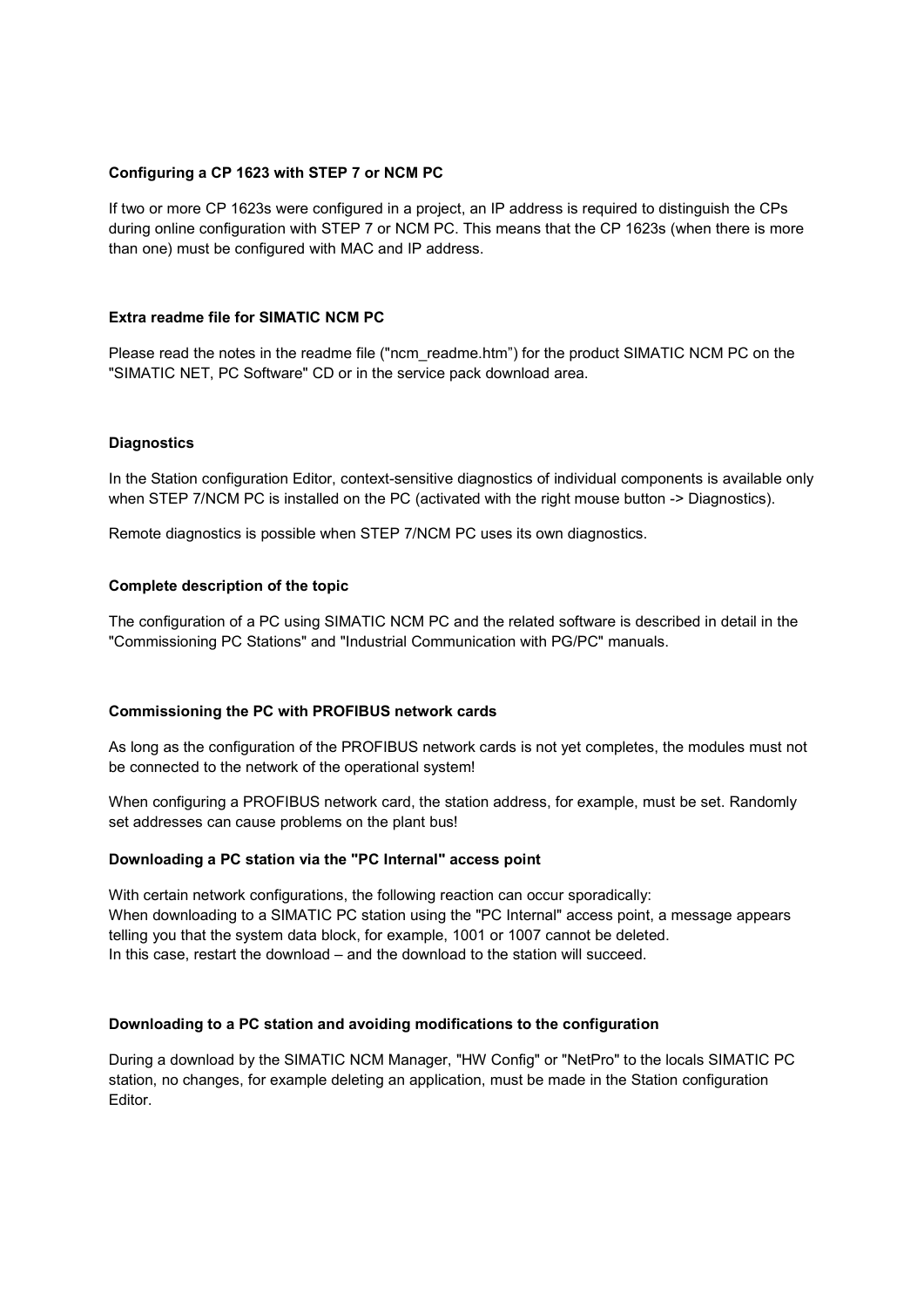#### **Dealing with problems when downloading or importing**

Before downloading or importing configuration data, the "S7 Connection Diagnostics" program must be exited.

#### **Error message immediately after installation**

On some computers, the message "Application error caused a stack fault in module <unknown> ..." can appear immediately after installation and existing authorizations are not detected. To eliminate the problem, reboot your computer.

When you start SIMATIC NET, if you see the message "Softbus device not running! Cancel will terminate the S7RTM", this means that an important component of SIMATIC NET is not correctly installed. In this case, click the "Cancel" button and install the "SIMATIC NET, PC Software" CD again. If the problem persists, please contact the hotline.

#### **When downloading configurations, note the following**

User programs that do not communicate over the OPC interface must be terminated before downloading the configuration with STEP 7/NCM PC and then restarted.

#### **Downloading or importing an XDB file of configurations with several hundred connections takes several minutes**

Downloading or importing an XDB file of configurations with several hundred connections can take several minutes. Please wait until complete.

#### **Configuring the "Access Point of the Application"**

You can set an "access point of the application" both with the "Configuration Console" program and with the "Set PG/PC Interface" program. Never use both programs at the same time.

#### **Configuration of the Information Service**

When you install SIMATIC NET, an information service is installed that informs the user of special operating events. The events include the following:

- A trace is active for a protocol or a software component.
- An OPC protocol is deactivated.

The information service indicates the monitoring function with an icon in the status area of the taskbar.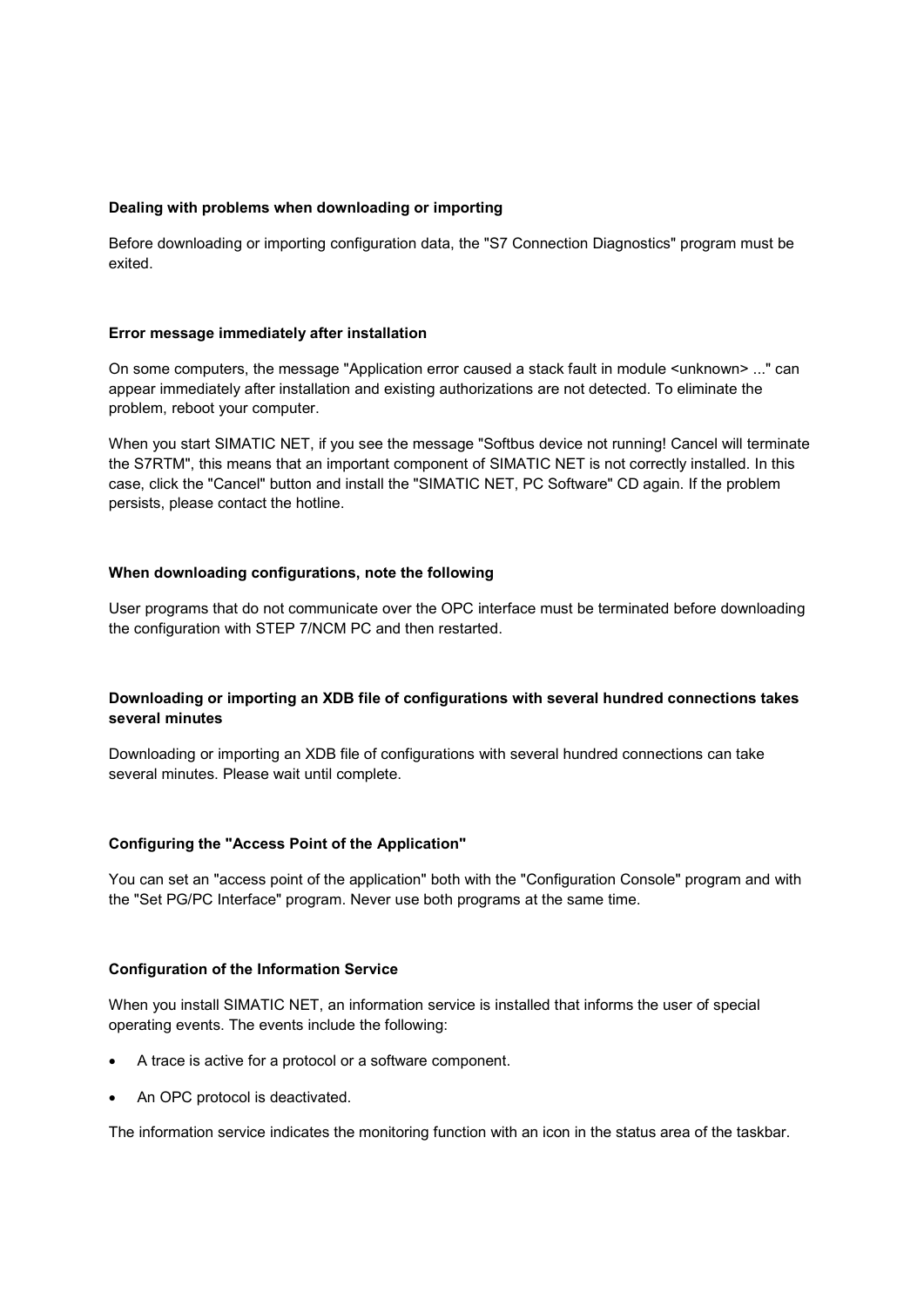A flashing warning triangle in the icon indicates a special operating event.

If you double-click on the icon, you open the window of the information service. Here, you will see the operating events listed. To read the detailed information of a message, click on the relevant row in the table of events.

You can close the information service if you are not interested in special operating events. Simply rightclick on the icon in the status area of the taskbar and select the "Exit" menu command. The information service will then close down after a few seconds. It is also possible to restart the information service from the Start menu.

#### **Installing STEP 7 after installing the "SIMATIC NET, PC Software" CD**

If STEP 7 is installed after the "SIMATIC NET, PC Software" CD and if the access point S7ONLINE is assigned to the CP 5613/CP 5613 FO/CP 5614/CP 5614 FO, the assignment must be confirmed explicitly in "Set PG/PC Interface" or the "Configuration Console" prior to communication.

#### **Installation of NCM PC on a separate PC without SIMATIC NET, PC software**

If NCM PC is installed on a separate PC, it is only possible to download the configuration to other PCs if a product from SIMATIC NET PC Software is also installed, for example IE Softnet PG.

#### **Instance DBs on the OPC server with S7 symbols**

Instance DBs are taken into account in the configuration of the OPC server with S7 symbols in STEP 7 as of version 5.3 SP1.

#### **S7 symbol names with period (.) are not permitted.**

With the S7 symbols for the OPC server application, symbol names with the period "." character can be configured but they cannot be used on the PC station by an OPC server and are rejected as invalid items.

#### **Do not set CCAgent to "Pause"**

After logging on, the "CCAgent State" dialog can be started in the information area of the taskbar. Do not set the "Pause" option. Otherwise, you can no longer start, log off or change user.

The WinCC processes "CCServer" and "CCAgent" must then be exited by an administrator.

#### **Diagnostic buffer entry in the Station configuration Editor "The CP with index ... is not operational"**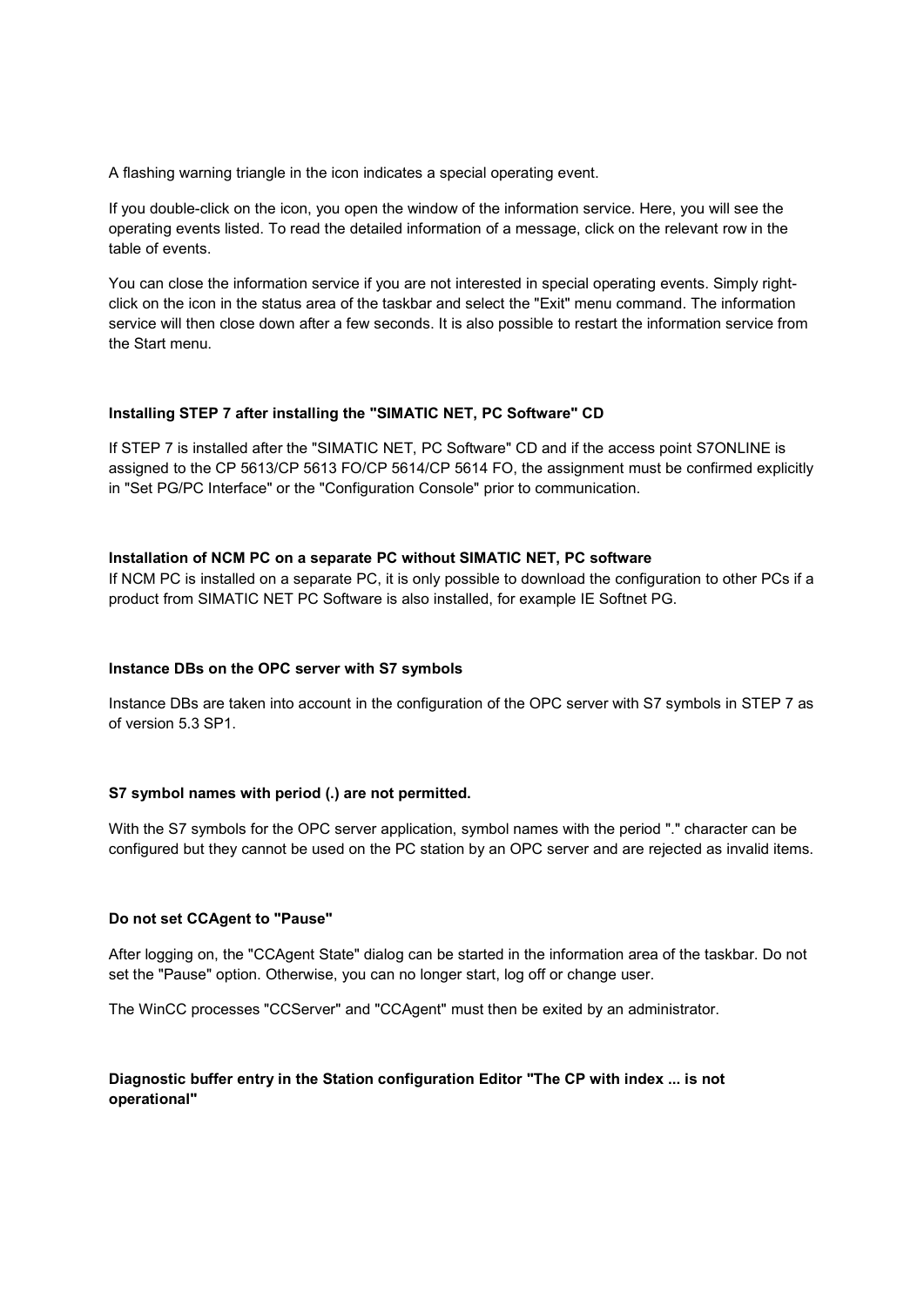If the message "The CP with index ....is not operational" appears in the diagnostic buffer of the Station configuration Editor, follow the steps below:

Change to network diagnostics of the "Configuration Console" program or "Set PG/PC Interface". Run diagnostics for the CP. The diagnostic information indicates the exact nature of the problem.

#### **Diagnostic buffer entries when a download fails**

In some situations, it is possible that a component rejects downloaded project engineering data. In such cases, the message "Module ... (index ?) in station ... cannot be started. Do you want to display the module status with the diagnostic buffer? Yes on no.". Please note that the diagnostic buffer cannot be displayed at this point. Use the diagnostic buffer of the target station.

#### **Error message in the diagnostic buffer of the Station configuration Editor "The sdb is incorrect"**

When importing XDB files ("Import Station" in the Station configuration Editor), the message "The sdb is incorrect"/"component database is invalid" can be entered in the diagnostic buffer. If this problem occurs, it means that the project engineering configuration of your DP master system was not accepted. To apply the configuration, use the download function of STEP 7/NCM PC and download the PC station again.

#### **Assignment of the CPs to the real hardware in the Station configuration Editor**

Following any change to the configuration (during station import etc.), please check the assignment of the CP modules in the Station configuration Editor compared with the hardware installed in the PC; with PROFIBUS modules using their buzz functions if available.

To be able to assign a module uniquely when importing a station, the module type, module version, and the interface parameter assignment must match the settings of the existing real hardware exactly.

#### **Accessible PROFINET IO nodes in the SIMATIC Manager**

If the "Accessible nodes" function in the SIMATIC Manager is executed by STEP 7 / NCM PC version V5,4,3 or older via a CP 1613 module, only conventional devices are detected; PROFINET IO devices are not detected.

#### **NCM does not support archiving and dearchiving**

You can, however, archive or dearchive the project data in the project directory <project path> yourself, for example with "WinZip".

To archive, follow the steps outlined below:

1. Install "WinZip"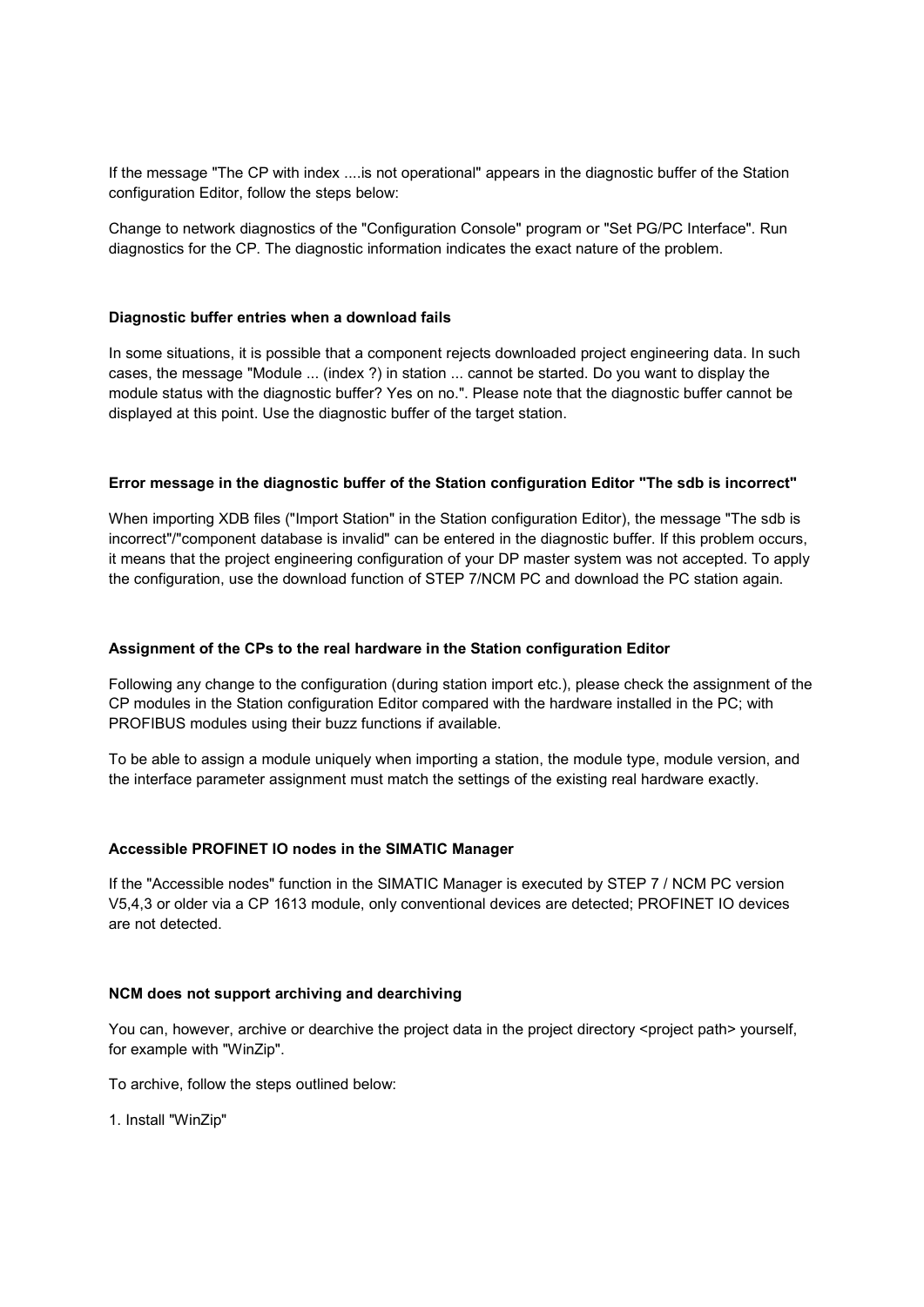2. Change to the Windows Explorer.

3. Select the project in the project folder (as default, the projects are in <INSTALLDIR>\SIMATIC\_NCM\S7proj)

4. By right-clicking -> WinZip, the project can be archived.

To extract, follow the steps outlined below:

- 1. Double-click on the archive
- 2. Click the "Extract" button.

3. To open the project with the NCM PC Manager, use the "Browse" button in the "Open Project" dialog.

# **Configuring the target system: Target computers (except your own) are not displayed in the list of accessible nodes**

If the target computer was disconnected from the network or when several network adapters are attached to the network, the network adapter installed in your own PC must be reinitialized.

Follow the steps outlined below to reinitialize the network adapter:

- 1. Open the Windows Explorer.
- 2. Open "My Computer" in the Windows Explorer.

3. Click on the "SIMATIC Shell" entry with the right mouse button and select "Settings". Reaction: The "Settings" dialog appears.

4. Select the network adapter intended for communication and confirm with OK.

5. Confirm the message indicating the that the communication service will be reinitialized with OK. (Note: As a check, the name of the activated adapter is colored blue.)

Please note that a target computer can only be reached over the initialized network adapter, in other words, only over the adapter highlighted in blue in the "SIMATIC Shell".

# **Connection abort when downloading to the SIMATIC PC station**

If the download aborts when downloading a SIMATIC PC station due to a component that cannot be stopped, the PC station may be in an inconsistent status following the aborted download. You can find the cause in the diagnostic buffer of the Station configuration Editor.

The reason why the component cannot be stopped is that there is still communication active over this component. Please close the active communication and repeat the download.

#### **SOFTNET CP as DP slave is not displayed in the user application when browsing**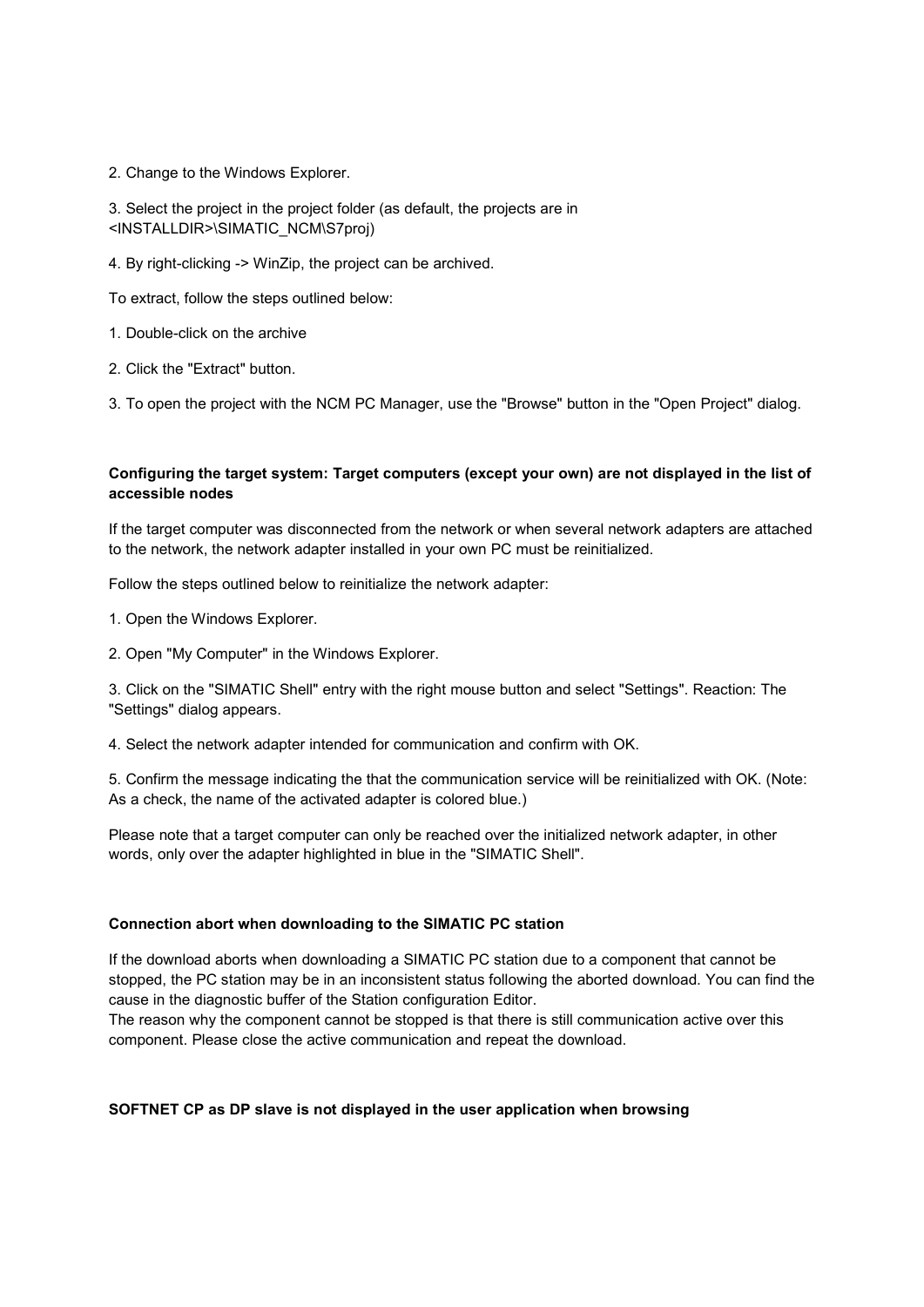Please use only the following configurations with a Softnet CP as DP slave

Module length: less than or equal to 16 bytes

Unit: byte

Consistency over: "Unit" or "Entire length"

Otherwise the SOFTNET CP as DP slave is not displayed in the user application when browsing

#### **No symbolic addressing with OPC in a multiproject context until STEP 7 V5.4**

If S7 connections are created between two different projects of a multiproject in STEP 7 up to V5.4, no symbols are available in the S7 tab of the OPC server with the "Selected" button. Even if you select "Use symbols - All", no symbol file is generated. If you want to use symbolic access, please avoid using any cross-project connections. As of STEP 7 V5.4, the OPC symbols can also be used for multiprojects. Make sure, however, that the station names are unique.

# **Unexpected message "Missing SW product/optional package" when opening STEP 7 project**

Projects that display this error message when they are opened in NCM PC, can only be opened with STEP 7.

#### **OPC server - PROFINET IO – Item-specific rights are not adopted**

The settings item-specific rights in the "PROFINET IO" tab in the "Edit..." dialog of the OPC server are not adopted after "Save and Compile". Use the default rights for all items to restrict access rights.

#### **Loading a configuration locally**

To load a configuration on the local station, the S7ONLINE access point must be set to the interface parameter assignment "PC-internal".

#### **XDB import failed**

If the computer is restarted soon after an XDB import or download of configuration data, this can lead to an OPC client, for example the OPC Scout, not recognizing the configuration data. In this case, repeat the download of the configuration data.

#### **Firewire modules**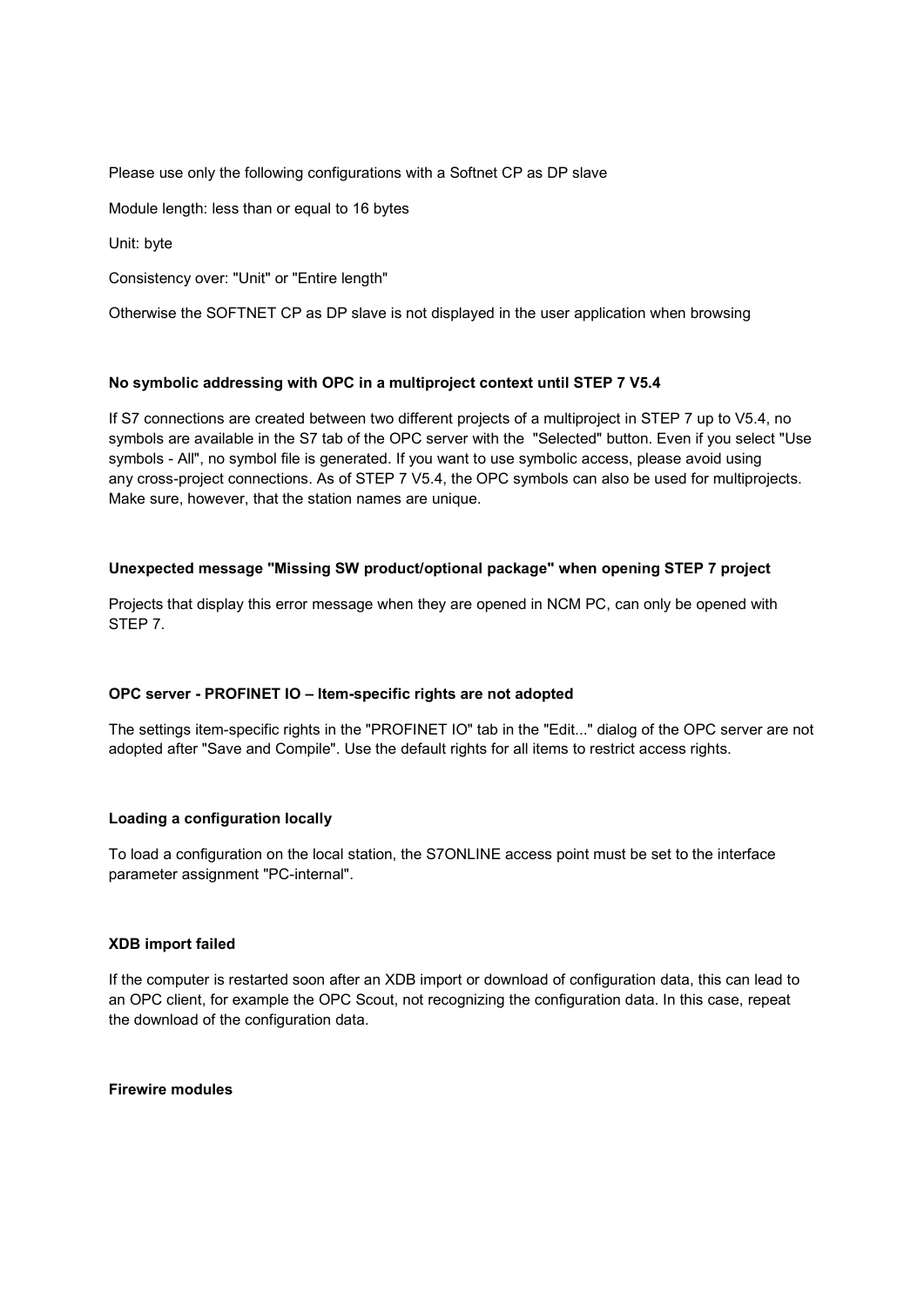Network adapters such as the 1394 are not supported by SIMATIC NET and must not be inserted even in the Station configuration Editor.

#### **Inserting/removing communications processors**

If you insert a further communications processor or remove an inserted communications processor, it is possible that no component is displayed in the Station configuration Editor. In this case, reboot the computer.

# **Error when inserting an "IE\_General" module**

If you add a component of the type "IE\_General" in the "Components" tab of the Station configuration Editor, an error can occur in the internal "pniopcac.exe" program (Event Viewer -> Application -> doubleclick on "Application Error" -> "Failed application pniopcac.exe ...").

This does not have any negative effect on the functionality of the module, unless it is used as a PROFINET IO controller. In this case, download a PROFINET IO configuration. The error then no longer occurs.

#### **Restarting the OPC server after downloading a changed destination address**

If the configuration of a non-local PC station is downloaded with a different Ethernet destination address from that of the module configured there, it is possible that the OPC server on the destination station must be restarted.

This can be done at the project engineering station.

- 1. Start the "NCM S7 Diagnostics" program (Start menu **Start -> ... -> STEP 7 -> NCM S7 -> Diagnostics**).
- 2 Open an online connection with the following parameters:
	- Node address = address of the CP on the destination computer
	- Slot = index of the OPC server in the Station configuration Editor

3a Start the OPC server with the call: Operating Mode -> Start Module.

3b The OPC server can also be started locally by selecting the OPC server in the Station configuration Editor and selecting the "Run" function in the context-menu (right mouse button).

#### **No remote download to the PC station while the OPC XML DA Web service is running**

Remote downloading to the PC station is rejected while an OPC XML DA Web service application is running on the target PC station.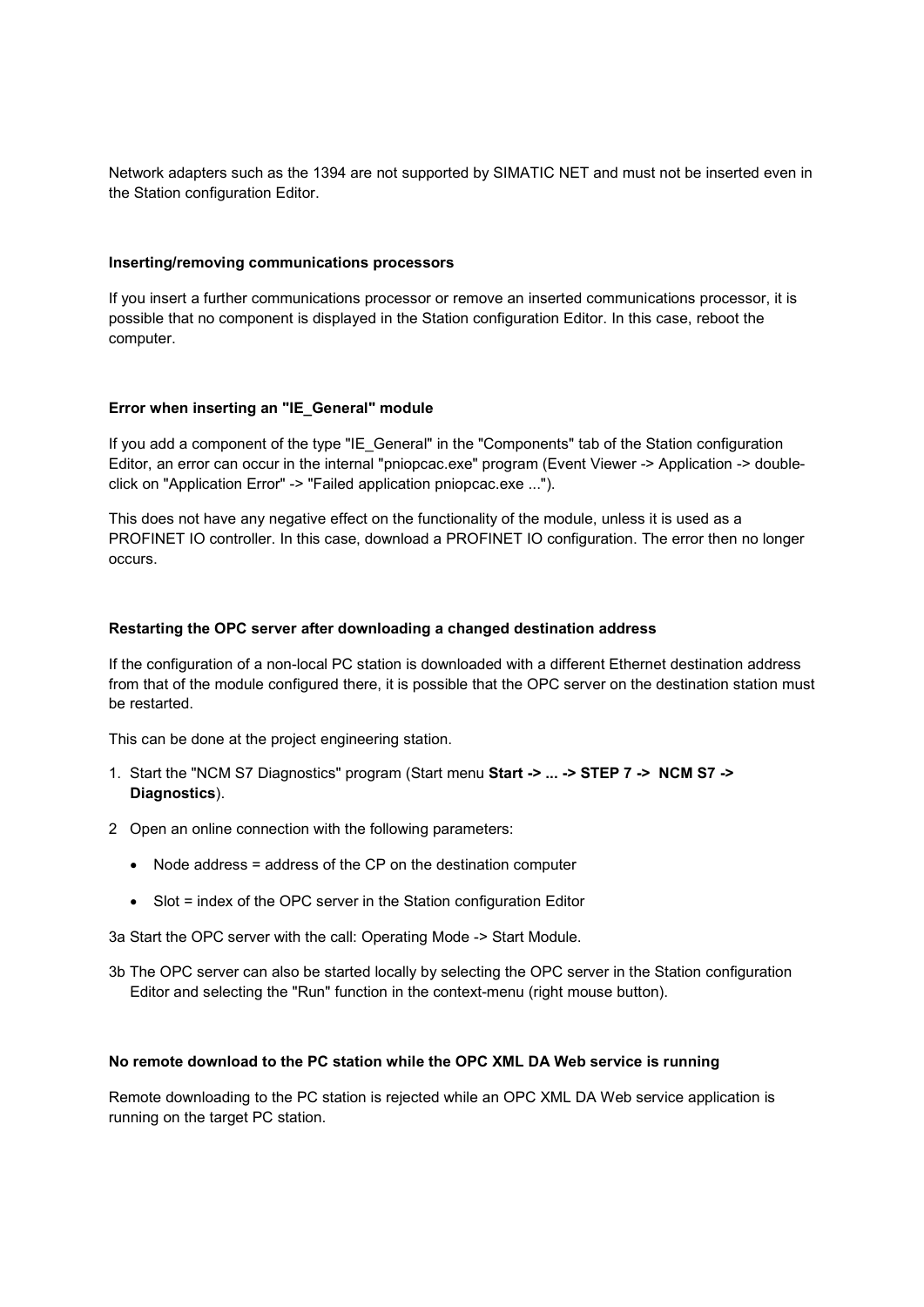Prior to remote project engineering, close down the Internet Information Server (IIS) on the target PC station and with it the OPC XML DA Web service and your application.

#### **Remote configuration of the PC station**

For the remote configuration of the PC station in STEP 7/NCM PC, you should also allow "remote basic and OPC communication" on the target computer ("Configuration Console" under "Security").

#### **Changing the Ethernet station address by configuration**

If you download a configuration to a target PC and the station address (for example MAC address or IP address) of the communications processor of the target PC is changed as a result, the download aborts since the remaining data can no longer be downloaded after changing the station address.

For this reason, changing the MAC address or the IP address by configuring is not permitted.

#### **"Automatic termination after:" of a "TCP connection" not released**

The setting "Automatic termination after:" available with the "Details of Connection Establishment" button in the properties of a "TCP connection" of the OPC server is not released in STEP 7/NCM.

#### **Language changeover**

After changing the language, the PC should be restarted or the user should be logged off from time to time so that all applications adopt the new language.

#### **Constraints for downloading 1 000 000 OPC S7 symbols**

1 000 000 OPC S7 symbols with an average symbol length of 15 characters of the SIMATIC S7-station name length, data block name length and data block variable name length can be configured, compiled and downloaded to the PC station or imported there in STEP 7. If you reduce the average character length, you can configure more OPC S7 symbols.

# **Configured access protection of the S7 OPC servers in "HW Config" is not effective for UA OPC access**

On the properties page of "HW Config" of the S7 OPC server, the access protection and OPC itemspecific rights can be set. This configuration does not take effect for the UA S7 OPC protocol after downloading. To assign rights, set the OPC item-specific rights using the S7 symbols on the same properties page.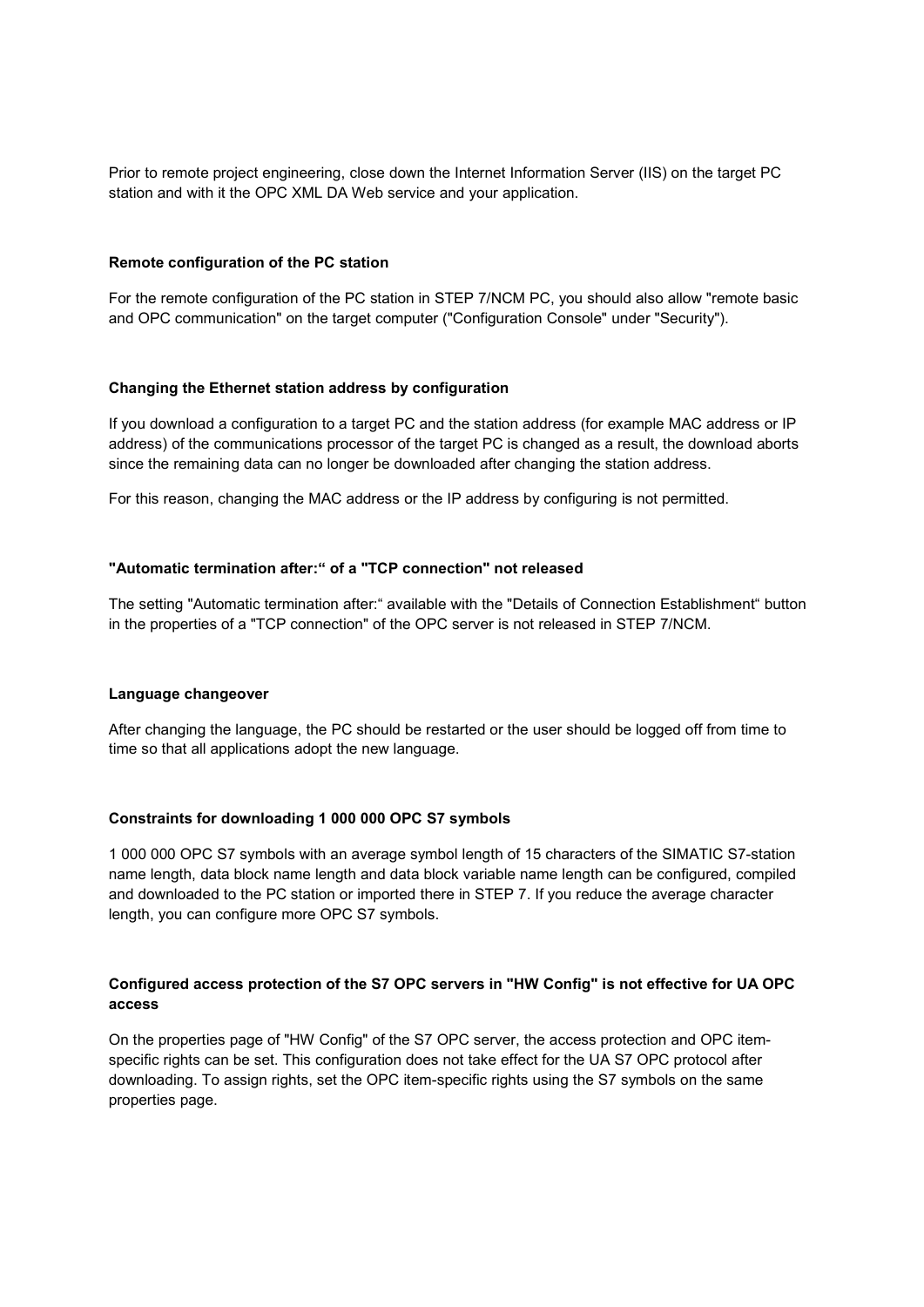## **Indexing for faster searching can lead to communications problems**

If, for example, in Windows Vista, the indexing of the PC files is enabled, and if traces were created in the indexed area, the high processing load can disrupt communication (recognizable, for example, by loss of connections to partner devices).

In this case disable indexing of these folders or the indexing on the entire PC.

#### **Compatibility between modules**

Configurations of compatible modules can be downloaded to modules installed in the PC. The following overview shows the combinations available.

| Module     | Compatible (STEP7/NCM) configuration that can be loaded                            |
|------------|------------------------------------------------------------------------------------|
| CP 1612 A2 | CP 1612                                                                            |
| CP 1613 A2 | CP 1613                                                                            |
| CP 1623    | CP 1613                                                                            |
| CP 5603    | CP 5613 + CP 5613 FO                                                               |
| CP 5613 A2 | CP 5613 + CP 5613 FO                                                               |
| CP 5613 FO | CP 5613                                                                            |
| CP 5614    | CP 5613 + CP 5613 FO + CP 5614 FO                                                  |
| CP 5614 A2 | CP 5613 + CP 5613 FO + CP 5613 A2 + CP 5614 + CP 5614 FO                           |
| CP 5614 FO | $CP$ 5613 + CP 5613 FO + CP 5614                                                   |
| CP 5621    | CP 5611 + CP 5611 A2                                                               |
| CP 5623    | CP 5613 + CP 5613 FO + CP 5613 A2                                                  |
| CP 5624    | CP 5613 + CP 5613 FO + CP 5614 + CP 5614 FO + CP 5613 A2 +<br>CP 5614 A2 + CP 5623 |
| CP 5711    | CP 5512                                                                            |

#### **XDB import when more than one compatible CP is inserted in the computer**

If several compatible CPs are installed in the computer, it is only possible to import a configuration in the Station Configuration Editor (XDB import) if the module assignment has already been adapted in STEP 7 or NCM PC. The module assignment is made in the "HW Config" or "PC Config" program in the object properties of the module, "Assignment" tab. Here, the interface of the CP to be configured should be entered in the input boxes of the interface parameter assignment being used so that several CPs of the same type can be assigned.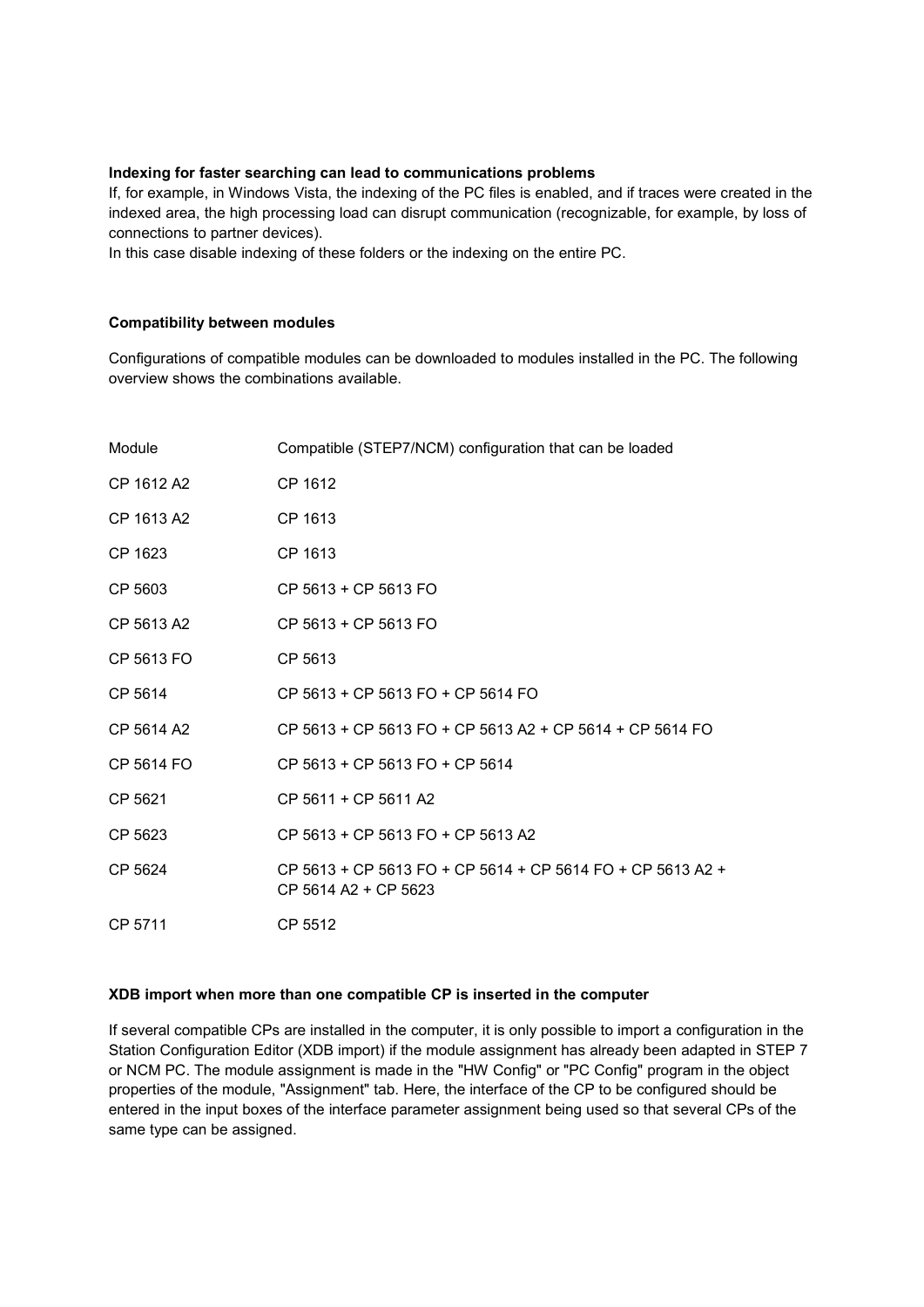# **32. Development environments and compilers supported**

# **Compilers supported:**

The following compilers can be used with the SIMATIC NET products under the following Windows operating systems:

# **Windows Server 2003 and Server 2008 32 Bit**

- Visual Studio 2005, C, C++; with OPC also C# and VB.NET
- Visual Studio 2008, C, C++; with OPC also C# and VB.NET
- **Windows XP**
	- Visual Studio 2005, C, C++; with OPC also C# and VB.NET
	- Visual Studio 2008, C, C++; with OPC also C# and VB.NET

# **Windows Vista 32 Bit**

- Visual Studio 2005, C, C++; with OPC also C# and VB.NET
- Visual Studio 2008, C, C++; with OPC also C# and VB.NET

#### **.NET Framework**

.NET Framework V3.5 from Microsoft is installed automatically because it is required by the SIMATIC NET software.

#### **Borland Compiler for Windows Vista/ Windows XP**

The companies "SoftwareOption" and "AIXO" offer products for support of Borland compilers. The following sources provide more detailed information on the available Borland support for SIMATIC NET products:

- Internet page http://www.aixo.com/ or by E-mail to Info@aixo.com
- Internet page http://www.softwareoption.de/ or by E-mail to Info@SoftwareOption.de.

Under Windows Server 2003, interfacing applications created with MS Visual Basic or Borland Compiler is possible only over OPC.

# **33. Routing**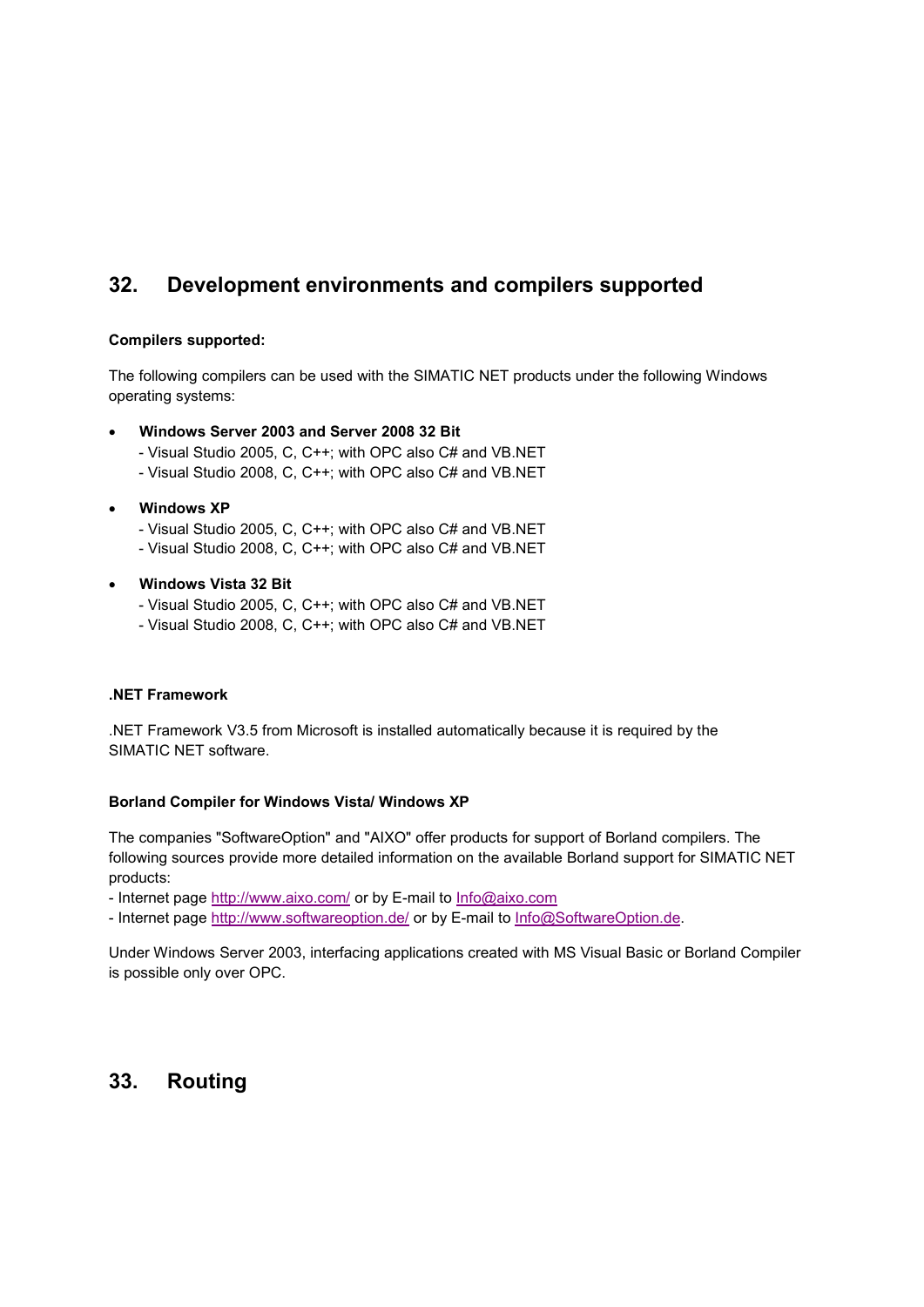## **Routing**

If you use this SIMATIC NET product on a PC/PG with a STEP 7/NCM PC V5 product, you can use the routing functionality. For information on configuring, refer to the STEP 7 documentation.

# **What is routing?**

As of STEP 7 V5, it is possible to reach S7 stations online beyond the boundaries of a subnet using a PG/PC, for example to download user programs or a hardware configuration or to run tests and diagnostic functions. You can attach the programming device at any point in the network and establish an online connection to all stations accessible via gateways.

#### **Operating inter-subnet connections**

As of Version V6.0.5 of the SIMATIC NET PC software with STEP 7 as of V5.2/SIMATIC NCM S7 as of V5.2 it is possible to operate S7 connections over several subnets, for example from a PC over Ethernet, an IE/PB Link to an AS station with a PROFIBUS CP. Currently only configurations with one (1) gateway and from Ethernet to PROFIBUS or vice versa are released.

# **34. Operating systems 32 bit**

The products of this "SIMATIC NET, PC Software" CD can be operated with the following operating systems:

| <b>Operating Systems 32 bit</b>  | <b>Minimum requirements</b>         |
|----------------------------------|-------------------------------------|
| Windows Vista, Ultimate/Business | with SP1                            |
| Windows XP Professional          | with SP2/3                          |
| Windows Server 2003 Standard     | with R <sub>2</sub> SP <sub>2</sub> |
| Windows Server2008 Standard      |                                     |

Restrictions for the server variants: Terminal server services are not released for all modules or software products. For further information, refer to the chapters on the individual products.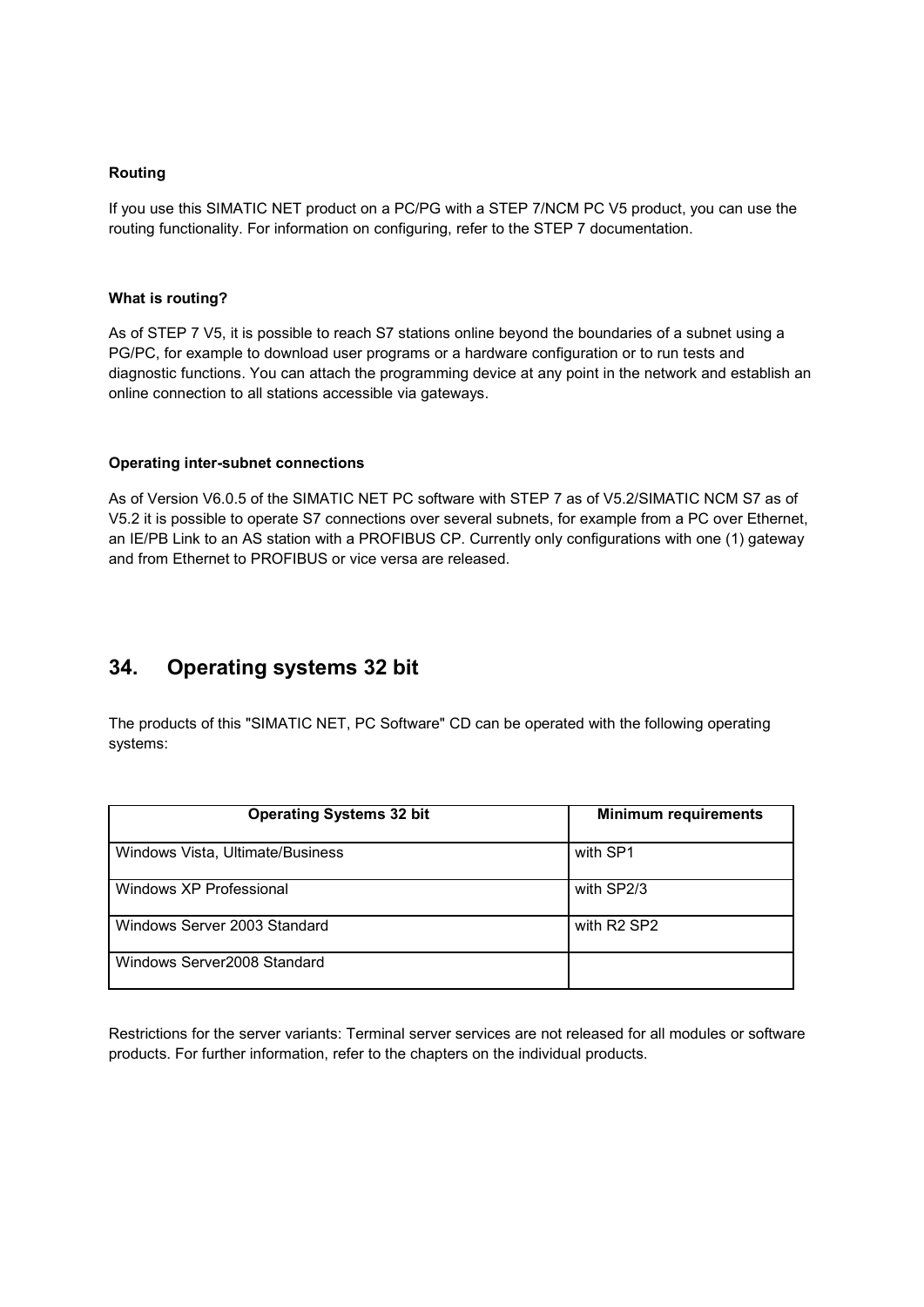Of the Chinese language versions, only the language version "Simplified Chinese" is supported, however not in the Multilanguage versions of Windows. The multilanguage version is released for the languages German and English; the other languages were not tested.

The service packs listed are necessary!

You will find service packs for Windows XP, Windows Server 2003 and Windows Vista on the Microsoft home page and can download them.

# **34.1 General information**

#### **All operating systems**

The "SIMATIC NET, PC Software" CD consists of several setups and after they have been installed, the Microsoft operating systems create restore points. It is pointless to restore to an interim setup status, in other words, to the status of a half installed "SIMATIC NET, PC Software" CD.

#### **Windows Vista, Windows Server 2008**

If you change Ethernet adapters or modify (configure) the MAC addresses, Microsoft changes the installation ID. This affects the activation ID, in other words, after several changes, it becomes necessary to reactivate the license.

# **Windows XP embedded**

To run an update installation of existing SIMATIC NET PC software under Windows XP embedded on the platforms released for this (see: http://support.automation.siemens.com/WW/view/en/21661049), the existing installation must first be uninstalled since there is not enough space on the flash memory for an update installation. Flash-based embedded systems that do not have a paging file require 1 GB of RAM.

#### **Required privileges**

Under Windows XP and Windows Server 2003, you must have or administrator privileges to start the software tool "Set PG/PC Interface" or "Configuration Console".

To install SIMATIC NET or SIMATIC NCM PC and to set up modules using the "Set PG/PC Interface" application, you must have administrator privileges.

If you use the SOFTNET-PG for Industrial Ethernet product, user permissions are adequate.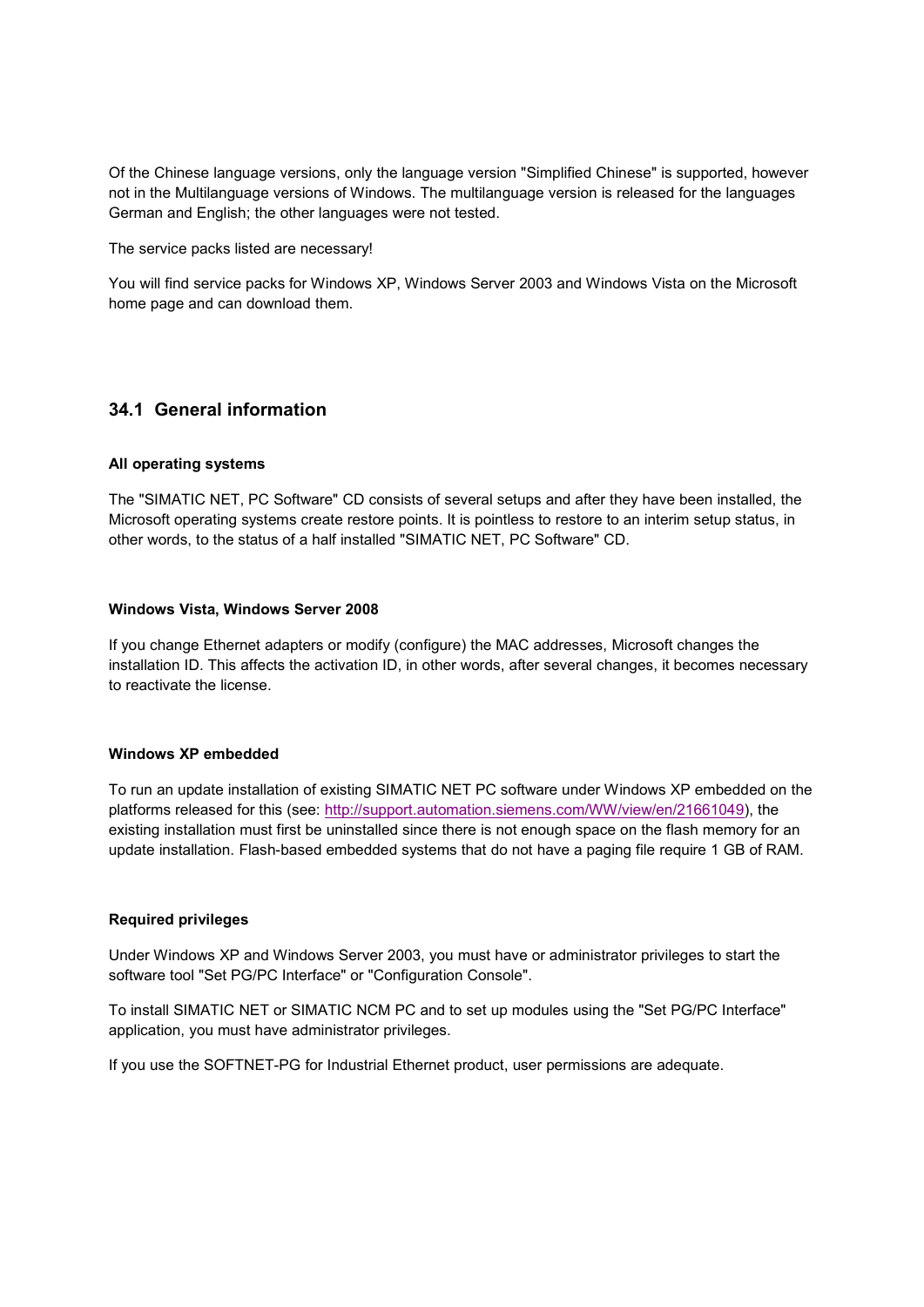#### **Upgrade to newer Windows operating systems**

If you upgrade from Windows NT 4.0, Windows 2000 or Windows XP to Windows XP, Windows Server 2003, Server 2008 or Windows Vista you must first uninstall all the SIMATIC NET products. After uninstalling the products, you can then upgrade to the new Windows version. The SIMATIC NET PC software can then be installed.

#### **Only one operating system per computer permitted**

SIMATIC NET PC software products are supported only on computers on which one operating system and one only is installed. Computers with multiple selectable operating systems are not permitted.

# **New hardware wizard dialog in Windows Vista, XP + SP2 and Windows Server 2003 or + SP1 and Windows Server 2008**

If a SIMATIC NET module is installed in the computer, it is possible that after you have installed the SIMATIC CD and restarted the PC, the module is not installed automatically. Instead, the Hardware Manager or its Wizard for new hardware appears. Under Windows XP + SP2, the wizard starts by asking you whether it should search for current drivers on the Windows Update Server. Choose "No, not this time" and then click the buttons "Next" and "Next" again and then "Finish".

#### **Uninstalling the CD "SIMATIC NET, PC Software" under Windows Server 2003**

After uninstalling the CD "SIMATIC NET, PC Software" under Windows Server 2003, the following error can occur: The system reports that the PROFINET IO RT communication protocol cannot be started after booting because the system cannot find the required driver.

In this case, please follow the steps outlined below to clear the message.

If it exists, delete the following key in the registry:

HKEY\_LOCAL\_MACHINE\SYSTEM\CurrentControlSet\Services\SNTIE

HKEY\_LOCAL\_MACHINE\SYSTEM\CurrentControlSet\Services\s7snsrtx

HKEY\_LOCAL\_MACHINE\SYSTEM\CurrentControlSet\Services\vsnl2ada

HKEY\_LOCAL\_MACHINE\SYSTEM\CurrentControlSet\Services\dpmconv

#### **Downgrade to CD "SIMATIC NET, PC Software, Edition 2007"**

If you want to go back from an installed CD "SIMATIC NET, PC Software, Edition 2008" to an Edition 2007, first uninstall the Edition 2008 and then install Edition 2007.

The configuration data is **not** retained.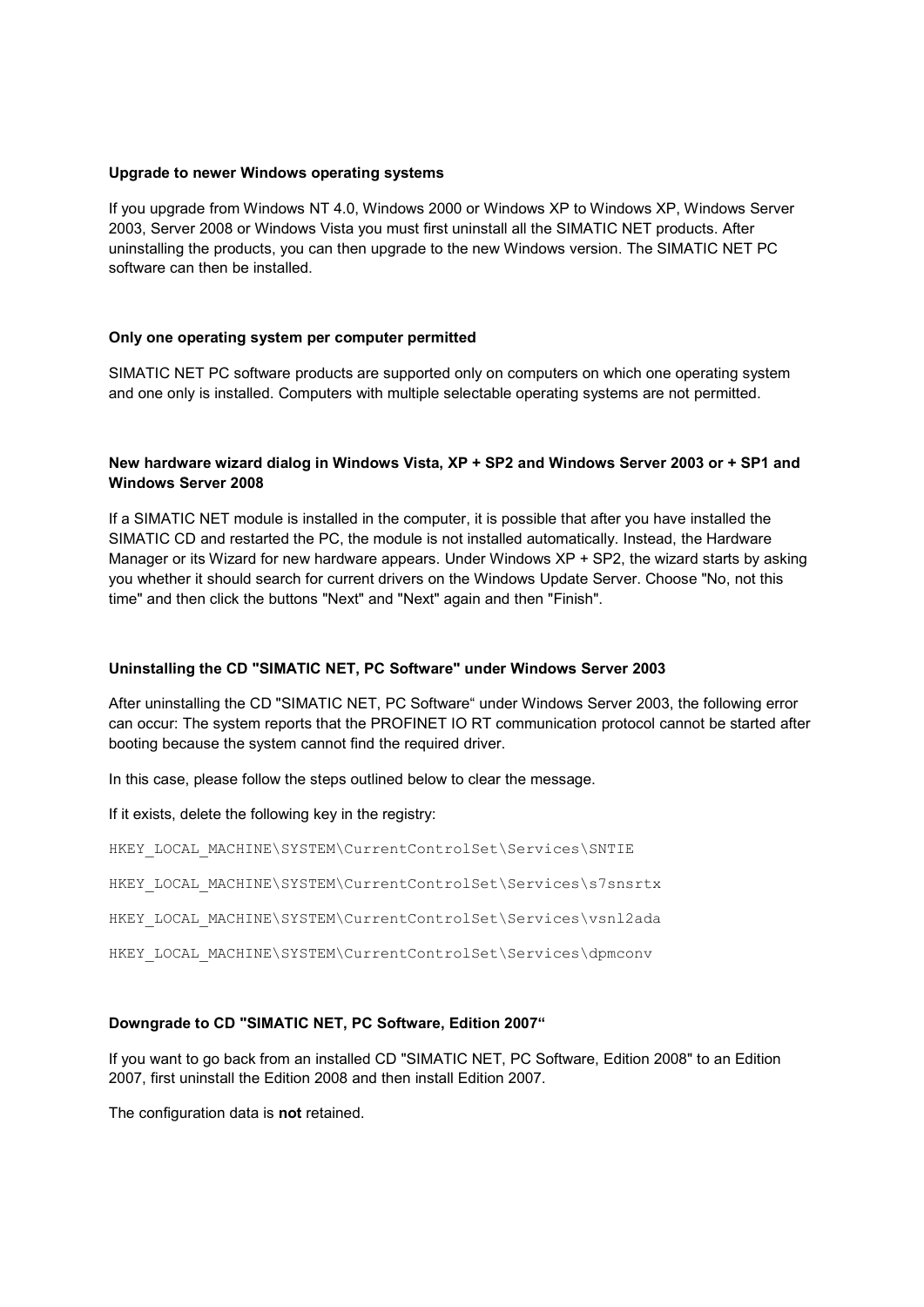#### **Language detection of Windows Vista**

The language detection of Windows Vista is not supported.

## **Restoring files**

When Windows prompts you to insert the Windows CD to restore files, follow the instruction and confirm with "OK".

#### **Windows domain profiles overwrite local settings**

In a Windows domain, a domain administrator can make local settings on workstations that are adopted when the workstation logs on with the domain and overwrite the existing local settings.

Among other things, this affects:

- Windows Firewall
- Virus scanners
- Group policy
- Entries in the registry
- Access rights in the file system

Note that settings relevant to SIMATIC NET involving the firewall, the DCOM configuration and necessary access permissions in the file system can be changed and the functionality impaired.

#### **Windows Vista firewall allows the configuration of outgoing connections**

In the default setting, outgoing connections are allowed in Windows Vista. You can, however, change this behavior and/or define your own rules. The SIMATIC NET software assumes the default setting. If you make changes for outgoing connections that impact SIMATIC NET, SIMATIC NET functionality may be impaired.

#### **Windows System Resource Manager (WSRM) with Server 2008**

If you want to create your own policies in WSRM, please remember that applications, functionalities and performance of the Simatic Net CD may possibly be restricted.

#### **Windows Defender causes communication interruptions of several seconds**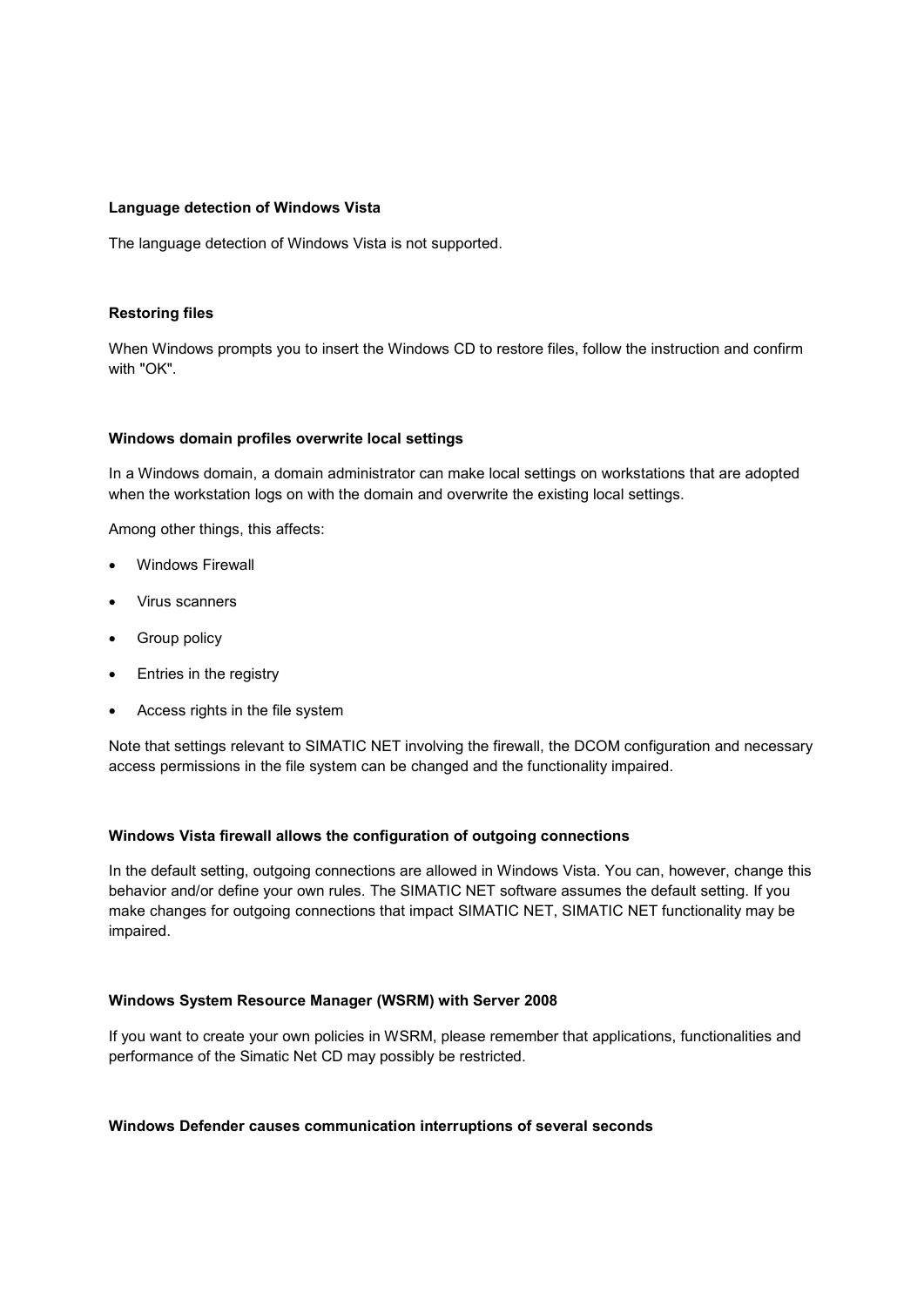The Windows Defender regularly checks the system for malware. This check can cause interruptions of SIMATIC NET communications lasting several seconds.

# **34.2 Restrictions**

#### **Messages from the Windows Defender service**

Ignore the messages when the Microsoft Defender service classifies the "SIMATIC NET, Software CD" as potentially unwanted.

#### **Parental control**

The use of parental control can lead to restrictions in operator control and the running of the SIMATIC NET PC software that may affect safety.Parental control has not been approved with the "SIMATIC NET, PC Software, Edition 2008" CD.

#### **Network load balancing**

Distributed servers are not supported for automation networks by SIMATIC NET.

#### **Quality Windows Audio Video Experience**

Changes in the prioritization can reduce the performance of SN PN IO and lead to failure of IO devices.

#### **RPC over HTTP proxy**

Was not tested and is therefore not released.

#### **Windows System Resource Manager**

The limitation of resources can lead to non-functioning of industrial communication.

#### **Connection Manager Administration Kit**

Supports the administrator in management of remote nodes. Network access protection allows the configuration of access conditions but this has not yet been tested and released for industrial networks.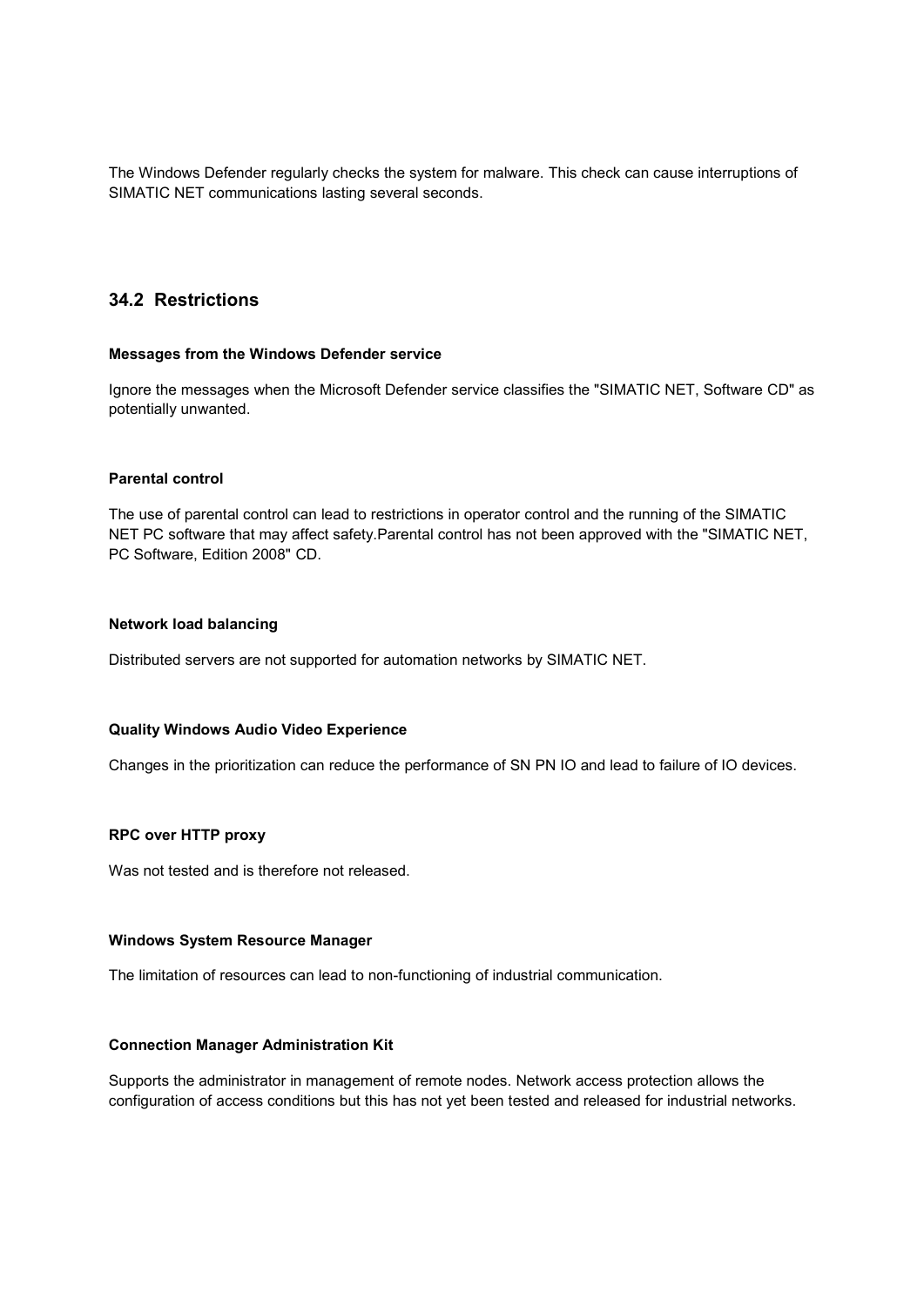#### **Server core installation**

Server core installation is an installation option of Windows Server 2008 that has not been tested and released with the "SIMATIC NET, PC Software, Edition 2008" CD.

#### **Failover Clustering**

Failover clustering has not been approved with the "SIMATIC NET, PC Software, Edition 2008" CD.

#### **Group Policy Management**

Group policy management has not been approved with the "SIMATIC NET, PC Software, Edition 2008" CD.

# **34.3 No real time**

#### **Windows**

Windows is not a real-time operating system. Real-time requirements cannot therefore be met.

As a result, it is possible that when starting programs or reading files, your application is not executed for several 100 ms.

The points below will help you to optimize your system and to achieve reaction times **approaching** those of a real-time system:

- You should have enough memory so that Windows only seldom needs to use the page file.
- Avoid intensive access to diskettes, hard disks, or CD drives such as occurs when starting up large programs.

#### **Simultaneous network load**

If there is a high network load due to parallel communication, for example copying files, a temporary station failure followed by return of the station can occur. This is due to the lack of real-time properties in WINDOWS.

This must be taken into account in the user program.

Increasing the update time of the PROFINET IO system reduces the incidence of these failures.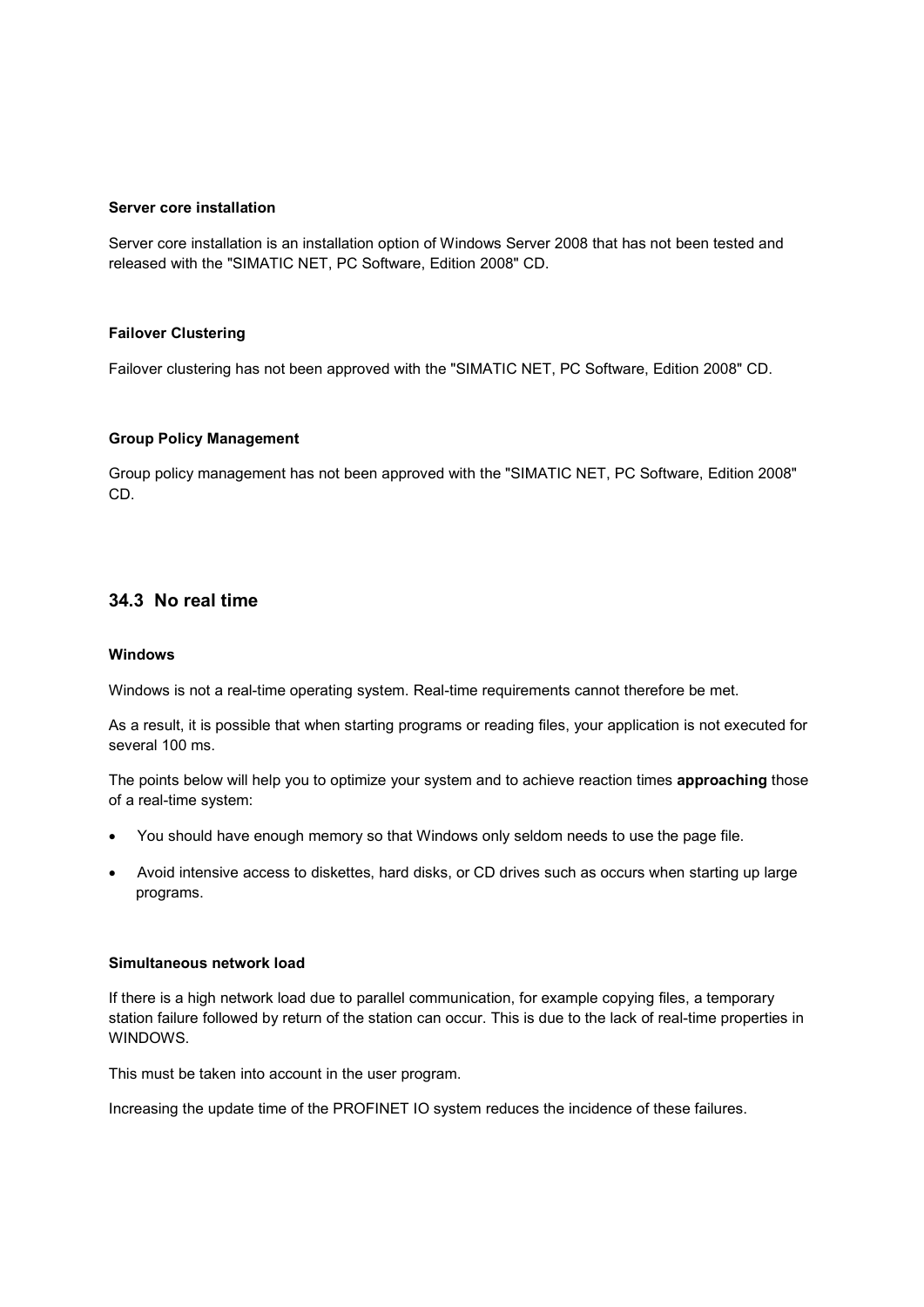# **34.4 Terminal services with Windows Server 2003 and Windows Server 2008**

# **Description**

With the terminal service, all work with SIMATIC NET PC software products can be performed via a Windows Vista/ XP Terminal. Possible conflicts due to connecting several terminals have been eliminated. For a terminal user, this means:

- Programs for configuring and assigning parameter values for the SIMATIC NET software such as "Configuration Console" or "Station configuration Editor" can be operated at the same time from one terminal.
- From a terminal, the Station configuration Editor has only read access.
- Messages from SIMATIC NET products (error messages, run-time messages) are displayed on all logged on terminals.

# **Further important aspects of using terminal services**

The terminal client may not shut down a terminal server that handles industrial communication.

#### **Installation of SIMATIC NET PC products**

Please note that Setup switches the Windows Server with installed terminal services to the "installation mode" from the "user mode" during installation of SIMATIC NET PC Products.

Once the installation is successfully completed, the server continues in the user mode again after you restart.

## **Further information**

You will find wide-ranging help on the terminal services in the help system of the Microsoft Windows Server.

#### **Restrictions affecting configuration**

It is not possible to configure with the SIMATIC NET PC Manager and the PC Station Wizard in SIMATIC NCM PC on terminal service clients.